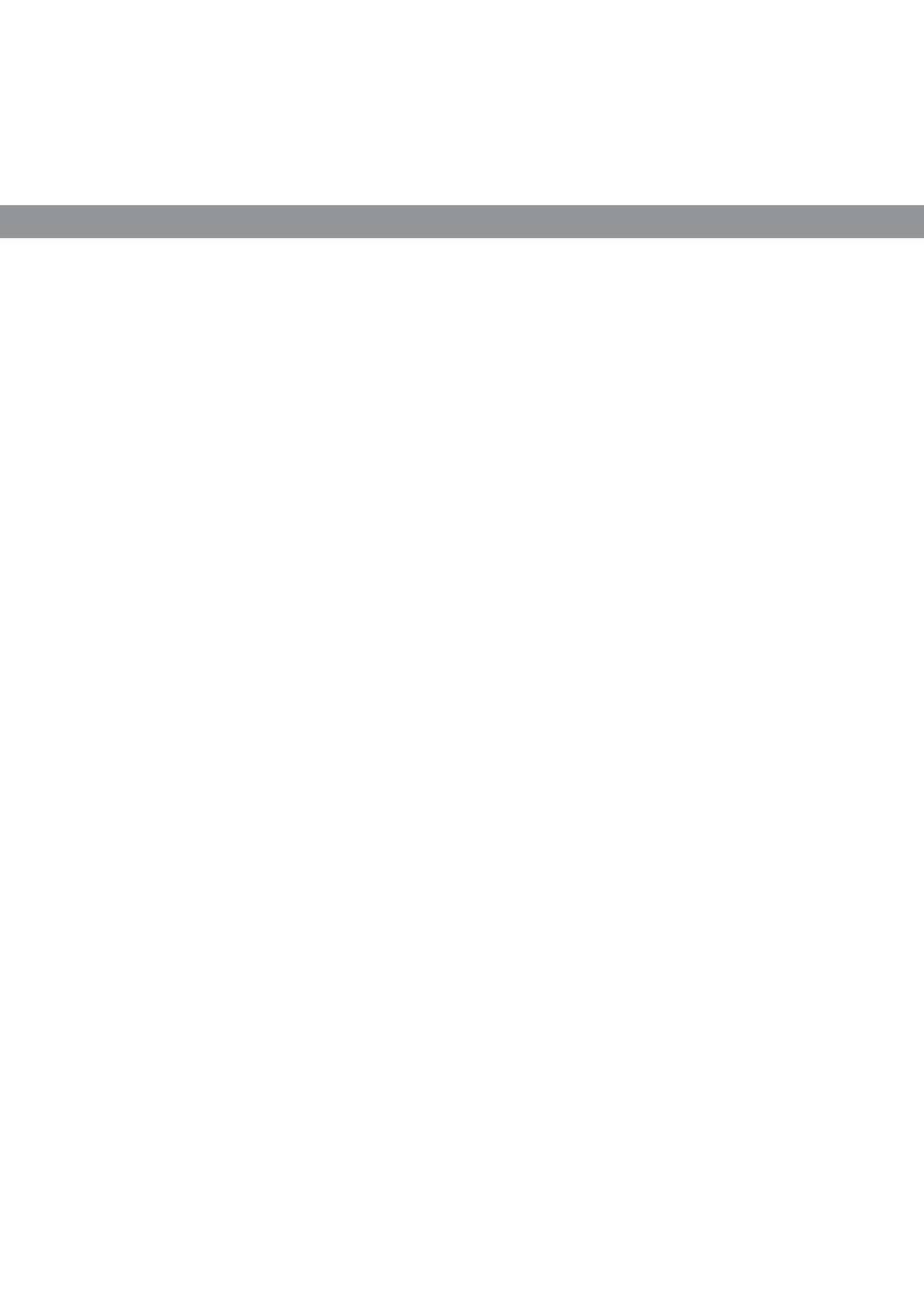## **Section contents**

| <b>Defence</b><br>141                                                                                                                                                                                                                |     |
|--------------------------------------------------------------------------------------------------------------------------------------------------------------------------------------------------------------------------------------|-----|
| Towards a more competitive and efficient defence and security<br>sector                                                                                                                                                              | 141 |
| Statement by EU High Representative Catherine Ashton on her<br>final report on the CSDP                                                                                                                                              | 162 |
| Preparing the December 2013 European Council on Security and<br>Defence: Final Report by the High Representative/Head of the EDA<br>on the Common Security and Defence Policy                                                        | 163 |
| Report on the implementation of the CSDP, Maria Eleni Koppa,<br>MEP, Rapporteur                                                                                                                                                      | 194 |
| Council conclusions on Common Security and Defence Policy                                                                                                                                                                            | 208 |
| The EU's comprehensive approach to external conflicts and crises                                                                                                                                                                     | 223 |
| Council Conclusions 19/20 December                                                                                                                                                                                                   | 233 |
| <b>Cybersecurity</b>                                                                                                                                                                                                                 |     |
| Joint Communication to the European Parliament, the Council,<br>the European Economic and Social Committee and the Committee<br>of the Regions: Cybersecurity Strategy of the European Union: An<br>Open, Safe and Secure Cyberspace | 241 |
| <b>European External Action Service</b>                                                                                                                                                                                              |     |
| <b>EEAS</b> Review                                                                                                                                                                                                                   | 263 |
| <b>America</b>                                                                                                                                                                                                                       |     |
| Statement by EU High Representative Catherine Ashton on the<br>bomb attack at the Boston marathon                                                                                                                                    | 291 |
| <b>Africa</b>                                                                                                                                                                                                                        |     |
| Joint Statement by EU High Representative Catherine Ashton<br>and Commissioner Andris Piebalgs on the adoption of a "Peace,<br>Security and Cooperation Framework for the Democratic Republic<br>of the Congo and the Region"        | 293 |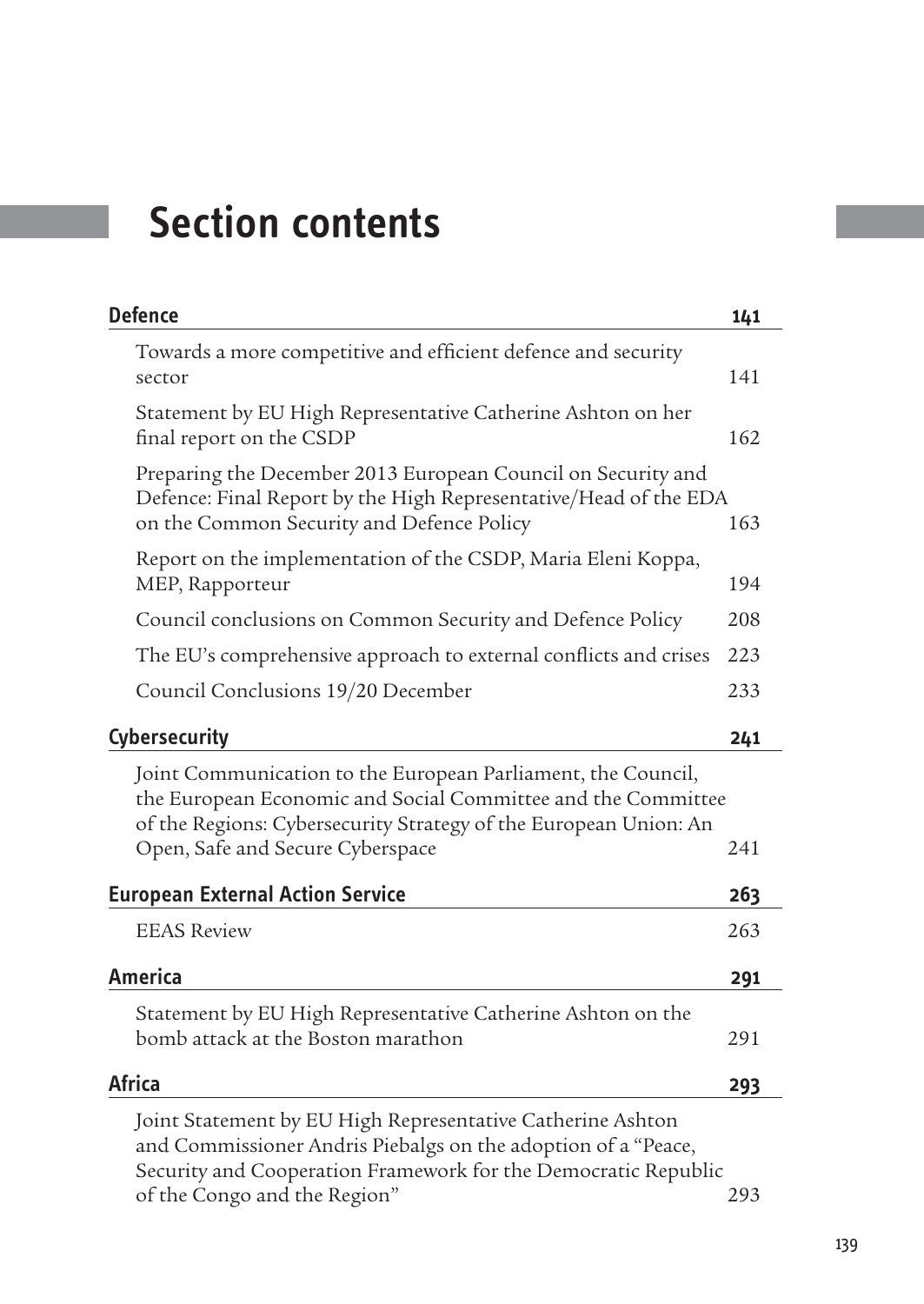## Yearbook of European Security YES 2014

|                    | Statement by EU High Representative Catherine Ashton on the<br>attack in Nairobi                                                                                                   | 294 |
|--------------------|------------------------------------------------------------------------------------------------------------------------------------------------------------------------------------|-----|
| <b>Middle East</b> |                                                                                                                                                                                    | 295 |
|                    | Statement by EU High Representative Catherine Ashton on the<br>Iranian election                                                                                                    | 295 |
|                    | Statement by EU High Representative Catherine Ashton on EU<br>support for a Conference on the establishment of a Middle East<br>zone free of weapons of mass destruction           | 295 |
|                    | Statement by EU High Representative Catherine Ashton following<br>the US-Russian agreement on chemical weapons in Syria                                                            | 296 |
|                    | Statement by EU High Representative Catherine Ashton on the<br>adoption of the United Nations Security Council resolution on<br>Syrian chemical weapons                            | 297 |
|                    | Joint Statement by EU High Representative Catherine Ashton and<br>Iran Foreign Minister Zarif                                                                                      | 298 |
| Asia Pacific       |                                                                                                                                                                                    | 299 |
|                    | Statement by the High Representative Catherine Ashton following<br>the adoption by the UN Security Council of Resolution 2094 on<br>DPRK's nuclear test                            | 299 |
|                    | Declaration by the High Representative Catherine Ashton on<br>behalf of the European Union on the establishment by China of an<br>'East China Sea Air Defence Identification Zone' | 300 |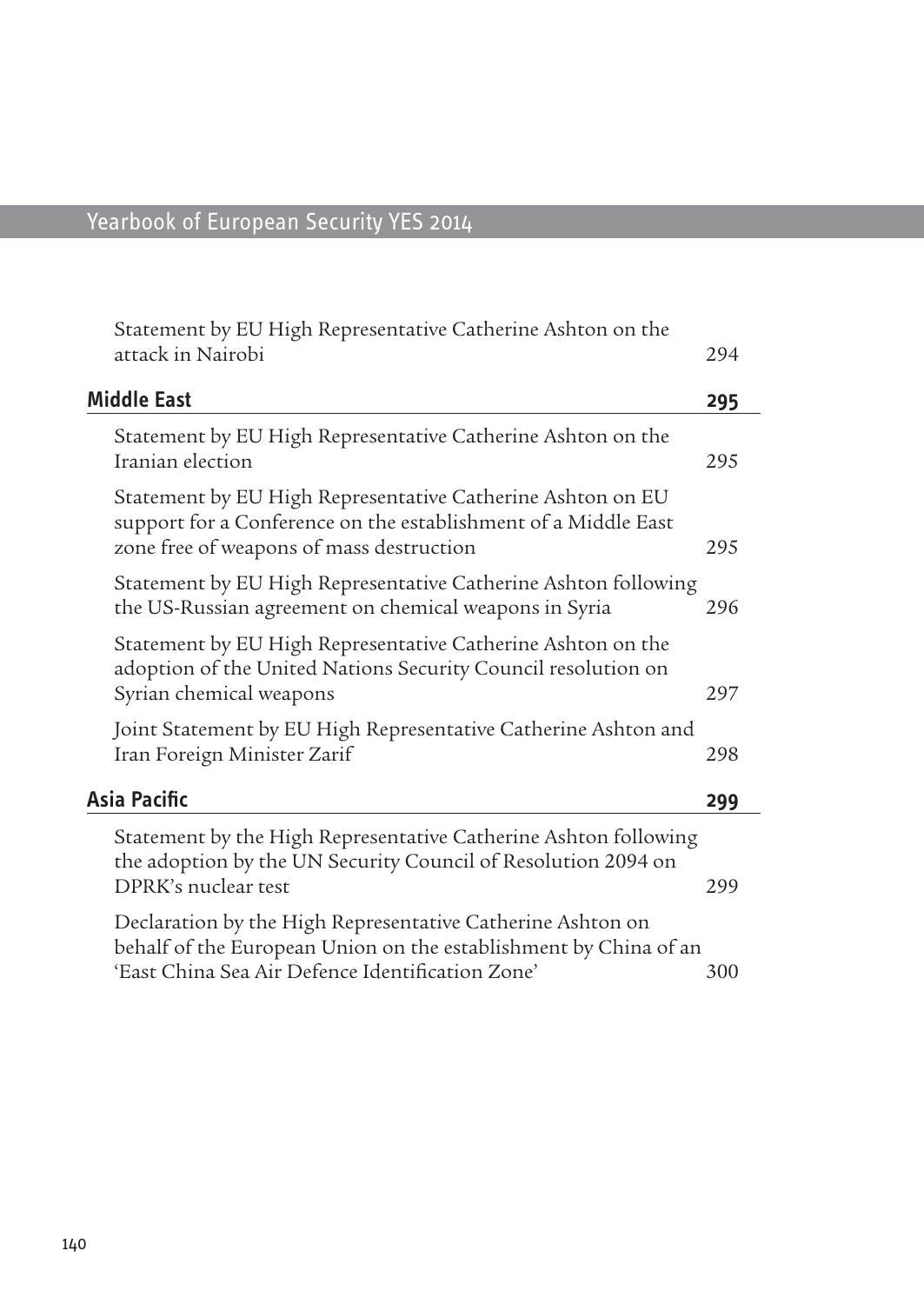## <span id="page-4-0"></span>**Defence**

## **Towards a more competitive and efficient defence and security sector**

**Communication from the Commission to the European Parliament, the Council, the European Economic and Social Committee and the Committee of the Regions**

#### Brussels, 24 July 2013, CESE 4413/2013

"The world needs a Europe that is capable of deploying military missions to help stabilise the situation in crisis areas …. We need to reinforce our Common Foreign and Security Policy and a common approach to defence matters because together we have the power, and the scale to shape the world into a fairer, rules based and human rights' abiding place."

President Barroso, State of the Union Speech, September 2012

"The Council reiterates its call to retain and further develop military capabilities for sustaining and enhancing the CSDP. They underpin the EU's ability to act as a security provider, in the context of a wider comprehensive approach (and) the need for a strong and less fragmented European defence industry to sustain and enhance Europe's military capabilities and the EU's autonomous action."

Foreign Affairs Council, 19 November 2012, Conclusions

## **1. European Commission's contribution to strengthening Europe's defence and security sector**

This Communication builds on the work of the Commission's Defence Task Force established in 2011 with the objective to strengthen the defence sector by mobilising all relevant EU policies. The EEAS and EDA have been fully associated to the work of the Task Force and in the preparation of this Communication.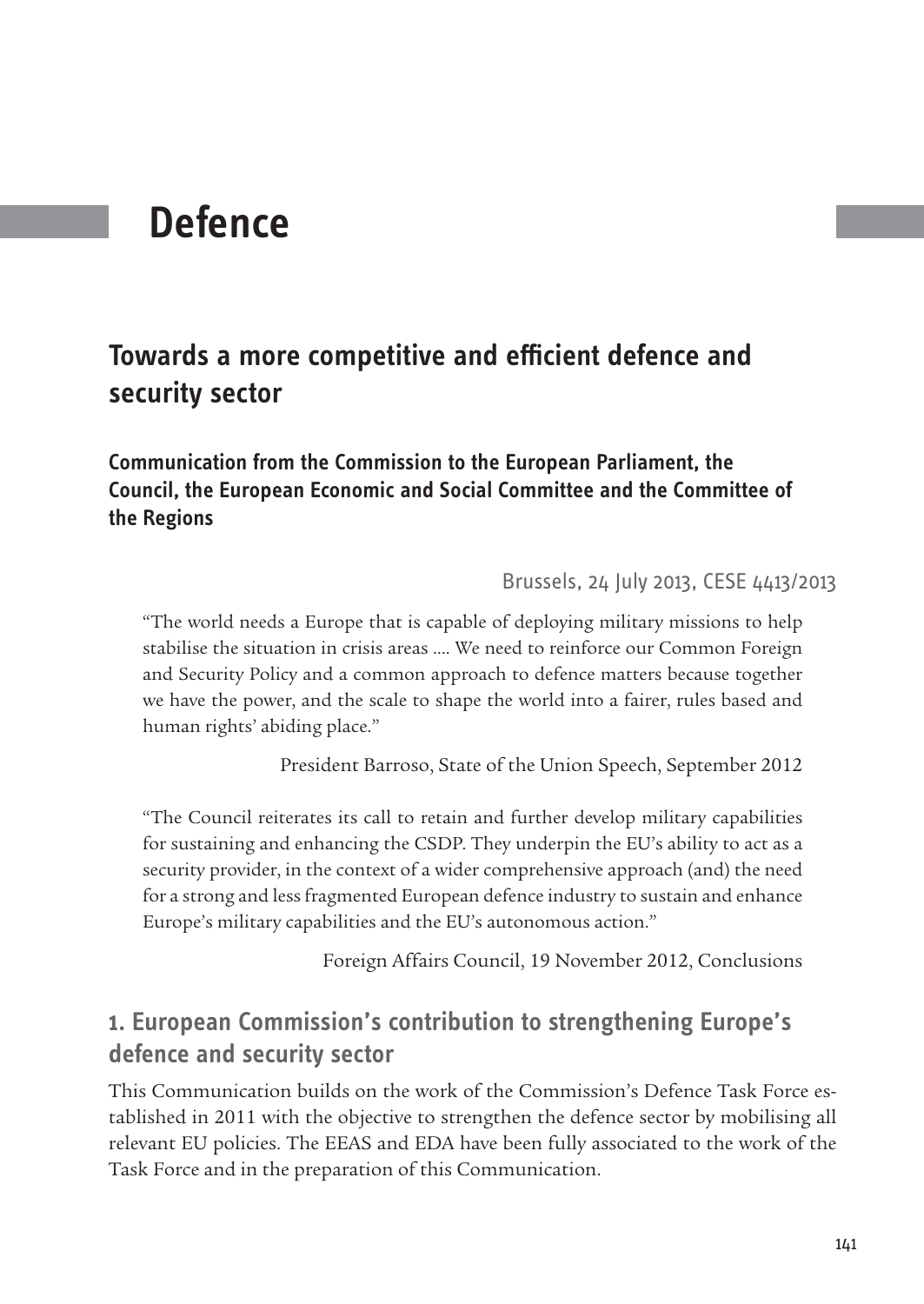#### **1.1. Introduction**

The strategic and geopolitical environment is rapidly and constantly evolving. The world's balance of power is shifting as new centres of gravity are emerging and the US is rebalancing its strategic focus towards Asia. In this situation, Europe has to assume greater responsibilities for its security at home and abroad. To punch its weight, the EU needs to develop a credible CSDP. This evolution must be fully compatible with NATO and its principles.

The security challenges we are facing today are numerous, complex, interrelated and difficult to foresee: regional crises can occur and turn violent, new technologies can emerge and bring new vulnerabilities and threats, environmental changes and scarcity of natural resources can provoke political and military conflicts. At the same time, many threats and risks spread easily across national borders, blurring the traditional dividing line between internal and external security.

These security challenges can only be tackled in a comprehensive approach combining different policies and instruments, short and long-term measures. This approach must be underpinned by a large range of civil and military capabilities. It is increasingly unlikely that Member States can bear this burden in isolation.

This is the case in particular for defence, where new equipment is often technologically complex and expensive. Today, Member States encounter difficulties to equip their armed forces adequately. Recent operations in Libya have highlighted important European shortfalls in key military capabilities.

The crisis in public spending induces cuts in defence budgets which exacerbates the situation, in particular, because they are neither co-ordinated nor implemented with regard to common strategic objectives. From 2001 to 2010 EU defence spending declined from  $\epsilon$ 251 billion to  $\epsilon$ 194 billion. These budget cuts are also having a serious impact on the industries that develop equipment for our armed forces with cutbacks in existing and planned programmes. They affect in particular the investment in defence R&D that is crucial for developing capabilities of the future. Between 2005 and 2010 there was a 14% decrease in European R&D budgets down to €9 billion; and the US alone spends today seven times more on defence R&D than all 27 EU Member States together.

Defence budgets are falling, and the cost of modern capabilities is rising. These cost increases come from the long-term trend of growing technological complexity of defence equipment, but also from the reduction of production volumes which are due to the reorganisation and downsizing of European armed forces since the end of the Cold War. These factors will continue to shape defence markets in Europe regardless of budget levels.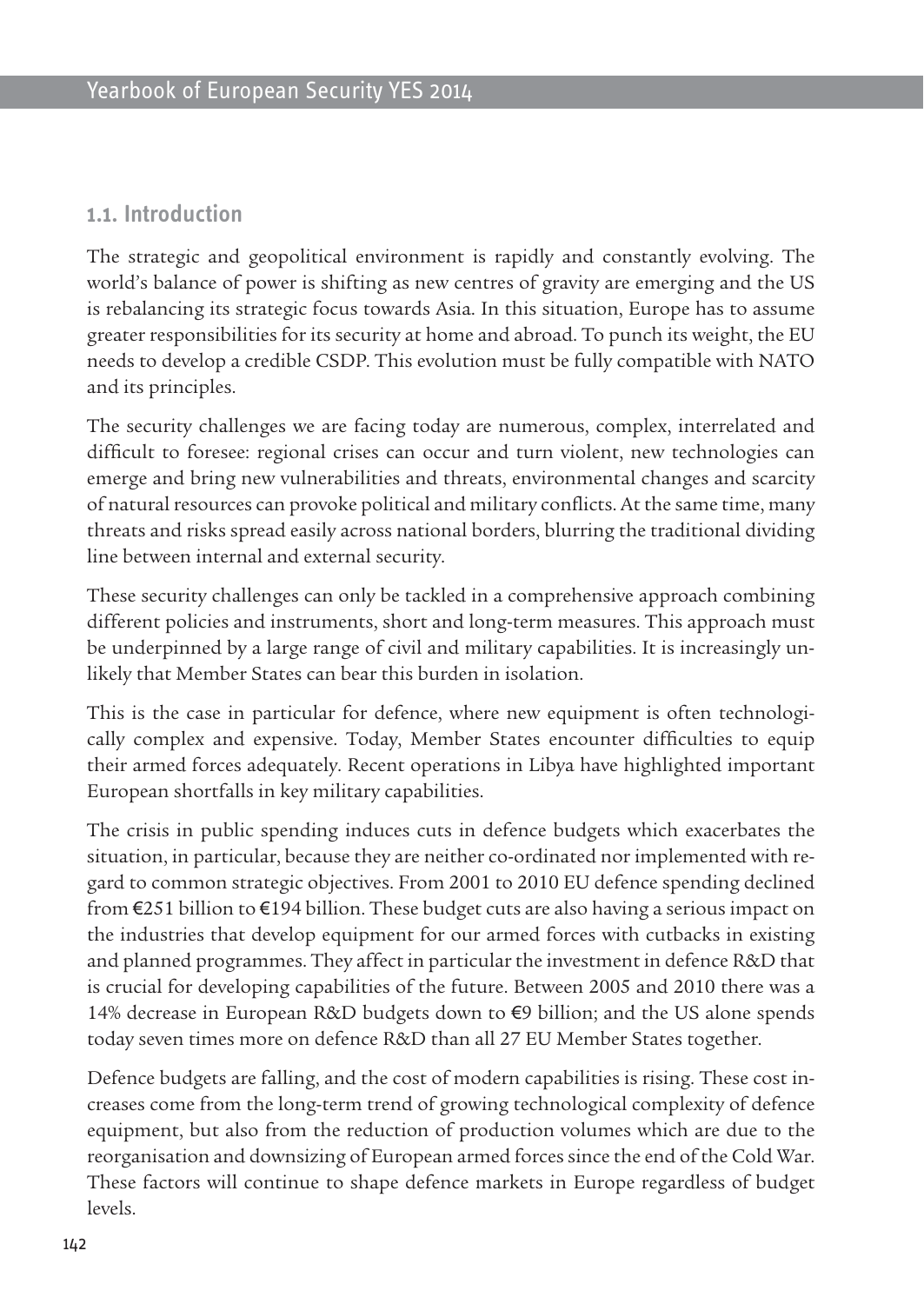This situation has knock-on effects for an industry that plays a crucial role in the wider European economy. With a turnover of €96 billion in 2012 alone, it is a major industrial sector, generating innovation and centred on high-end engineering and technologies. Its cutting-edge research has created important indirect effects in other sectors, such as electronics, space and civil aviation and provides growth and thousands of highly skilled jobs.

Defence industry in Europe directly employs about 400,000 people and generates up to another 960,000 indirect jobs. It is, therefore, a sector that is essential to retain if Europe is to remain a world-leading centre for manufacturing and innovation. This is why action to strengthen the competitiveness of the defence industry is a key part of the Europe 2020 Strategy for smart, sustainable and inclusive growth.

At the same time, the importance of this industry cannot be measured only in jobs and turnover. The European Defence Technological and Industrial Base (EDTIB) constitutes a key element for Europe's capacity to ensure the security of its citizens and to protect its values and interests. Europe must be able to assume its responsibilities for its own security and for international peace and stability in general. This necessitates a certain degree of strategic autonomy: to be a credible and reliable partner, Europe must be able to decide and to act without depending on the capabilities of third parties. Security of supply, access to critical technologies and operational sovereignty are therefore crucial.

Currently defence companies are surviving on the benefits of R&D investment of the past and have been able to successfully replace falling national orders with exports. However, this often comes at the price of transfers of technology, IPRs and production outside the EU. This in turn has serious implications for the long-term competitiveness of the EDTIB.

The problem of shrinking defence budgets is aggravated by the persisting fragmentation of European markets which leads to unnecessary duplication of capabilities, organisations and expenditures. Cooperation and EU-wide competition still remains the exception, with more than 80% of investment in defence equipment being spent nationally. As a result, Europe risks losing critical expertise and autonomy in key capability areas.

This situation necessitates a reorientation of priorities. If spending more is difficult spending better is a necessity. There is significant scope to do so. In spite of cuts, in 2011 EU Member States together still spent more on defence than China, Russia and Japan together. Budgetary constraints must therefore be compensated by greater cooperation and more efficient use of resources. This can be done via supporting clusters, role specialisation, joint research and procurement, a new, more dynamic approach to civil-military synergies and more market integration.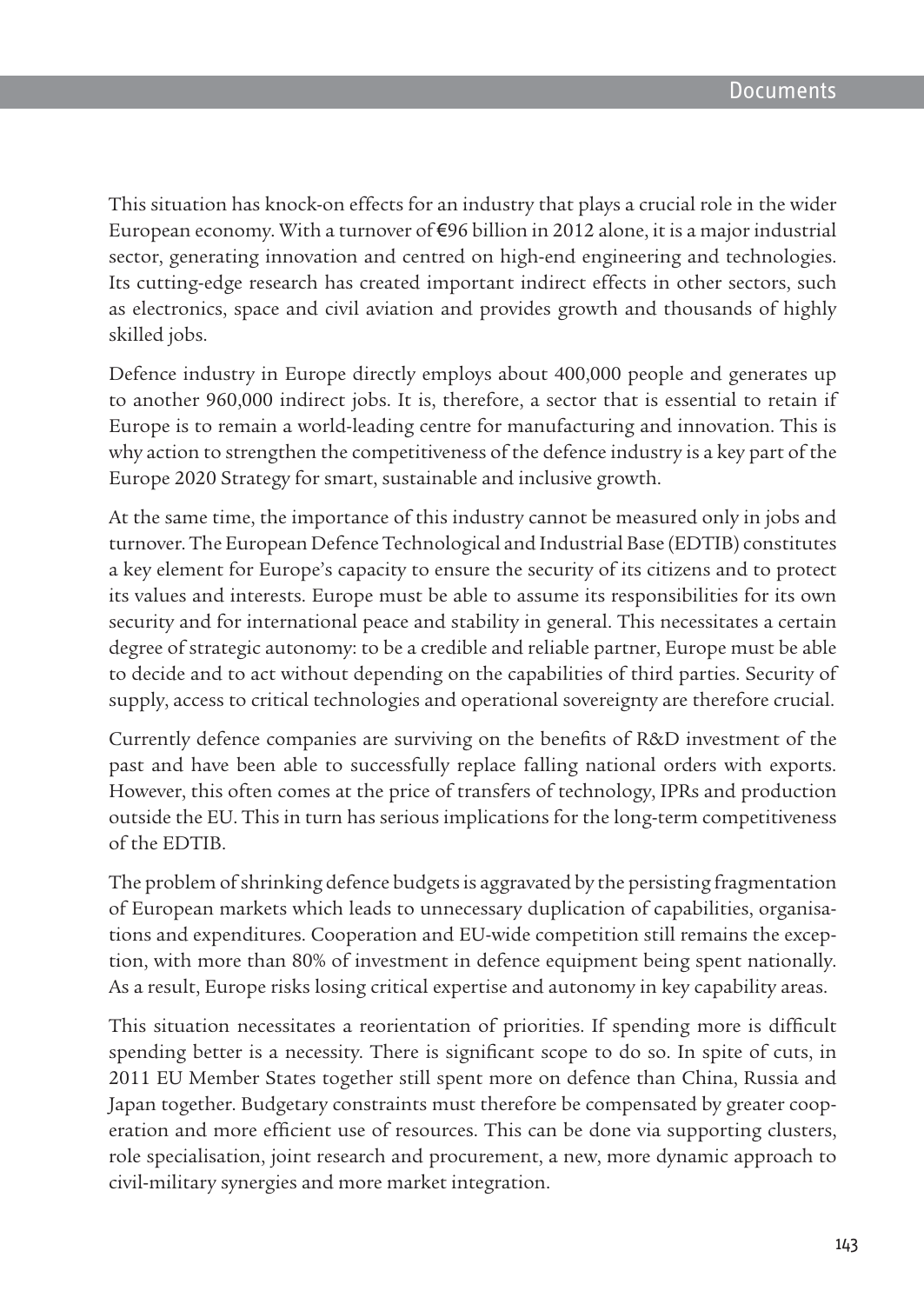#### **1.2. The Commission's strategy**

Defence is still at the heart of national sovereignty and decisions on military capabilities remain with Member States. However, the EU does have a significant contribution to make. It has policies and instruments to implement structural change and it is the best framework for Member States to maintain collectively an appropriate level of strategic autonomy. With Member States having amongst themselves around 1.6 million soldiers and annual defence budgets of €194 billion the EU has the capacity to be a strategic actor on the international stage, in line with its values.

The European Council, in its Conclusions of 14 December 2012, therefore called upon "… the High Representative, notably through the European External Action Service and the European Defence Agency, as well as the Commission, (…) to develop further proposals and actions to strengthen CSDP and improve the availability of the required civilian and military capabilities...".

The ultimate objective is to strengthen European defence to meet the challenges of the 21st century. Member States will be in lead on many of the necessary reforms. The European Defence Agency (EDA) has as its mission to support them in their effort to improve the Union's defence capabilities for the CSDP. The Commission can also make an important contribution, and it has already started to do so. As President Barroso has stressed: "The Commission is playing its part: we are working towards a single defence market. We are using our competences provided under the Treaty with a view to developing a European defence industrial base."

With these objectives in mind, the Commission has put forward the two Directives on defence and sensitive security procurement (2009/81) and transfers (2009/43), which constitute today the cornerstone of the European defence market. Moreover, it has developed industrial policies and specific research and innovation programmes for security and space. The Commission has also developed policies and instruments supporting both internal and external security in areas such as protection of external borders, maritime surveillance, civil protection, or crisis management, which have numerous technological, industrial, conceptual and operational similarities and links with defence.

The present Communication consolidates this *acquis* and develops it further within the scope of its competencies as defined in the Treaty of Lisbon. It tries, in particular, to exploit possible synergies and cross-fertilisation which come from the blurring of the dividing line between defence and security and between civil and military.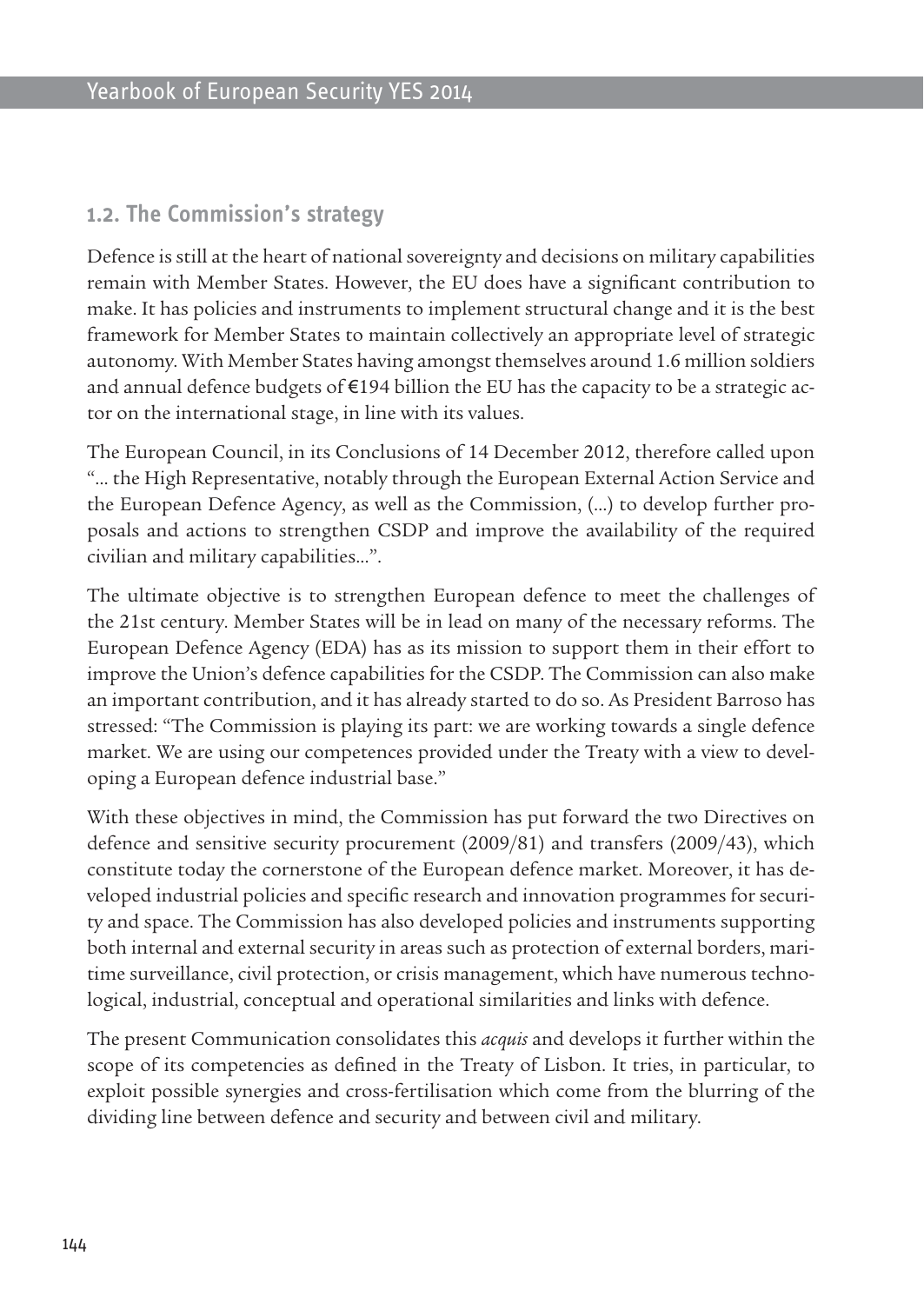To achieve these objectives, the Commission intends to take action in the following strands:

- Further deepen the internal market for defence and security. This means first of all to ensure the full application of the two existing Directives. Based on this *acquis*, the Commission will also tackle market distortions and contribute to improving security of supply between Member States;
- Strengthen the competitiveness of the EDTIB. To this end, the Commission will develop a defence industrial policy based on two key strands:
	- Support for competitiveness including developing 'hybrid standards' to benefit security and defence markets and examining the ways to develop a European certification system for military airworthiness.
	- Support for SMEs including development of a European Strategic Cluster Partnership to provide links with other clusters and support defence-related SMEs in global competition.
- Exploit civilian military synergies to the maximum extent possible in order to ensure the most efficient use of European tax payers' resources. In particular by:
	- concentrating its efforts on possible cross-fertilisation between civil and military research and the dual-use potential of space;
	- helping armed forces reduce their energy consumption and thereby contribute to the Union's 20/20/20 targets.
- In addition, the Commission suggests actions which aim at exploring new avenues, driving the strategic debate in Europe forward and preparing the ground for more an deeper European cooperation. In particular by:
	- Assessing the possibility of EU-owned dual-use capabilities, which may in certain security areas complement national capabilities and become effective and cost-efficient force multipliers;
	- Considering launching a preparatory action for CSDP-related research focusing on those areas where EU defence capabilities are most needed.

The Commission invites Heads of State and Government to discuss this Communication at the European Council in December 2013, together with the report prepared by the High Representative of the Union for Foreign Affairs and Security Policy.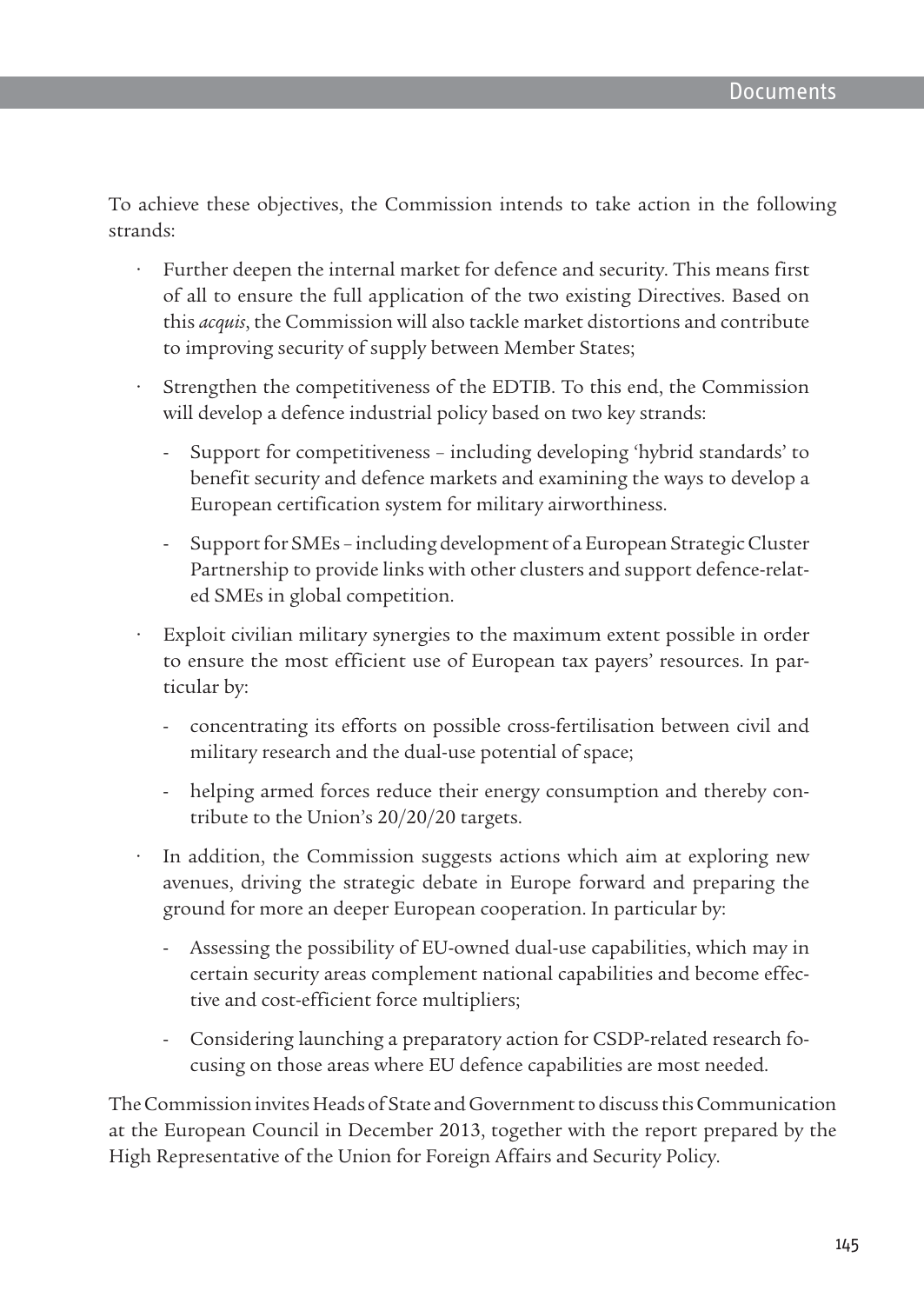#### **Action Plan**

## **2. Strengthening the internal market for defence**

#### **2.1. Ensure market efficiency**

With the Defence and Security Procurement Directive 2009/81 being fully transposed in all Member States, the regulatory backbone of a European Defence Market is in place. For the first time specific Internal Market rules are applicable in this sector to enhance fair and EU-wide competition. However, defence remains a specific market with a longstanding tradition of national fragmentation. The Commission will therefore take specific measures to ensure that the Directive is correctly applied and fulfils its objective.

Action:

• The Commission will monitor the openness of Member States' defence markets and regularly assess via the EU's Tenders Electronic Daily (TED) and other specialised sources how the new procurement rules are applied. It will coordinate its market monitoring activities with those of the EDA in order to exploit potential synergies and avoid unnecessary duplication of efforts.

In times of budget constraints, it is particularly important to spend financial resources efficiently. Pooling of demand is an effective way of achieving this objective. The Directive contains specific provisions on central purchasing bodies which enable Member States to use the new rules also for joint procurement, for example via the EDA. Member States should use this tool as much as possible to maximise economies of scale and take full benefit of EU-wide co-operation.

Certain contracts are excluded from the scope of the Directive, since the application of its rules would not be appropriate. This is particularly the case for cooperative programmes, which are an effective means to foster market consolidation and competitiveness.

However, other specific exclusions, namely those of government to government sales and of contract awards governed by international rules, might be interpreted in a way undermining the correct use of the Directive. This could jeopardize the level playing field in the internal market. The Commission will therefore ensure that these exclusions are interpreted strictly and that they are not abused to circumvent the Directive.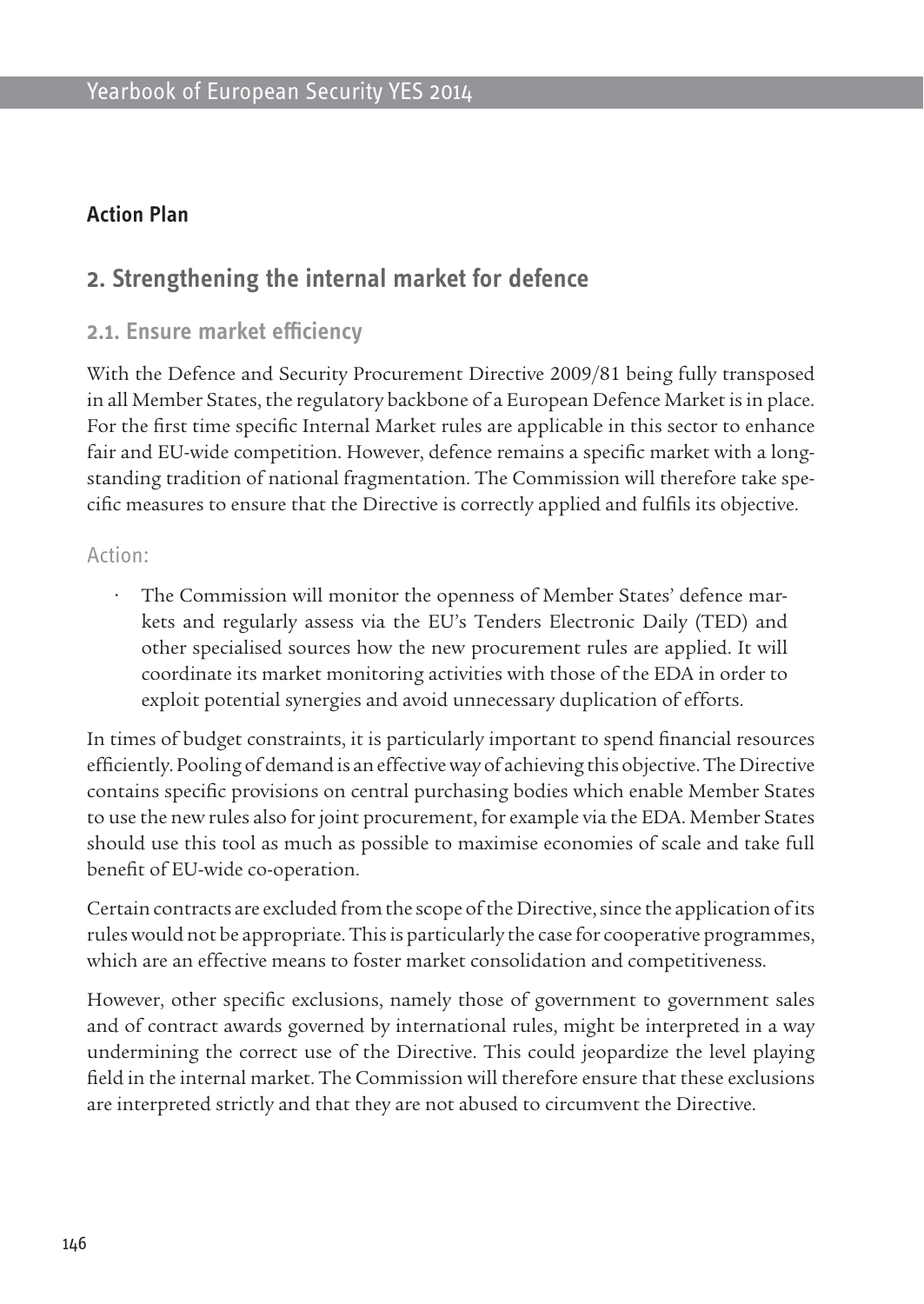The Commission will clarify the limits of certain exclusions. To that end, it will provide, in consultation with Member States, specific guidance, notably on government to government sales and international agreements.

#### **2.2. Tackle market distortions**

In order to further develop the Internal Market for defence and work towards a level playing field for all European suppliers, the Commission will tackle persisting unfair and discriminatory practices and market distortions. It will in particular mobilise its policies against offsets, i.e. economic compensations required for defence purchases from non-national suppliers. Offset requirements are discriminatory measures which stand in contrast to both EU Treaty principles and effective procurement methods. They can therefore not be part of the internal market for defence.

#### Action:

The Commission will ensure the rapid phasing out of offsets. Since the adoption of the defence procurement directive, all Member States have withdrawn or revised their national offset legislation. The Commission will verify that these revisions comply with EU law. It will also ensure that these changes in the legal framework lead to an effective change in Member States' procurement practice.

The Commission has extensively applied the merger control rules to the defence sector. Those cases allowed the Commission to guarantee effective competition control, contributing to an improved functioning of the market for defence. Concerning state aid, and in line with the Communication on the Modernisation of State Aid policy, public spending should become more efficient and better targeted. In that respect, state aid control has a fundamental role to play in defending and strengthening the internal market, also in the defence sector.

Member States have an obligation, under the Treaty, to notify to the Commission all state aid measures, including aid in the pure military sector. They may only derogate from that obligation if they can prove that non-notification is necessary for reasons of essential security interests under Article 346 TFEU. Therefore, if a Member State intends to rely on Article 346, it must be able to demonstrate that the concrete measures in the military sector are necessary and proportionate for the protection of their essential security interests and that they do not go beyond what is strictly necessary for that purpose. The burden of proof that these conditions are fulfilled lies upon Member States.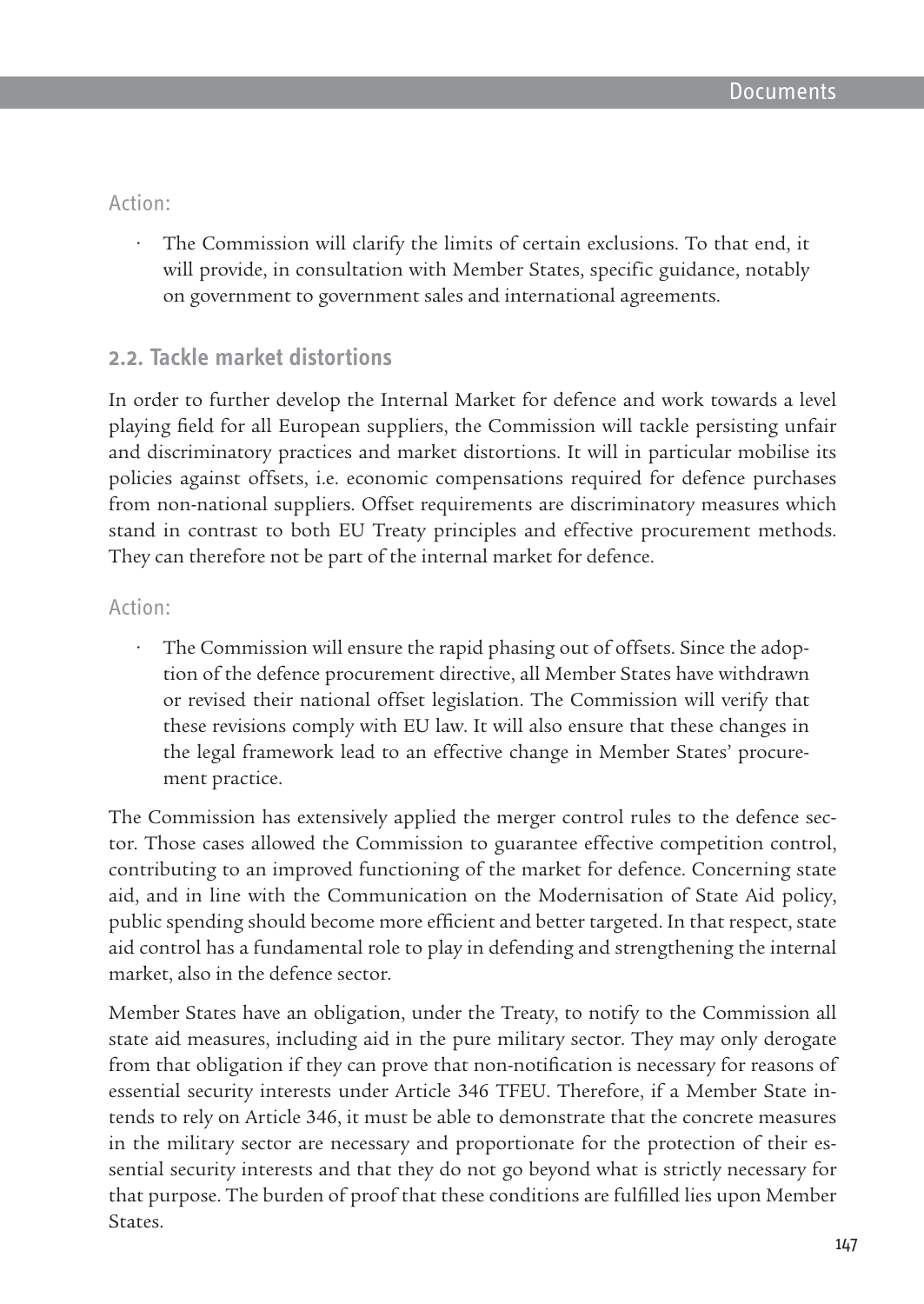The Commission will ensure that all necessary conditions are fulfilled when Article 346 TFEU is invoked to justify state aid measures.

#### **2.3. Improve Security of Supply**

Security of supply is crucial to ensure the functioning of the internal market for defence and the Europeanisation of industrial supply chains. Most security of supply problems are the responsibility of Member States. However, the Commission can develop instruments which enable Member States to improve the security of supply between them. Directive 2009/43 on intra-EU transfers is such an instrument, since it introduces a new licencing system which facilitates the movement of defence items within the internal market. Member States should now fully exploit the possibilities of this Directive to enhance security of supply within the Union.

#### Actions:

- The Commission, together with the EDA, will launch a consultative process aimed at bringing about a political commitment by Member States to mutually assure the contracted or agreed supply of defence goods, materials or services for the end-use by Member States' armed forces.
- The Commission will optimise the defence transfer regime by: (a) supporting national authorities in their efforts to raise awareness of it with industry; (b) establishing a central register on general licences and promote their use; and (c) promoting best practices in managing intra-EU transfers.

Security of supply depends also on the control and ownership of critical industrial and technological assets. Several Member States have national legislation for the control of foreign investment in defence industries. However, the more international industrial supply chains become, the more can a change of ownership of one company (also at lower tiers) have an impact on the security of supply of other Member States' armed forces and industries. It is also an issue affecting the extent of the autonomy Europe has, and wishes to retain, in the field of military capacity, as well as the general question of control of incoming foreign investment in that sector. A European approach may be needed to cope with this challenge.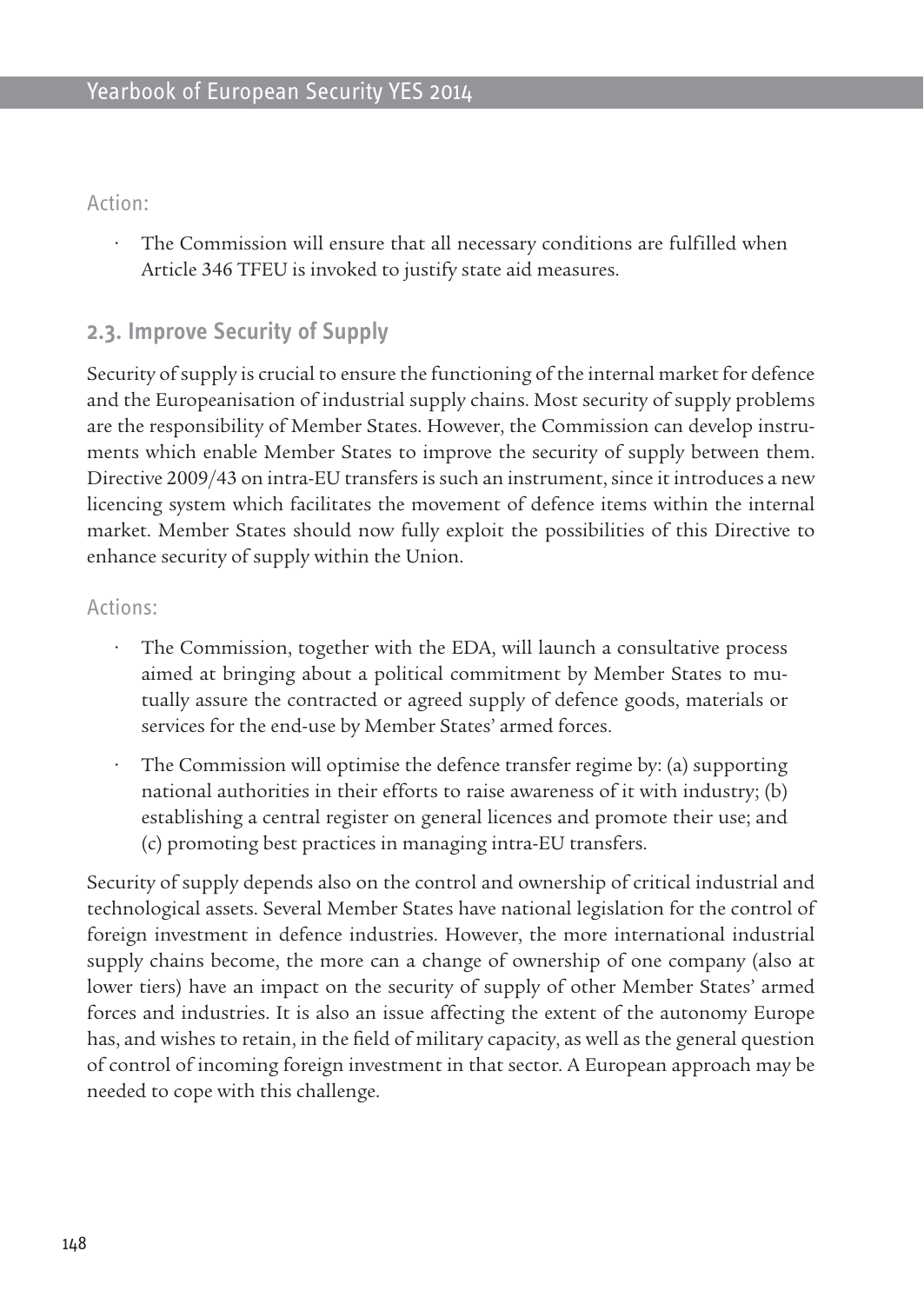The Commission will issue a Green Paper on the control of defence and sensitive security industrial capabilities. It will consult stakeholders on possible shortfalls of the current system, including the possible identification of European capacities, and explore options for the establishment of an EU-wide monitoring system, including mechanisms of notification and consultation between Member States.

## **3. Promoting a more competitive defence industry**

The creation of a genuine internal market for defence requires not only a robust legal framework but also a tailored European industrial policy. The future of the EDTIB lies in more co-operation and regional specialisation around and between networks of excellence. A further reinforcement of their civil-military dimension can foster more competition and contribute to economic growth and regional development. Moreover, in an increasingly globalised defence market it is essential that European defence companies have a sound business environment in Europe to enhance their competitiveness worldwide.

## **3.1. Standardisation – developing the foundations for defence co-operation and competitiveness**

Most standards used in EU defence are civilian. Where specific defence standards are required they are developed nationally, hindering co-operation and increasing costs for the industry. Therefore, the use of common defence standards would greatly enhance cooperation and interoperability between European armies and improve the competitiveness of Europe's industry in emerging technologies.

This highlights the need for creating incentives for the Member States to develop European civil-military standards. Clearly, these should remain voluntary and there must be no duplication with the standards-related work of NATO and other relevant bodies. However, much more could be done to develop standards where gaps and common needs are identified. This concerns particularly standards in emerging technologies, such as in Remotely Piloted Aircraft Systems (RPAS) and in established areas, such as in camp protection, where markets are underdeveloped and there is a potential to enhance the industry's competitiveness.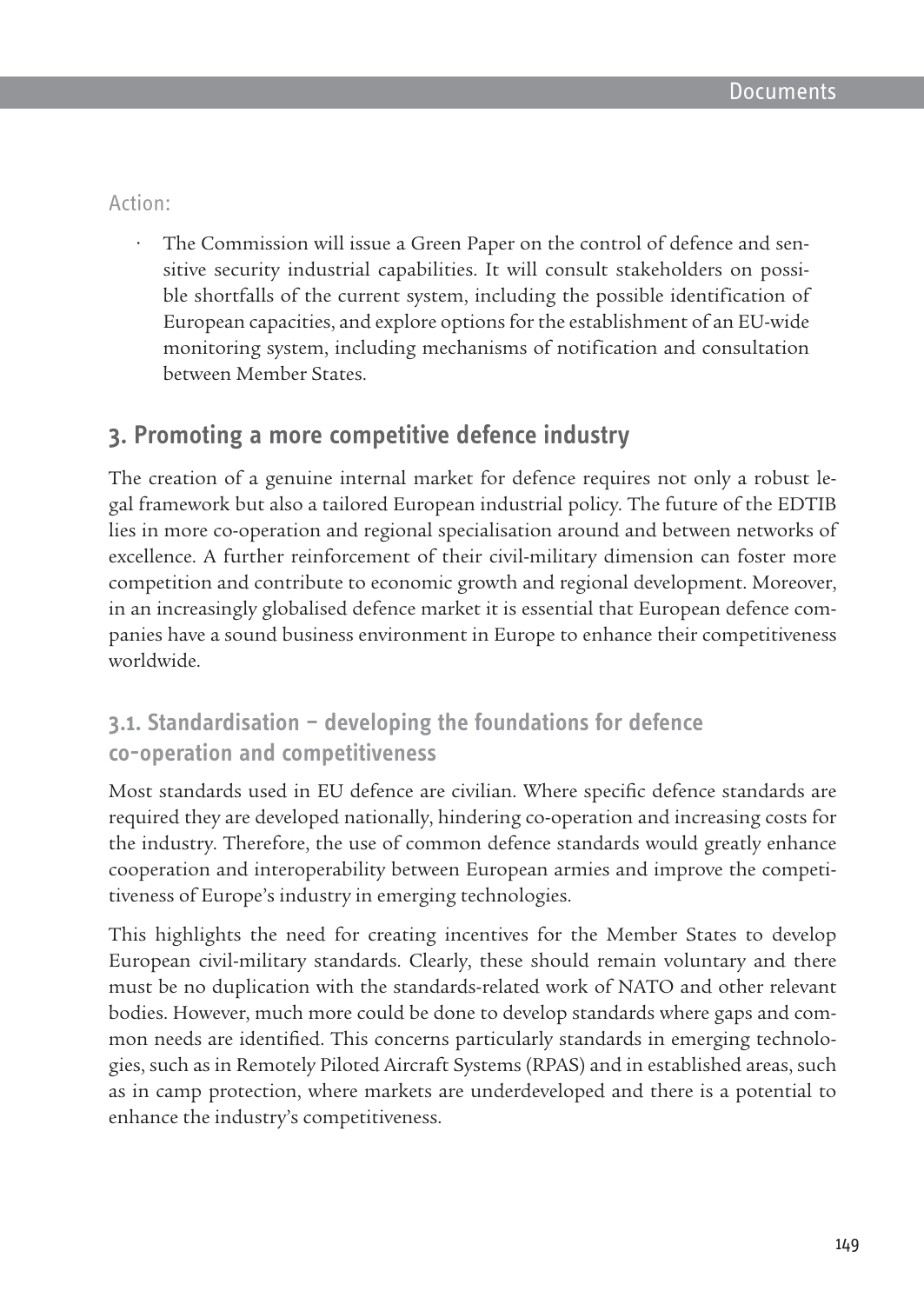- The Commission will promote the development of 'Hybrid Standards', for products which can have both military and civilian applications. It has already issued a standardisation request for such a "hybrid standard" in 2012 for Software Defined Radio. The next candidates for standardisation requests could deal with Chemical Biological Radiological Nuclear & Explosives (CBRNE) detection and sampling standards, RPAS, airworthiness requirements, data sharing standards, encryption and other critical information communication technologies.
- The Commission will explore options with the EDA and European Standardisation Organisations for establishing a mechanism to draft specific European standards for military products and applications after agreement with Member States. The main purpose of this mechanism will be to develop standards to meet identified needs while handling sensitive information in an appropriate way.
- The Commission will explore with the EDA new ways of promoting existing tools for selecting best practice standards in defence procurement.

## **3.2. Promoting a Common Approach to Certification – reducing costs and speeding up development**

Certification, as with standards, is a key enabler for industrial competitiveness and European defence co-operation. The lack of a pan-European system of certification of defence products acts as a major bottleneck delaying the placing of products on the market and adds substantially to costs throughout the life-cycle of the product. There is a need for better arrangements in the field of the certification so that certain tasks currently performed at national level should be carried out in common.

In particular, in military airworthiness, according to the EDA, this is adding 50% to the development time and 20% to the costs of development. Moreover, having a set of common and harmonised requirements reduces costs by enabling cross-national aircraft maintenance or training of maintenance personnel.

Ammunition is another example. The lack of a common certification for ground launched ammunition is estimated to cost Europe €1,5 billion each year (out of a total of €7,5 billion spent on ammunition each year).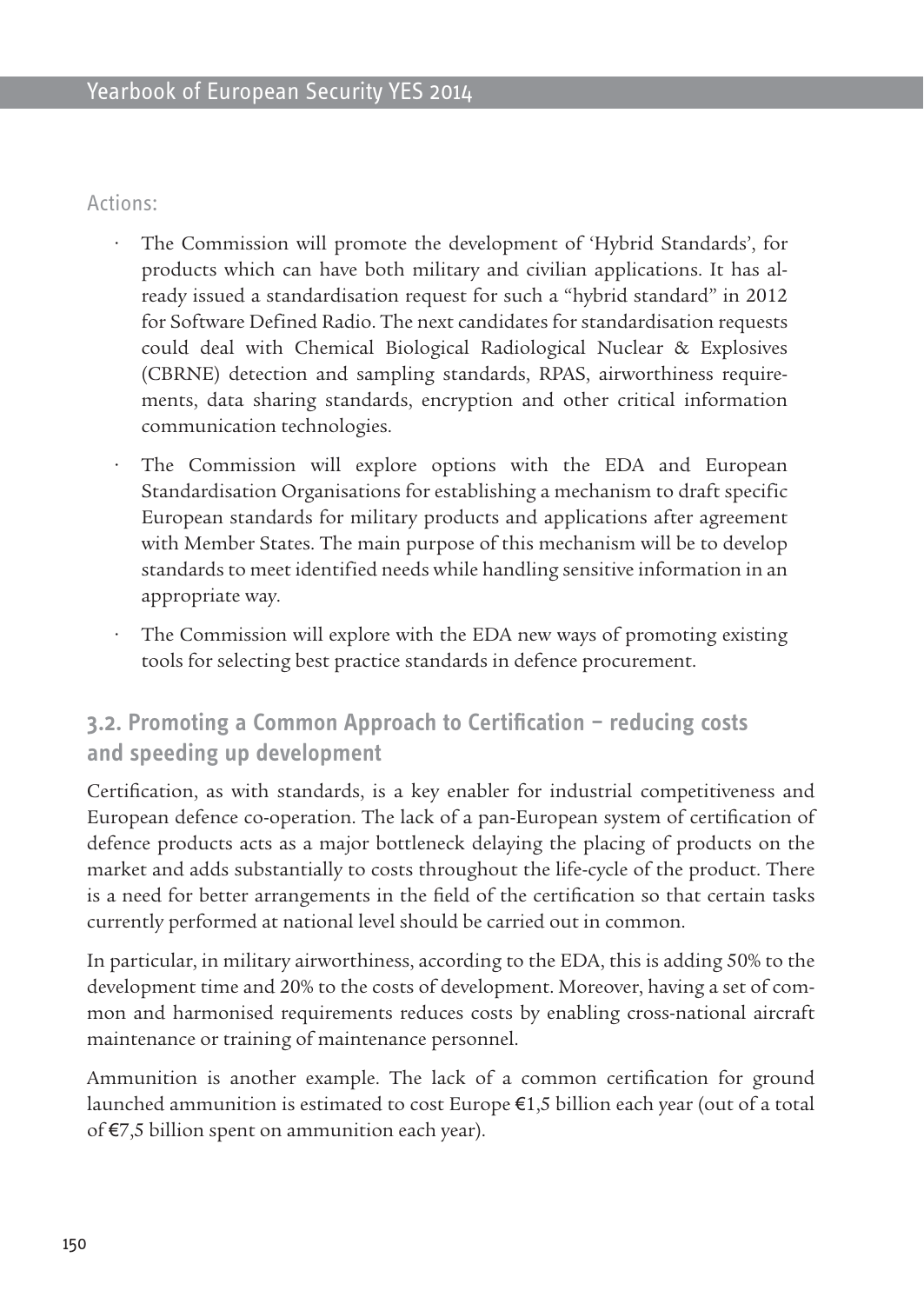• Building on the civil experience of EASA, its experience gained by certifying the Airbus A-400M (in its civil configuration) and the work of the EDA in this area, the Commission will assess the different options for carrying out, on behalf of the Member States, the tasks related to the initial airworthiness of military products in the areas specified by the EDA.

## **3.3. Raw Materials – tackling supply risks for Europe's defence industry**

Various raw materials, such as rare earths elements, are indispensable in many defence applications, ranging from RPAS to precision guided munitions, from laser targeting to satellite communications. A number of these materials are subject to increased supply risks, which hamper the competitiveness of the defence sector. A key element of the EU overall raw materials strategy consists of a list of raw materials that are considered to be of critical importance to the EU economy. The current list of critical raw materials at EU level is expected to be revised by end 2013. Although these are often the same materials that are important for civil and defence purposes, there would be a clear value-added if this work would take into account the specific importance of raw materials to Europe's defence sector.

#### Action:

The Commission will screen raw materials that are critical for the defence sector within the context of the EU's overall raw materials strategy and prepare, if necessary, targeted policy actions.

#### **3.4. SMEs – securing the heart of Europe's defence innovation**

The defence directives on procurement and transfers offer new opportunities for SMEs to participate in the establishment of a European defence market. This is the case in particular for the subcontracting provisions of the procurement directive which improves access to supply chains of non-national prime contractors. Member States should therefore actively use these provisions to foster opportunities for SMEs.

Further steps are necessary, in particular in the area of clusters. These are often driven by a prime company that works with smaller companies in a supply chain. Moreover, clusters are often part of networks of excellence bringing together prime contractors, SMEs, research institutes and other academic sectors.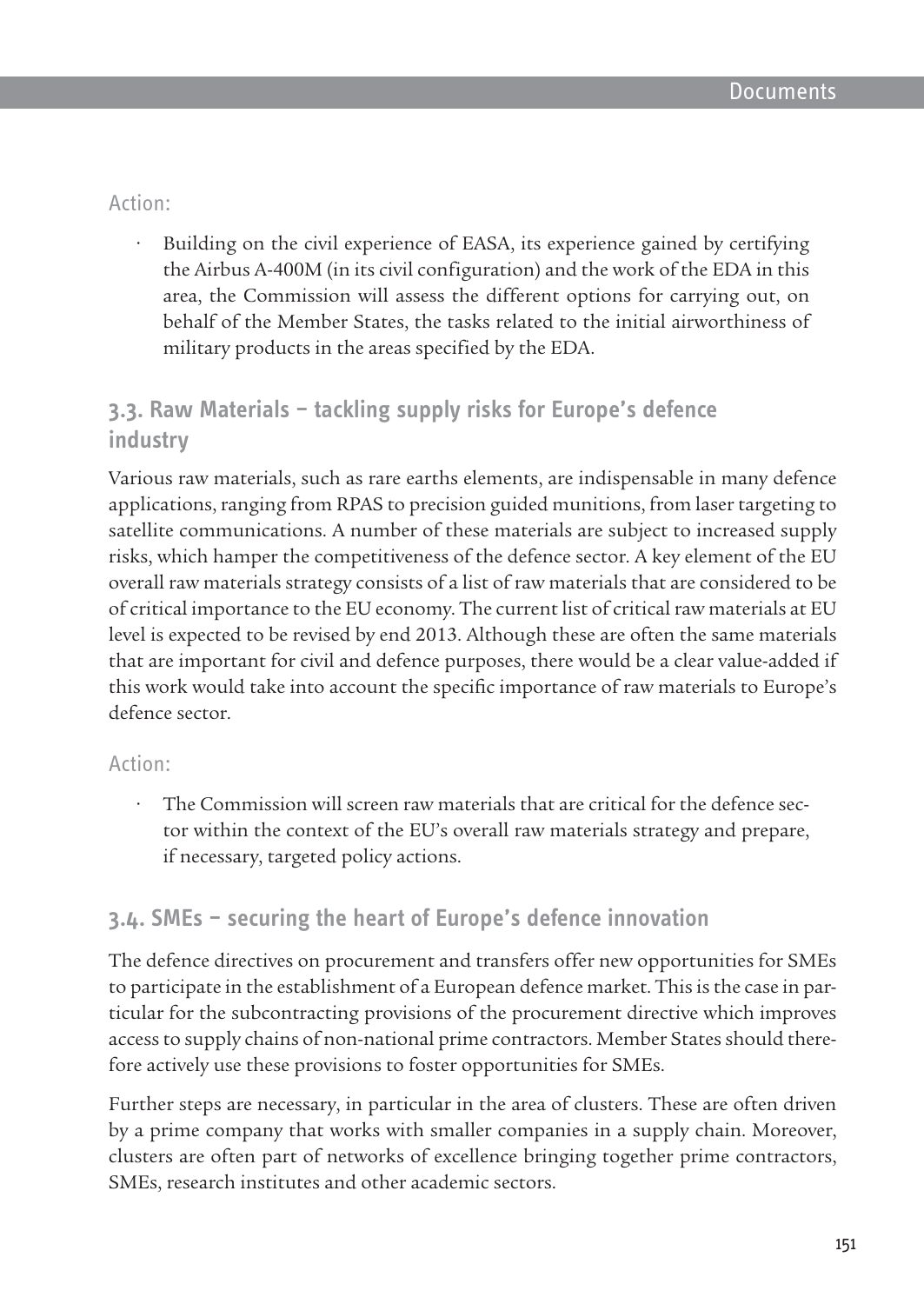Clusters are therefore particularly important for SMEs, as they offer them access to shared facilities, niches in which they can specialise, and opportunities to cooperate with other SMEs. In such clusters, companies can combine strengths and resources in order to diversify into, and create new markets and knowledge institutions. They can also develop new civilian products and applications based on technologies and materials initially developed for defence purposes (e.g. internet, GPS) or vice versa, which is an increasingly important trend.

#### Actions:

- The Commission will explore with industry taking a bottom-up approach - how to establish a European Strategic Cluster Partnership designed to support the emergence of new value chains and to tackle obstacles faced by defence-related SMEs in global competition. In this context, the Commission will use tools designed to support SMEs, including COSME, for the needs of defence-related SMEs. To this end the use of European Structural and Investment Funds may also be considered. This work will include clarifying eligibility rules for dual use projects.
- The Commission will also use the Enterprise Europe Network (EEN) to guide defence-related SMEs towards networking and partnerships, internationalisation of their activities, technology transfers and funding business opportunities.
- The Commission will promote regional networking with the objective of integrating defence industrial and research assets into regional smart specialisation strategies particularly through a European network of defence-related regions.

#### **3.5. Skills – managing change and securing the future**

The defence industry is experiencing profound change to which Member States and industry must adapt. As the European Council in December 2008 stated: "restructuring of the European defence technological and industrial base, in particular around centres of European excellence, avoiding duplication, in order to ensure its soundness and its competitiveness, is a strategic and economic necessity".

The restructuring process is mainly the responsibility of industry but there is a complementary role for the Commission, national governments and local authorities. The Commission and Member States have a range of European tools available that foster new skills and tackle the impacts of restructuring. These should be deployed with a clear understanding of the capabilities and technologies critical to the industry. The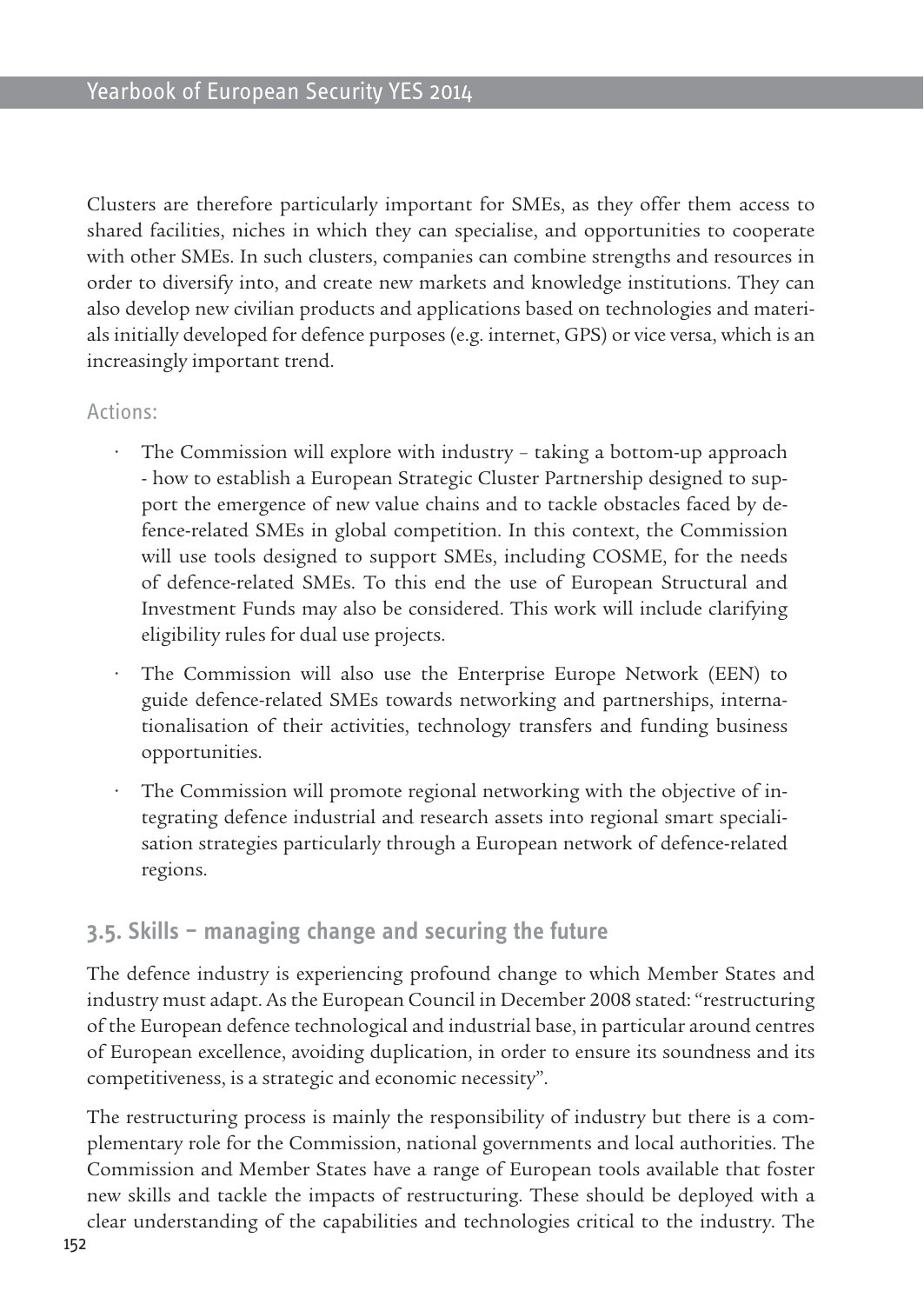Commission will encourage Member States to make use of labour flexibility schemes to support enterprises, including suppliers, that suffer from temporary slump in demand for their products and to promote an anticipative approach to restructuring. In this context, Member States can use the support that can be provided by the European Social Fund (ESF) and in certain cases of mass redundancies also by the European Globalisation Adjustment Fund. An important foundation of this work will be to map existing skills and identify skills needed for the future, possibly on the basis of a European Sector Skills Council for Defence under the leadership of the sectors' representatives.

#### Actions:

- The Commission will promote skills identified as essential to the future of the industry including through the "Sector Skills Alliances" and "Knowledge Alliances" programmes currently being trialled.
- The Commission will encourage the use of the ESF for workers' retraining and re-skilling, in particular for projects addressing skills needs, skills matching and anticipation of change.
- The Commission will take into account the potential of the European Structural and Investment Funds to support regions adversely affected by defence industry restructuring, especially to help workers to adapt to the new situation and to promote economic reconversion.

## **4. Exploiting dual-use potential of research and reinforcing innovation**

Since a range of technologies can be dual in nature, there is growing potential for synergies between civil and military research. In this context, there is an on-going coordination between the Security Theme of the 7th Framework Programme for Research and Technological Development and European defence research activities. Work has so far concentrated on CBRNE and has recently also addressed cyber defence in the context of CSDP and its synergies with cyber security. A number of activities in this regard are announced in the EU's Cyber Security Strategy, designed to make the EU's online environment the safest in the world. Furthermore, the SESAR Joint Undertaking has launched research activities on cyber security in the field of Air Traffic Management.

Within Horizon 2020, the areas of "Leadership in Enabling and Industrial Technologies" including the "Key Enabling Technologies" (KETs) and "Secure Societies" (Societal Challenge), offer prospects of technological advances that can trigger innovation not only for civil applications, but also have a dual-use potential. While the research and innovation activities carried out under Horizon 2020 will have an exclusive focus on civil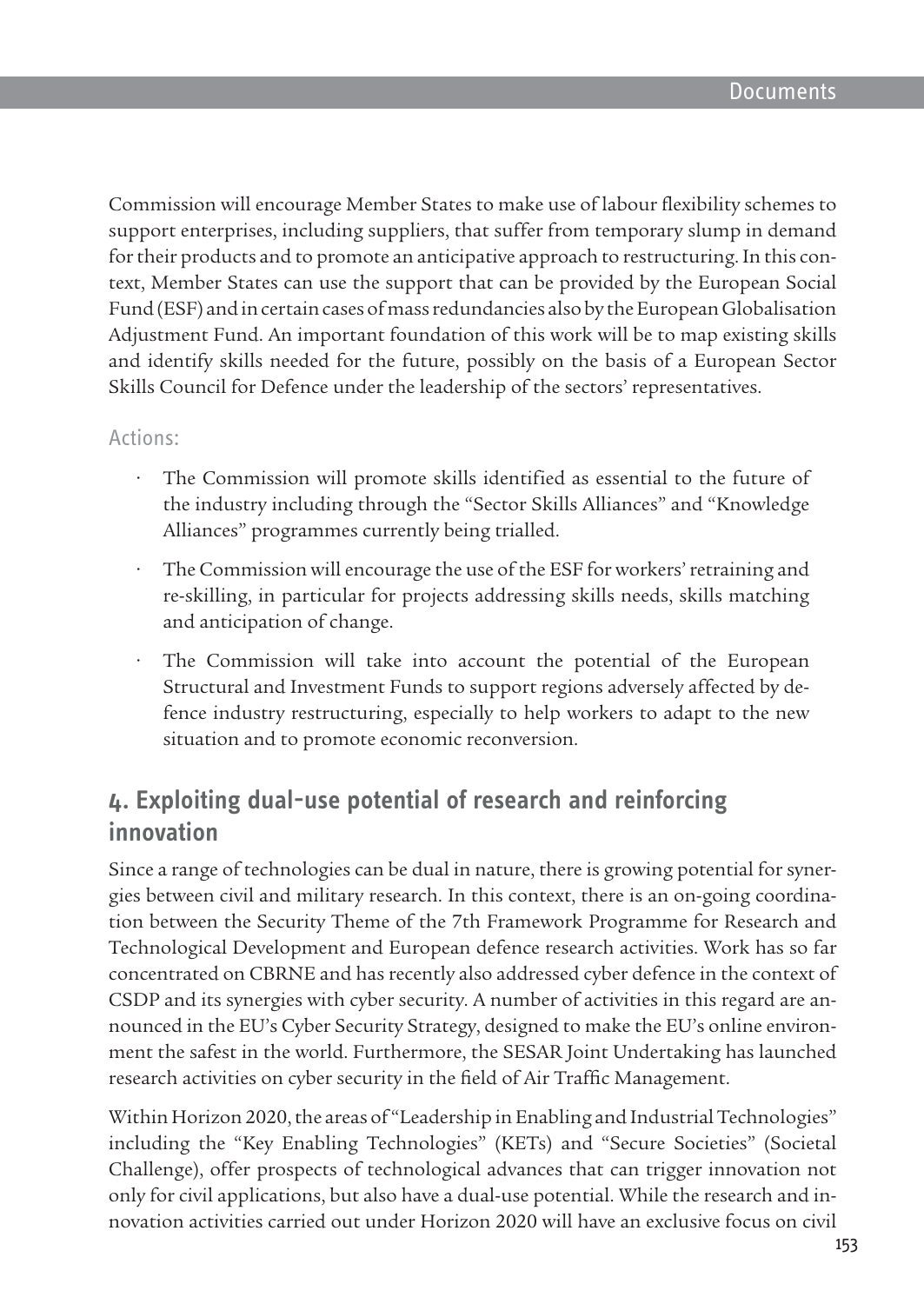applications, the Commission will evaluate how the results in these areas could benefit also defence and security industrial capabilities. The Commission also intends to explore synergies in the development of dual-use applications with a clear security dimension or other dual-use technologies like, for example, those supporting the insertion of civil RPAS into the European aviation system to be carried out within the framework of the SESAR Joint Undertaking.

Defence research has created important knock-on effects in other sectors, such as electronics, space, civil aviation and deep sea exploitation. It is important to maintain such spill-over effects from defence to the civil world and to help defence research to continue feeding civilian innovation.

The Commission also sees the potential benefits of additional possibilities for CSDPrelated research outside the scope of Horizon 2020. This could take the form of a Preparatory Action on defence capabilities critical for CSDP operations seeking synergies with national research programmes. The Commission will define content and modalities together with Member States, EEAS and the EDA. In parallel Member States should maintain an appropriate level of funding for defence research and do more of it co-operatively.

#### Actions:

- The Commission intends to support a pre-commercial procurement scheme to procure prototypes. The first candidates for these could be: CBRNE detection, RPAS and communication equipment based on software defined radio technology.
- The Commission will consider the possibility to support CSDP-related Research, such as through a Preparatory Action. The focus would be on those areas where EU defence capabilities would be most needed, seeking synergies with national research programmes where possible.

## **5. Development of capabilities**

The Commission is already working on non-military capability needs supporting both internal and external security policies, such as civil protection, crisis management, cyber security, protection of external borders and maritime surveillance. Up until now, these activities have been limited to co-funding and coordination of Member States' capabilities. The Commission intends to go one step further in order to ensure that Europe disposes of the full range of security capabilities it needs; that they are operated in the most cost-efficient way; and that interoperability between non-military and military capabilities is ensured in relevant areas.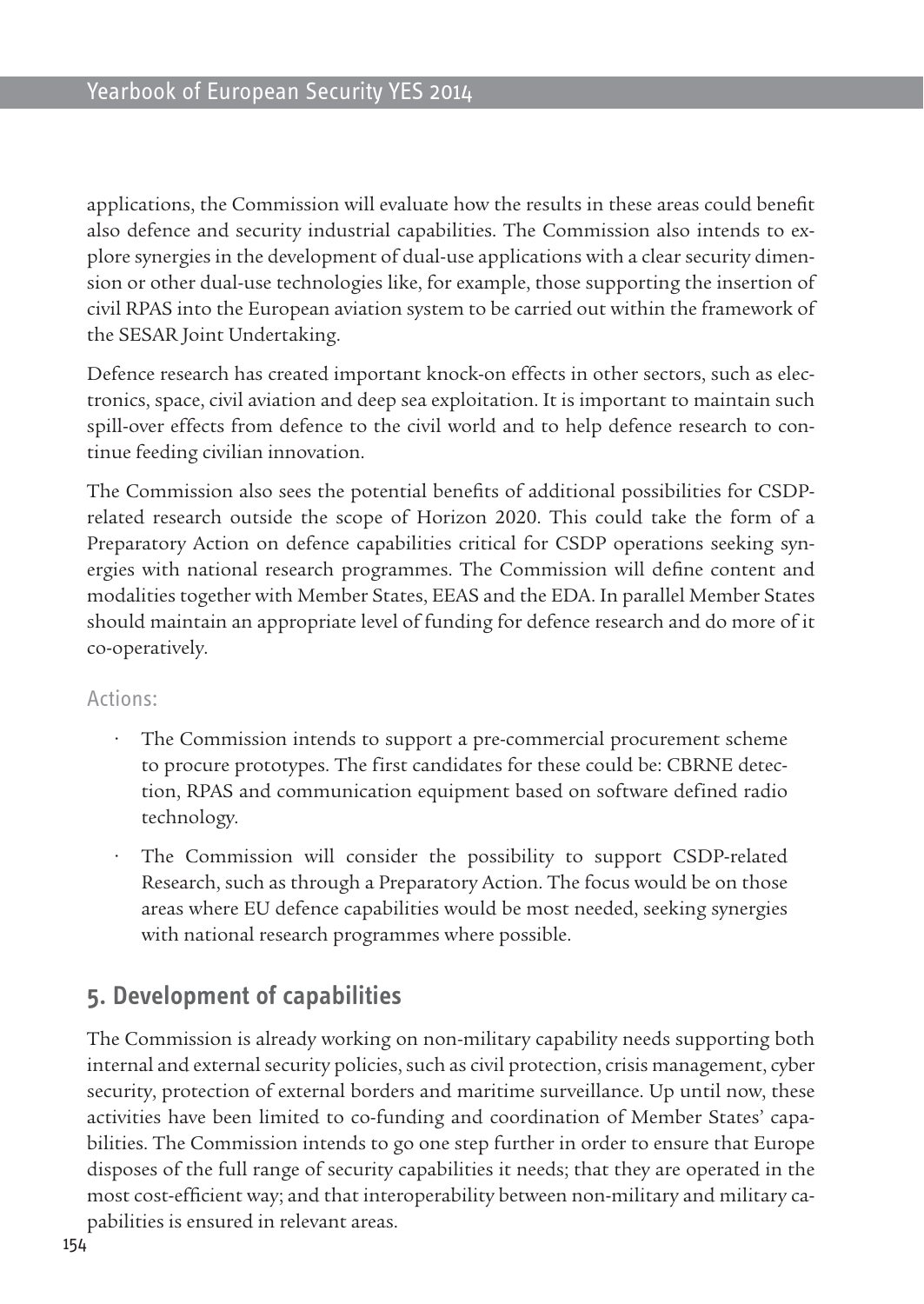- The Commission will continue to enhance interoperability of information service sharing between civilian and defence users as piloted by the Common Information Sharing Environment for Maritime Surveillance;
- Building on existing EU networks, the Commission will explore together with Member States the establishment of a civil-military cooperation group in the areas of (a) detection technologies, and (b) methods to counter improvised explosive devices, man-portable air defence systems (MANPADs) and other relevant threats, such as CBRNE threats;
- The Commission will work with the EEAS on a joint assessment of dual-use capability needs for EU security and defence policies. On the basis of this assessment, it will come up with a proposal for which capability needs, if any, could best be fulfilled by assets directly purchased, owned and operated by the Union.

## **6. Space and defence**

Most space technologies, space infrastructures and space services can serve both civilian and defence objectives. However, contrary to all space-faring nations, in the EU there is no structural link between civil and military space activities. This divide has an economic and political cost that Europe can no longer afford. It is further exacerbated by European dependence on third country suppliers of certain critical technologies that are often subject to export restrictions.

Although some space capabilities have to remain under exclusive national and/or military control, a number of areas exist where increased synergies between civilian and defence activities will reduce costs and improve efficiency.

#### **6.1. Protecting space infrastructures**

Galileo and Copernicus are major European space infrastructures. Galileo belongs to the EU, and both Galileo and Copernicus will support key EU policies. These infrastructures are critical as they form the backbone for applications and services that are essential for our economy, our citizens' well-being and security. These infrastructures need to be protected.

Space debris has become the most serious threat to the sustainability of our space activities. In order to mitigate the risk of collision it is necessary to identify and monitor satellites and space debris. This activity is known as space surveillance and tracking (SST),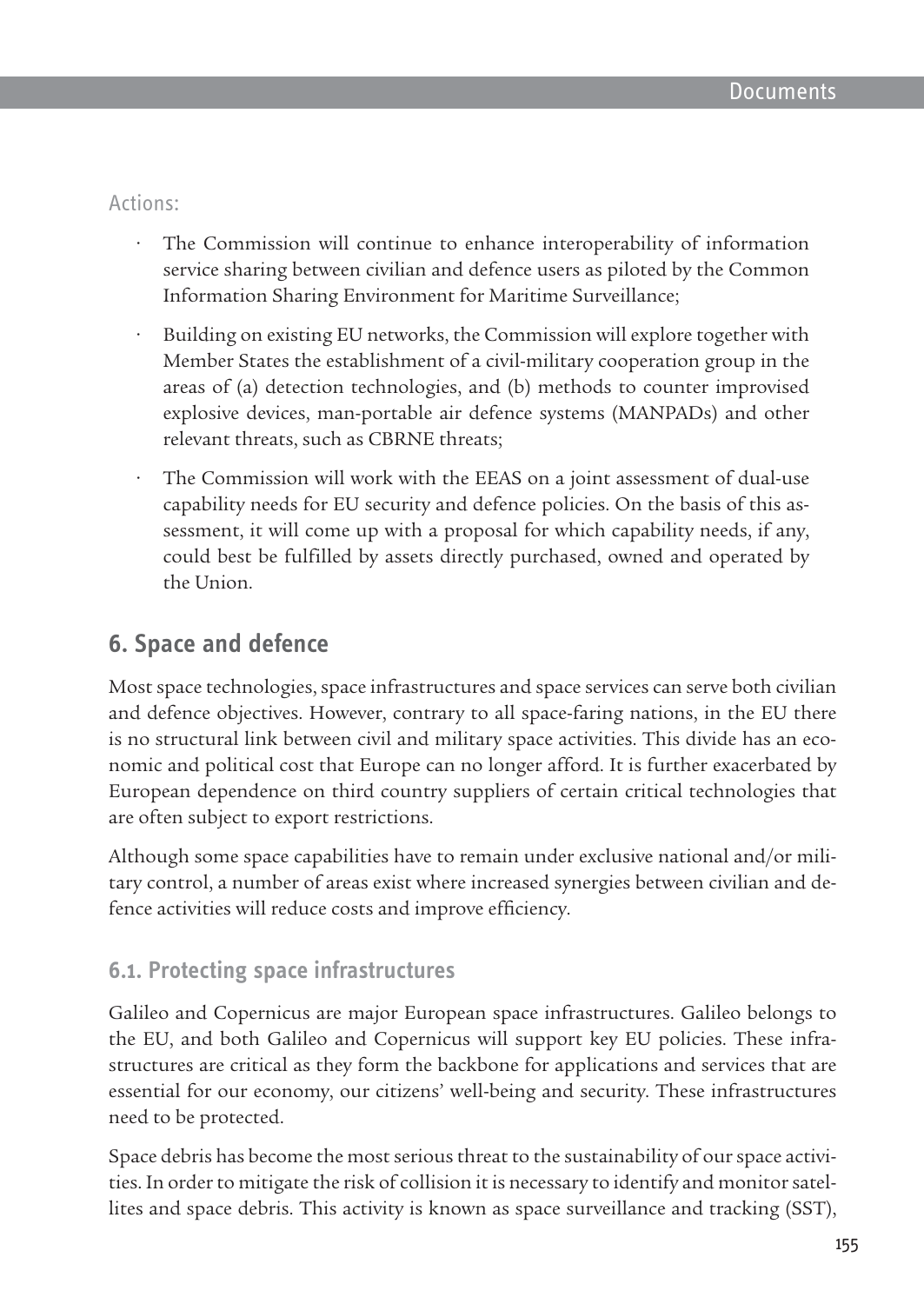and is today mostly based on ground-based sensors such as telescopes and radars. At present there is no SST capability at European level; satellite and launch operators are dependent on US data for anti-collision alerts.

The EU is ready to support the emergence of a European SST service built on a network of existing SST assets owned by Member States, possibly within a trans-Atlantic perspective.

These services should be available to public, commercial, civilian, military operators and authorities. This will require the commitment of Member States owning relevant assets to cooperate and provide an anti-collision service at European level. The ultimate objective is to ensure the protection of European space infrastructures with a European capability.

#### Action:

• The Commission has put forward a proposal for EU SST support programme in 2013. Building on this proposal, the Commission will assess how to ensure, in the long-term, a high level of efficiency of the SST service.

#### **6.2. Satellite Communications**

There is a growing dependence of military and civilian security actors on satellite communications (SATCOM). It is a unique capability which can ensure long-distance communications and broadcasting. It facilitates the use of mobile or deployable platforms as a substitute for ground-based communication infrastructures and to cater for the exchange of large quantities of data.

Commercial SATCOM is the most affordable and flexible solution to meet this growing need. Since the demand for security SATCOM is too fragmented pooling and sharing SATCOM acquisition could generate significant cost savings due to economies of scale and improved resilience.

Commercial SATCOMs cannot fully substitute core governmental/military satellite communications (MILSATCOM) which are developed individually by some EU Member States. However, these communications lack capacity to cater for the needs of smaller entities, most notably military aircraft or Special Forces in operation.

Furthermore, by the end of this decade, current Member States' MILSATCOM will come to the end their operational life. This key capability must be preserved.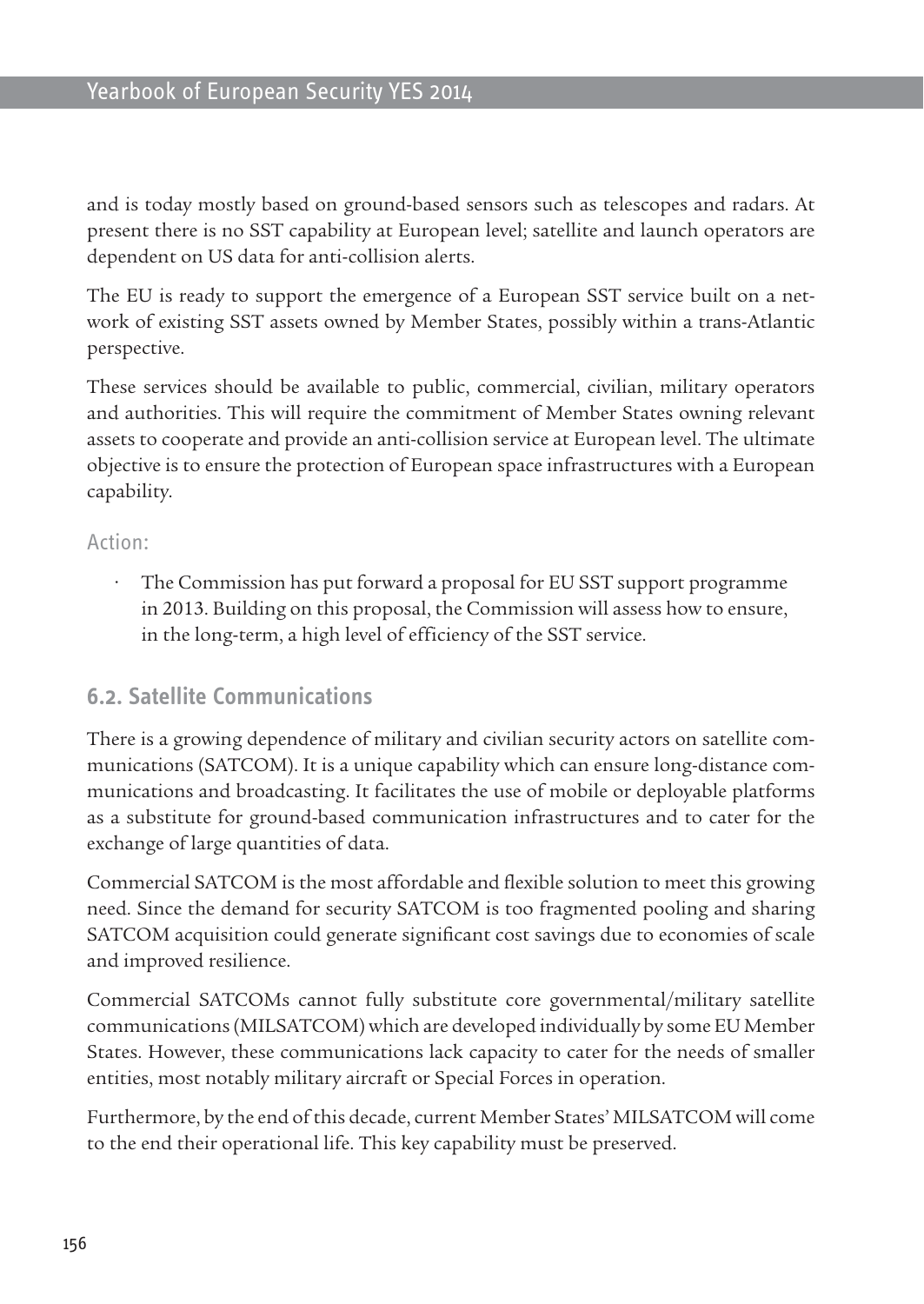- The Commission will act to overcome the fragmentation of demand for security SATCOM. In particular, building on the EDA's experience, the Commission will encourage the pooling of European military and security commercial SATCOM demand;
- The Commission will explore the possibilities to facilitate, through existing programmes and facilities, Member States' efforts to deploy governmentowned telecommunications payloads on board satellites (including commercial) and develop the next generation of government-owned MILSATCOM capability at European level.

#### **6.3. Building an EU satellite high resolution capability**

Satellite high resolution imagery is increasingly important to support security policies including CSDP and CFSP. EU access to these capacities is crucial to perform early warning, timely decision making, advanced planning and improved conduct of EU crisis response actions both in the civilian and military domains.

In this field several national defence programmes are being developed. Some Member States have also developed high resolution dual systems to complement defence-only national programmes. These dual systems have allowed new forms of collaboration among Member States to emerge for the exploitation of satellite imagery whereby the acquisition takes place either on the market or through bilateral agreements. This successful approach, combining civil and defence user requirements, should be pursued.

As the need for high resolution imagery continues to grow, in order to prepare the next generation of high resolution imagery satellites which should be deployed around 2025, a number of technologies must be explored and developed such as hyper-spectral, high resolution satellites in geostationary orbit or advanced ultra-high resolution satellites in combination with new sensor platforms such as RPAS.

#### Action:

The European Commission together with EEAS and EDA will explore the possibility to develop progressively new imaging capabilities to support CFSP and CSDP missions and operations. Also the European Commission will contribute to developing the necessary technologies for the future generations of high resolution imagery satellites.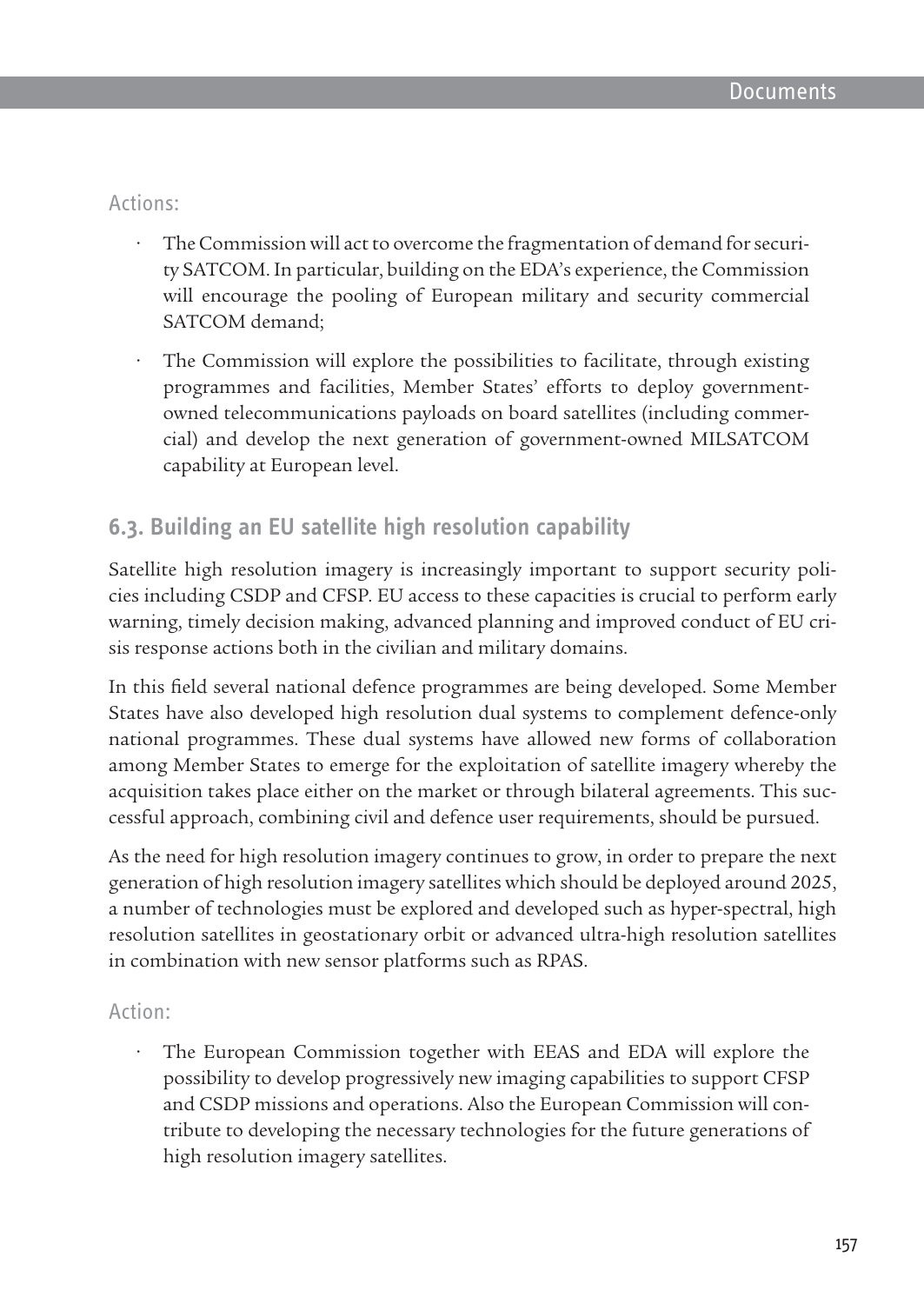## **7. Application of EU energy policies and support instruments in the defence sector**

Armed forces are the biggest public consumers of energy in the EU. According to the EDA, their combined annual expenditures for electricity alone sum up to an estimated total of more than one billion euros. Moreover, fossil fuels remain the most important source to meet these energy needs. This implies sensitive dependencies and exposes defence budgets to risks of price increases. Therefore, to improve security of supply and reduce operational expenditures, armed forces have a strong interest in reducing their energy footprint.

At the same time, armed forces are also the largest public owner of free land and infrastructures, with an estimated total of 200 million square metres of buildings and 1% of Europe's total land surface. Exploiting this potential would enable armed forces to reduce their energy needs and cover a considerable part of these needs from their own low-emission and autonomous sources. This would reduce costs and dependences and contribute at the same time to accomplishing the Union's energy objectives.

In the research field, the Commission has developed the Strategic Energy Technology (SET) Plan to promote innovative and low-carbon energy technologies which have better efficiencies and are more sustainable than existing energy technologies. Given its important energy needs, the defence sector could be a frontrunner in the deployment of the emerging energy technologies of the SET-Plan.

#### Actions:

- The Commission will set up a specific consultation mechanism with Member States experts from the defence sector by mid-2014, based on the model of the existing Concerted Actions on renewables and energy efficiency. This mechanism will focus on (a) energy efficiency, particularly in building sector; (b) renewable energy and alternative fuels; (c) energy infrastructure, including the use of smart grid technologies and will:
	- Examine the applicability of the existing EU energy concepts, legislation and support tools to the defence sector.
	- Identify possible objectives and focus areas of action at EU level for a comprehensive energy concept for armed forces.
	- Develop recommendations for a guidebook on renewable energies and energy efficiency in the defence sector with a focus on the implementation of the existing EU legislation, innovative technologies' deployment and the use of innovative financial instruments.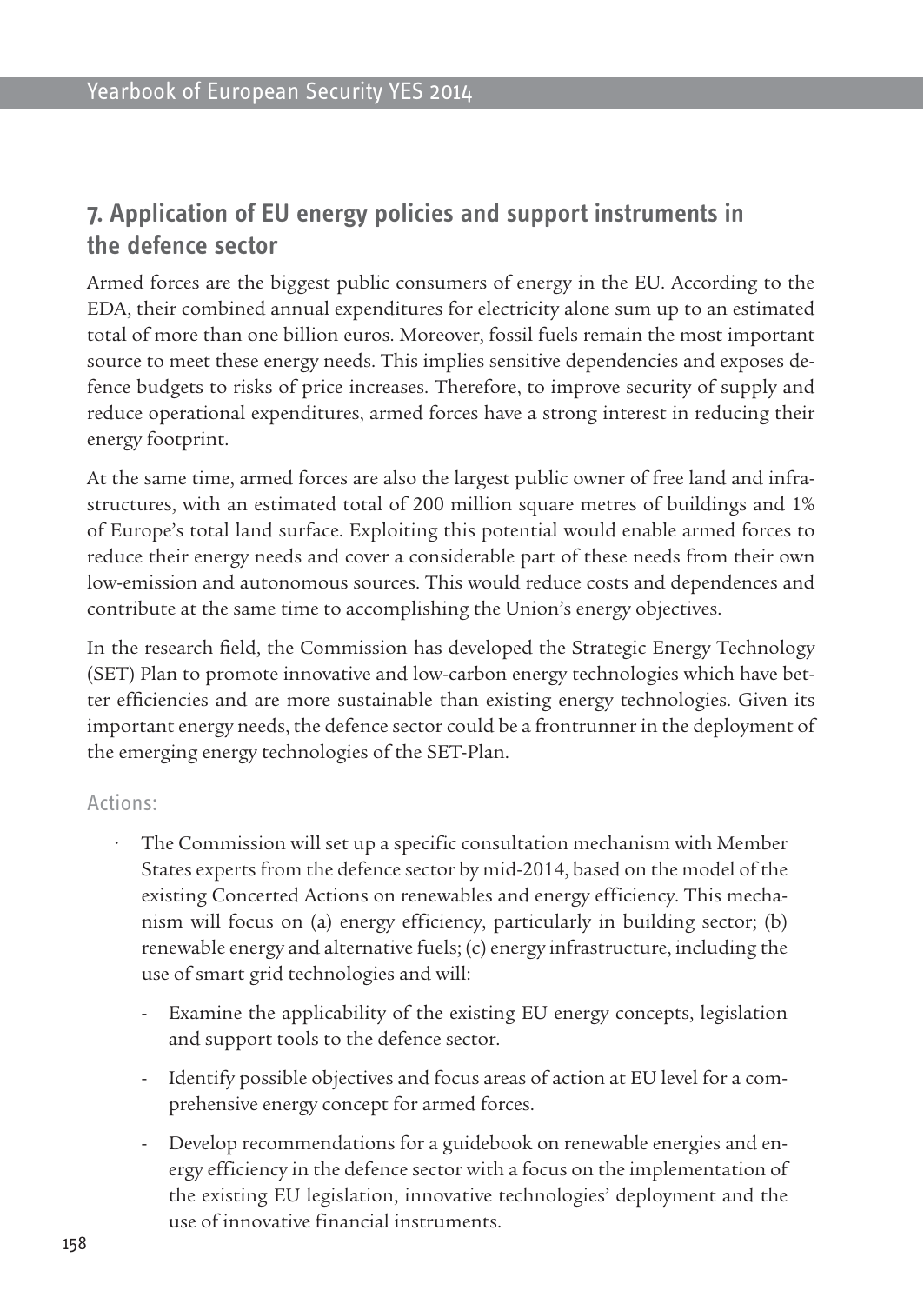- Exchange information with the SET-Plan Steering Group on a regular basis.
- The Commission will also consider developing a guidance document on implementation of Directive 2012/27/EU in the defence sector.
- The Commission will support the European armed forces GO GREEN demonstration project on photovoltaic energy. Following its successful demonstration, the Commission will also help to develop GO GREEN further, involving more Member States and possibly expanding it to other renewable energy sources such as wind, biomass and hydro.

## **8. Strengthening the international dimension**

With defence budgets shrinking in Europe, exports to third countries have become increasingly important for European industries to compensate for reduced demand on their home markets. Such exports should be authorised in accordance with the political principles laid down in Common Position 2008/944/CFSP, adopted on 8 December 2008, and in accordance with the Arms Trade Treaty adopted on 2 April 2013 by the General Assembly of the United Nations Organisation. At the same time, Europe has an economic and political interest to support its industries on world markets. Lastly, Europe needs to ensure a coherent approach to the monitoring of incoming foreign investment (as set out in section 2.3 on ownership and security of supply).

#### **8.1. Competitiveness on third markets**

Whereas defence expenditure has decreased in Europe, it continues to increase in many other parts of the world. Access to these markets is often difficult, depending on political considerations, market access barriers, etc. The world's biggest defence market, the United States, is basically closed for imports from Europe. Other third countries are more open, but often require offsets which put a heavy burden on EU companies. Finally, on many third markets, several European suppliers compete with each other, which makes it difficult from a European perspective to support a specific EU supplier.

#### Action:

• The Commission will establish a dialogue with stakeholders on how to support the European defence industry on third markets. With respect to offsets on third markets, this dialogue will explore ways of mitigating possible negative impacts of such offsets on the internal market and the European defence industrial base. It will also examine how EU institutions could promote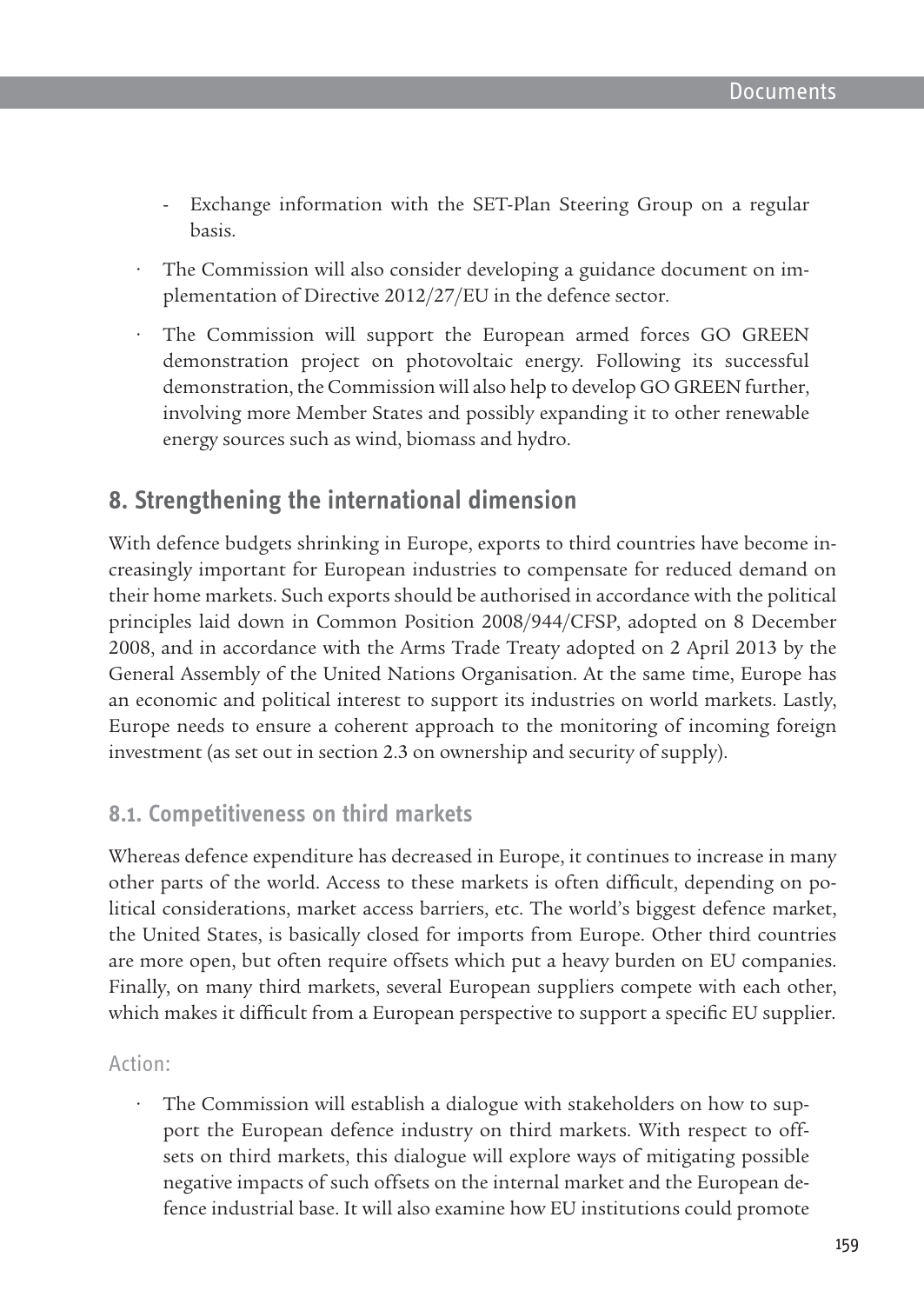European suppliers in situations where only one company from Europe is competing with suppliers from other parts of the world.

#### **8.2. Dual Use Export Controls**

Dual-use export controls closely complement arms trade controls and are key for EU security as well as for the competiveness of many companies in the aerospace, defence and security sectors. The Commission has initiated a review of the EU export control policy and has conducted a broad public consultation, whose conclusions are presented in a Commission Staff Working Document issued in January 2013. The reform process will be further advanced with the preparation of a Communication which will address remaining trade barriers that prevent EU companies from reaping the full benefits of the internal market.

#### Action:

As part of the ongoing export control policy review, the Commission will present an impact assessment report on the implementation of Regulation (EC) 428/2009 and will follow up with a Communication outlining a long-term vision for EU strategic export controls and concrete policy initiatives to adapt export controls to rapidly changing technological, economic and political conditions. This may include proposals for legislative amendments to the EU export control system.

#### **9. Conclusions**

Maintaining and developing defence capabilities to meet current and future challenges in spite of severe budget constraints will only be possible if far-reaching political and structural reforms are made. Time has come to take ambitious action.

#### **9.1. A new framework for developing civil/military co-operation**

Civil/military co-operation is a complex challenge with numerous operational, political, technological and industrial facets. This is particularly true in Europe, where distribution of competences and division of work adds another layer of complexity. This Communication provides a package of measures that can help to overcome these challenges and incentivise co-operation between Member States. In this context, our objective is to develop an integrated approach across the civ-mil dividing line, with a seamless transition throughout all phases of the capability life cycle, i.e. from the definition of capability needs to their actual use on the ground.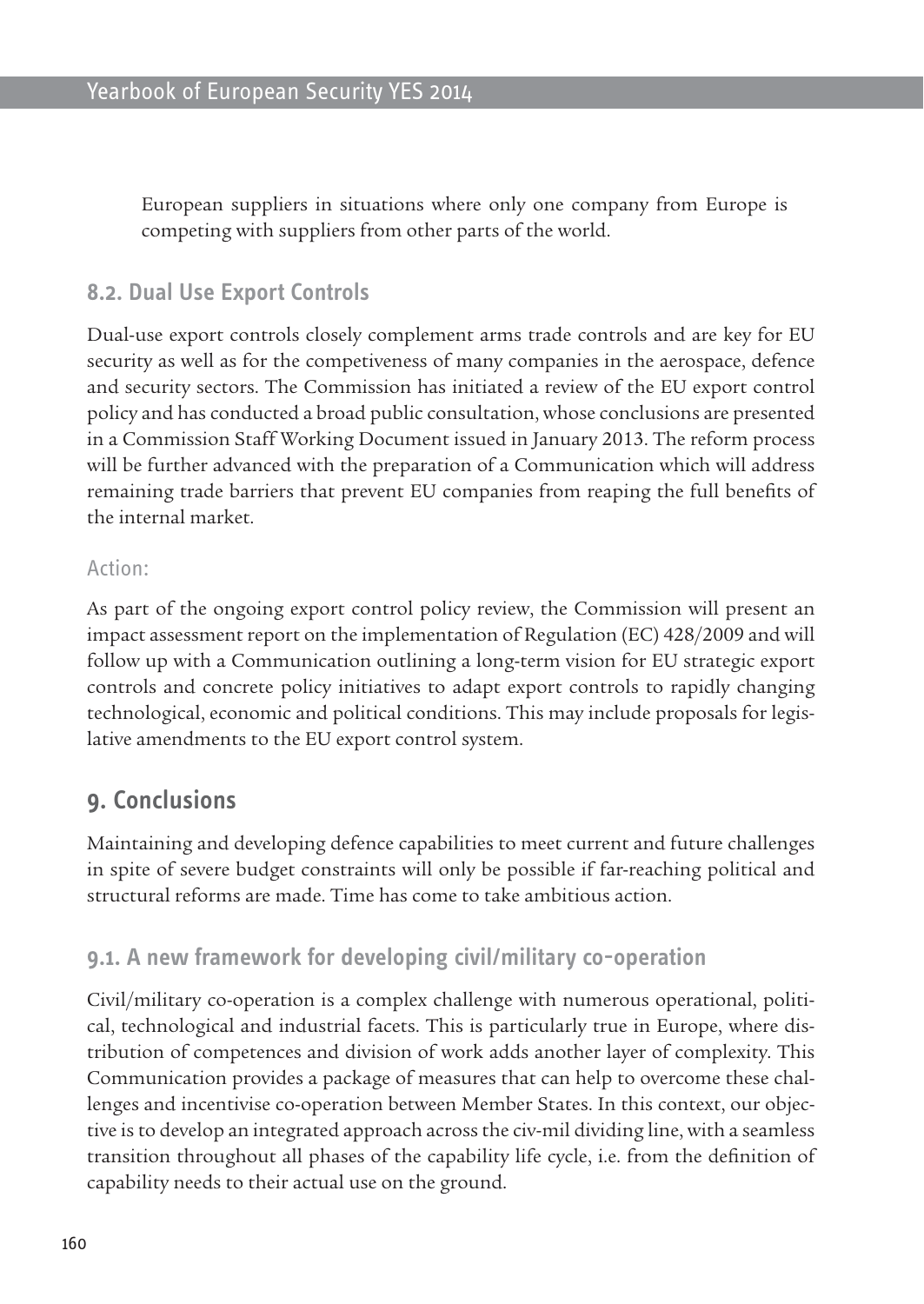As a first step towards this objective, the Commission will review its own internal way of dealing with security and defence matters. Based on the experience of the Defence Task Force, it will optimise its mechanisms for cooperation and coordination between its own services and with stakeholders.

#### **9.2. A call to Member States**

This Communication sets out an Action Plan for the Commission's contribution to strengthening the CSDP. The Commission invites the European Council to discuss this Action Plan in December 2013 together with the report prepared by the High Representative of the Union for Foreign Affairs and Security Policy on the basis of the following considerations:

- Decisions on investments and capabilities for security and defence should be based on a common understanding of threats and interests. Europe therefore needs to develop, in due course, a strategic approach covering all aspects of military and non-military security. In this context, a wider political debate on the implementation of relevant provisions of the Lisbon Treaty should be held;
- The Common Security and Defence Policy is a necessity. To become effective, it should be underpinned by a fully-fledged Common European Capabilities and Armaments Policy as mentioned in Article 42 of the TEU;
- To ensure coherence of efforts, CSDP must be closely coordinated with other relevant EU policies. This is particularly important in order to generate and exploit synergies between the development and use of defence and civil security capabilities;
- For CSDP to be credible, Europe needs a strong defence industrial and technological base. To achieve this objective, it is crucial to develop a European Defence Industrial Strategy based on a common understanding of the degree of autonomy Europe wants to maintain in critical technology areas;
- To maintain a competitive industry capable of producing at affordable prices the capabilities we need, it is essential to strengthen the internal market for defence and security and to create conditions which enable European companies to operate freely in all Member States;
- Facing severe budget constraints, it is particularly important to allocate and spend financial resources efficiently. This implies *inter alia* to cut back operational costs, pool demand and harmonise military requirements;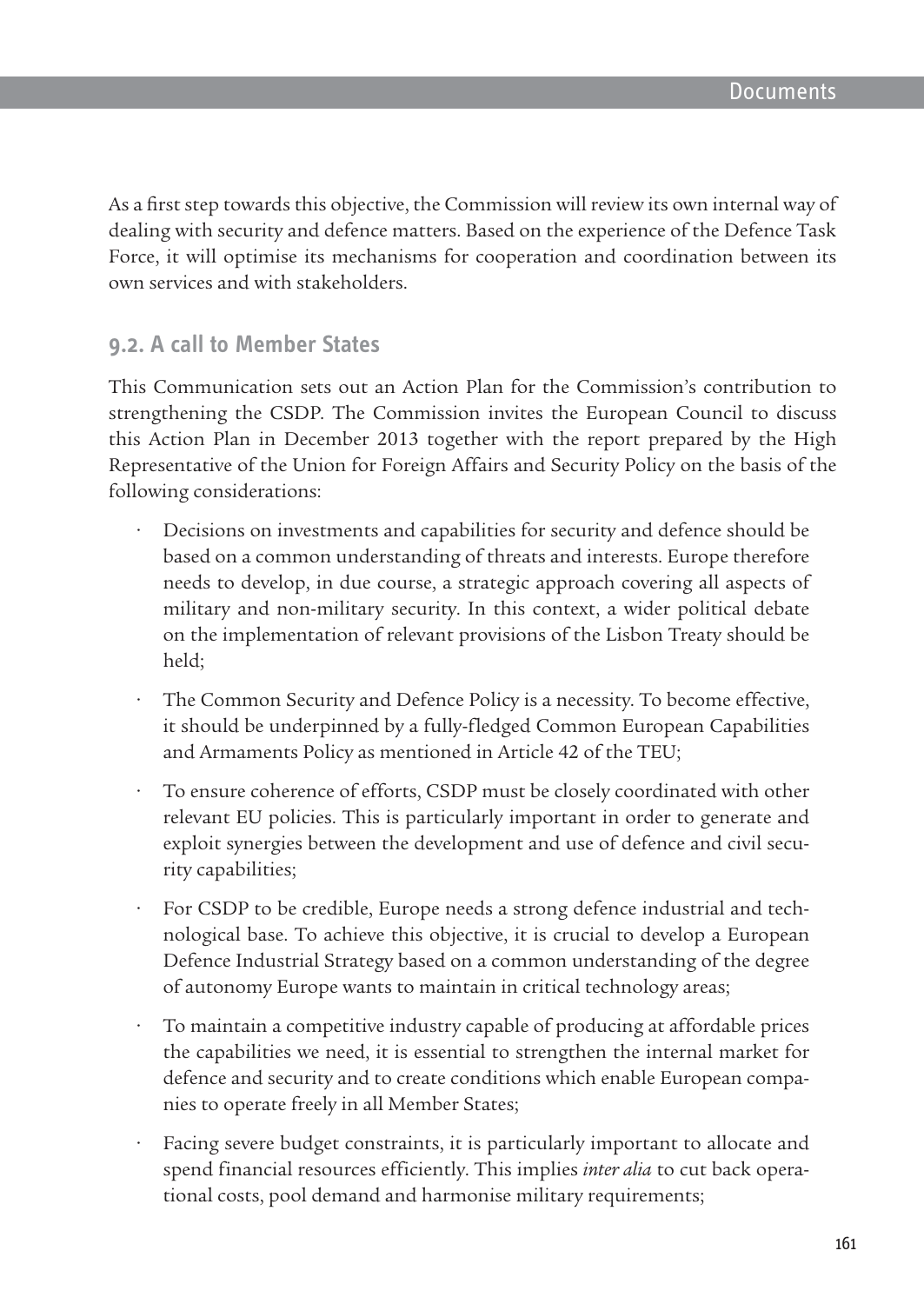<span id="page-25-0"></span>• To show real added value of the EU framework, what is needed is to identify a joint project in the area of key defence capabilities, where EU policies could fully be mobilized.

#### **9.3. Next Steps**

On the basis of the discussions with Heads of State and Government, the Commission will develop for the areas defined in this Communication a detailed roadmap with concrete actions and timelines.

For the preparation and implementation of this roadmap, the Commission will set up a specific consultation mechanism with national authorities. The mechanism can take different forms, depending on the policy area under discussion. The EDA and the External Action Service will be associated to this consultation mechanism.

## **Statement by EU High Representative Catherine Ashton on her final report on the CSDP**

#### Brussels, 15 October 2013, 131015/01

The High Representative of the European Union for Foreign Affairs and Security Policy and Vice President of the Commission, issued the following statement today:

 "I was asked by the European Council in December 2012 to present proposals to further strengthen the Common Security and Defence Policy (CSDP), ahead of a discussion by leaders in December of this year. I presented an interim report in July and I am now issuing the final report.

This debate among leaders comes at an opportune moment. The EU needs to protect its interests and promote its values, and it needs to be able to act as a security provider both in its neighbourhood and at the international level. To be credible, this requires capabilities and a strong industrial base. This is both a challenge and an opportunity. Defence cooperation is never straightforward, but there is certainly scope for further enhancing cooperation among the Member States to develop and deploy capabilities. In addition, the defence industry can be a driver for jobs, growth and innovation.

The report sets out proposals and actions in three areas:

• Strengthening CSDP: the Union needs to be able to respond rapidly to security challenges - cyber, space, energy, maritime and border security. To act as a security provider we need to be able to engage with partners, and to build the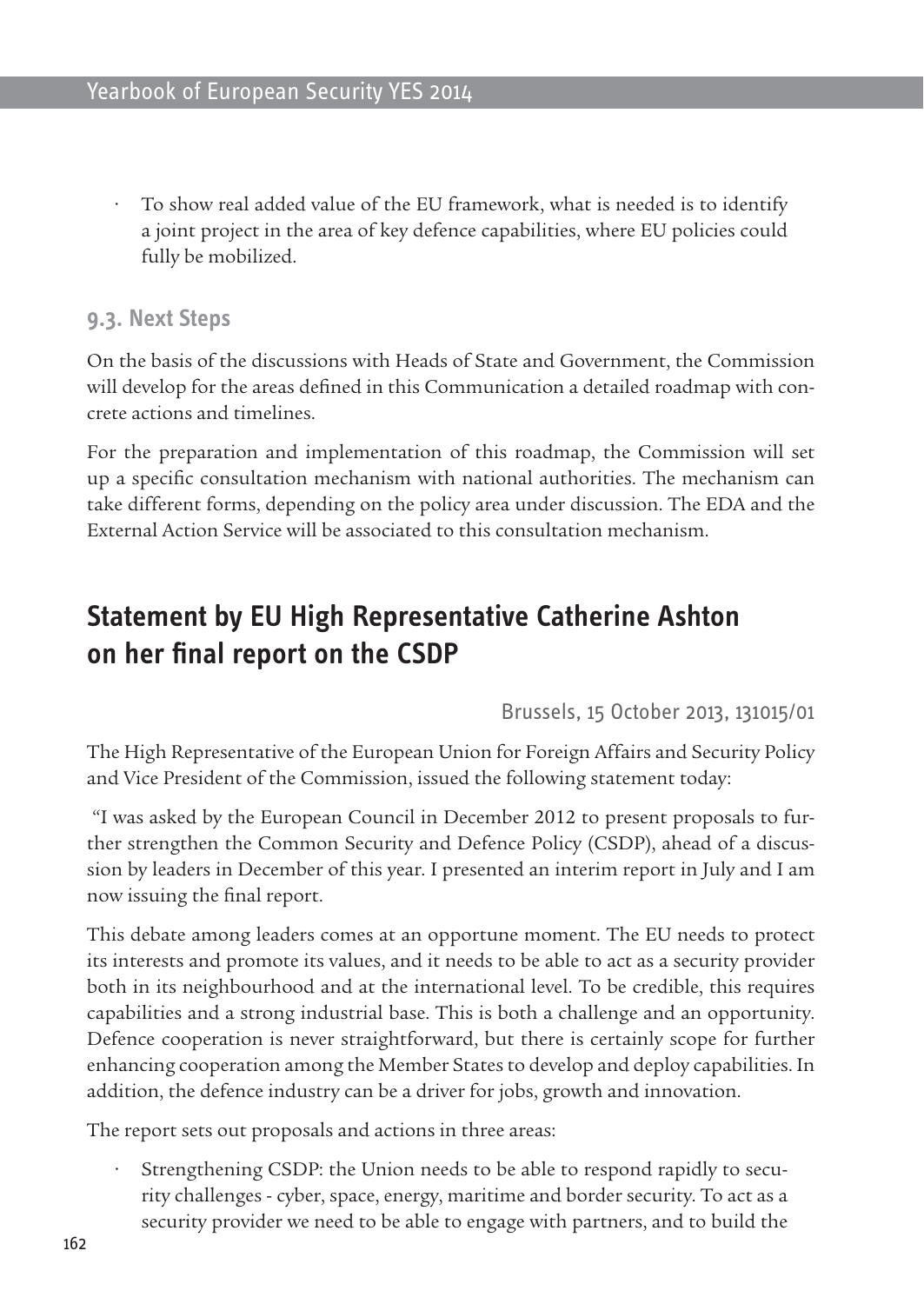<span id="page-26-0"></span>capacity of partner organisations and third states, using all the tools of our external action. This is the idea of our comprehensive approach.

- Enhancing European defence capabilities: cooperation has become essential to the maintenance of capabilities and to the success of CSDP. It allows Member States to develop, acquire, operate and maintain capabilities together, making best use of potential economies of scale.
- Reinforcing Europe's defence industry: a strong and healthy industrial base is a prerequisite for developing and sustaining defence capabilities and securing Europe's strategic autonomy. The European Commission put forward a Communication 'Towards a more competitive and efficient European defence and security sector' in July. The proposals in my report complement the Commission's work."

## **Preparing the December 2013 European Council on Security and Defence: Final Report by the High Representative/Head of the EDA on the Common Security and Defence Policy**

Brussels, 15 October 2013

"I would say there are three cases for security and defence. The first is political, and it concerns fulfilling Europe's ambitions on the world stage. The second is operational: ensuring that Europe has the right military capabilities to be able to act. And the third is economic: here it's about jobs, innovation and growth."

> HRVP/Head of the Agency speech at the European Defence Agency (EDA) annual conference, Brussels 21 March 2013

#### **I. The strategic context**

The debate on capabilities, military or civilian, needs to flow from **an understanding of the strategic context**, building on the solid basis of the 2003 European Security Strategy and its 2008 implementation report. This first part of my report sets out the strategic context, puts forward priorities, and assesses the state of play of Common Security and Defence Policy (CSDP) against this overall background, in accordance with the tasking by the European Council in December 2012.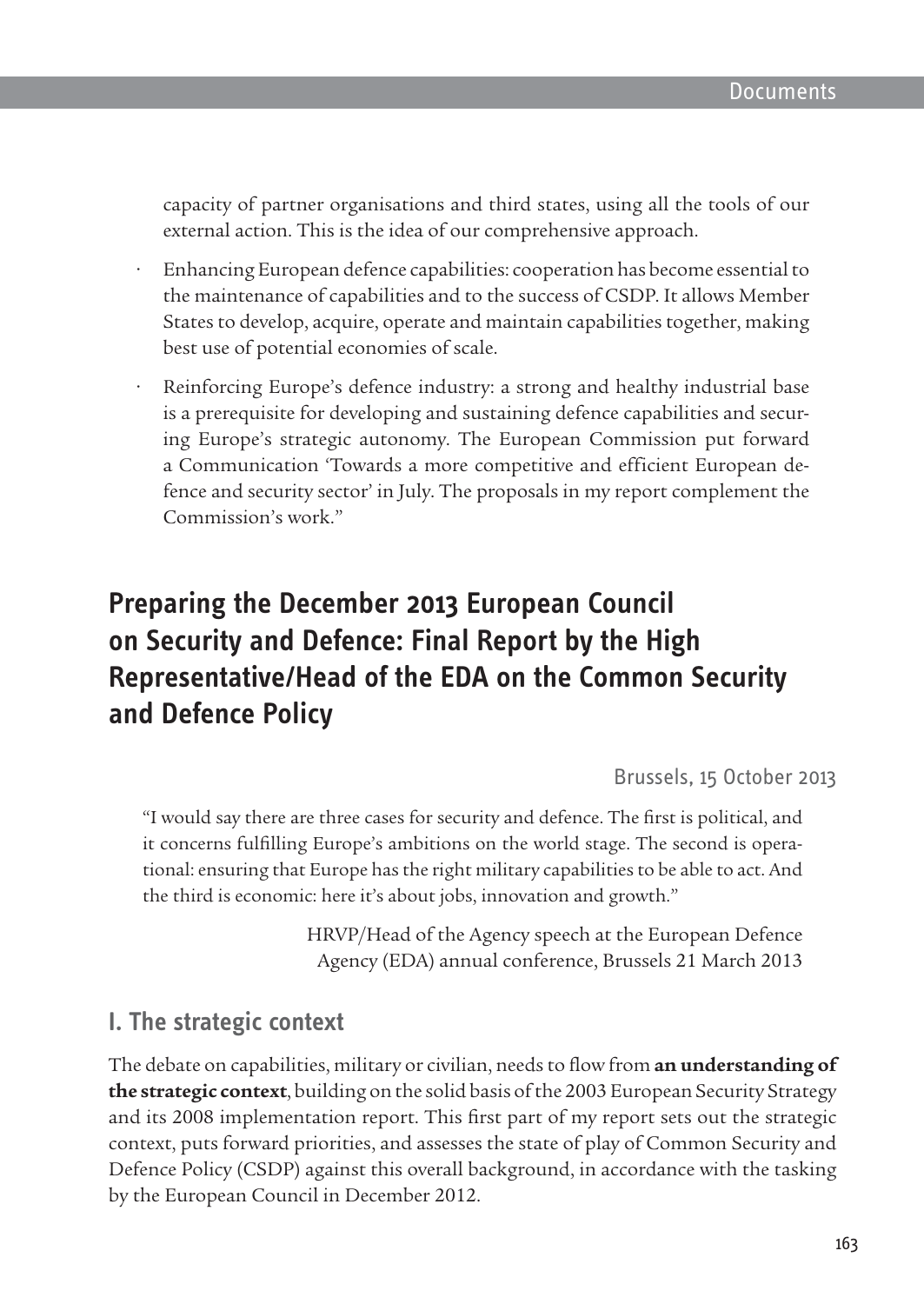Europe's strategic environment today is marked by increased **regional and global volatility, emerging security challenges, the US rebalancing towards the Asia-Pacific and the impact of the financial crisis.** 

**The world as a whole faces increased volatility, complexity and uncertainty.** A multipolar and interconnected international system is changing the nature of power. The distinction between internal and external security is breaking down. Complex layers of governance and new patterns of interdependence empower new players and give rise to new challenges. As a result, state power is becoming more fragile. Among the drivers for this are: changing demographics and population growth, embedded inequalities, and new technologies.

**Intra-state conflict**, with the potential to transcend national boundaries, has become more commonplace. This is particularly true in the EU's neighbourhood, where, in particular to the south, the Arab uprisings while full of promise have also led to increased instability and conflict. To the east, frozen conflicts remain, the most recent outbreak of open conflict having occurred in August 2008. In the Western Balkans, and in spite of remarkable progress over the last decades including the recent breakthrough in the EUfacilitated Belgrade-Pristina dialogue, unfinished business remains. Increasingly also the "neighbours of the neighbours" are being affected, e.g. in the Sahel or in the Horn of Africa, two regions where the Union is conducting five crisis management missions.

In addition to **long-standing threats** – proliferation of weapons of mass destruction, terrorism, failed states, regional conflict and organized crime - there are also **new security threats**, such as cyber attacks, as well as new risks such as the consequences of climate change, and increased competition for energy, water and other resources both at a national and international level.

To address these challenges, **the transatlantic relationship remains essential**. The renewed emphasis by the US on the Asia-Pacific region is a logical consequence of geostrategic developments. **It also means that Europe must assume greater responsibility for its own security and that of its neighbourhood.** European citizens and the international community will judge Europe first on how it performs in the neighbourhood.

Recent military operations have demonstrated that Europeans lack some of the necessary capabilities, in particular in terms of strategic enablers such as air-to-air refuelling, strategic airlift, intelligence and surveillance. In addition, the financial crisis continues to squeeze defence budgets while elsewhere defence spending is increasing. According to a recent report by the Stockholm International Peace Research Institute, global defence spending is shifting "from the West to the rest". **Europe needs to develop the full range of its instruments, including its security and defence posture, in the light of its interests and these geostrategic developments.**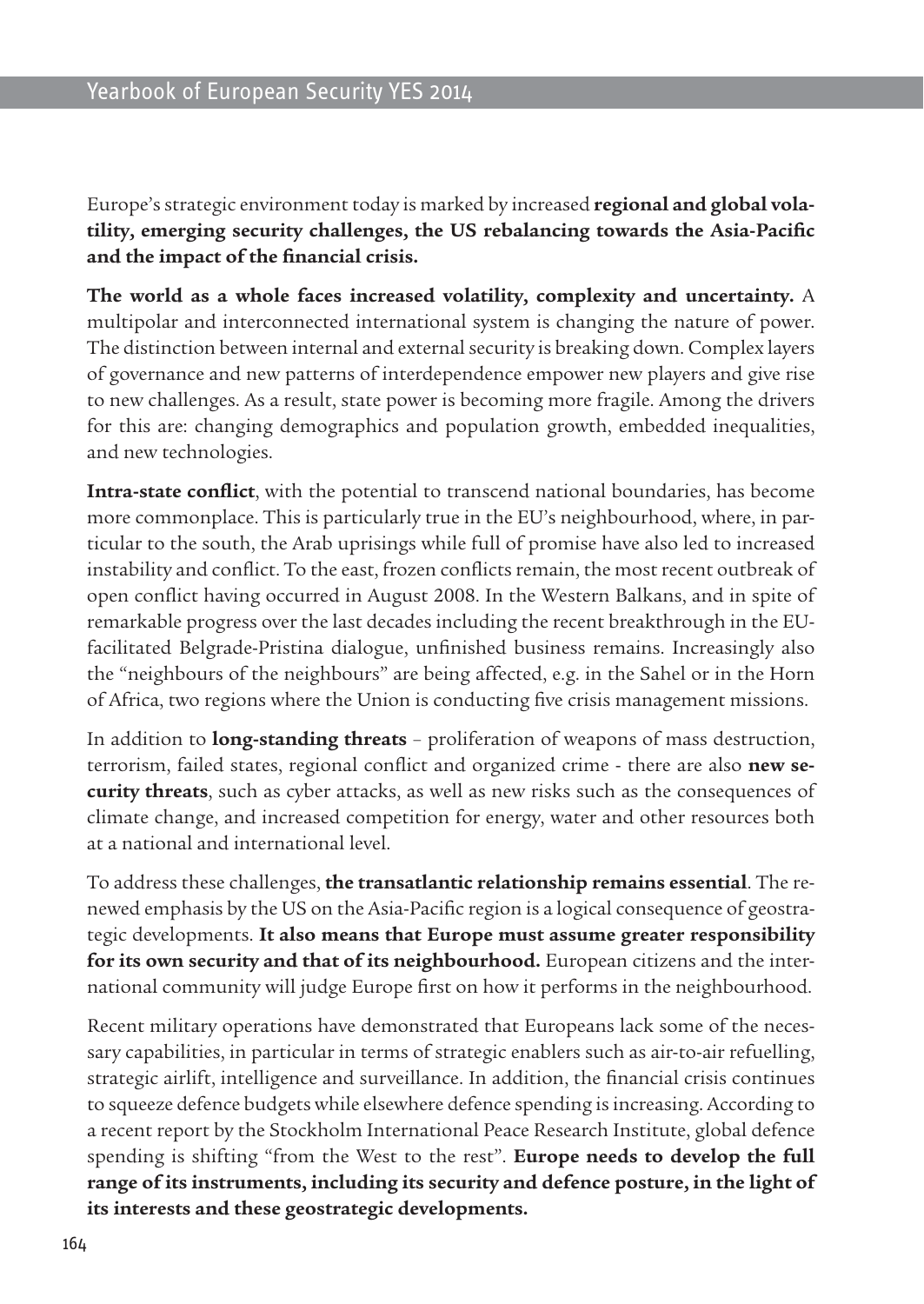At the same time, the **European defence market** is also feeling the effects of the financial crisis. Europe's defence industries are not only important for our security, by providing capabilities for our armed forces, but also for jobs, growth and innovation. Yet, the European defence market remains fragmented in terms of demand and supply. The question is whether this is sustainable in view of today's economic and budgetary realities.

In sum, Europe faces rising security challenges within a changing strategic context while the financial crisis is increasingly affecting its security and defence capability. These developments warrant **a strategic debate among Heads of State and Government.** 

Such a debate at the top level must set priorities. I wish from the outset to set out my view on priorities:

- The Union must be able to **act decisively through CSDP as a security provider**, in partnership when possible but autonomously when necessary, in its neighbourhood, including through direct intervention. Strategic autonomy must materialize first in the EU's neighbourhood.
- The Union must be able to protect its interests and project its values by **contributing to international security, helping to prevent and resolve crises** and including **through projecting power**. The EU's call for an international order based on rule of law and its support for effective multilateralism need to be backed up by credible civilian and military capabilities of the right type, when required.
- The ability to **engage with partners** is crucial in any crisis. The EU must build regional and bilateral partnerships to be able to both cooperate in crisis management and help build the capacity of partner organisations and third states.
- In a context of increased volatility and new threats, there is a particular need to improve the ability to engage rapidly. Drawing as necessary on military capabilities, the EU should be able to engage **all 5 environments** (land, air, maritime, space and cyber). In addition to our traditional yet increasing dependence on security at sea, we have become increasingly dependent on space assets – indispensable in today's operations – and on the ability to operate in cyberspace.
- The **comprehensive approach** the use of the various instruments at the disposal of the Union in a strategically coherent and effective manner - must also apply to capability development, to make best use of scarce resources.

We need to place CSDP within this overall context, and against these priorities.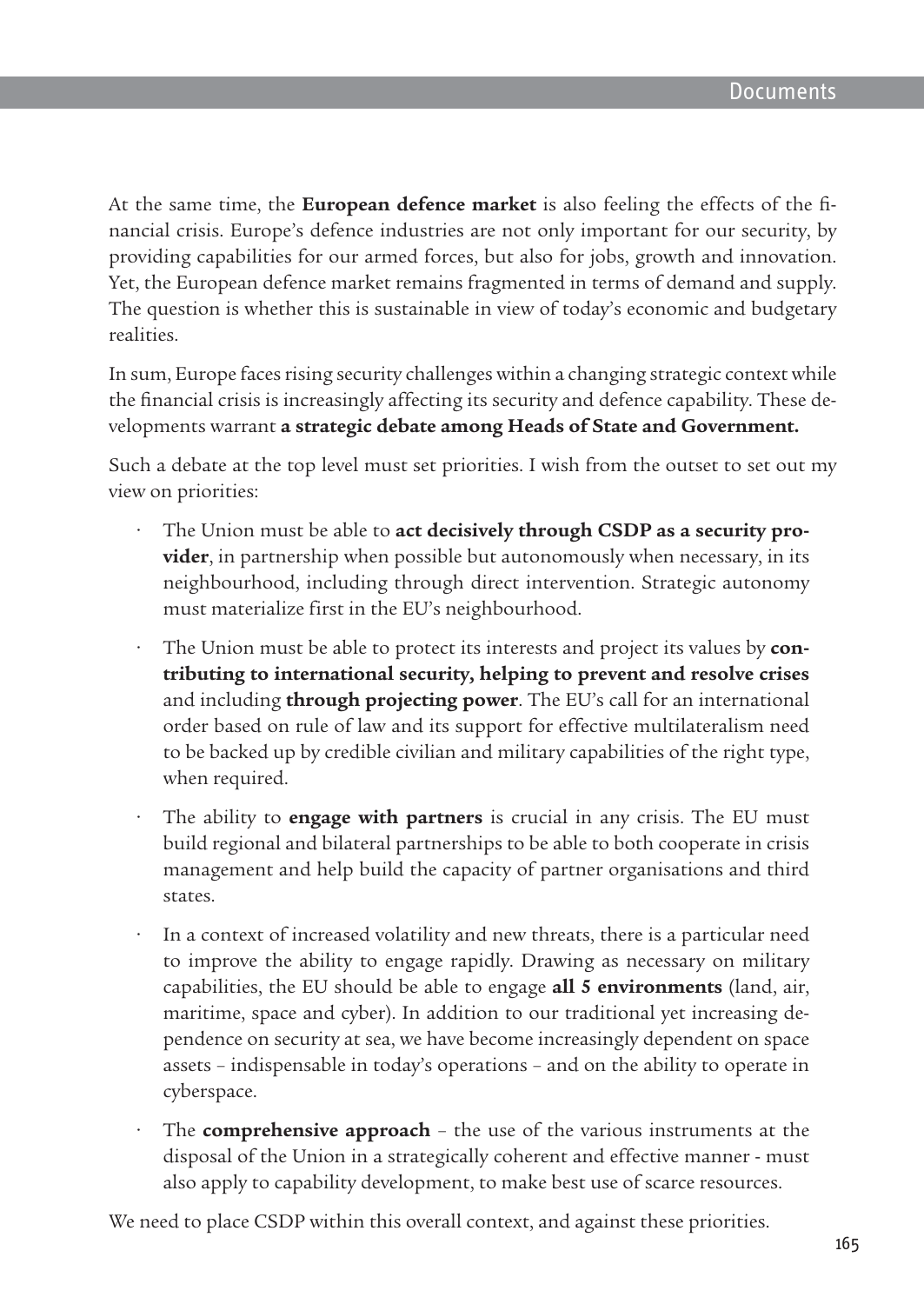There have been **many positive achievements** during the 15 years since St. Malo and the Cologne European Council. The EU has created structures, procedures, decisionmaking bodies for CSDP and has acquired considerable operational experience, having deployed close to 30 missions and operations in three continents. It has developed partnerships with the UN, NATO and the African Union. Following the Treaty of Lisbon, the ambition to "preserve peace, prevent conflicts and strengthen international security" has become an explicit objective of the Union (article 21 TEU).

The Union is currently deploying, through CSDP, more than 7,000 civilian and military personnel. More importantly, the engagement of our men and women in the field is **producing results**: the EU's maritime operation ATALANTA has drastically reduced the scourge of piracy off the coast of Somalia, and security in Somalia has greatly improved thanks to the training provided by EUTM Somalia to 3,000 Somali recruits and the EU funding of AMISOM. EUPOL Afghanistan has trained up to 5,000 Afghan police officers, and EULEX Kosovo plays a key role in accompanying implementation of the recent Belgrade-Pristina agreement. In the Sahel, the Union is deploying a military mission (EUTM Mali) and a civilian mission (EUCAP Niger Sahel), both of which contribute to stabilizing the region. The impact of CSDP has raised interest among many partners (the US, Asia, Middle-East,…). **In short, the EU is becoming an effective security provider, and is increasingly being recognized as such**.

But CSDP also faces **challenges**: there is **no agreed long-term vision** on the future of CSDP. Decision-making on new operations or missions is often cumbersome and long. And securing Member States' commitment to supporting missions and operations, especially when it comes to accepting risk and costs, can be challenging, resulting in force generation difficulties. CSDP also faces recurrent capability shortfalls, either due to a lack of commitment or because the capabilities are not available, as well as various legal and financial constraints resulting in difficulties to act rapidly.

Recent trends include:

- CSDP is becoming part of a wider, more **comprehensive approach**, i.e. part of a strategically coherent use of EU instruments.
- A tendency towards **capacity-building** missions in support of conflict prevention, crisis management, or post-conflict management: indirect action to complement direct action.
- CSDP is increasingly an integral part of bilateral relationships with third countries and with international and/or regional organisations. Concrete cooperation has resulted in an increased number of **security and defence dialogues** with partners.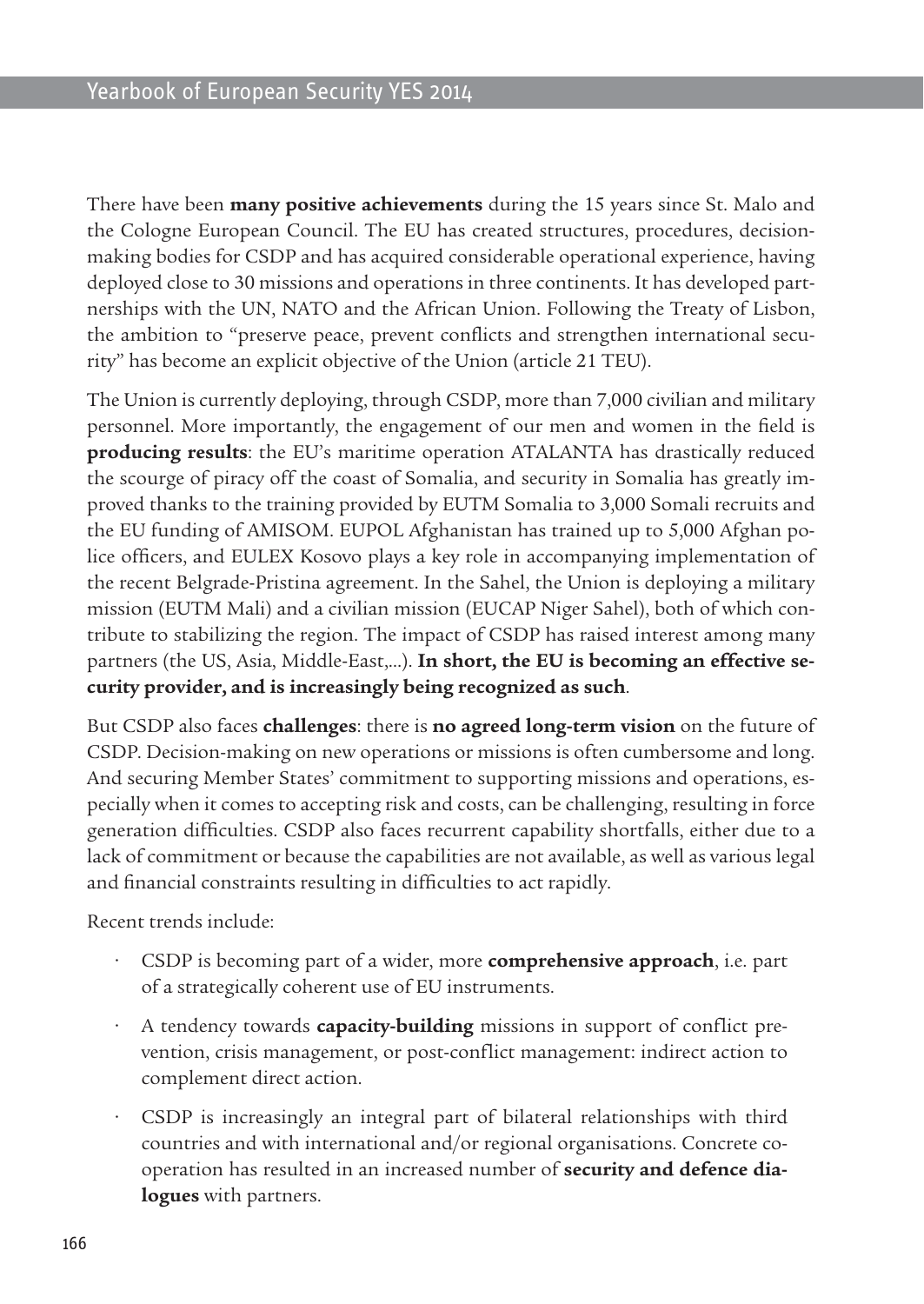The combination of expanding security challenges and contracting financial resources points toward **growing interdependence** within the Union to effectively provide security for its citizens, now and in the long term. No Member State alone can face all of the security challenges; nor do they have to. Doing more in common, to cooperate and coordinate more, is increasingly essential.

And in this context, there is a need to address the question of overall defence budgets, imbalances in defence spending across Member States (including between investment in personnel and equipment), as well as capability gaps and duplication among Member States.

**The peace and security of Europe has always been a prerequisite for its economic welfare; we now need to avoid Europe's economic difficulties affecting its capacity to deal with security and defence challenges**. For the EU to live up to its role as security provider means that European citizens and the international community need to be able to trust and rely on the EU to deliver when the situation demands. We must move from discussion to delivery.

The following paragraphs contain suggestions and proposals to that effect.

## **II. Proposals and actions to strengthen CSDP**

**Cluster 1: Increase the effectiveness, visibility and impact of CSDP** 

1. Further develop the comprehensive approach to conflict prevention, crisis management and stabilisation

The Union has at its disposal many **external relations policies and tools** – spanning diplomatic, security, defence, financial, trade, development and humanitarian aid, as well as the external dimension of EU internal policies – to deliver the end result that Member States and the international community seek. This is the EU's main strength at the international level. To better communicate this approach, work on a Joint (High Representative/ Commission) Communication on the Comprehensive Approach is in hand. It can build on successful concrete examples, e.g. in the Horn of Africa or the Sahel.

CSDP crisis management instruments pursue short-term objectives, whereas development instruments are by nature oriented to the long term. Whilst objectives and decision-making procedures are different, this allows for natural synergies and complementarities enabled by an early and intense dialogue between the respective players, and a **better alignment** is needed.

More concretely, the revised Suggestions for **Crisis Management Procedures** were endorsed by PSC at the end of June. They aim at streamlining the CSDP decision-making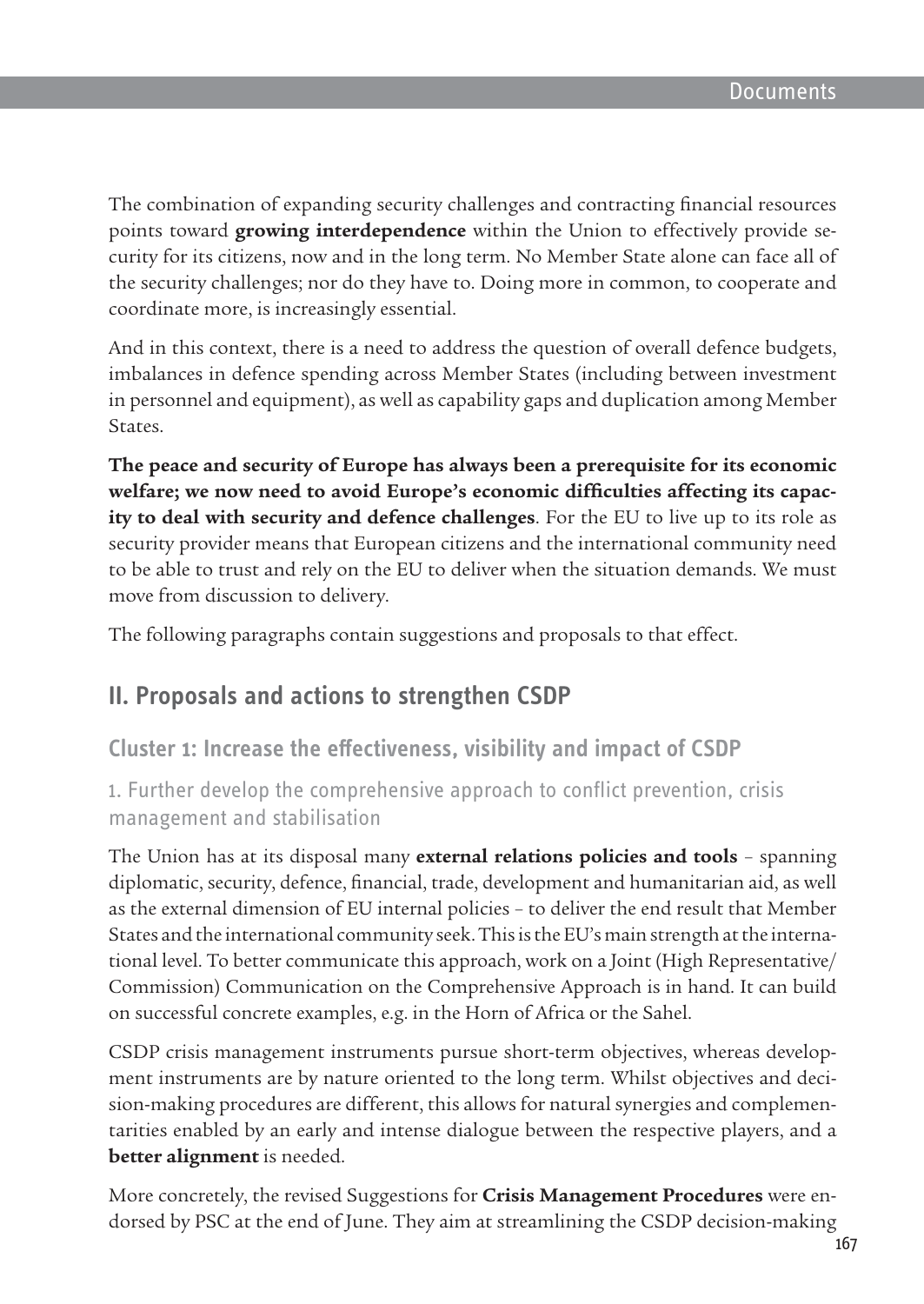procedures, whilst at the same time ensuring joined-up EU action principally by using **shared awareness and joint analysis** across the EU, thereby establishing synergies and complementarity from the outset. Individual tools can then deliver within their own decision-making processes the activity required to reach the shared objective. In addition, a proposal for a revised **Exercise Policy** will be put forward in the autumn.

A joined-up approach will enhance the overall impact and deliver enduring results. A number **of regional or thematic strategies** are in place or under development to ensure such an approach, in addition to the existing Horn of Africa and Sahel strategic frameworks. This is also valid for the Western Balkans, which are moving closer to the EU, and where a variety of EU tools and instruments is being used.

#### *Way forward:*

- put forward a Joint Communication on the EU Comprehensive Approach, a policy document to lock in progress achieved and provide the basis for further concrete work;
- endorse and give renewed impetus to the EU Comprehensive Approach;
- strengthen further a regional perspective and ensure close cooperation and alignment between the different CSDP missions and operations in a region (Sahel, Horn of Africa, Western Balkans), as well as political/development activities to increase their impact, effectiveness and visibility;
- continue elaborating or updating regional security strategies (for instance as regards the Sahel, the Horn of Africa, the Gulf of Guinea; Afghanistan/ Pakistan);
- strengthen further the EU's engagement with the Western Balkans and its overall coherence.

#### 2. Working with partners

The European Union is firmly committed to working in close collaboration with partners: working with partners is an integral part of a comprehensive approach; **the Common Security and Defence Policy is an open project**. Partnerships can build upon the knowledge, expertise and specific capabilities of our partners, while also drawing them closer to the EU.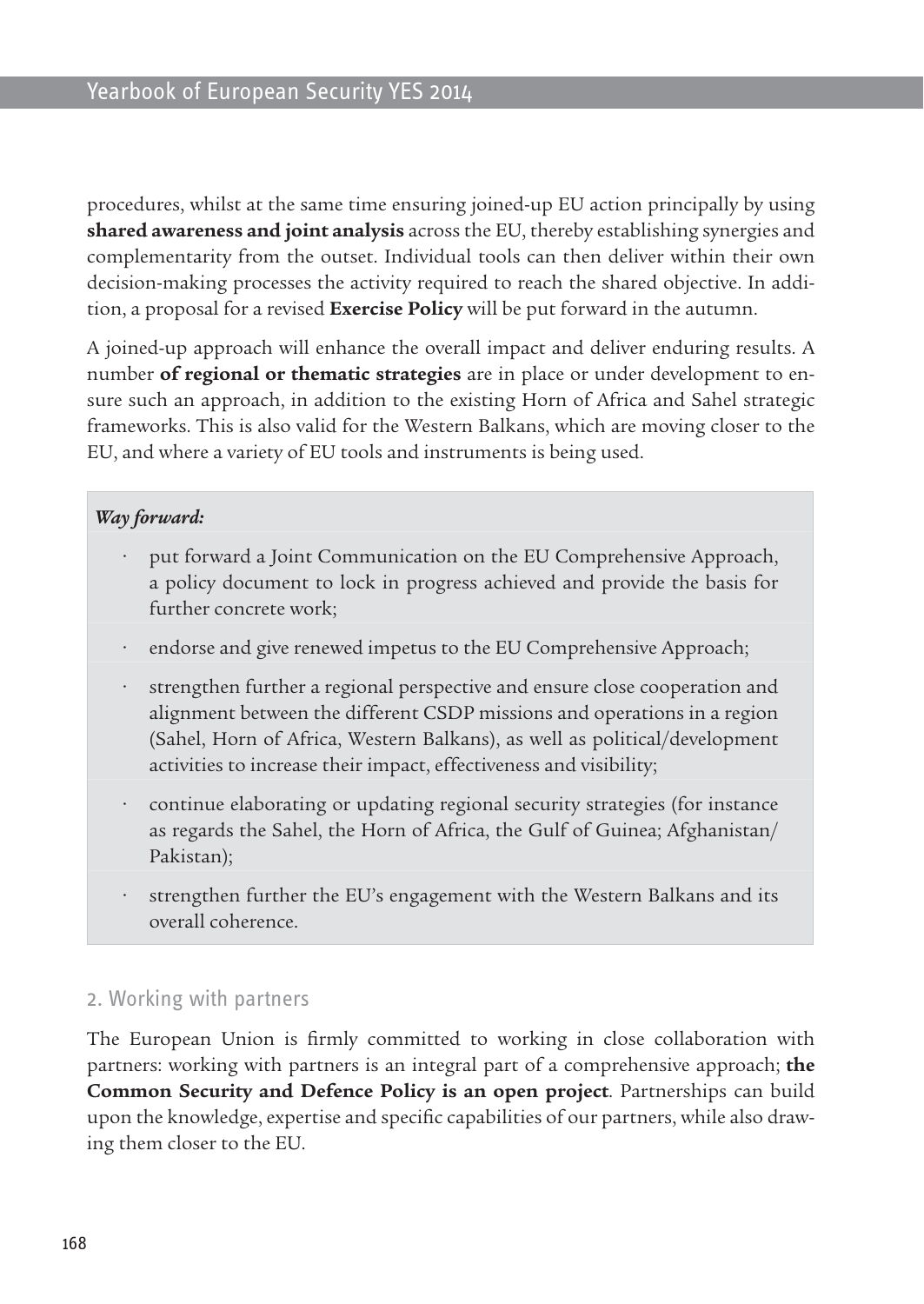#### *The UN, NATO and the AU*

The UN stands at the apex of the international system. The long standing and unique co-operation between the EU and the **United Nations** spans many areas, and is particularly vital when it comes to crisis management. At the **operational level**, cooperation with the UN is dense and fruitful. Recent theatres include Mali, where a joint assessment team examined the needs for supporting the Malian police and counter-terrorism, and Libya, where the EU cooperates closely with UNSMIL. The considerable experience gained in working together in different theatres is accompanied by a **regular high level dialogue**. In addition, work on the **EU-UN Plan of Action** to enhance CSDP support to UN peace keeping is being carried forward, to further maximize the potential of the EU-UN relationship.

**Strong, coherent and mutually reinforcing cooperation between the EU and NATO** remains as important as ever. There are regular meetings between the High Representative and the NATO Secretary General. **Staff to staff contacts** and reciprocal briefings at all levels facilitate and support that high-level dialogue and cooperation. Operating side by side in a number of theatres, the EU and NATO share an interest in jointly delivering effect. In developing capabilities, we remain committed to ensuring mutual reinforcement and complementarity, fully recognising that the Member States who are also NATO Allies have a single set of forces. In this regard, **capability development within the Union will also serve to strengthen the Alliance**. Taking stock of earlier EU suggestions to help further improving relations, we should continue to strive to remove remaining impediments for formal cooperation, including with regard to the exchange of documents, and consider jointly addressing new security threats.

Progress was made on the three dimensions of the peace and security partnership between the EU and the **African Union**: strengthening the political dialogue, making the African peace and security architecture (APSA) fully operational and providing predictable funding for the AU's peacekeeping operations. In light of the EU's reaffirmed commitment to enabling partners, further impetus could be given at the occasion of **the EU-Africa summit** in April 2014.

#### *Participation in CSDP missions and operations*

**Non-EU NATO Allies and candidate countries** are among the most active contributors to CSDP activities and good cooperation continues in various fora and informal gatherings as well as bilaterally. In addition, the European Union has signed an increasing number of Framework Participation Agreements with third countries, to facilitate and foster their participation in **CSDP missions and operations**. Twelve such agreements are in force, two more are ready for signature (Australia, Bosnia and Herzegovina)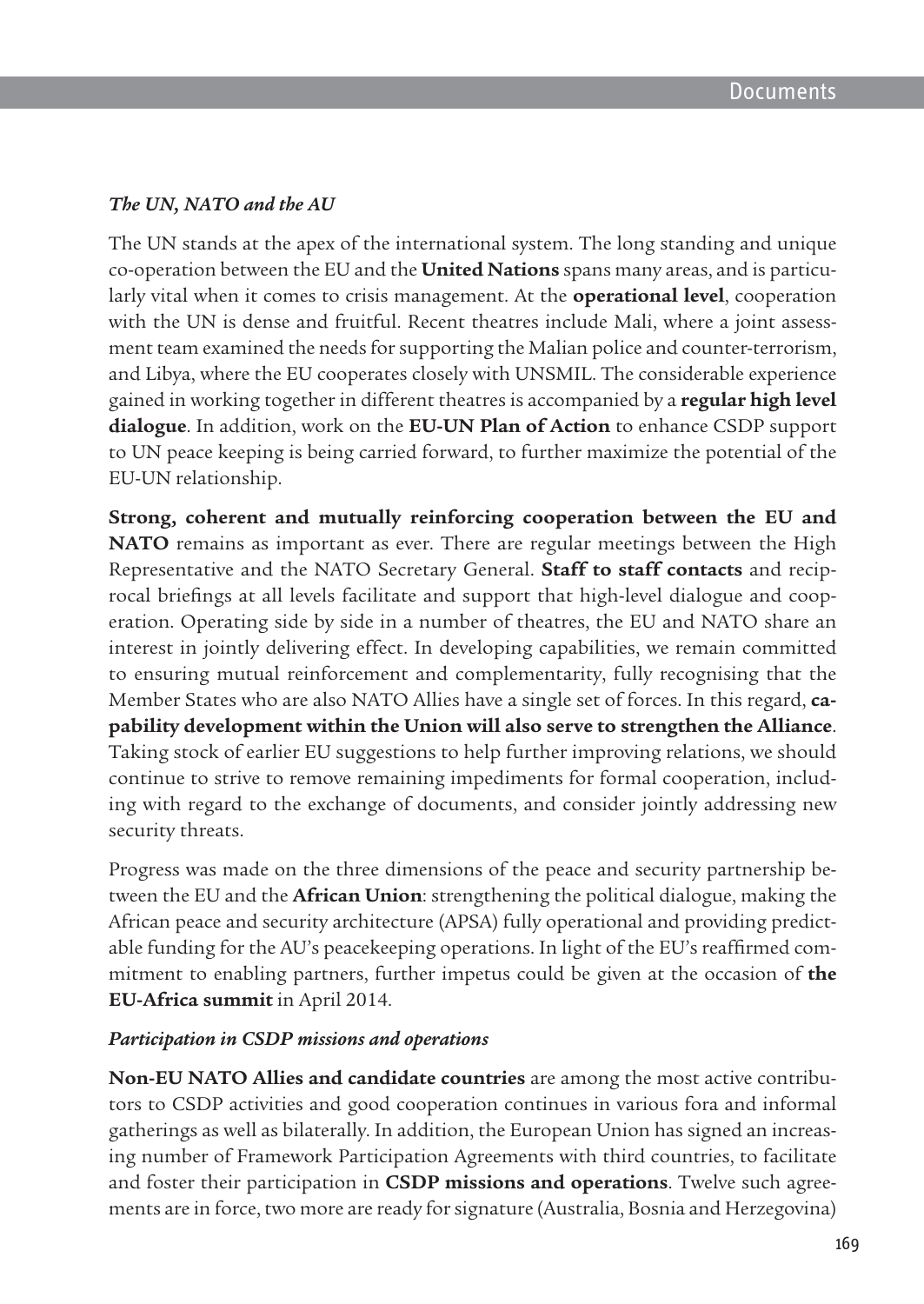and for three countries (South Korea, Chile, Georgia) negotiations have reached an advanced stage. In addition, and following a decision by the PSC, the Union regularly invites third countries **to participate** in specific CSDP missions and operations, with partners providing key assets, expertise and knowledge.

#### *Security and defence dialogues*

Many active **dialogues in the field of CSDP** have been developed with countries and organisations beyond the signatories of an FPA. CSDP is systematically raised in the EU's political dialogue with third parties as well as in relevant counterterrorism dialogues. Such dialogues with partners in the neighbourhood in particular could also address security and law enforcement sector reform and democratic control over the armed forces. The newly created Panel on CSDP of the Eastern Partnership (EaP) opens new opportunities for dialogue and cooperation between the EU and EaP countries.

One size does, however, not fit all: a tailor-made approach is of benefit in better adapting such cooperation to the EU's and partners' respective expectations and interests.

#### *Building the capacity of partners*

The **support to capacity-building of local and regional partners**, for instance in Niger, Mali and Somalia or through actions in support of the Africa Peace and Security Architecture (such as AMANI Africa etc) is becoming **a core capability**. We should support partners – individual countries and regional organisations – to increasingly take the responsibility for preventing crises and managing them on their own.

The EU is already well engaged in supporting regional or sub-regional organisations. Building on the lessons learned from Somalia and Mali, we need to improve our ability to engage directly **with the countries** concerned. **Training national security forces** – which represent the essential building block of any regional or sub-regional force  $-$  is a key element of building the African peace and security architecture. This might imply developing tools similar to those at our disposal to support the African Union and the sub-regional organisations.

Further efforts should aim at better synchronising and coordinating the use of different instruments, fully recognising the nexus between security and development and enhancing our collective ability – the EU and its Member States – not only to train and advise but also to equip partners. Today, **the EU can train but often it cannot equip**. In this context there are lessons to be learned from the experience with bilateral support through the Member States, clearing house mechanisms, trust funds and project cells in missions.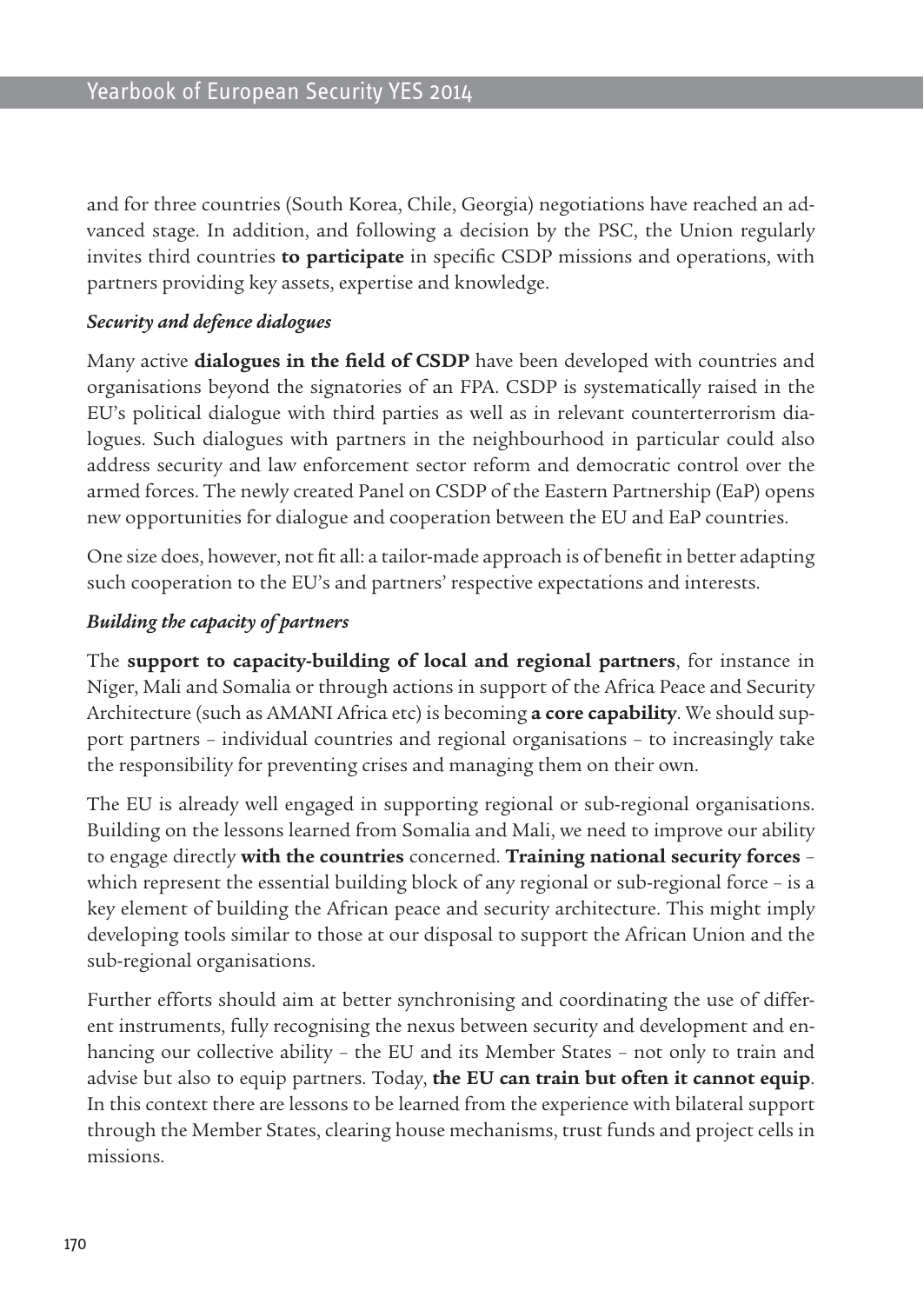#### *Way forward:*

- continue to develop the partnerships with the UN and NATO focusing on stronger complementarity, cooperation and coordination;
- further encourage and facilitate contributing partners' support to CSDP, with a focus on non-EU European NATO Allies, strategic partners and the partners from the EU's neighbourhood;
- operationalize the Panel on CSDP under the Eastern Partnership taking into account the results of the upcoming EaP Vilnius Summit;
- explore the use of available instruments to assist in progress towards international standards of transparency and accountability of security and defence institutions of partner countries;
- focus increasingly on concrete deliverables in the dialogue with partners, recognising their specificities, sensitivities and possible added value;.
- address capacity building of partners from a more holistic and comprehensive angle, including the specific "train and equip" challenge;
- reinforce the peace and security partnership with the African Union and continue strong support to the African Peace and Security Architecture, notably through the support provided to the AMANI cycle of military and civilian exercises;
- search for complementarities and synergies between CSDP operations and other community instruments with a view to developing an EU comprehensive strategy;
- agree that appropriate instruments (concept, organisation, funding) be developed to engage in supporting national security services.

#### 3. Respond to upcoming security challenges ('networked security')

The importance of **networks** in today's globalized world cannot be overestimated. Satellite navigation; communications and imagery, the ubiquity of computers, access to energy: these affect the daily life of citizens. Accordingly, **the security of space and cyber networks is crucial for modern societies, as is energy security**.

Progress in these various areas is unequal, but they are being addressed: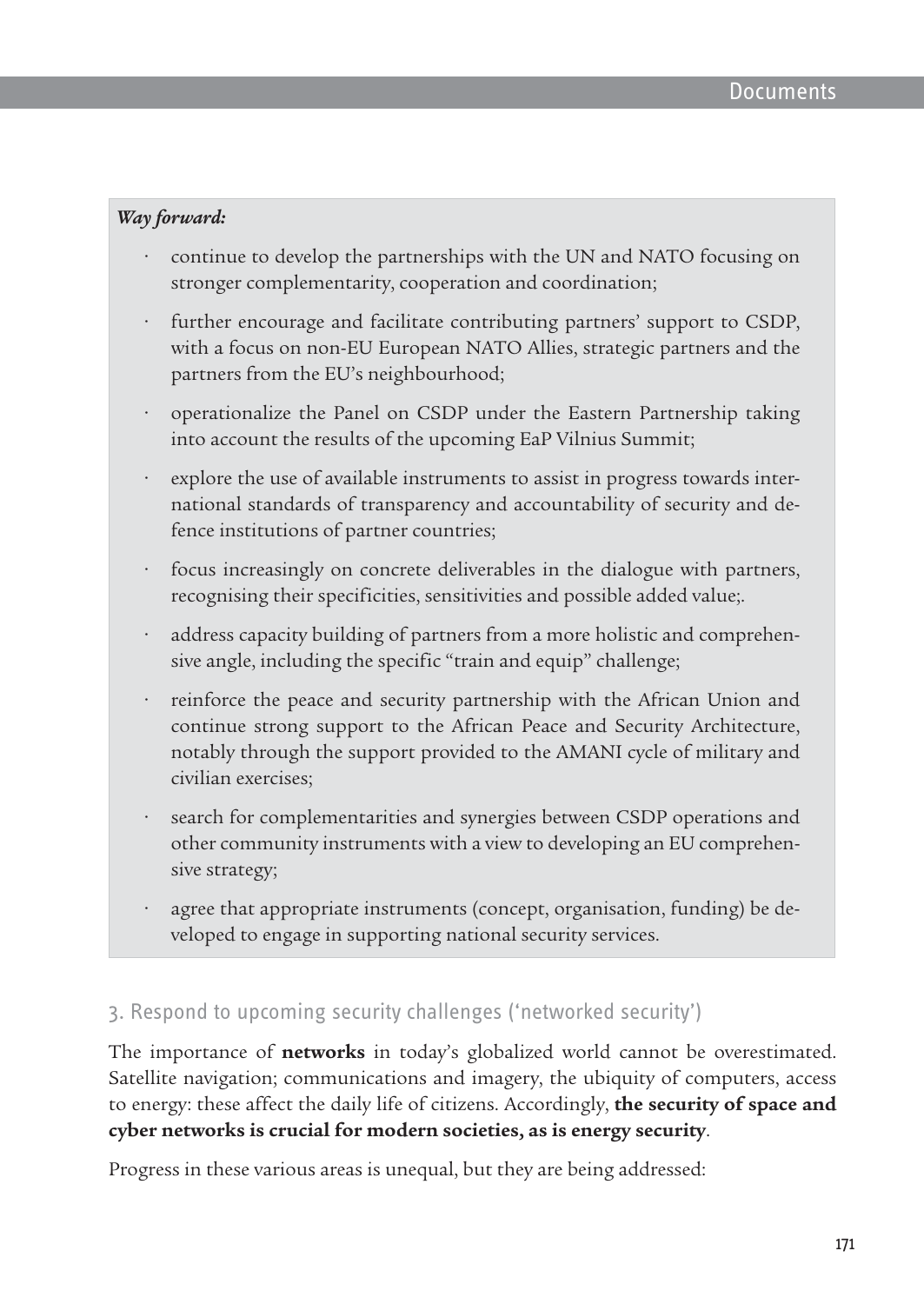A joint Commission-High Representative **Cyber Security Strategy** has been published and endorsed by the Council. The strategy emphasizes achieving EU-wide cyber resilience by protecting critical information systems and fostering cooperation between the public and private sector, as well as civilian and defence authorities. It recommends focusing on enhanced EU-wide cooperation to improve the resilience of critical cyber assets, as well as on training, education, technologies, crisis management procedures, cyber exercises and the industry and market dimension. To implement its objectives, the EU could develop a **Cyber Defence Policy Framework**, focusing on capability development, training education and exercises. Additionally, Member States have agreed the EU Concept for Cyberdefence in EU-led military operations.

The EU and its Member States need to protect their space assets (e.g. Galileo). **As the EU role in space evolves, so too will the security and CFSP dimensions of the European space policy**. Space must be considered in all its aspects, encompassing technology, innovation and industrial policy, and must ensure strong civil-military coordination. The EU continues strongly to promote a Code of Conduct for outer space activities.

**Energy security** is a key objective of the EU energy policy. Foreign Ministers have been discussing how **foreign policy can support EU energy security**. The European Defence Agency and the EU Military Staff are addressing this further as regards capability development aspects as well as **measures to improve energy efficiency by the military**.

#### *Way forward:*

- recognize the importance of cyber and space networks and energy security for European security;
- ensure that cyber infrastructure becomes more secure and resilient within critical infrastructure in the EU. To increase the resilience of the communication and information systems supporting Member States' defence and national security interests, cyber defence capability development should concentrate on detection, response and recovery from sophisticated cyber threats.

• consider developing an EU Cyber Defence Policy Framework, defining also the division of tasks between the Member States and CSDP structures to (1) promote the development of EU cyber defence capabilities, research and technologies with the EDA Cyber Defence Roadmap; (2) protect networks supporting CSDP institutions, missions & operations; (3) improve Cyber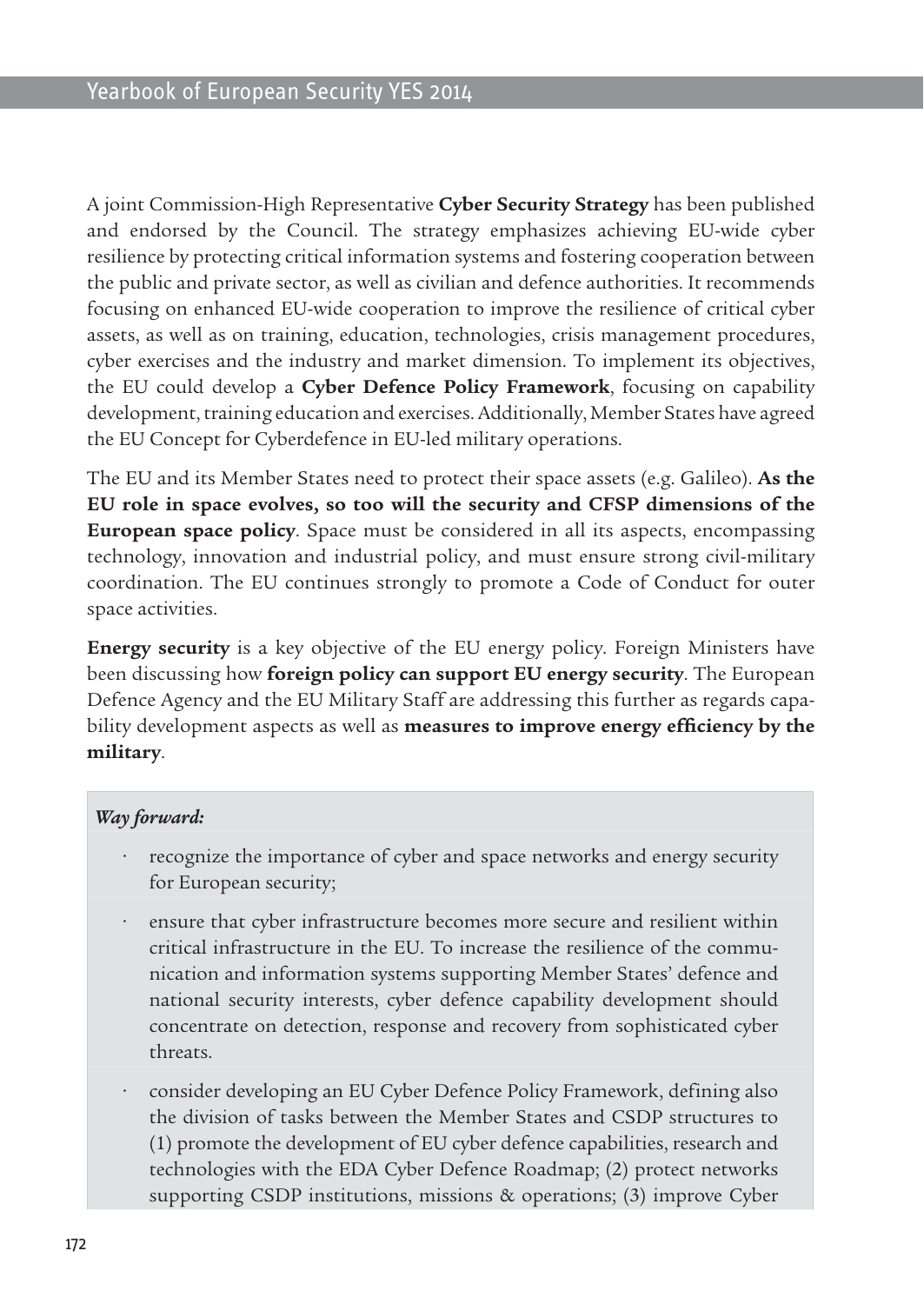Defence Training Education & Exercise opportunities for the Member States; (4) strengthen cooperation with NATO, other international organisations, the private sector and academia to ensure effective defence capabilities; (5) develop early warning and response mechanisms and to seek synergies between civilian and defence actors in Europe in responding to cyber threats.

- take the necessary steps to ensure the integrity, availability and security of space systems. The EU will play its part in establishing the European Space Situational Awareness (SSA) capability, based on assets from Member States and in cooperation with partners. The EU needs to prepare for its role in space-related crisis management to be able to address threats to its space assets;
- further incorporate energy security into foreign policy considerations.
- call for increasing energy efficiency and environmental responsibility in CSDP missions and operations.

#### 4. Increase our ability to address maritime and border challenges

**Europe's maritime security is an integral part of its overall security**. It is a crucial domain. Modern economies depend heavily on open sea lanes and the freedom to navigate (90% of European trade is by sea): strategic stockpiles are now based at sea, across the globe, on route from supplier to customer. In the near future, new sea lanes could open up with important geostrategic implications. The Arctic in particular will require increasing attention in terms of maritime safety, surveillance and environmental protection.

The EU has **strategic maritime security interests** around the globe and needs to be able to safeguard them against significant maritime risks and threats - ranging from illegal migration, drug trafficking, smuggling of goods and illegal fishing to terrorism maritime piracy and armed robbery at sea as well as territorial maritime disputes and acts of aggression or armed conflict between states.

To be a credible and effective partner, the EU needs a strategic, coherent, functional and cost-effective approach to maritime security. We can build on the successes of EU NAVFOR Operation ATALANTA, the EU's first naval operation, and on a significant number of other maritime security related EU initiatives to internal and external capacity building. The purpose of a **European Union Maritime Security Strategy** is to bind all these together.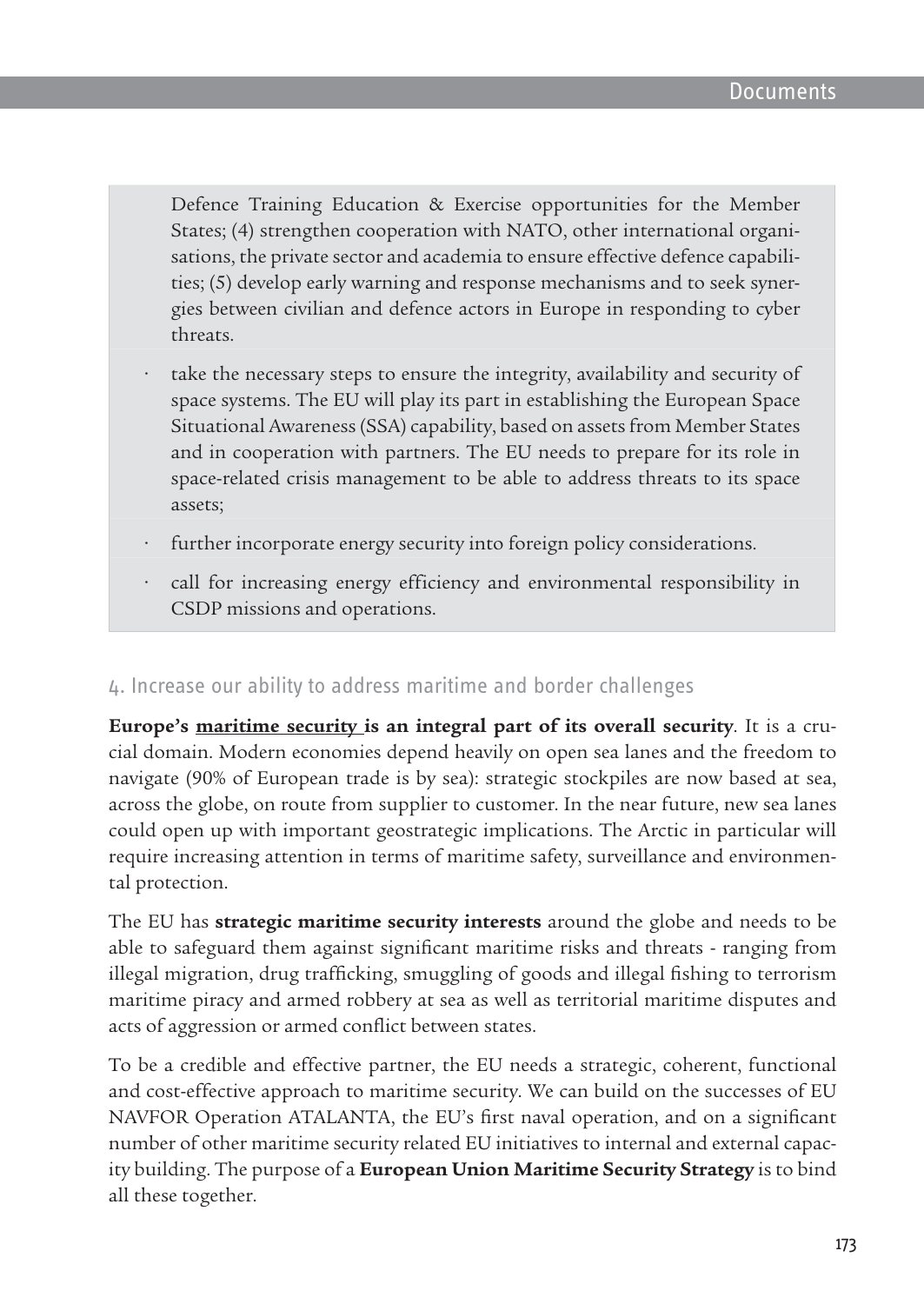**Border security** is an integral part of the EU's security. Terrorism, weapons dissemination, illicit trafficking (drugs and humans in particular), illegal immigration and organized crime affect the direct interests of the EU's Member States. It is therefore in the EU's interest to help **build the capacities of third States** to control their own territory, manage flows of people and goods and address their respective security challenges, while also fostering economic prosperity.

The EU has a **variety of suitable instruments** at its disposal in this regard: Common Security and Defence Policy (CSDP) missions, the European Neighbourhood and Partnership Instrument, FRONTEX, the Instrument for Stability (IfS), as well as other EU external cooperation instruments. The most recently established mission – EUBAM Libya – is the first CSDP mission fully devoted to border management.

There would be merit in developing a more joined-up **approach to capacity building of Third States and regions**. The first objective could be to facilitate, starting e.g. in the Sahel, EU support for the financing of infrastructures and equipment for border management forces, and improve and better coordinate the advisory and training actions.

#### *Way forward:*

- put forward a joint HR/Commission Joint Communication containing elements for an EU Maritime Security Strategy on maritime security and build upon it to foster concrete progress in the areas of joint awareness and collective response;
- develop a joined-up EU approach to helping Third States and regions better manage their borders (e.g. in the Sahel).

## 5. Allow for the deployment of the right assets, timely and effectively on the whole spectrum of crisis management operations

The world faces increased **volatility, complexity and uncertainty. Hence the ever increasing strategic value of rapid response**: the Union needs to be able to swiftly assess crises and mobilize its various instruments; speedy assessment and deployment can make the difference.

#### *Rapid deployment of civilian CSDP missions*

Over the past few months a **broad consensus** has emerged on the **need to further improve the planning, conduct and support of civilian CSDP missions**, and in particular to expedite their deployment.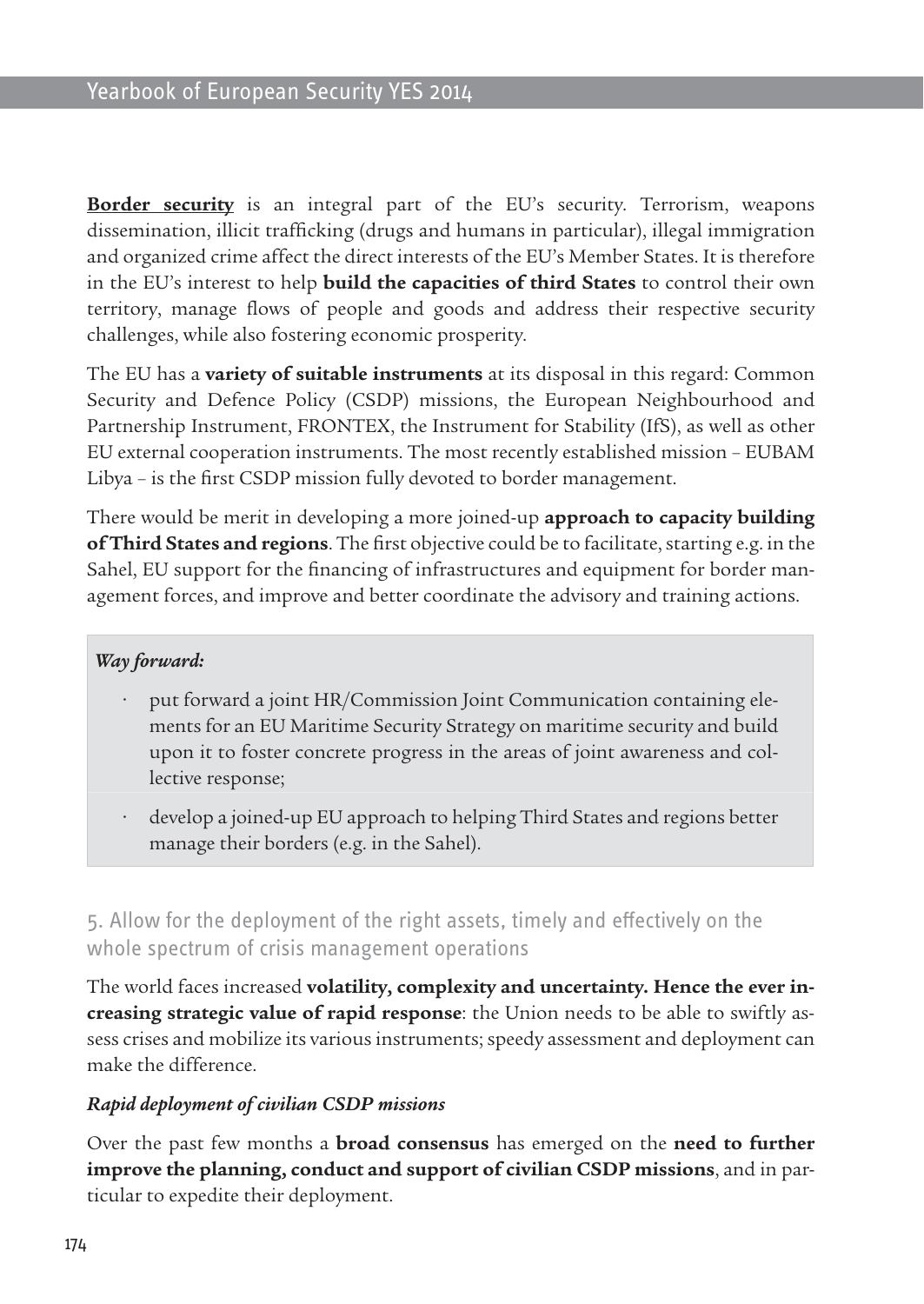A **roadmap** has been established to tackle shortcomings in the setting up of civilian CSDP missions, concerning *inter alia* financial rules, logistics, and staff selection. It puts forward proposals concerning **ownership, political buy-in, sustainability, rapidity of deployment, financing, and mission support**. Work on these various strands needs to be taken forward between now and December, and further impetus may be required at the level of the European Council.

Meeting the logistic needs of new civilian CSDP missions, in particular during start-up, will be further facilitated by the **permanent CSDP Warehouse** that became operational in June 2013. The Warehouse has the capacity to store strategic equipment primarily for the effective rapid deployment of 200 personnel into the area of operation of a newlylaunched mission within 30 days of the approval of the Crisis Management Concept by the Political and Security Committee. The Warehouse was used for providing equipment to EUBAM Libya. There has been progress in the creation of dedicated instruments and tools (e.g. goalkeeper software) to **improve the recruitment and training of civilian personnel for CSDP**. As regards mission support, a feasibility study on the creation of a **shared services centre** has been launched.

The revision of the Crisis Management Procedures should allow improved access to funding for civilian CSDP missions, and thus facilitate quicker deployment. This would mean an earlier presence of the core team in the theatre of operations. The Head of Mission should also be appointed at an earlier stage and thus be fully involved in the build-up of the mission. In the interests of the more efficient operation of civilian CSDP missions, there is also scope to review relevant provisions in the Financial Regulation and as regards procurement rules (as also set out in the EEAS review).

#### *Military rapid response*

With regard to **military rapid response**, the case for highly capable and interoperable forces, available at very short notice for EU operations, is stronger than ever.

Within the broader area of rapid response, Battlegroups continue to be the **flagship military tool**. At their April meeting this year, Defence Ministers highlighted the need to improve the effective employment **of the EU Battlegroups (EU BGs)** and their operational relevance. EU BGs have been and are still instrumental for helping reinforce the interoperability and effectiveness of Member States' military forces, but they have yet to be deployed.

Work is under way to increase the Battlegroups' usability in the field, while maintaining the level of ambition and sticking to the common commitment of all Member States to the sole military capabilities on stand-by for possible EU rapid response operations. While efforts should intensify to mitigate the persistent gaps in the EU BG roster, a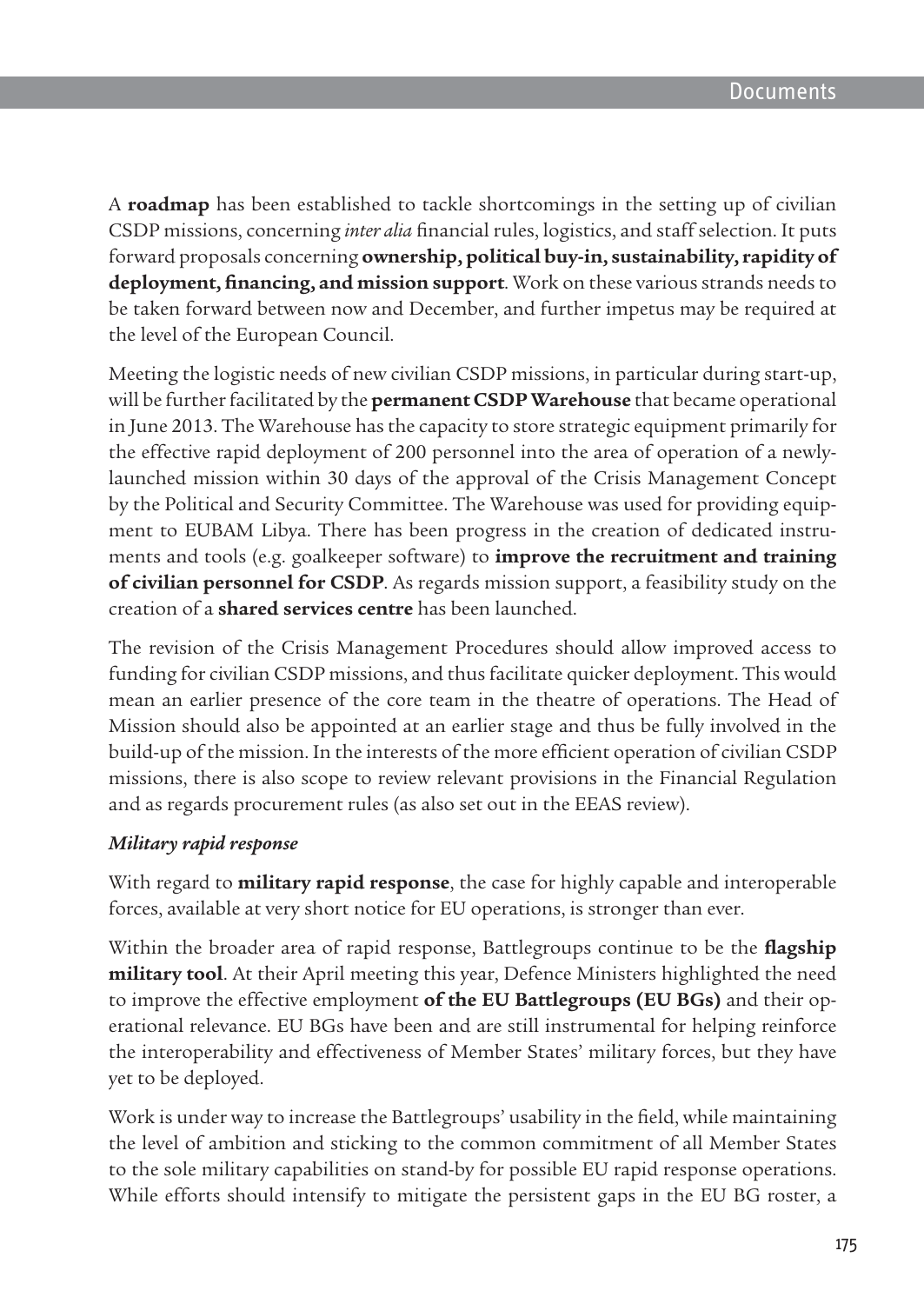number of avenues are being considered to make BGs more usable. With discussions still on-going, these include:

- developing Battlegroups' **"modularity"** would allow incorporating the modules provided by the Member States most interested in a given crisis, avoiding a too rigid and prescribed composition of the EU BGs, and allowing for more proportionate contributions according to Member States' means.
- enhancing further the **"exercises" and "certification"** dimension of EU BGs would lead to greater interoperability, readiness and operational effectiveness of Member States' forces. Efforts to seek synergies with NATO - notably in the context of its Connected Forces Initiative – should allow ensuring coherence and mutual reinforcement.
- improving **advanced planning** on the most likely crisis scenarios requiring the use of an EU rapid reaction.

The future of the EUBGs is but one part of the wide **Rapid Response concept** that provides capabilities fit for all environments either in support of a land based response or separately utilising the advantages of either European Air or Maritime capabilities or both. The challenge of Rapid Response is the need to adapt to a range of scenarios – this means flexibility and adaptability.

In addition, there would be value in **further developing its rapid response toolbox**. This would reinforce our ability to react to the wide range of possible crises rapidly, but also flexibly, mobilising the required capabilities possibly in combination with other instruments including civilian ones. This could include the means to assess crises and possible responses by the development of structured civil-military rapid reaction assessment teams.

In parallel, **cost sharing or common funding**, while being sensitive issues, must be addressed to foster Member States' involvement and help find consensus on EU BGs or other Rapid response assets' deployment.

#### *Crisis management structures*

The effectiveness of EU security and defence policies also relates to **appropriate structures and processes**. The revised Crisis Management Procedures have further improved the fast track procedure. The present CSDP system raises a number of questions in terms of the positioning and reporting lines of the relevant EEAS departments in relation to the HR/VP and relations with other parts of the EEAS and the speed and effectiveness of decision-making, in particular in crisis situations. While the debate on structures is part of the overall discussion on CSDP, concrete progress is to be taken forward in the context of the EEAS review.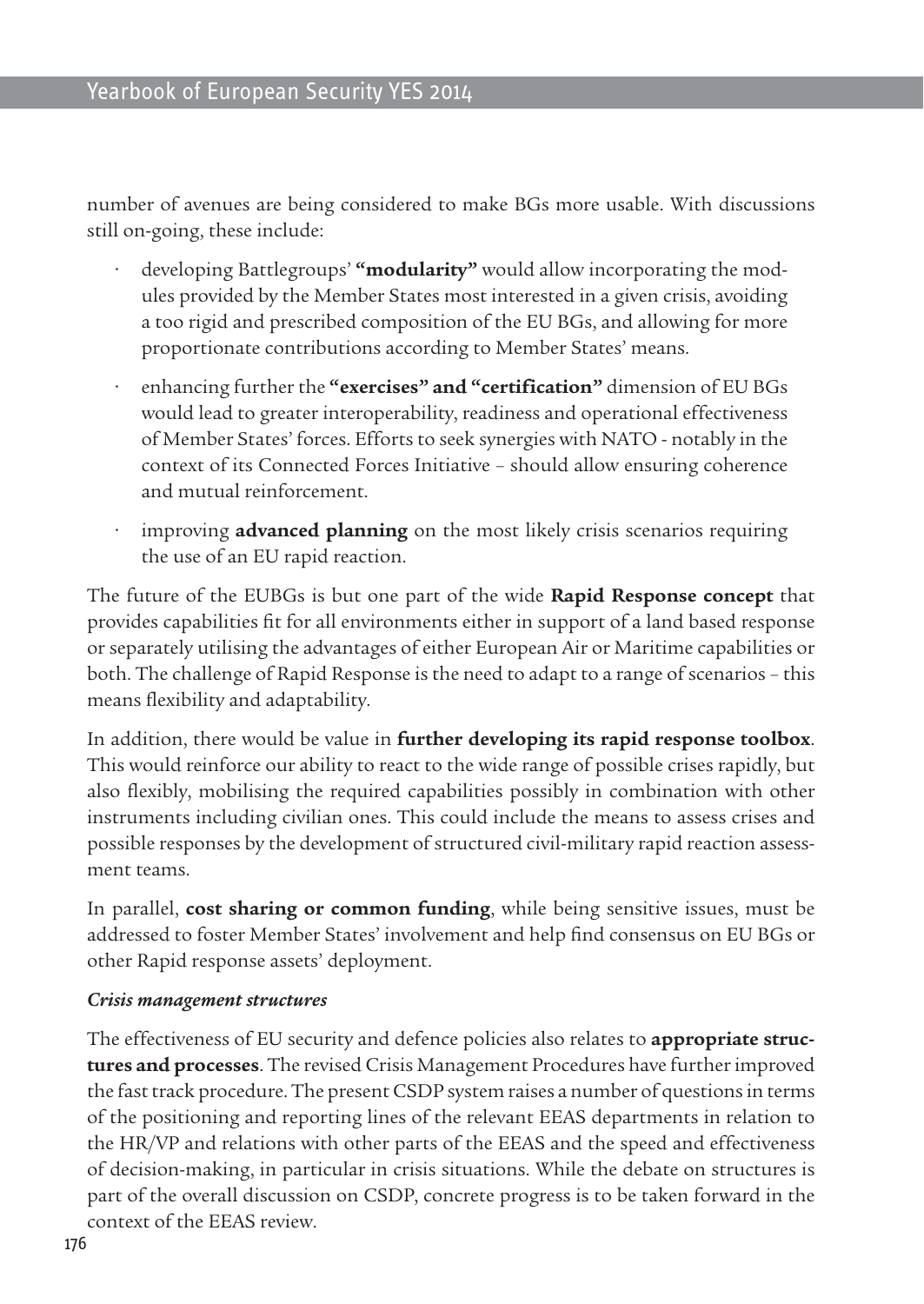#### *The Lisbon Treaty*

There is an **unused potential of the Lisbon Treaty** in terms of rapid deployment. The Treaty provides for a Start-Up Fund made up of Member States' contributions for CSDP tasks which are not, or cannot be, charged to the Union budget. However, so far there appears to be no consensus on creating such a Fund.

Secondly, **Article 44** opens up the possibility for the Council to entrust the implementation of a task to a group of Member States that are willing and have the necessary capability for such a task. This article could be used in the context of rapid reaction, when consensus exists, and a group of Member States is willing to provide capabilities and take action on behalf of the Union. This offers benefits in terms of **flexibility and speed of action**. Its application would be *ad hoc*, when a situation arises, but its potential scope of application should be further explored with the Member States. In a way, the case of Mali, with one Member State deploying quickly with others providing niche support such as strategic transport, prefigured such an approach.

#### *Way forward:*

- implement the roadmap on rapid deployment of civilian missions, for stocktaking in December and further impetus if required; consider reviewing the financial regulation as applying to civilian CSDP;
- Ministers to endorse in November a new approach to the EU's military Rapid Response, including the Battlegroups;
- discuss with Member States their willingness to address the issue of an increase of common funding areas of application and enhanced Member State support for CSDP missions and operations;
- consider improvements in terms of structures and processes in the context of the EEAS review;
- consider the relevant Lisbon Treaty articles, in particular article 44 TEU.

#### 6. Increase the focus on conflict prevention and post-conflict management

**Conflict is cyclical**. 90% of violent conflicts occur in places that have previous experience in the past thirty years. It is therefore often difficult to neatly sequence conflict prevention and peace-building actions. In this regard, however, all CSDP missions and operations may be seen as directly or indirectly contributing to conflict prevention, and some have this objective at the core of their mandate.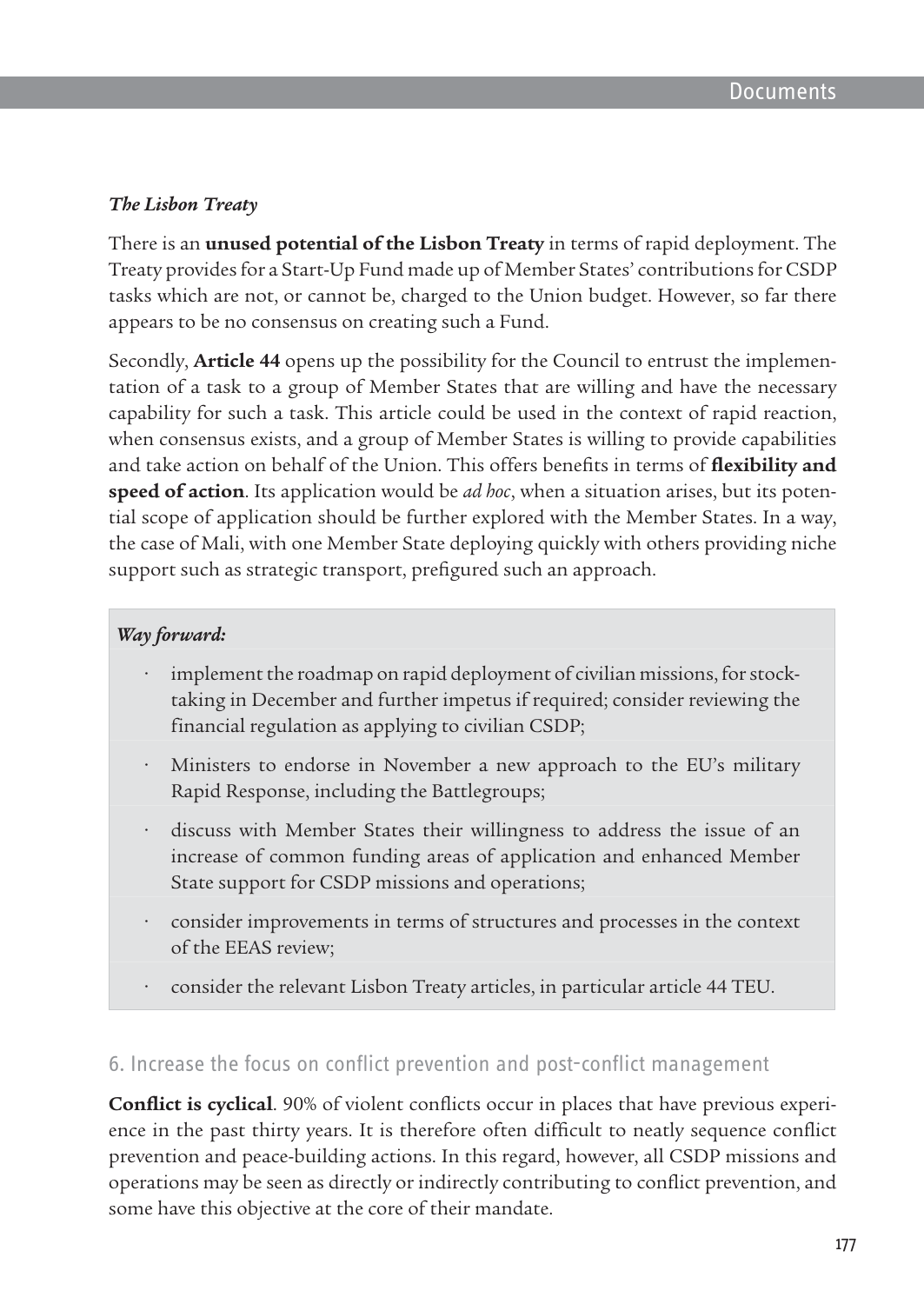More generally, **conflict analysis** is a key requirement for exploring options available to the EU for prevention, crisis management and peace-building, on the basis of a shared understanding of the causes and dynamics of violent conflict. Furthermore, **an early warning system** is also being developed to analyse short- and long-term risks of violent conflict more generally and identify early response options. This system has already been piloted in the Sahel region and is about to be rolled-out further. Finally, the crisis preparedness component of the Instrument for Stability continues to fund the training of civilian and police experts to participate in stabilization missions.

With regard to **post-conflict management, conflict sensitive programming** is essential in order to ensure that, to the extent possible, EU actions avoid negative impacts and maximise positive impacts on conflict dynamics, thereby contributing to conflict prevention, peace building and long-term sustainable development.

A joined-up approach, including through joint efforts or **joint programming of EU assistance with EU Member States** has the potential to further strengthen the EU's impact and its contribution to conflict prevention and sustainable development. In joint programming EU and its Member States (and possibly other donors) conduct a joint analysis of the country situation leading to a joint response strategy and a division of labour across sectors. In addition, indicative multi-annual allocations will be provided. **In more than 40 countries joint programming** is now taken forward, including in **more than 10 fragile states**. It is worth noting that in the global context so-called **"New Deal country compacts"** are developed (Somalia a very recent example) which have much in common with joint programming. How the two processes could feed into each other should be further explored.

#### *Way forward:*

- extend the use of conflict analysis, continue to build a culture of conflict sensitivity across the EU system;
- build on lessons-learned with regard to joint programming and New Deal country compacts.

## 7. Improve CSDP visibility

It is important to communicate to the public at large that **security and defence "matters"** now, and that it will matter to their future prosperity, even if our citizens do not necessarily see an immediate external security threat. Heads of State and Government are uniquely placed to pass this message to a wider public, and we should not miss that occasion.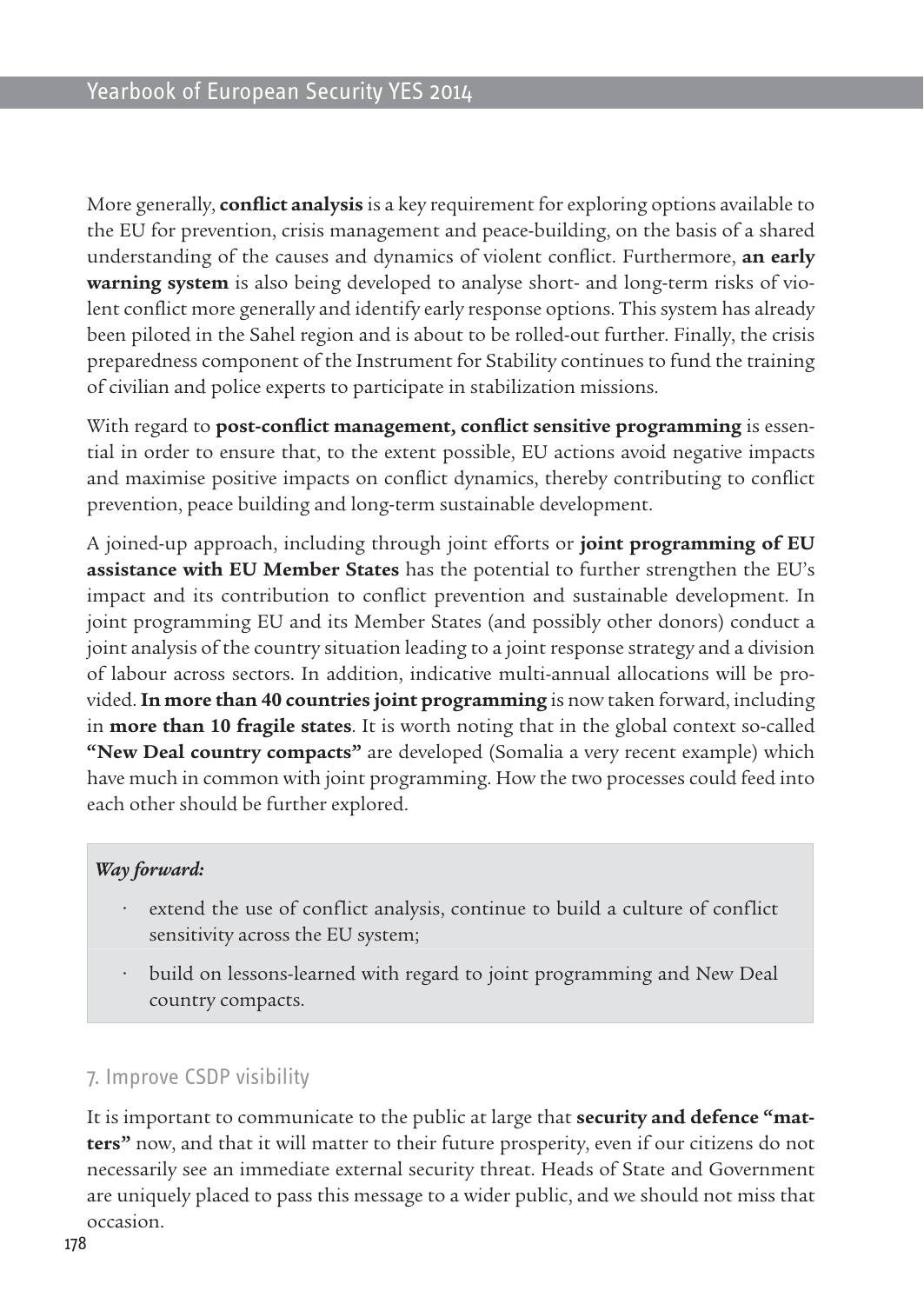Preparations for the European Council discussion have already provided an opportunity to raise the visibility of CSDP in general. The EEAS, in collaboration with the General Secretariat of the Council and the Commission, is working on a **specific communication campaign**. This needs to be linked to the communication efforts of the Member States. However, a further analysis of our target audiences, messages and tools is necessary to improve CSDP's visibility in a **sustainable** way. A targeted Eurobarometer survey on Security and Defence could contribute to this analysis.

We also need further to promote a common security and defence policy culture. In this context, the **European Security and Defence College** is currently being placed on a new footing, to strengthen a common culture in CSDP and promote training initiatives.

**Training and education** is a long-term essential investment that Member States can make in support of CSDP. The future generation should have the opportunity to train throughout their respective careers with a view to enhancing efficiency in operating together. Indeed, promoting the way ahead by developing the networking model or the integration of international activities in national programmes or consideration of the development of improved curricula will all assist in this challenge. A revision of the EU policy for CSDP-related training and education is a possible step to federate accordingly the initiative.

The **EU Institute for Security Studies** contributes to further develop a common European security culture by enriching the strategic debate, providing analyses and fora for discussion.

#### *Way forward:*

- express a strong commitment to CSDP and to fully grasp the occasion to communicate to wider public on "security and defence matters"; a specific website will be developed for the EC in December, with a web-documentary,
- further develop measures to improve CSDP visibility, including: using individual missions and operations as the main "flagships" of CSDP at the earliest possible stage, demonstrating how they benefit EU citizens; enhance the network of CSDP communicators, including at Member State level; modernise the CSDP website;
- promote interaction and cooperation between national education and training actors, building on the experience with "military Erasmus".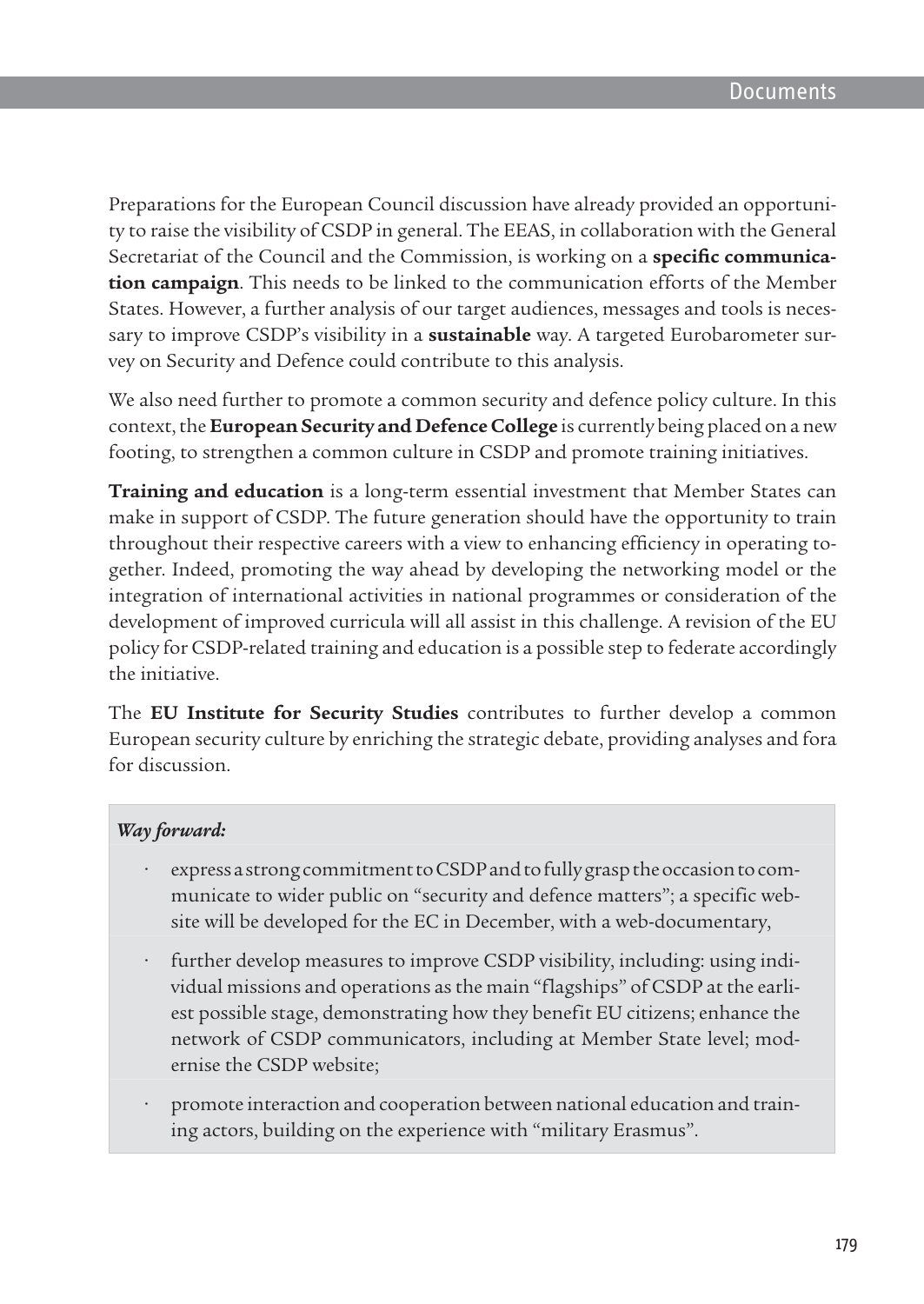## **Cluster 2: Enhance the development of capabilities**

8. Allow for systematic and more long-term European defence cooperation

Cooperation in the area of military capability development has become essential to the maintenance of capabilities and to the success of CSDP. **Cooperation allows Member States to develop, acquire, operate and maintain capabilities together**, making best use of potential economies of scale and to enhance military effectiveness. Pooling & Sharing was launched to address this, and good progress has been achieved. Through intensive staff-to-staff contacts, including between EDA and NATO's ACT, there has been close and intensive cooperation with NATO to ensure complementarity and mutual reinforcement with the Smart Defence initiative and more broadly with capability development within NATO. Indeed, the strategic context and the impact of the financial crisis have made even more compelling the case for de-confliction on capability development.

A **strong impulse is required at European Council level**, both to embed Pooling & Sharing in Member States' defence planning and decision-making processes, and to deliver key capabilities through major cooperative projects.

In line with the Code of Conduct on Pooling & Sharing, there is scope for greater **transparency between Member States**, including on potential budget cuts, national defence strategies or "White Books" and national defence procurement and modernisation plans. This would facilitate the identification of capability gaps and/or duplications.

Member States should be encouraged to **share their future capability plans** in order to address current and future shortfalls. Few Member States will be able to address such shortfalls alone: pooled/shared solutions would allow them to acquire capabilities that would be out of reach individually. The future threats and challenges are such that some **convergence of defence capability plans** will be required if Member States are to be able to collectively to meet the challenges of the future.

The **Code of Conduct on Pooling & Sharing** aims at mainstreaming Pooling & Sharing in Member States' planning and decision-making processes. Its implementation will be supported by an annual assessment to Defence Ministers comprising: an analysis of the capability situation in Europe; progress achieved; obstacles; and the impact of defence cuts and possible solutions. The **Capability Development Plan (CDP)** – a tool endorsed by the EDA Steering Board to assess future threats, identify the capabilities required, prioritize and support the identification of collaborative opportunities – supports and guides capability planners. But the Code of Conduct and the CDP will both require the commitment of Member States if substantive progress is to be achieved.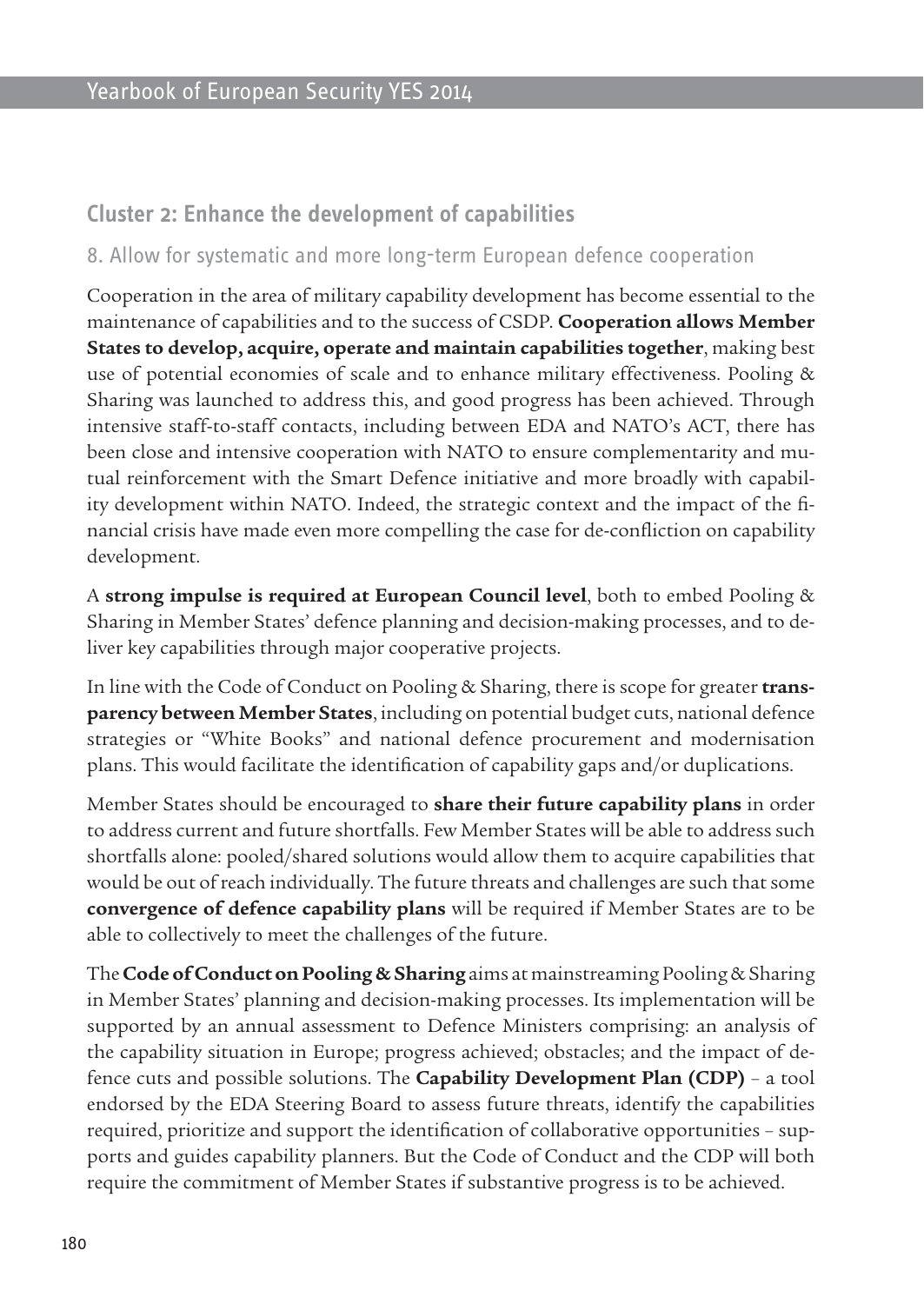**Rationalisation of demand** to reduce the number of variants within collaborative programmes would generate significant economies and improve operational interoperability. In particular, there should be a greater push for **harmonised requirements**. This would reduce the number of variants of the same type of equipment, maximise economies of scale, enhance interoperability, and facilitate cooperation for the whole life-cycle of the capability, which would in turn generate additional economies, efficiencies and improved interoperability (the in-service phase of a major system accounts for around two-thirds of its total through-life cost).

In order to make cooperation more systematic, the European Council should also decide on **incentives for defence cooperation** in Europe for collaborative projects, including of a fiscal nature such as VAT exemption. Protecting cooperative projects and initiatives **from budget cuts would act as a real incentive. Innovative financing arrangements** (Private Finance Initiative or Public Private Partnerships) should also be considered.

In addition to addressing current shortfalls, Member States should engage in a reflection on the **major capability enablers**: Air-to-Air Refuelling, Intelligence Surveillance and Reconnaissance, and Satellite Communications. Enablers in the maritime and land domains could also be identified.

In this context, a revision of the CDP is on-going. This, together with the review of the Headline Goal process and the updated Force Catalogue would form the basis to assess shortfalls and map the capability landscape of the future. This will assess longer-term trends and capability requirements, and contribute to the identification of priorities and collaborative opportunities.

Systematic and long-term defence cooperation could be supported by a **strategic level Defence Roadmap**, approved by the European Council, and underpinned by agreed priorities and milestones. It could also pave the way for closer synergies with the Organization for Joint Armament Cooperation (OCCAR), in order to support a seamless approach to capabilities through the whole life-cycle.

Finally, the Treaty provides for an opportunity for an enhanced form of cooperation through **Permanent Structured Cooperation** (PESCO). While there have been initial exploratory discussions in 2009 and 2010 on the implementation of PESCO, the appetite to move forward remains limited at this stage.

#### *Way forward:*

• promote convergence of Member States' defence plans through increased transparency and information sharing;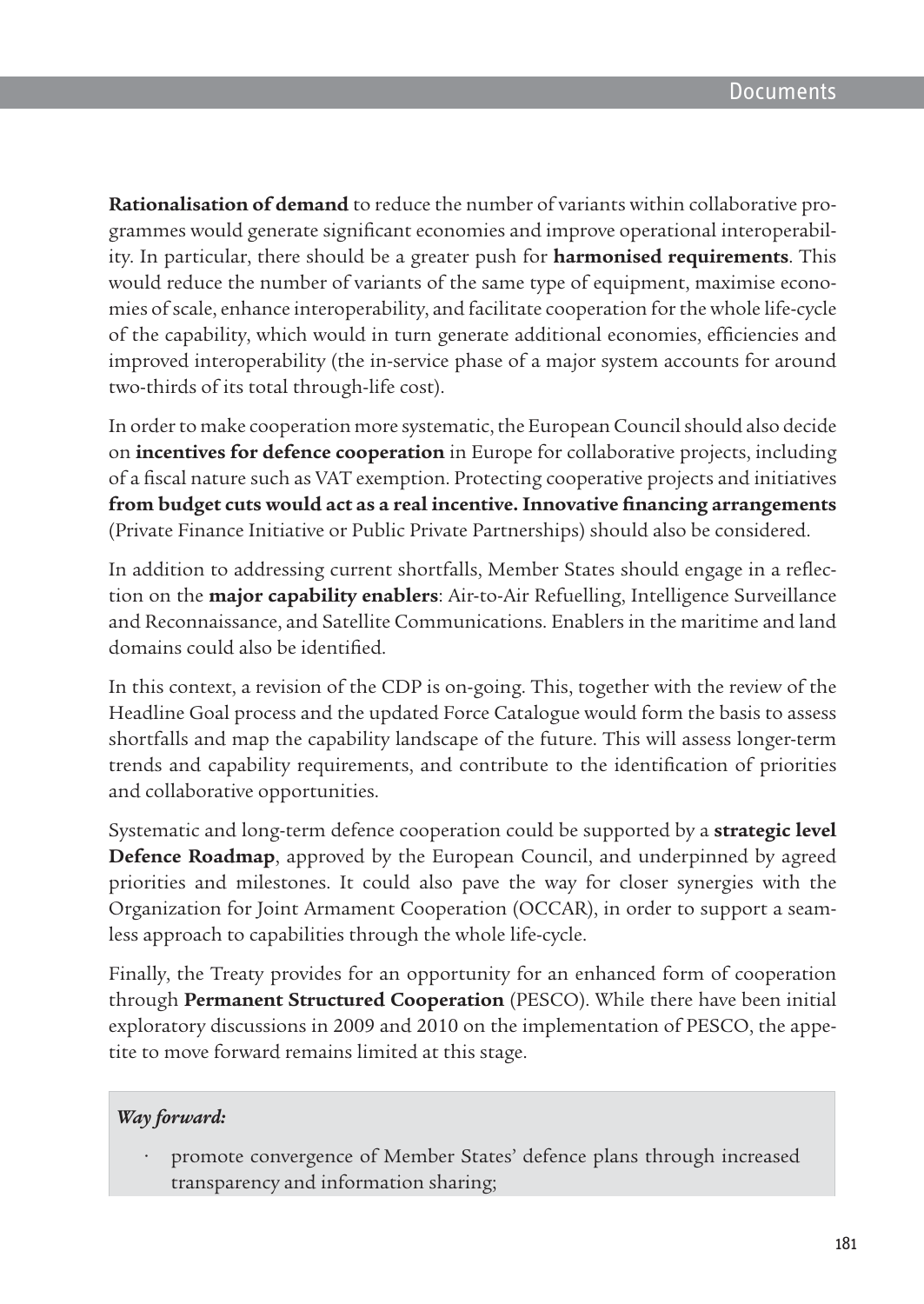- encourage the incorporation of pooling and sharing into national defence plans and maximise the utility of the Capability Development Plan to support Pooling & Sharing;
- harmonize requirements and extend throughout the whole life-cycle;
- commit to extend cooperation in support activities, such as logistics and training;
- promote a strategic Defence Roadmap for systematic and long-term defence cooperation, setting out specific targets and timelines;
- reinforce synergies between EDA and OCCAR;
- decide on incentives for defence cooperation in Europe, including of a fiscal nature (VAT). Ring-fence cooperative projects from budget cuts. Explore innovative financing arrangements (PFI/PPP);
- discuss with Member States their willingness to make full use of the Lisbon provisions on Permanent Structured Cooperation.

#### 9. Focus on delivering key capabilities

**Member States' commitment** is now required to cooperative projects in Air-to-Air Refuelling, Satellite Communication, Remotely Piloted Air Systems and Cyber Defence.

In **Air-to-Air Refuelling** (AAR), the objective is to improve European operational capacity and reduce dependency on the USA. The key deliverable could be the **multinational acquisition of multirole tanker transport aircraft**, foreseen for 2020. This would also include cooperation in the areas of aircraft-basing, training and logistics support. In the meantime, short and mid-term solutions are being pursued with a view to increasing interoperability and maximizing the use of existing assets.

Taken together, these inter-related work-strands will considerably enhance Europe's AAR capability.

**Pioneer Projects have been promoted to develop capabilities that have both military and civil applications**. They are designed to harness synergies in the military and civil domains; maximise dual-use technologies; generate economies of scale; and **extend the comprehensive approach into the area of capabilities development**. Ministers have endorsed proposals to prepare three such projects, in the areas of Remotely Piloted Aircraft Systems, Governmental Satellite Communications (SATCOM) and Cyber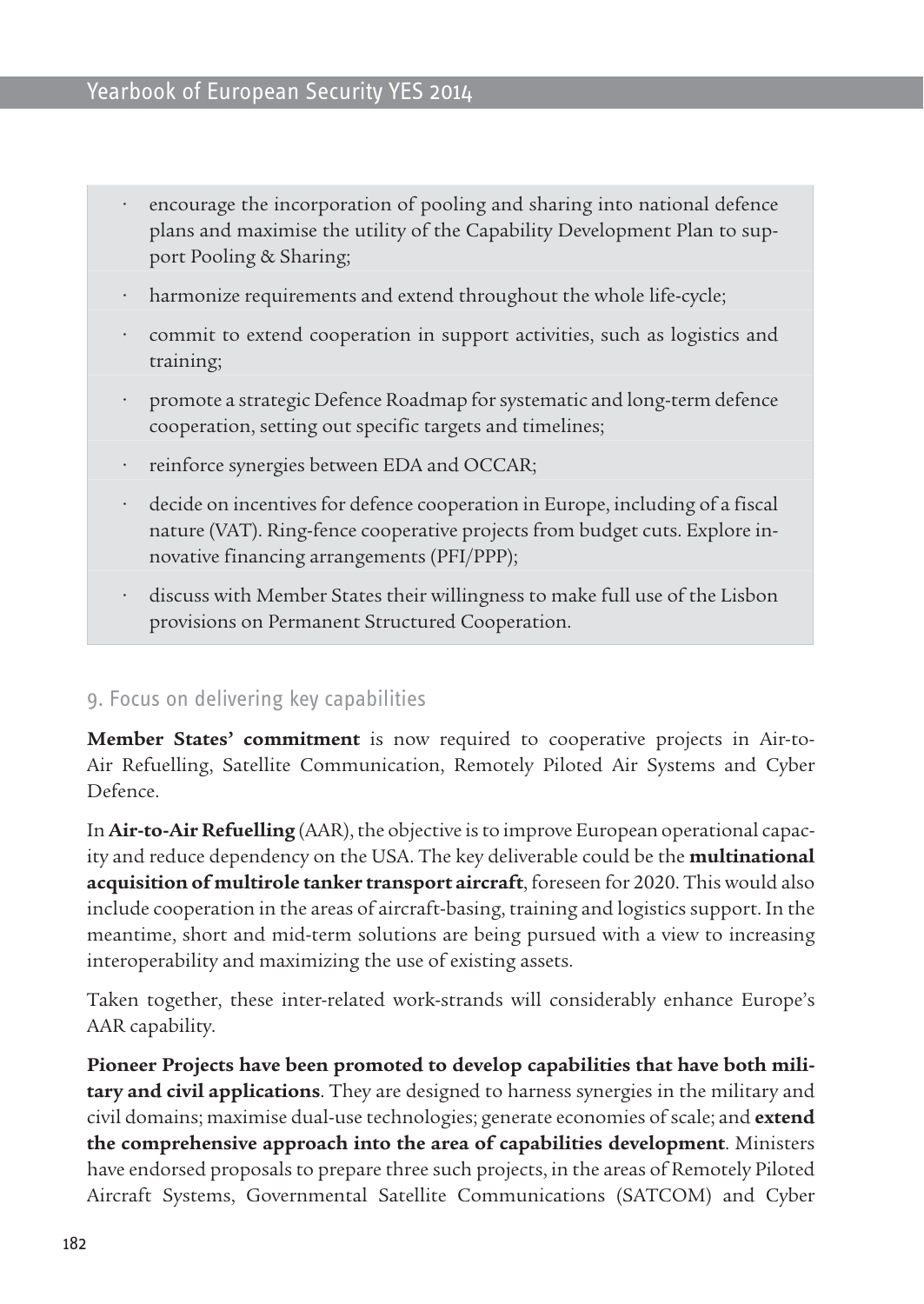Defence. Airlift is another capability with military and civil applications and where greater synergies would be possible.

**Remotely Piloted Aircraft Systems (RPAS)** are very likely to constitute a key capability for the future. They offer a broad spectrum of capabilities that can contribute to various aspects of EU-led military and civilian operations. In the civil domain they would provide surveillance *inter alia* in the following areas: border control and management; key infrastructure; disasters; environment; and agriculture. In the military sphere they have demonstrated their operational capacities, including for surveillance and information gathering. There are important political and industrial implications that will need to be addressed.

The objective is to **promote a European approach for developing this key future capability**. RPAS are a concrete example of a European comprehensive approach applied to capabilities: while being closely linked to Single European Sky, the development of RPAS can benefit from the various EU instruments and actors (regulation, technologies needed for air insertion and anti-collision, certification). While promoting common employment for the short-term solution, there is also an urgent need to prepare a program for the next generation of Medium Altitude Long Endurance (MALE) RPAS. Such a program will be strongly supported by the development of enabling technologies and other activities (regulation, certification, standardization) undertaken under civil initiatives, in particular by the European Commission. Horizon 2020 could contribute to the MALE program through development for air insertion and anti-collision under its security dimension, with a potential for surveillance payloads. There is scope for a public private partnership between the Commission, EDA, Member States and industry to develop this capability.

**Governmental SATCOM** offers the potential for a genuine dual-use cooperative European approach respecting national sovereignty. Member States' military satellite communication assets are currently fragmented in five nationally-owned constellations comprising a total of twelve satellites, whose operational life is expected to end between 2018 and 2025. The objective is the development of a **future dual civil-military capability** by 2025 via a user-driven approach based on a detailed roadmap. It will require exploitation of the synergies with R&D programmes being performed at a European level and exploration of opportunities for innovative governance and procurement schemes to ensure synergies with the Commission's possible action.

In addition to the above mentioned pioneer projects, further efforts are needed to enhance access to **Satellite High Resolution Imagery** – a timely and precise source of information essential for the EU's effective decision-making and for supporting CSDP missions/operations. In particular, facilitating access to Member States' governmental imagery will increase the **EU Satellite Centre's capacity**. In parallel, taking advantage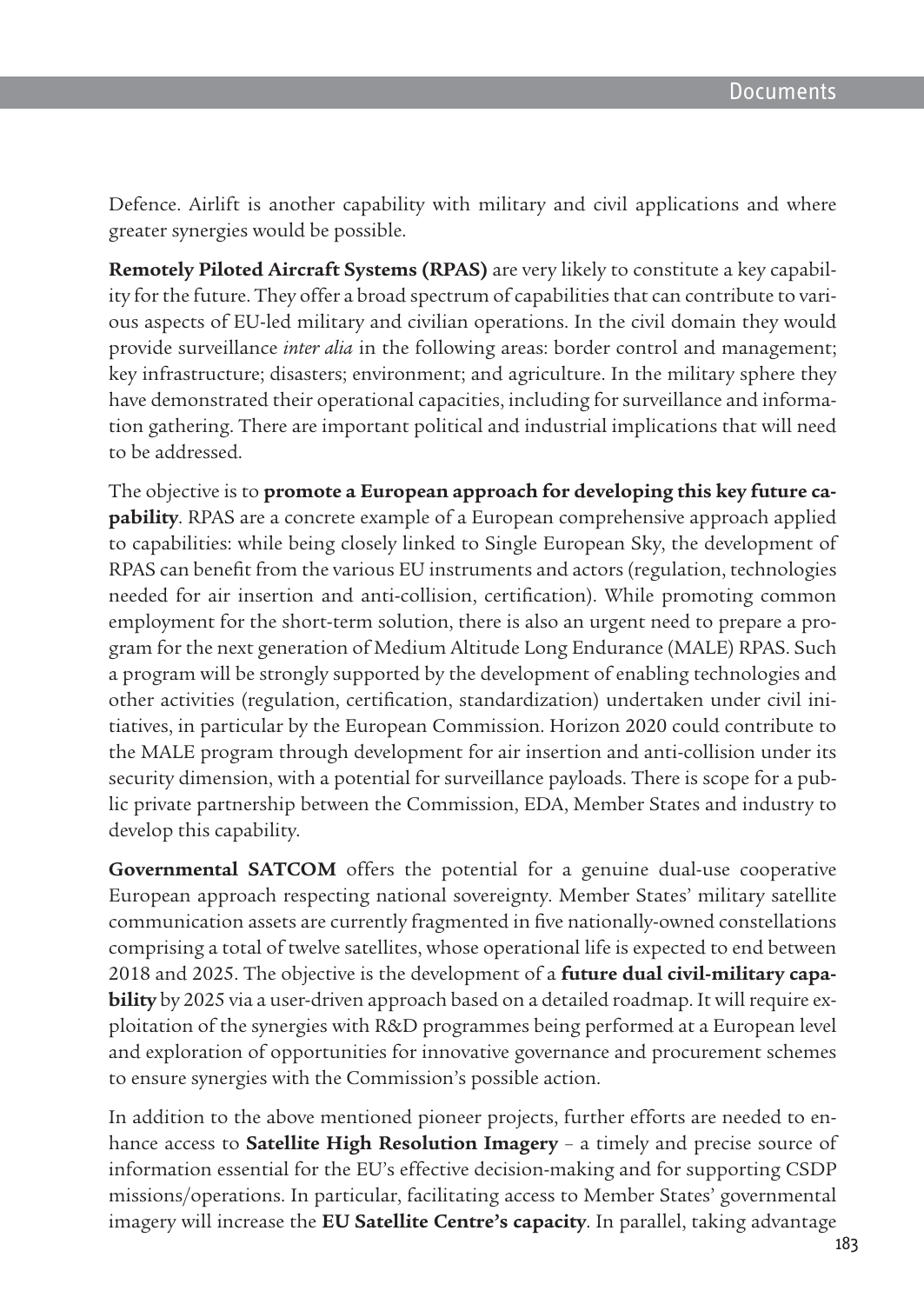of the dual nature of Space, the use of Copernicus (a Commission-funded programme to respond to European policy makers' growing need to rapidly access geospatial information) in support of CSDP should be further explored. This could provide EU missions with the less sensitive products.

As regards **Cyber Defence**, the objective is to establish a comprehensive and cooperative European approach. EDA activities, based on the recently adopted cyber strategy, focus on realistic deliverables within its remit and expertise: training and exercises, protection of headquarters, and Cyber Defence Research Agenda (focusing on dual use technologies).

A number of EU policies have implications for defence and require interaction between the Commission and the defence community. This is especially the case for **Single European Sky (SES)**, which will have an impact on defence in financial and operational terms and where the objective of the defence community is to ensure that its views and interests are taken into account. Member States will continue to be supported as the SES develops.

#### *Way forward:*

- commit to specific cooperative projects: AAR, RPAS, Cyber and Satellite communications; agree and implement roadmaps;
- commit to further developing the EU's access to high resolution imagery;
- consider tasking further work on SESAR, airlift.

## 10. Facilitate synergies between bilateral, sub-regional, European and multilateral initiatives

The development of capabilities through cooperation has become essential. But it is not necessarily straightforward. Member States have made progress in improving capabilities through defence cooperation, be it through multinational frameworks such as the EU's Pooling & Sharing or NATO's Smart Defence, and/or in **clusters at the bilateral and regional, and indeed functional, levels**. Regional or thematic cooperation offers perhaps the best prospect for coordination/cooperation and sharing of reform processes. It may also yield faster results than initiatives at 28. Importantly, these capabilities developed in regional or thematic groups can be used at the European level (e.g. operations).

Wherever a cooperative approach is pursued – multi-nationally, regionally, bilaterally or functionally – there is a need for coherence to avoid unnecessary duplication and/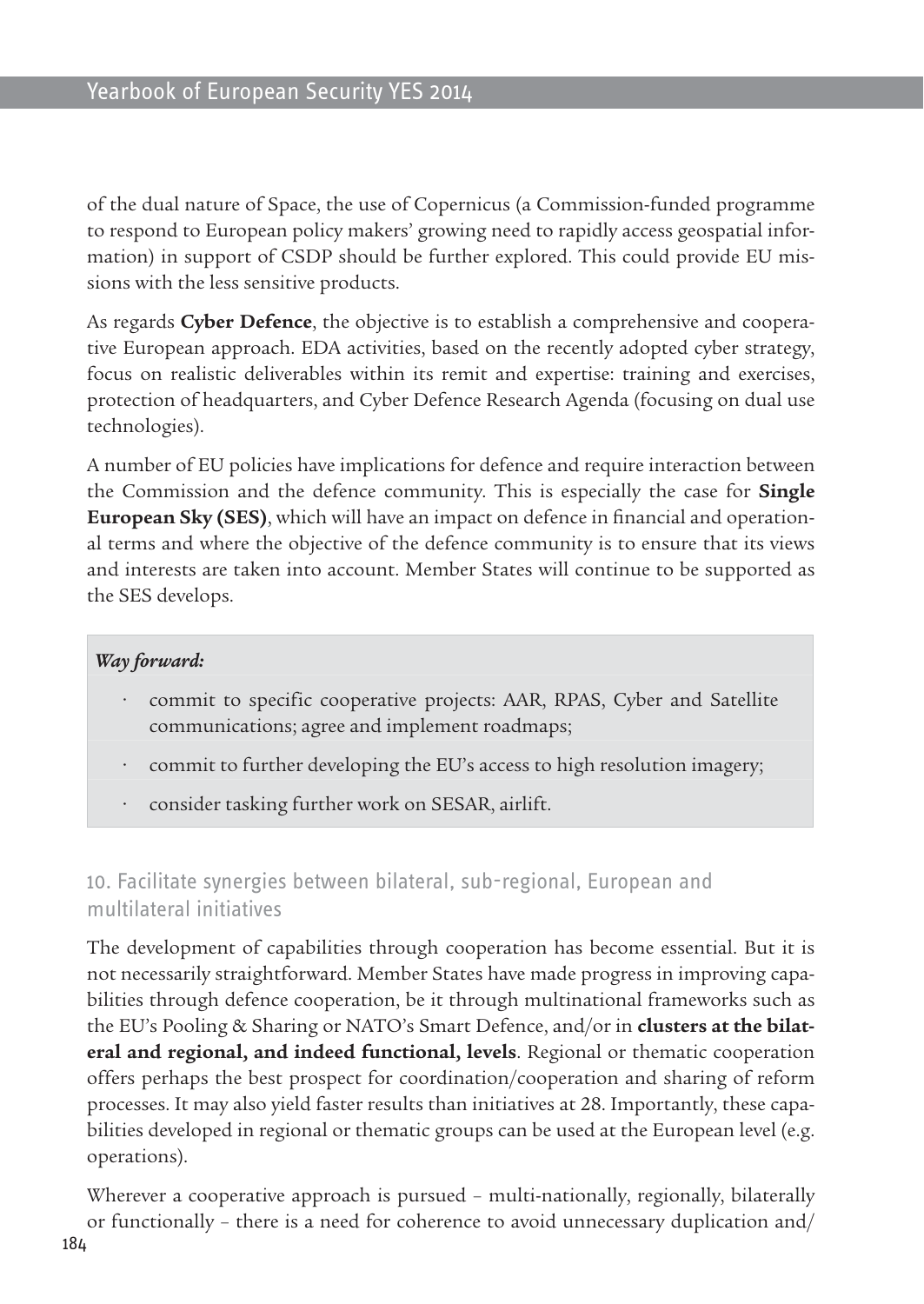or gaps. Moreover, whilst some capabilities can successfully be delivered through a regional approach, others cannot: AAR, Space and RPAS being cases in point. And issues such as interoperability or standardisation or certification require a broader approach. Coherence could be enhanced by **linking the regional and the European levels**, which would also allow smaller Member States and regional groupings to plug into wider EU policies and industrial interests.

The **Code of Conduct on Pooling & Sharing** provides for the EDA to act as a framework for coordination and transparency between regional clusters – as well as individual Member States – as a means to enhance and facilitate synergies and identify best practices. The first annual assessment of its implementation will be presented to ministers in November. EDA's "à la carte" approach, which allows for interested groupings of Member States to work together, also offers a light and flexible model for capability development, as well as for sharing best practice and lessons learned, and improving standardisation, interoperability and through-life support.

One particular cooperative model that merits further examination is the **European Airlift Transport Command (EATC)**, the blueprint of which could be extended to other types of capability such as AAR or Sealift.

Sharing of Lessons Identified (LI) and best practices associated with on-going **national defence reform activities** could facilitate future regional cooperation in the domains of e.g. new capability development projects, joint HQs and forces, jointly developed doctrine fostering greater inter-operability, shared logistics and maintenance facilities, training and education establishments.

#### *Way forward:*

- in line with the Code of Conduct, EDA to provide an overarching framework for these clusters, to facilitate coordination, enhance transparency, and share lessons learned;
- consider extending the European Airlift Transport Command (EATC) model to other areas.

#### 11. Civilian capabilities

The majority of CSDP missions are of a civilian nature. Generating **civilian capabilities** remains a priority, as well as a challenge, due notably to the shortages of personnel in specialised profiles.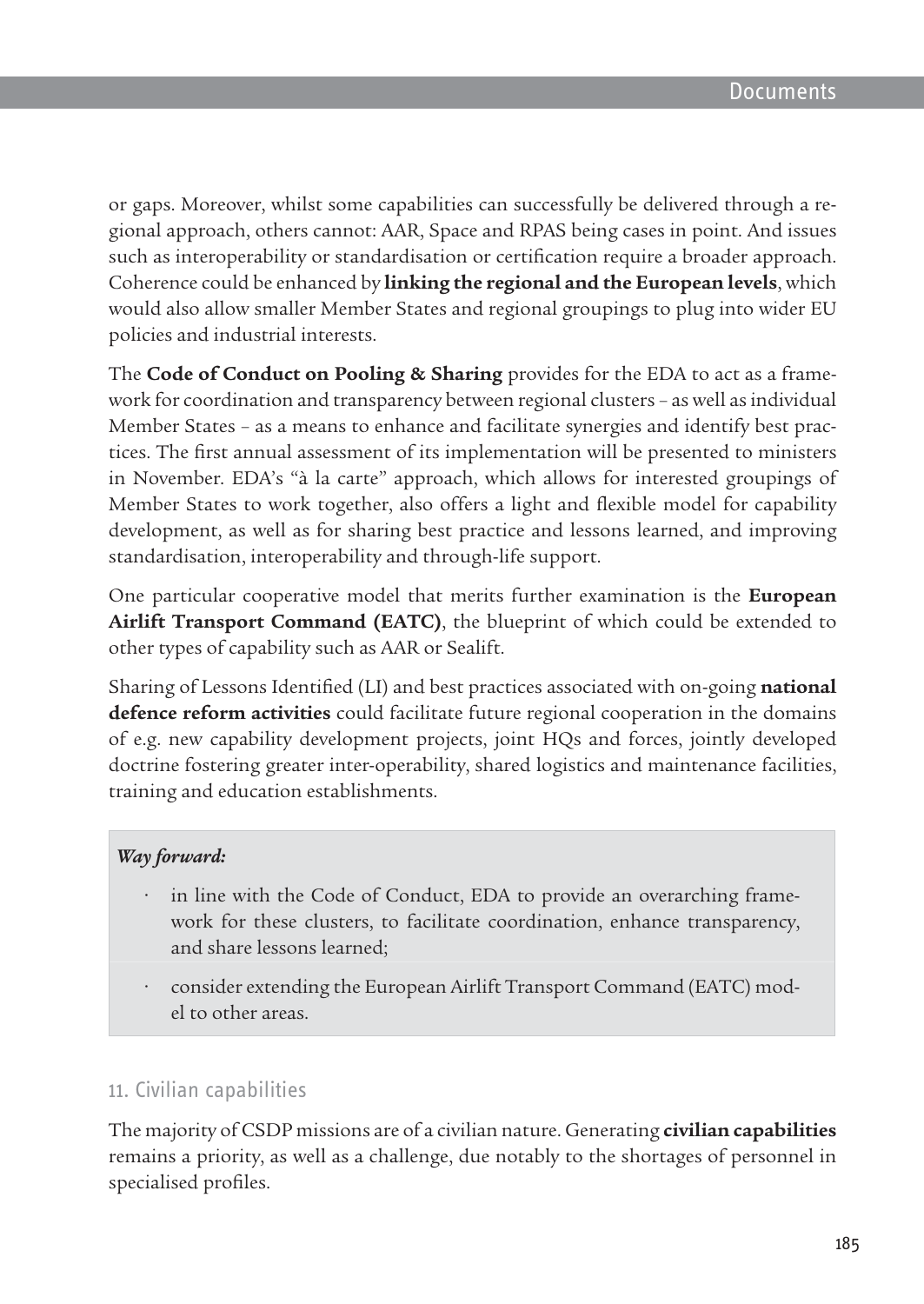In the multifaceted civilian area, political awareness and commitments by the many national ministerial stakeholders involved are essential. The EU continues to support Member States' central role in improving and streamlining national mechanisms and procedures to recruit specialised civilian personnel for CSDP.

Some positive steps were taken, for instance: the increasing number of Member States with a **national strategy** or equivalent to foster national capacity building for CSDP missions; and progress made in establishing **national budget lines for civilian crisis management**.

The implementation of the **multi-annual Civilian Capability Development Plan** agreed last year usefully helps Member States' address gaps and ensure that the required capabilities will be available, whilst aiming at the most efficient use of scarce resources. A number of concrete activities are underway:

First of all, the on-going mapping of Member States' niche capabilities provides a picture of national units and/or specialised teams' readiness for CSDP deployment. Furthermore, we continue to engage the **European Gendarmerie Force**. Their participation in the exploratory mission to Mali has been effective. A formal declaration is expected by the end of this year, which will facilitate appropriate support when rapid deployment of robust policing assets is at stake.

As **internal and external security aspects** are increasingly interlinked, we continue to strengthen ties between CSDP and the area of Freedom/Security/Justice so as to foster a greater understanding of respective objectives and ensure mutual benefits (including Rule of Law capabilities provided to CSDP missions). Exchange of information needs to continue to stimulate the political awareness and allow for identifying added value and avoiding overlap.

In terms of concrete work, we are encouraging the greater involvement of **EU Agencies** (EUROPOL, FRONTEX) in CSDP missions and EU external relations in general to benefit from their high expertise. The close association of FRONTEX in the planning and launching of the civilian mission EUBAM Libya is a recent example of this co-operation. Additionally, based on the successful experience of EUFNAVFOR ATALANTA with the circulation of data collected via **Interpol's** channels, we are exploring the possibility for a cooperation agreement with the latter organisation for CSDP operations and missions.

#### *Way forward:*

- call for renewed efforts in generating civilian capabilities for CSDP;
- continue work on strengthening the ties between CSDP and FSJ and explore ways to enhance support of EU Agencies and Interpol to CSDP.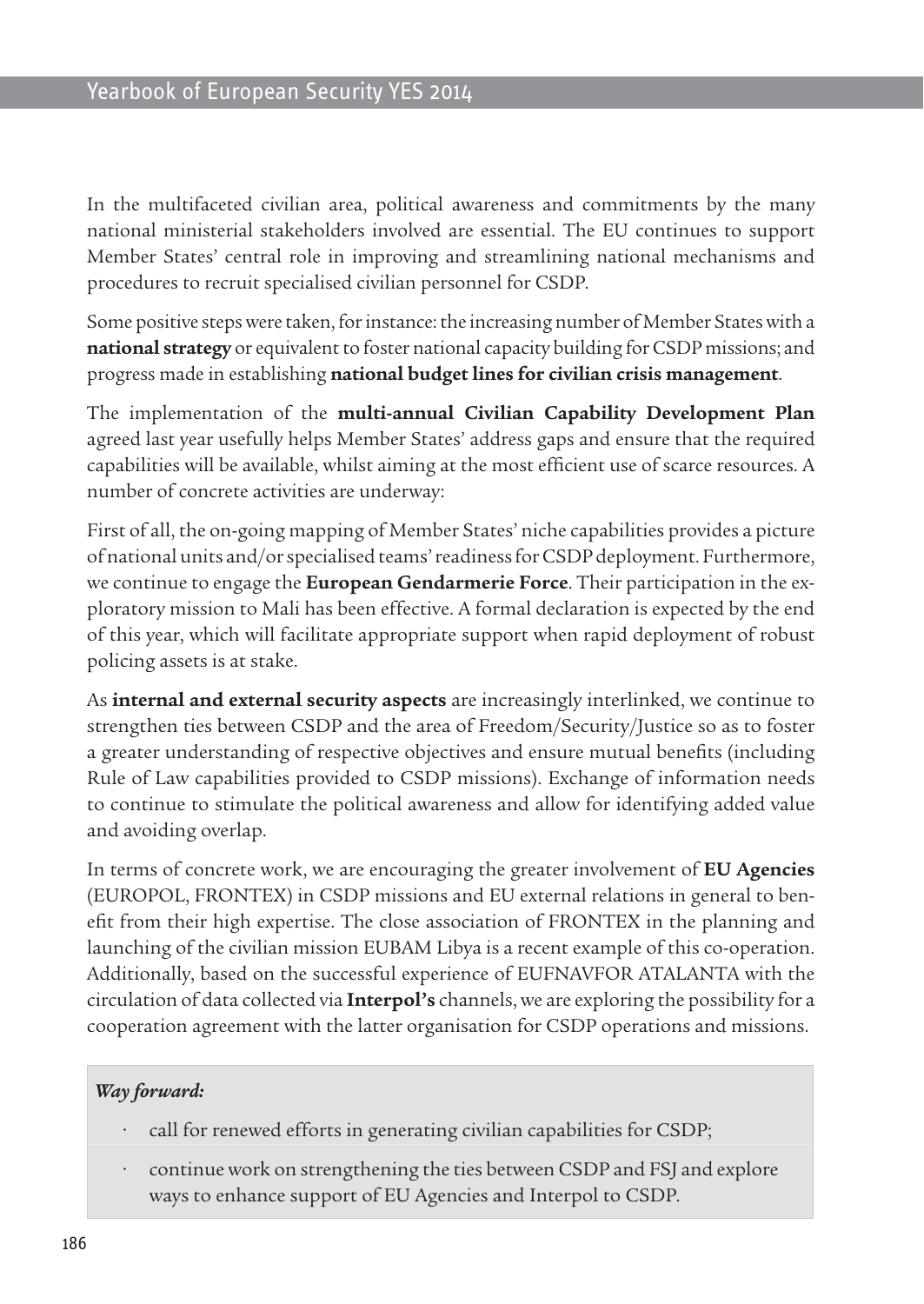#### **Cluster 3: Strengthening Europe's defence industry**

The European Commission published a Communication on "Towards a more competitive and efficient defence and security sector" on 24 July. The Communication highlights a set of measures to reinforce the EDTIB and is complementary to the actions outlined in the following cluster.

### 12. Making a more integrated, sustainable, innovative and competitive EDTIB a reality

A strong, healthy and globally competitive **European Defence and Technological Industrial Base (EDTIB)** is a prerequisite for developing and sustaining defence capabilities and securing the strategic autonomy of Europe. It is also an invaluable part of Europe's wider economy. In 2011 Europe's Aerospace and Defence Industries generated a turnover of €172 billion and 734,000 direct jobs, and invested €16 billion in R&D.

Declining defence budgets, combined with the fragmentation of European demand and supply requirements jeopardise the **sustainability of this industry**.

The concerted effort of all stakeholders (Member States, industry and the European Institutions) is required to safeguard the future of Europe's defence industrial base. This is particularly important for Member States whose investment decisions in 21 defence R&T, demonstrators and programmes shape the industry's future. Without substantive and strengthened cooperation at European level, including through programmes, there will not be an EDTIB in the future.

Apart from a few notable exceptions, **no European government alone can launch major new programmes**: the necessary investments are too high and the national markets are too small. With defence budgets under pressure, further market-driven industrial restructuring and consolidation is inevitable. The evolution of Europe's defence supply chain needs to be monitored at European level in order to maintain and develop the key industrial skills and competences necessary to meet future military capabilities. Having established the key skills at risk, there is a need to link available funding to the education providers (both civil and military). To achieve this it is proposed to create a strong, dynamic and coordinated "Defence Skills Network" between the key stakeholders.

The whole **defence supply chain** is of importance: from the prime contractor supplying systems-of-systems, through the range of intermediate suppliers to Small and Medium Enterprises (SMEs). **SMEs are increasing in importance as a source of innovation and act as key enablers for competitiveness**, even more so when part of a cluster. The EDA Steering Board in March endorsed an SME Action Plan, which will promote synergies across the whole European supply chain, with a particular focus on dual-use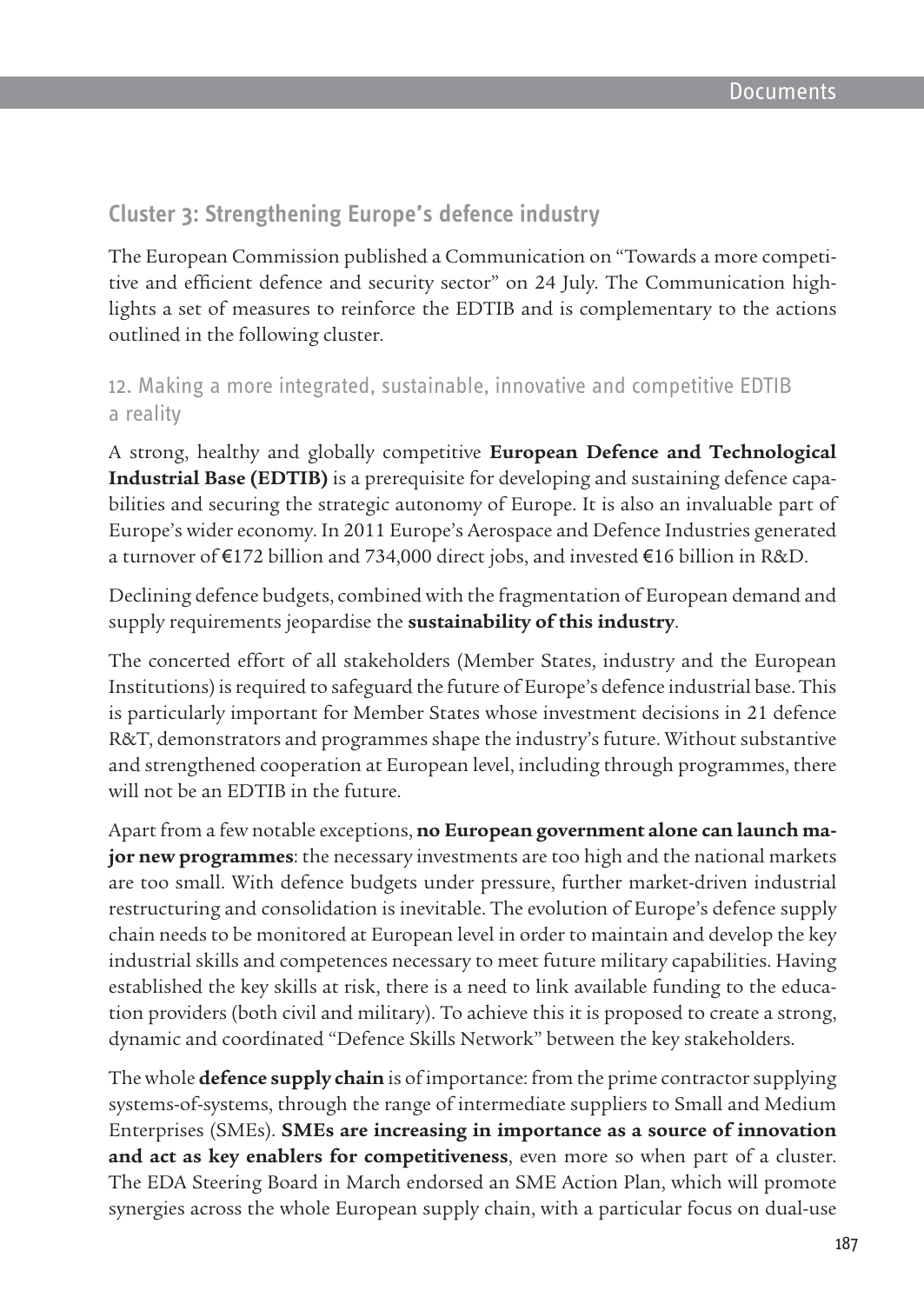activities. Commission support will be crucial in these joint initiatives. Feedback from the Member States on the interim report has shown a keen interest in enhancing support to SMEs.

EDA is developing, in close cooperation with its Member States and the European Commission, **a market monitoring mechanism** to provide objective data on the entire European Defence Equipment Market (EDEM), which will support the consideration of additional measures and initiatives to promote the global competiveness of the EDEM. Active support and contributions from all stakeholders will be essential to ensure the pertinence, comprehensiveness and efficiency of this initiative.

**Security of Supply** is intrinsically linked to an effective EDTIB as it underpins successful collaboration and operational autonomy. In view of this Member States are working with EDA on concrete measures to increase both short- and long-term Security of Supply, whether related to supply chains, European non-dependencies, raw materials, or investments in key industrial and technological capabilities. Commission work to optimise the use of the Intra-Community Transfer Directive 2009/43/EC will also support in this respect. In addition, there is scope for the Commission to assist Member States in exploiting the possibilities offered by the Defence and Security Procurement Directive (2009/81/EC).

Member States are also looking at ways to enhance their **political commitment** by strengthening the Framework Agreement on Security of Supply adopted by the EDA Steering Board in 2006 to assist and expedite each other's defence requirements, involve industry in this work and exchange information on existing national regulations on control of strategic assets. This enhanced political commitment, supported by the EDA acting as a clearing house, would be an important step forward.

Member States are working with EDA on tangible measures in the areas of **standardisation, military airworthiness and certification**. This will benefit governments and industry alike by reducing the costs of testing for certification, as well as promoting mutual acceptance of results, and supporting interoperability. A closer and stronger support by the EU Standardisation Agencies to Military standardisation activities would generate efficiencies and synergies. While military airworthiness remains a national prerogative, there would be benefits in harmonising airworthiness standards based on achievements to-date and maximising synergies between EDA and EASA, starting with certification of RPAS. A continuous political commitment is required to make a step change in this domain.

**Standardisation and the mutual recognition of processes and results** are key enablers for making Pooling & Sharing a reality. In 2008 EDA received a ministerial mandate for the development of **military airworthiness regulation requirements**, and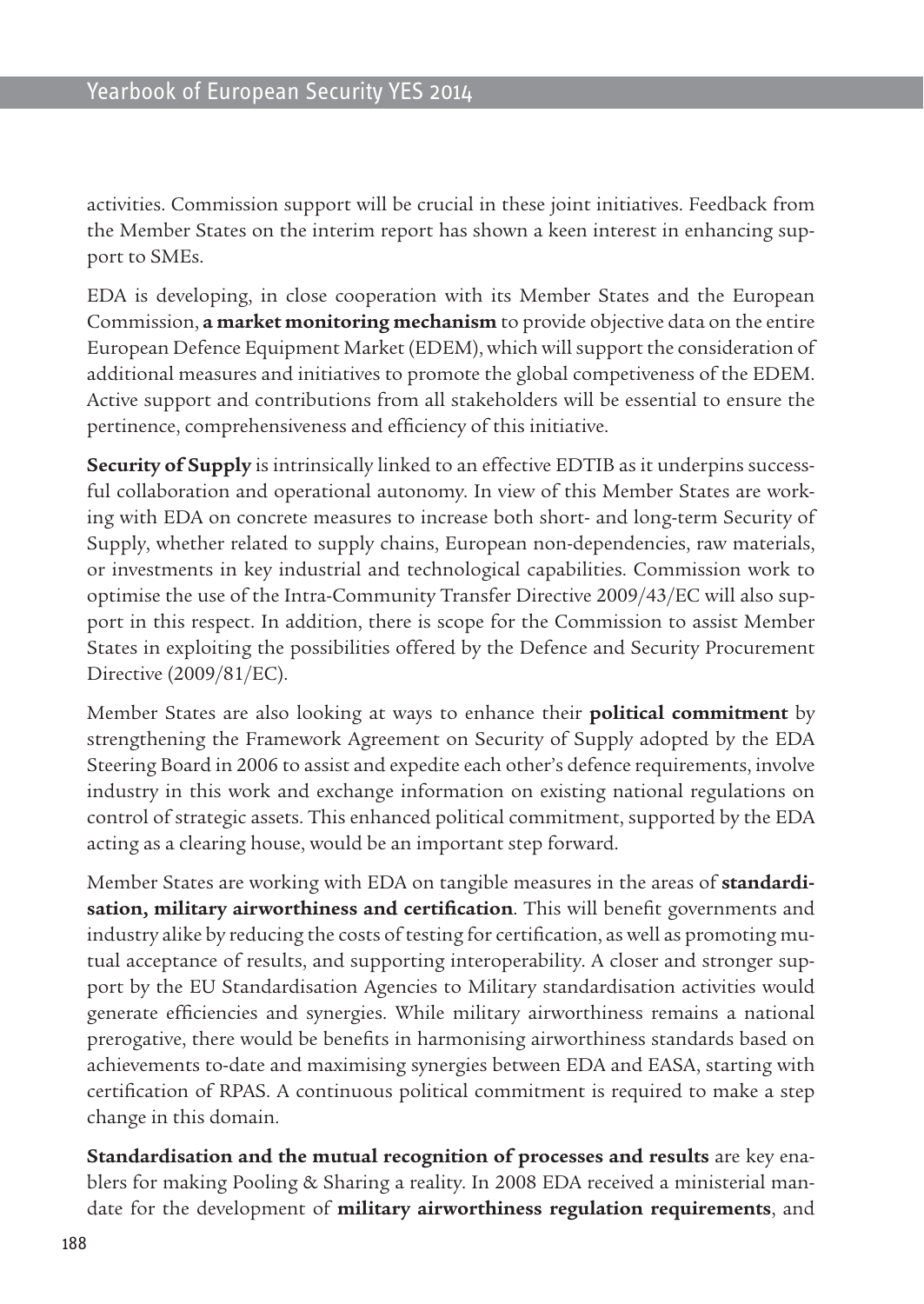significant progress has been achieved. By working together, the military community could develop a coordinated European approach similar to that in the civilian aviation safety sector.

#### *Way forward:*

- encourage further efforts to strengthen the EDTIB, to ensure that it is able not only to meet the equipment requirements of Member States and their security of supply and freedom of action, but also remains globally healthy and competitive and stimulates jobs, innovation and growth;
- recognize the role of SMEs in the defence supply chain; enhance support to SMEs;
- encourage further efforts to enhance and broaden support arrangements on security of supply, and encourage further progress on standards, including hybrid standards, certification and military airworthiness.
- incentivise the European defence industry to become more competitive globally including by undertaking collaborative programmes/procurement as a first choice solution with clear deadlines and commitments (e.g. on RPAS).

#### 13. Stimulate synergies between civilian and defence R&T

From 2007 to 2011, defence **Research & Development expenditure** decreased by more than 18% and Research & Technology (R&T) by more than 20%. Moreover defence R&T is fragmented across Member States (more than 85% is still national): pooling resources would generate economies of scale. Strong investment is needed if Europe is to retain its R&T expertise.

Building on the list of **Critical Defence Technologies** elaborated in the EDA framework, the technologies that need to be developed at the European level for defence, space, and the civil sector should be identified on a systematic basis to underpin longterm planning of European R&T. It will also ensure that Europe is addressing the challenge of technology non-dependence at the strategic level. On this basis:

- Member States should be encouraged to commit to multi-annual investment in defence R&T through cooperation;
- the content and modalities of the **Preparatory Action on CSDP Research** should be prepared together between the European Commission, EDA and the Member States;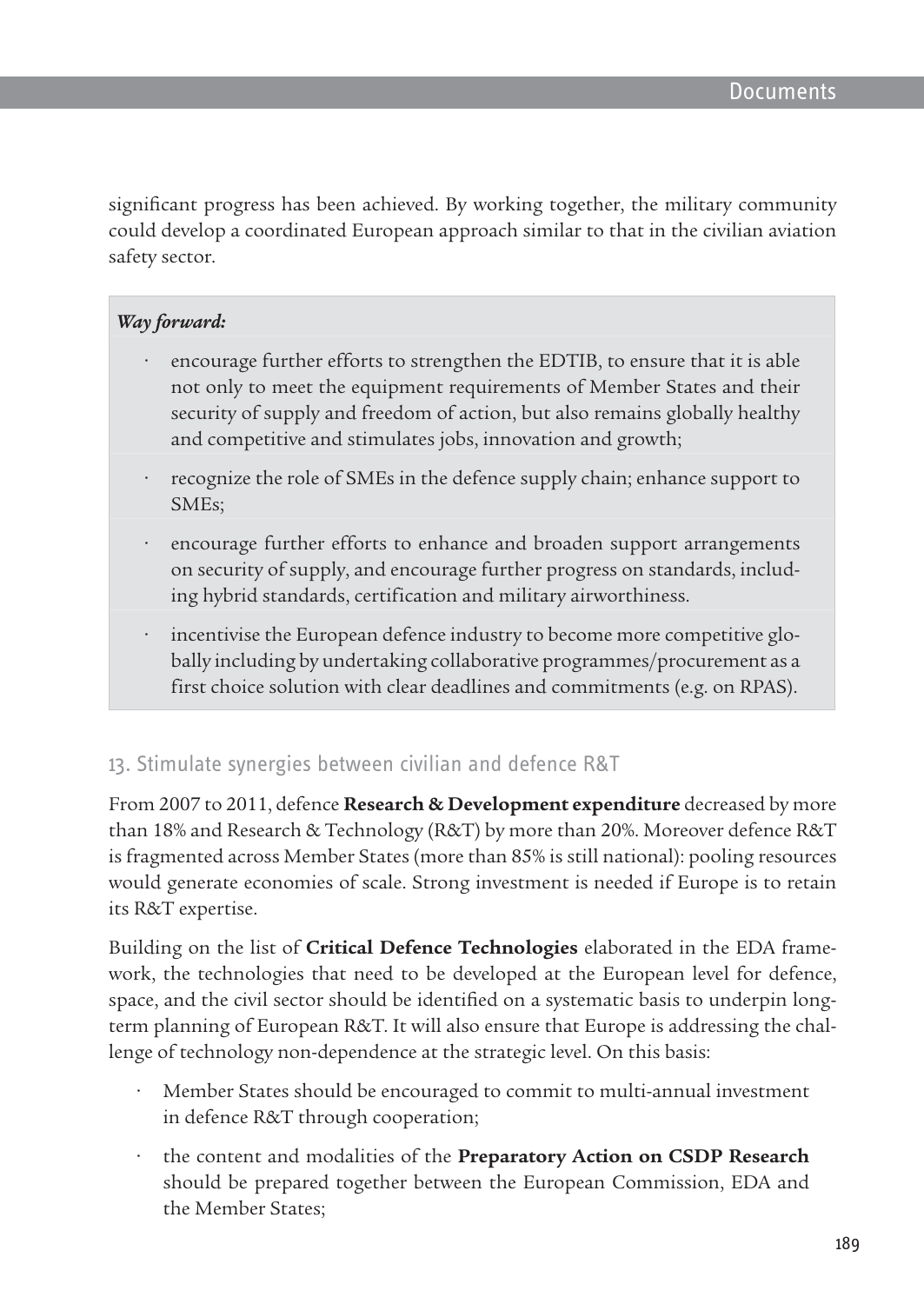• if Member States so wish, a 'Critical Defence Technology' **funding programme** by Member States could be launched to fund defence technology research that matches the Commission's proposed Preparatory Action on CSDP research. This joint initiative could allow for preparing the next generation of capabilities. It could fund projects that apply a multi-disciplinary approach through technology research. With a substantial budget for 2014-2020, the fund could lay the basis to develop innovative technologies that address current and future operational needs for the armed forces.

Because technology is increasingly dual-use in nature, there is considerable potential for **synergies between civil and defence research**. The European Framework Cooperation, which coordinates and complements security and defence research work between the Commission, ESA and EDA, has proved its worth. These synergies should be exploited in a more systematic manner under the Horizon 2020 Research Programme.

The **pre-commercial procurement scheme** can provide a way forward for the development of mature technologies: pooling civil and military requirements for technologies that are needed both for defence and civil applications can lead to the procurement of common prototypes. Joint procurement would enhance interoperability and common standards. This is an area where co-funding between security and defence research can yield promising results.

A **comprehensive research strategy** could exploit synergies between national dualuse programmes and European research, in areas such as RPAS, cyber security, space, maritime security, green energy and for the key enabling technologies. As requested by EU Ministers of Defence in April 2013, this should lead to a more cooperative and integrated approach in support of Research and Technology. Among the options to consider are: access to EU instruments for dual-use research activities (Horizon 2020, in particular the Programme on Key Enabling Technologies, and European Structural Funds); jointly funded R&T activities on the basis of the article 185 TFEU; and publicprivate partnership via the establishment of a joint undertaking on the basis of article 187 TFEU.

Since defence R&T carries risk due to uncertainty on the return of investment, **innovative funding solutions** should be explored for attracting private funding.

This approach should not be an excuse to reduce defence budget allocations, but rather to focus budget efforts toward the Critical Defence Technologies that need to be maintained and developed at the European level, and to maximise the impact of investment.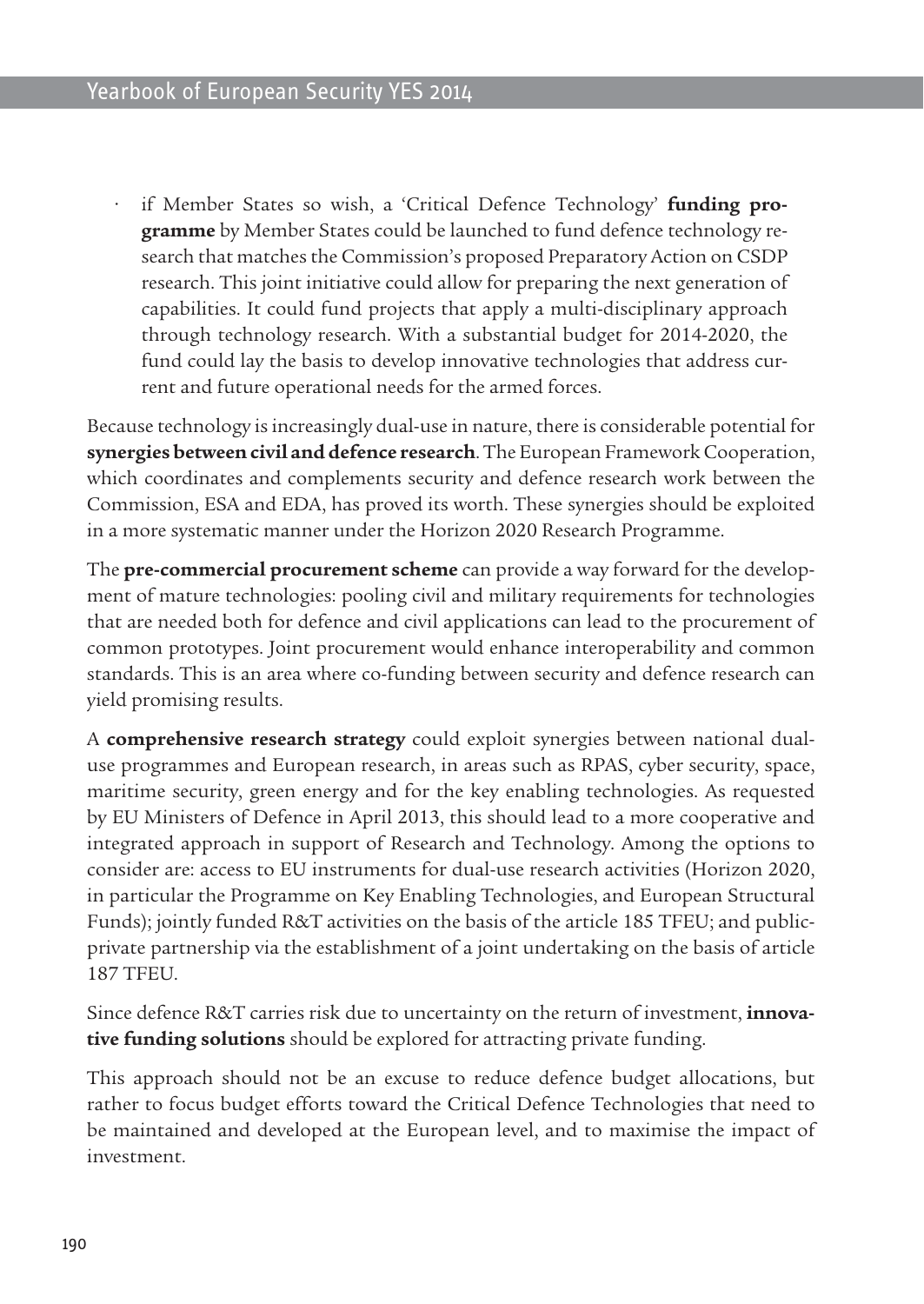#### *Way forward:*

- encourage Member States to commit to the necessary levels of investment in R&T to support the capabilities of the future, and to do so increasingly through cooperation where this provides benefit. This could be further enhanced through joint research programmes with the European Commission through common funding with Member States; and/or Pre-commercial procurement and joint undertakings that leverage public-private funding.
- endorse a comprehensive research strategy to exploit synergies between national dual-use programmes and European research.
- consider how to stimulate innovative funding solutions for stimulating private funding in defence R&T.
- launch a 'Critical Defence Technology' programme to fund Technology research for 2014-2020, that matches the Commission CSDP research.
- support a Preparatory Action from the Commission on CSDP-related Research, seeking synergies with national research programmes.

## **III. The way forward**

"The strategic, military and economic cases for defence are, for me, quite clear. What we need to make sure we have got is political will from the very top".

HRVP/Head of the Agency Speech at the EDA annual conference, Brussels, 21 March 2013

On the basis of a common understanding of the strategic context, the December European Council offers the opportunity to provide **strategic direction for the further development of CSDP and defence cooperation in Europe** in accordance with the **Lisbon Treaty**. The discussion on the interim report has shown strong support for **a more regular reappraisal** of security and defence issues by the Heads of State and Government.

Three elements are of particular importance:

- first, there is a need for **concrete deliverables** by December. This needs to materialize first through commitments to capability projects. The Council of 18 and 19 November and the EDA Steering Board provide an opportunity for such commitments;
- second, task further development in particular areas;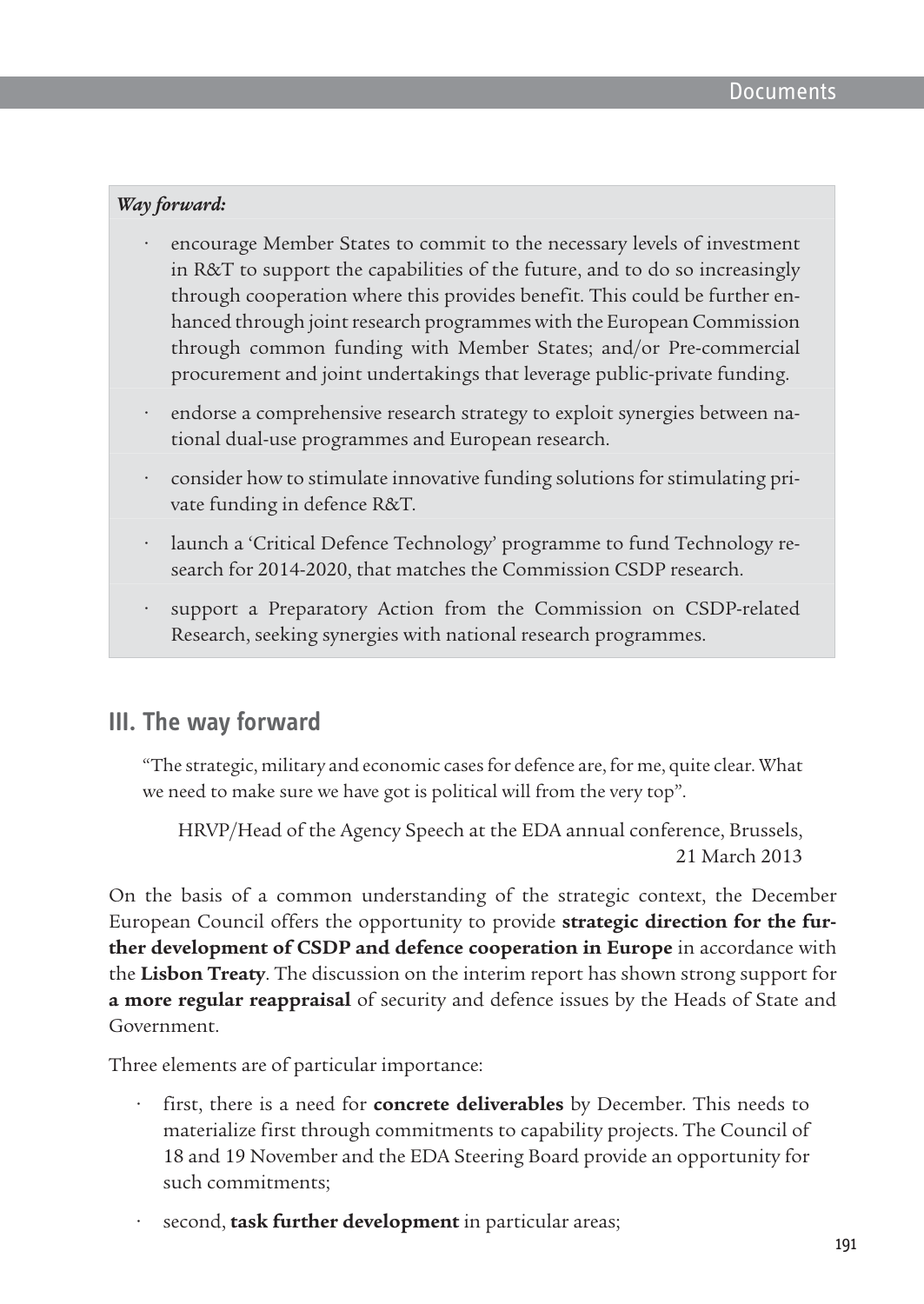• and third, a **robust follow-up process** is required, to monitor progress, sustain momentum, and provide renewed impetus.

As part of the follow-up process, and if Member States so wish, work could start on more clearly defining the **strategic role of the EU** in view of the evolving context and following the entry into force of the Lisbon Treaty.

On the basis of the preceding chapters, what follows are elements resulting from the preparatory work which could be considered by the Heads of State and Government:

- express a **strong commitment to defence cooperation** in Europe to further enhance the Common Security and Defence Policy;
- fully grasp the occasion to **communicate to the wider public** that "security and defence matter";
- endorse and give renewed impetus to a strategically coherent and effective use of EU instruments through the **comprehensive approach**;
- continue developing the **partnerships with the UN and NATO** focusing on stronger complementarity, co-operation and coordination;
- further encourage and facilitate **contributing partners' support to CSDP**: partners enable the EU, and the EU enables partners. Agree to develop appropriate instruments to engage in supporting the national security services of EU partners (transparency, accountability and capacity building);
- emphasize the critical importance to European security of **cyber and space** networks and **energy security**; support the development of an EU Cyber Defence Policy Framework;
- support work towards a **maritime security strategy**; call for a more comprehensive approach to help Third States and regions better manage their **borders**;
- call for **further improvements in rapid response**: rapid civ-mil assessment; rapid deployment of civilian missions including its financial aspects; endorse a new approach to EU's rapid response assets including the Battlegroups; explore the use of article 44 TEU;
- promote greater **convergence of defence planning** of EU Member States (transparency, information sharing);
- encourage the **incorporation of pooling and sharing** into national defence planning;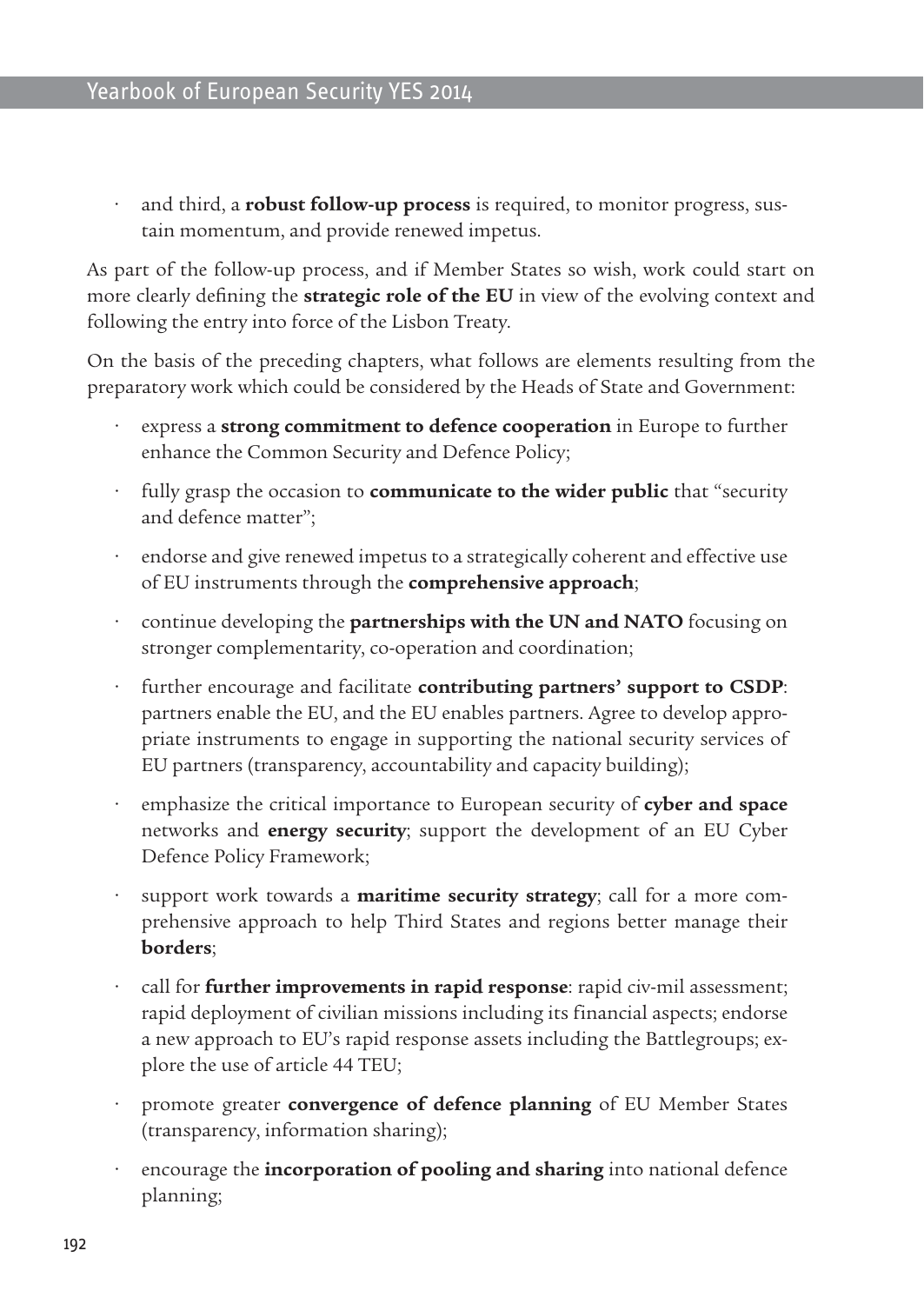- **harmonize requirements** covering the whole life-cycle;
- call for the development of **a strategic Defence Roadmap** for systematic and long-term defence cooperation, setting out specific targets and timelines;
- decide on **incentives for defence cooperation in Europe**, including of a fiscal nature (e.g. VAT); ring-fence cooperative projects from budget cuts;
- explore **innovative financing arrangements** (PFI/PPP);
- commit to **specific capability projects**: AAR, RPAS, Cyber and Satellite communications; implement roadmaps; and consider tasking work to be done on other key capabilities such as air transport and satellite high resolution imagery;
- renew efforts in generating **civilian capabilities for CSDP** and pursue efforts to strengthen the ties between CSDP and Freedom, Security and Justice (FSJ);
- encourage further efforts **to strengthen the EDTIB**, to ensure that it is able to meet the equipment requirements of Member States, remain globally competitive and stimulate jobs, innovation and growth;
- recognize **the role of SMEs** in the defence supply chain; enhance **support** to SMEs;
- encourage further efforts to enhance and broaden support arrangements on **security of supply**, and encourage further progress on **hybrid standards, certification and military airworthiness**;
- **incentivise the European defence industry** to become more competitive globally, including by undertaking collaborative programmes/procurement as a first choice solution;
- encourage Member States to commit to the necessary levels of **investment in R&T** to support the capabilities of the future, and to do so increasingly through cooperation. This could be further enhanced through joint research programmes with the European Commission through common funding with Member States; and/or pre-commercial procurement and joint undertakings that leverage public-private funding;
- endorse a **comprehensive research strategy** to exploit synergies between national dual-use programmes and European research.
- decide on innovative funding solutions for **stimulating private funding** in defence R&T;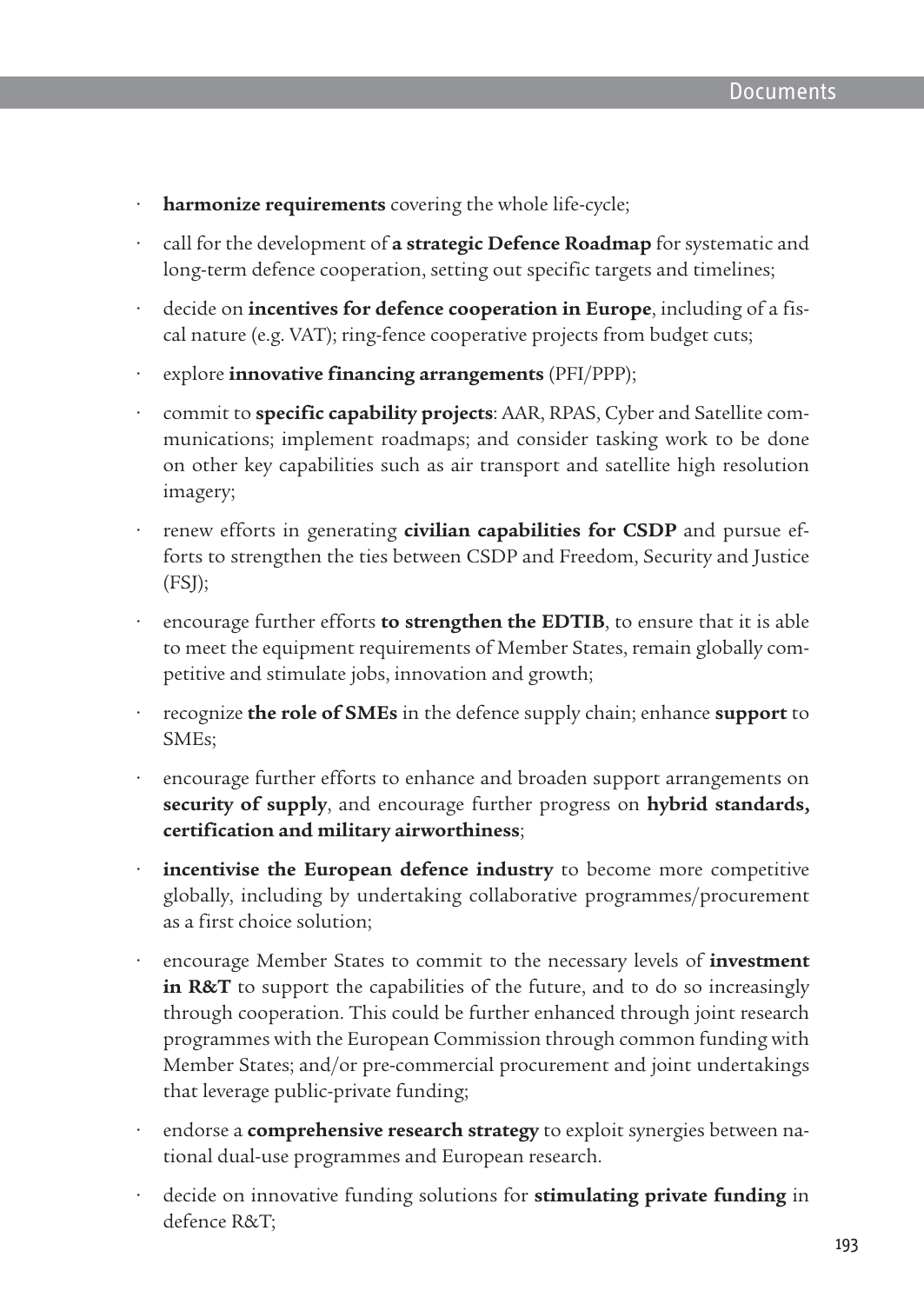- support a **Preparatory Action** from the Commission on CSDP-related Research, seeking synergies with national research programmes;
- agree on a **robust follow-up process**, to monitor progress, sustain momentum and provide renewed impetus at regular intervals, on the basis of input from the High Representative/Head of the Agency;
- consider launching a **European defence reporting initiative** to synchronise budget planning cycles and set convergence benchmarks, a "European semester on defence" in all but name.

# **Report on the implementation of the CSDP, Maria Eleni Koppa, MEP, Rapporteur**

**Motion for a European Parliament Resolution on the implementation of the Common Security and Defence Policy (based on the Annual Report from the Council to the European Parliament on the Common Foreign and Security Policy)** 

31 October 2013, 2013/2105/INI

The European Parliament,

- having regard to the Annual Report from the Council to the European Parliament on the Common Foreign and Security Policy, in particular the parts concerning the European Security and Defence Policy (14605/1/2012 - C7-0000/2013),
- having regard to Articles 2, 3, 21, 24 and 36 of the Treaty on European Union (TEU),
- having regard to Title V TEU and to the Treaty on the Functioning of the European Union (TFEU),
- having regard to the European Council conclusions of 14 December 2012,
- having regard to conclusions of the Inter-Parliamentary Conference for the Common Foreign and Security Policy and the Common Security Defence Policy of 6 September 2013,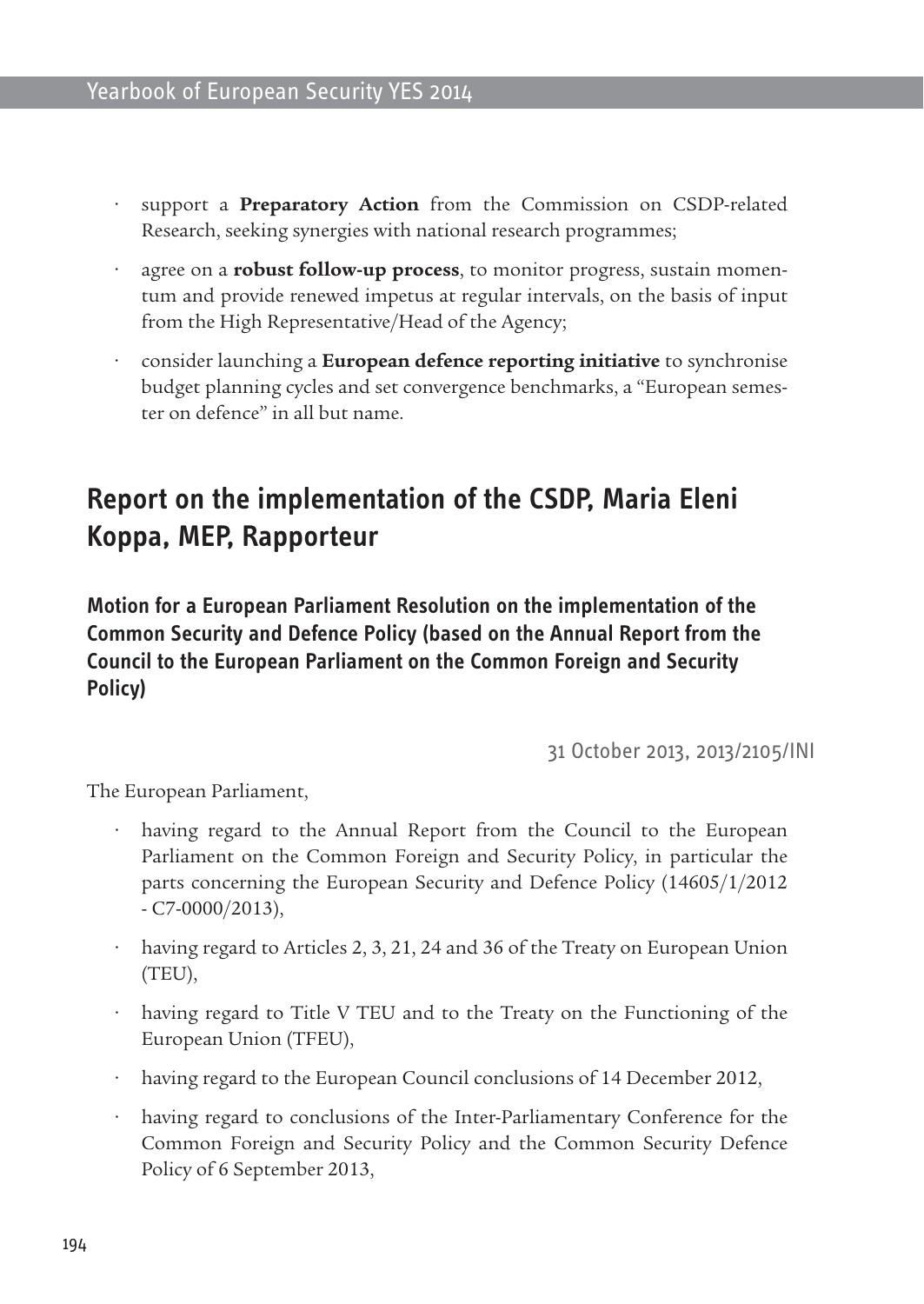- having regard to the European Security Strategy entitled 'A Secure Europe in a Better World', adopted by the European Council on 12 December 2003, and to the report on its implementation entitled 'Providing Security in a Changing World', endorsed by the European Council on 11-12 December 2008, having regard to the Council conclusions on Common Security and Defence Policy of 1 December 2011 and of 23 July 2012, as well as to the Council conclusions on pooling and sharing of military capabilities of 23 March 2012,
- having regard to the Council conclusions on maritime security strategy of 26 April 2010.
- having regard to the Council conclusions on Critical Information Infrastructure Protection of 27 May 2011 and to the previous Council's conclusions on cyber security,
- having regard to the Code of Conduct on Pooling and Sharing adopted by the EU defence ministers on 19 November 2012,
- having regard to the Commission Communication of 24 July 2013 entitled 'Towards a more competitive and efficient defence and security sector' (COM(2013)0542), having regard to Directive 2009/43/EC of the European Parliament and of the Council of 6 May 2009 simplifying terms and conditions of transfers of defence-related products within the Community,
- having regard to Directive 2009/81/EC of the European Parliament and of the Council of 13 July 2009 on the coordination of procedures for the award of certain works contracts, supply contracts and service contracts by contracting authorities or entities in the fields of defence and security, and amending Directives 2004/17/EC and 2004/18/EC2,
- having regard to its resolution of 12 September 2013 on the maritime dimension of the Common Security and Defence Policy and on the EU's military structures: state of play and future prospects, of 22 November 2012 on the implementation of the Common Security and Defence Policy, on the EU's mutual defence and solidarity clauses: political and operational dimensions6, on the role of the Common Security and Defence Policy in case of climatedriven crises and natural disasters, and on Cyber Security and Defence, of 14 December 2011 on the impact of the financial crisis on the defence sector in the EU Member States, of 11 May 2011 on the development of the common security and defence policy following the entry into force of the Lisbon Treaty and of 23 November 2010 on civilian-military cooperation and the development of civilian-military capabilities,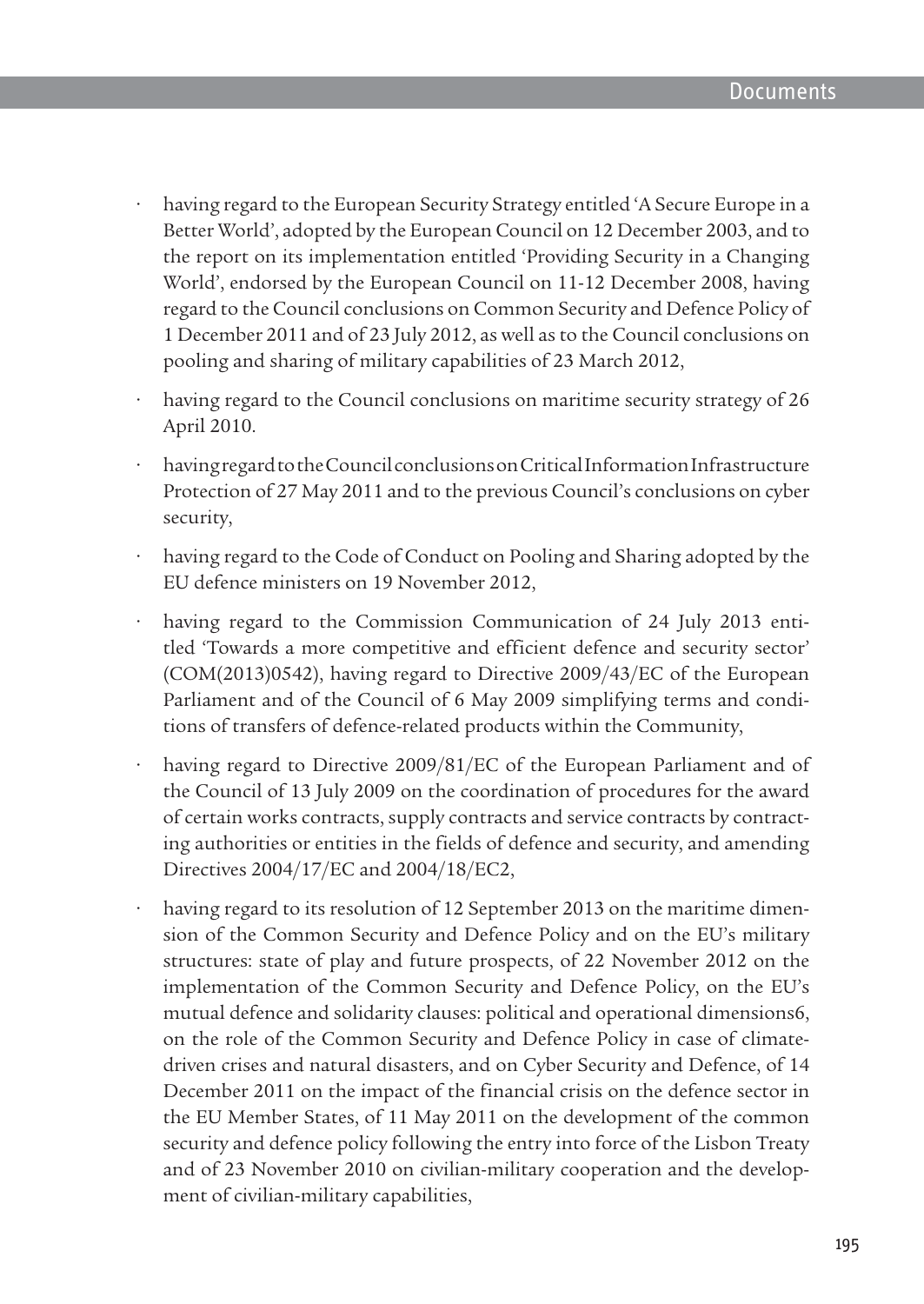having regard to its recommendation to the High Representative of the Union for Foreign Affairs and Security Policy and Vice-President of the European Commission, to the Council and to the Commission of 13 June 2013 on the 2013 review of the organisation and the functioning of the EEAS and to the EEAS Review 2013 presented by the High Representative in July 2013,

- having regard to the report of 15 October 2013 by the High Representative Vice-President of the Commission on the Common Security and Defence Policy,
- having regard to the EEAS report on the revision of CSDP crisis management procedures, adopted by the Political and Security Committee (PSC) on 18 June 2013,
- having regard to the Charter of the United Nations,
- having regard to Rule 119(1) of its Rules of Procedure,
- having regard to the report of the Committee on Foreign Affairs (A7- 0360/2013).

## **European security and defence in a changing world**

1. Notes the significant and ongoing changes in the geopolitical environment characterised by multidimensional and asymmetric threats, by transnational terrorism, by the rise of emerging powers and a strategic shift in attention by the US towards the Pacific region, by increased poverty, hunger and instability in the EU's southern neighbourhood, by growing maritime security challenges, by the proliferation of weapons of mass destruction and increased illicit trafficking of small arms and light weapons, by challenges in energy security, and by major systemic financial failure and a severe and long-lasting financial and economic crisis with a major impact on the GDP of many EU Member States and, consequently, on national defence budgets on both sides of the Atlantic;

2. Believes that reassessing and strengthening Europe's role in the world constitutes one of the major challenges of the 21st century and that the time has come for the Member States of the Union to show the political will needed for making the EU a relevant global actor and security provider with real strategic autonomy; considers that a change of mindset on the part of Member States is required in order to anchor a European approach to a committed and effective security and defence policy;

3. Welcomes, therefore, the European Council decision to hold a discussion dedicated to security and defence at the December 2013 Summit; considers that this provides a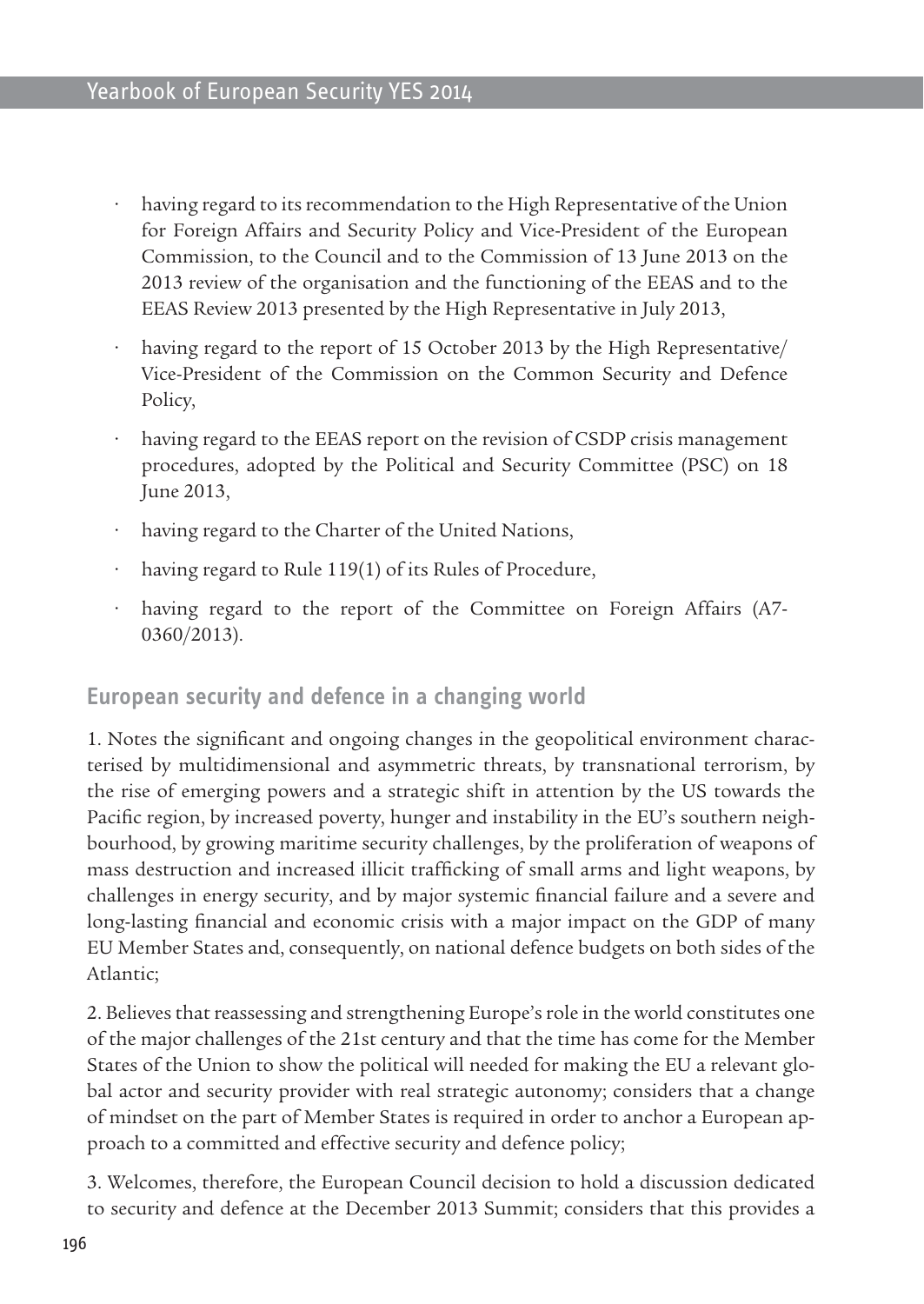timely opportunity to underline at the highest political level and to communicate to the public in Europe that security and defence issues still matter and that the European dimension is more relevant than ever; strongly believes that the EU needs to be able to provide security for its citizens, to promote and defend its fundamental values, to assume its share of responsibility for world peace and to play an effective role in preventing and managing regional crises in its wider neighbourhood, contributing to their resolution and protecting itself against the negative effects of these crises;

4. Welcomes also the report by the High Representative/Vice-President of the Commission on the CSDP, which pinpoints a number of obstacles which the policy faces; deplores the fact, however, that the report does not propose more in the way of measures aimed specifically at remedying the shortcomings of the CSDP;

5. Looks forward to substantive decisions being taken at the December Summit and puts forward its own recommendations with this report, building upon relevant positions taken by Parliament in the recent past and paying close attention to the ongoing debate on the three main issues (clusters) identified by the December 2012 European Council;

## **Unleashing the potential of the treaties**

6. Notes that the Lisbon Treaty introduced several new instruments in the area of the Common Security and Defence Policy (CSDP) which have not yet been put into practice;

7. Emphasises in this regard the possibility of establishing permanent structured cooperation (PESCO) among Member States (Article 46(6) TEU), of entrusting CSDP instruments and military planning and conduct capabilities in particular to that group of Member States (Articles 42(5) and 44(1) TEU), and of establishing a start-up fund for preparatory activities for missions which are not charged to the Union budget (Article 41(3) TEU) and are not incorporated into the ATHENA mechanism; calls, therefore on the President of the European Council and the Vice-President/High Representative to establish the start-up fund; highlights in this context the importance of mainstreaming CSDP matters into those EU policies which have a multifaceted impact on security and defence or contribute to CSDP, such as development and human rights, industrial research and innovation, internal market, international trade and space policies and others, in order to support those Member States which are engaged in further strengthening the CSDP;

8. Stresses the importance of these commonly agreed provisions for the development of the CSDP and calls on the European Council to conduct a serious discussion about their implementation in a coherent manner; calls on the President of the European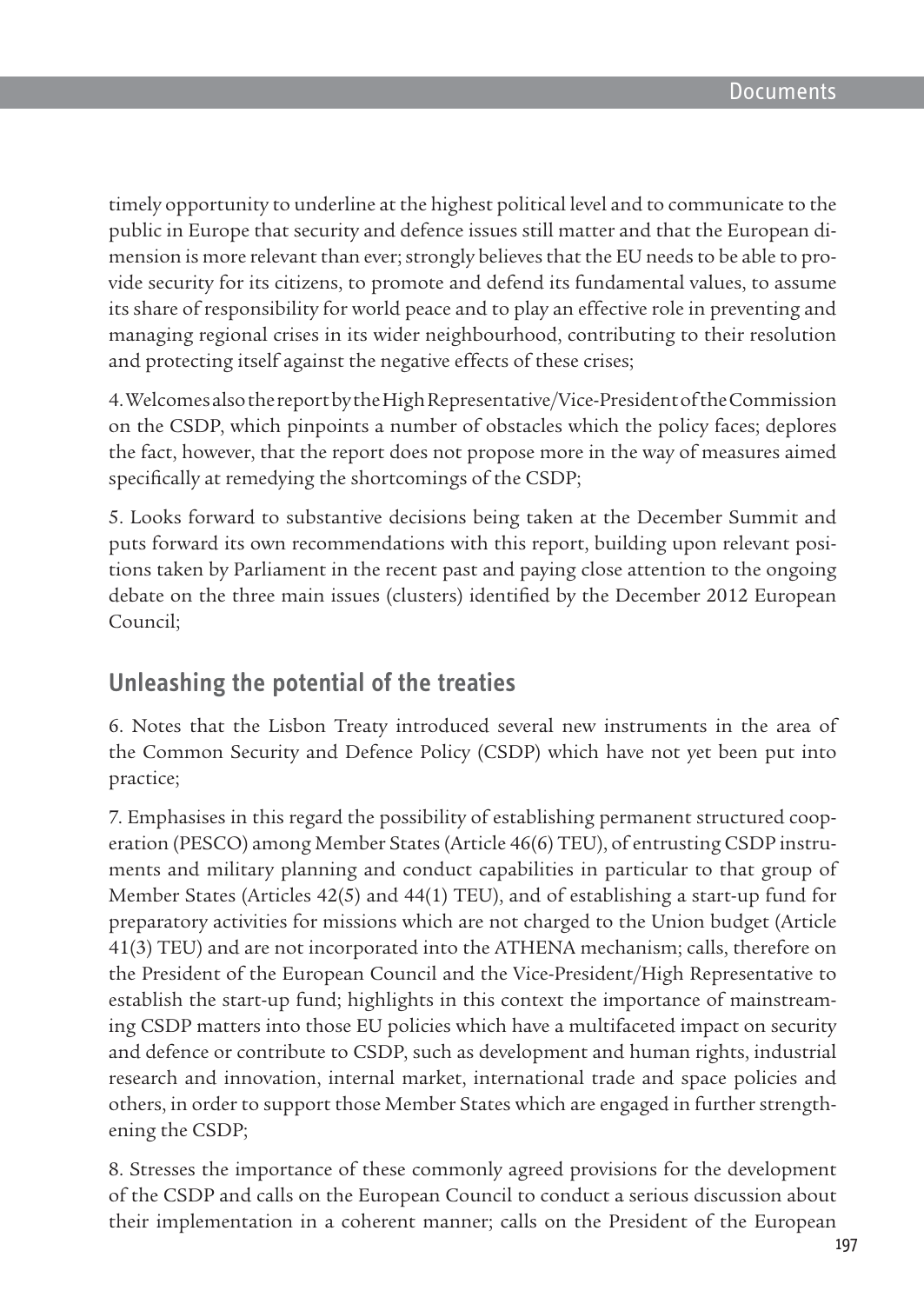Council, the President of the Commission and the Vice-President/High Representative (VP/HR) to play an active role in this process;

## **First cluster: increase the effectiveness, visibility and impact of the CSDP**

9. Points out that, according to the Treaties, the EU's aim is to promote peace, its values and the well-being of its peoples (Article 3 TEU) and that its action on the international scene seeks to consolidate and support democracy, the rule of law and human rights, and to prevent conflicts and strengthen international security, in accordance with the purposes and principles of the United Nations Charter, with the principles of the Helsinki Final Act and with the aims of the Charter of Paris, including those relating to external borders (Article 21 TEU); is convinced that the CSDP serves these aims and underlines the need to upgrade it;

10. Stresses that the main asset of the European Union is the availability of various policies and instruments, combined through the 'comprehensive approach', and that it is possible to achieve better results at all levels by better integrating the CSDP into this approach; welcomes in this respect the review of the organisation and functioning of the EEAS published by the VP/HR in July 2013, which recognises the problems of coordination and those related to the speed and effectiveness of decision-making in the area of the CSDP; looks forward to specific decisions being taken at the December Summit and expects the further integration of the CSDP to be analysed thoroughly in the upcoming joint Communication by the VP/HR and the Commission on the implementation of the comprehensive approach;

11. Reiterates its conviction that although elements of the 2003 European Security Strategy, as supplemented in 2008, remain valid, the EU needs to review and to complement this strategy by taking recent developments and the new array of security challenges and risks into account and redefining its strategic interests, objectives and priorities, with a greater emphasis on the protection of its citizens, the defence of critical infrastructures and its neighbourhood, and by dovetailing the different regional and topical sub-strategies; believes that such an exercise will provide a clearer strategic framework for external action by the EU, enhance consistency and, at the same time, communicate better to the citizens the challenges and risks facing them in the future; requests therefore that the European Council launch a debate on the appropriate strategic framework for the Union, mandate the VP/HR to come forward with proposals in this respect before the end of 2014 and ensure sustainable follow-up, subject to regular updates, as primarily defined in the context of the European Security Strategy;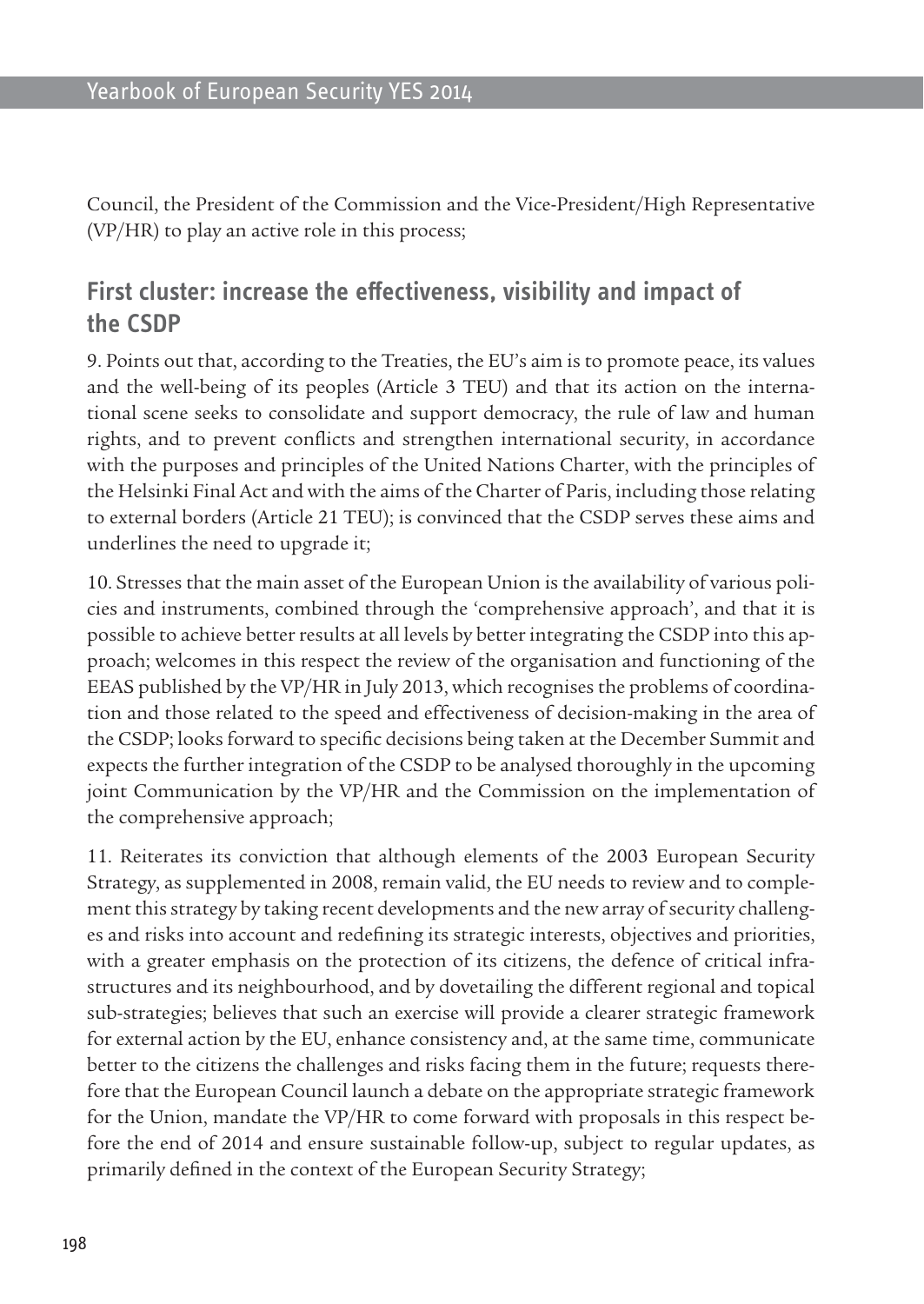12. Calls for the review of the EU strategic framework to form the basis for a White Paper on EU security and defence policy and suggests that the European Council could set the necessary process in motion; urges the EU Member States, furthermore, to give serious consideration to the European dimension in their national security strategies, White Papers and decision-making in the field of defence; calls on the VP/HR to develop a common template for the shaping of concurrent national reviews;

13. Points to the need to ensure that the EU is in a position to contribute, by means of crisis management operations, to conflict prevention, stabilisation and resolution;

14. Believes that the introduction of a mutual defence clause and a solidarity clause by the Treaties (Article 42(7) TEU and Article 222 TFEU) reinforces the sense of common destiny among European citizens; reminds Member States that only in a spirit of commitment, mutual understanding and genuine solidarity will the Union be able to fulfil its global role, thus enhancing the security of Europe and that of its citizens; commends, therefore, the Commission and the European External Action Service (EEAS) for the Joint Proposal on the arrangements for the implementation by the Union of the solidarity clause and calls on the Heads of State and Government to reaffirm their commitment to mutual solidarity and to provide a clear operative interpretation of the two clauses;

15. Notes with concern that the number and timeliness of CSDP missions and operations, and the development of civilian and especially military means and capabilities for the CSDP, fall short of what is required, given the EU's increasingly insecure and unstable neighbourhood; deplores, in particular, the limited overall scope of the CSDP missions related to the crises in Libya and Mali and regrets the lack of flexibility within the Union's decision-making procedures which account for delayed effective responses in crisis scenarios, as the two examples illustrate; calls for the situation to be monitored and for the operational engagement in Eastern Europe and the Southern Caucasus, which has yielded positive results, to be maintained; calls for greater ambition and serious efforts to improve the design of future CSDP missions and operations under a 'lessons learned process' and to develop appropriate exit strategies; invites the VP/HR to steer this process and welcomes in this respect her report published on 15 October 2013 as an important step on how to make the CSDP more effective and proactive;

16. Emphasises the need to enhance the visibility of European crisis management and to place all efforts under the CSDP, making use, where appropriate, of the provision in Article 44 TEU for a Council decision entrusting the implementation of a task to a group of Member States which are willing and have the necessary capability for such a task;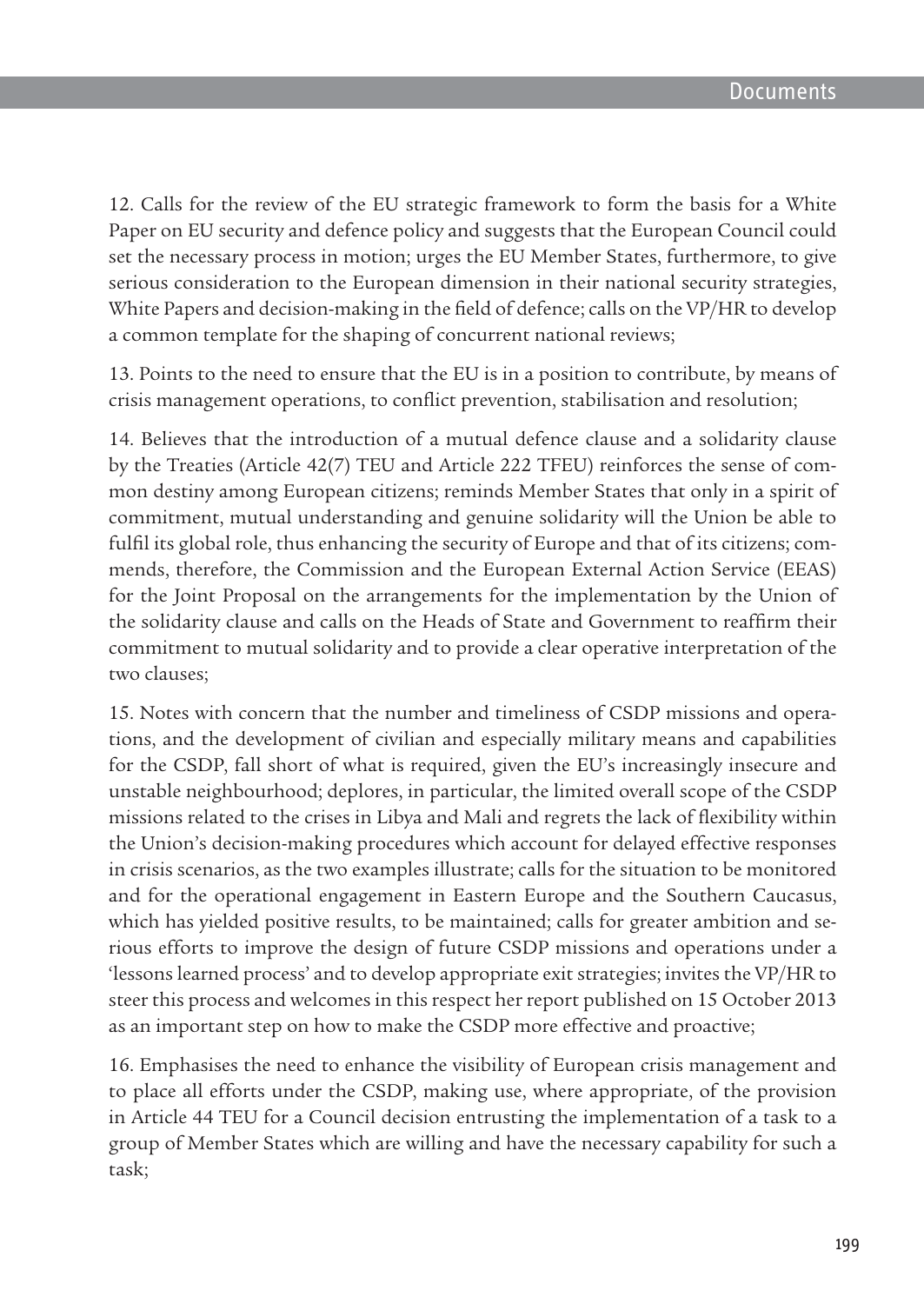17. Expresses its concern, based on experience in the recent past, that the comprehensive approach to crisis management has not yet reached its full potential; considers that missions and operations are more meaningful when they are embedded into a regional strategy, as the positive example of the Horn of Africa demonstrates; takes note of the 'Suggestions for crisis management procedures for CSDP crisis management operations' endorsed by the Member States on 18 June 2013;

18. Asks that the functional problems of civilian CSDP missions, notably regarding the speed of deployment and staffing, be tackled by reviewing their legal and financial framework, which often complicates the decision-making process and leads to delays; calls for an increase in the number of qualified and politically independent strategic planners, which is too small in comparison to the number of missions; further asks Member States to create a 'civilian reserve corps' that could be deployed quickly if needed; welcomes in this regard the recently established permanent CSDP warehouse;

19. Recalls its 2001 resolution, which called for the creation of a European Civil Peace Corps; welcomes recent efforts to create a Voluntary Humanitarian Aid Corps within the Commission and a pool of experts in mediation, dialogue and reconciliation within the External Action Service; also welcomes the existence and continuation of the Peacebuilding Partnership between the External Action Service and relevant civil society stakeholders;

20. Stresses the important role of mediation and dialogue in preventing and resolving conflicts peacefully; commends the progress which the EEAS has made in strengthening its mediation capacities and reiterates its support for further enhancing Europe's capacities in this field; believes that Parliament's successful involvement in mediation processes has demonstrated the important role parliamentarians can play in supporting mediation and dialogue processes and intends to further step up its efforts in this field;

21. Proposes the inclusion of human rights and gender advisors in all CSDP missions and encourages the exchange of best practices among CSDP missions to ensure that human rights concerns are fully taken into account and women are fully protected and included in conflict and post-conflict resolution; invites the Council and the EEAS to take further steps to include gender aspects in staff planning for CSDP missions;

22. Highlights the fact that successful military operations require a clear command and control function; reiterates therefore its call for the establishment of a permanent military operational headquarters; notes with regret the lack of progress on this issue and the strong resistance by some Member States; stresses further that an effective CSDP requires adequate early warning and intelligence support; considers, therefore, that these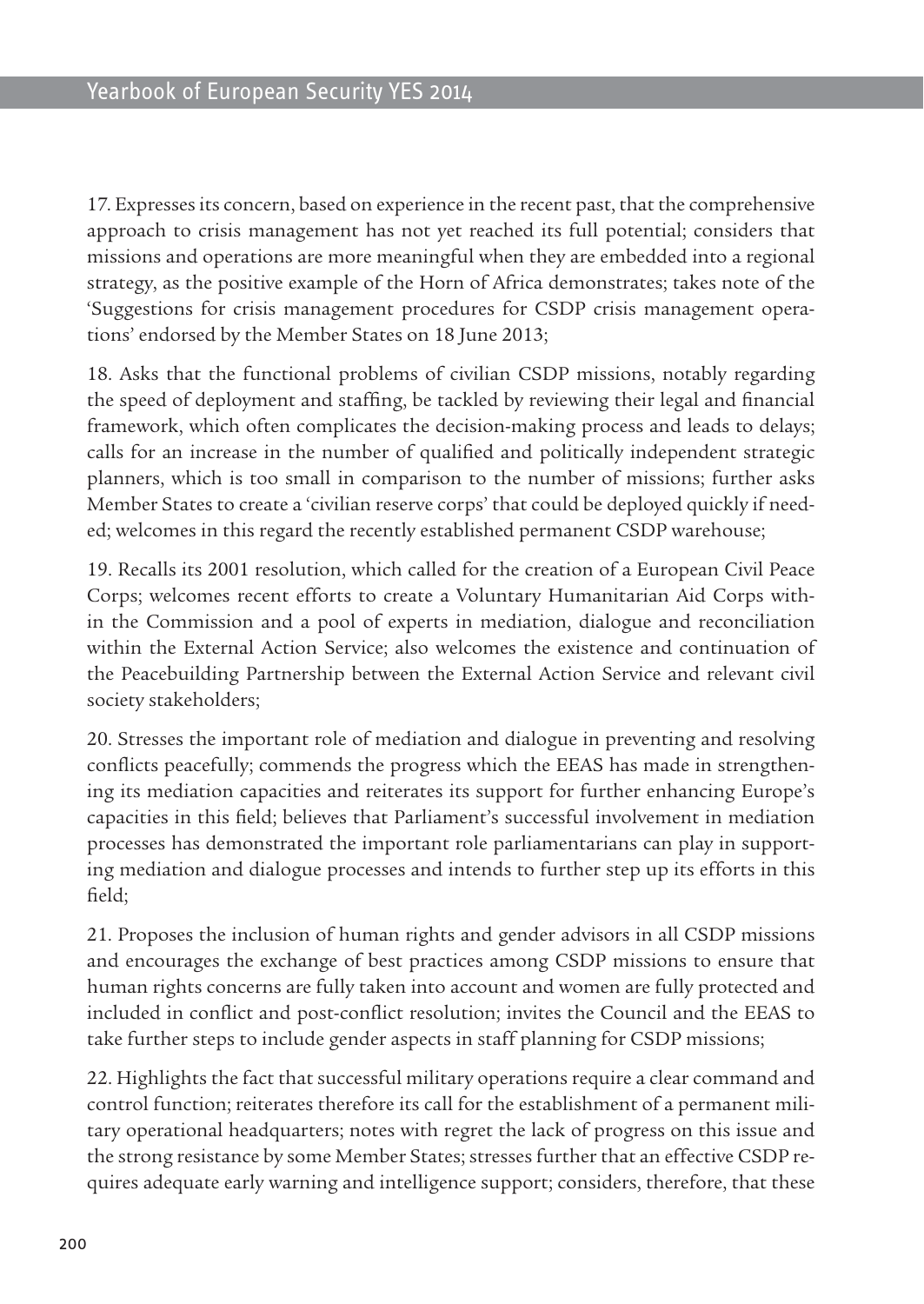headquarters should include cells for intelligence gathering and for early warning/situational awareness;

23. Reiterates its support for a provisional solution and draws attention to its proposal to improve the status of the currently active Operations Centre for the Horn of Africa and assist military planning and coordination among those operating on the ground; asks the VP/HR to develop such an option, within the constraints of its current size and infrastructure, in order to optimise the use of existing resources, and to examine the feasibility of widening the geographical area of operations to encompass other important regions; considers that this body should have legal capacity and be assigned the role of coordinating procurement between Brussels and individual mission headquarters, using economies of scale to maximise savings;

24. Notes the fact that EU battlegroups have never yet been deployed and considers that their existence will be difficult to justify over time; stresses that they constitute an important tool for timely force generation, training and rapid reaction; welcomes the decision to address this issue during the December Summit; is convinced that the EU should dispose of high-readiness standing battle forces, with land, air, naval, cyber and special forces components and a high level of ambition; underlines the fact that EU battlegroups should be deployable for all types of crises, including climate-driven humanitarian crisis; favours a more flexible and targeted approach to enhance the response and adaptability to different crisis situations, and to improve modularity in order to close gaps during the initial phases of the launch of CSDP operations without, however, compromising the operational capacity of the battlegroup as a whole;

25. Highlights the fact that greater efforts should be made to integrate at EU level initiatives such as the Eurocorps and the European Air Group;

26. Confirms that the existing financial system of 'costs lie where they fall' constitutes a serious problem for the CSDP, leading to delays or complete blockages in decision making, notably on the quick deployment of battlegroups; recommends that Member States agree on an EU financing mechanism based on burden-sharing for the use of battlegroups under the EU flag, in order to give them a realistic future; also calls – in the interests of consistency and efficiency – for the EEAS to be given control over the financial instruments linked to the crisis management measures that it plans and carries out; expects the VP/HR and interested Member States to put forward concrete proposals in this respect;

27. Expresses its concern, furthermore, that the economic and debt crisis may have an impact on the willingness of EU Member States to contribute to CSDP missions and operations, particularly those with military and defence implications; calls therefore for extension of the scope of the ATHENA mechanism and use of the start-up fund (Article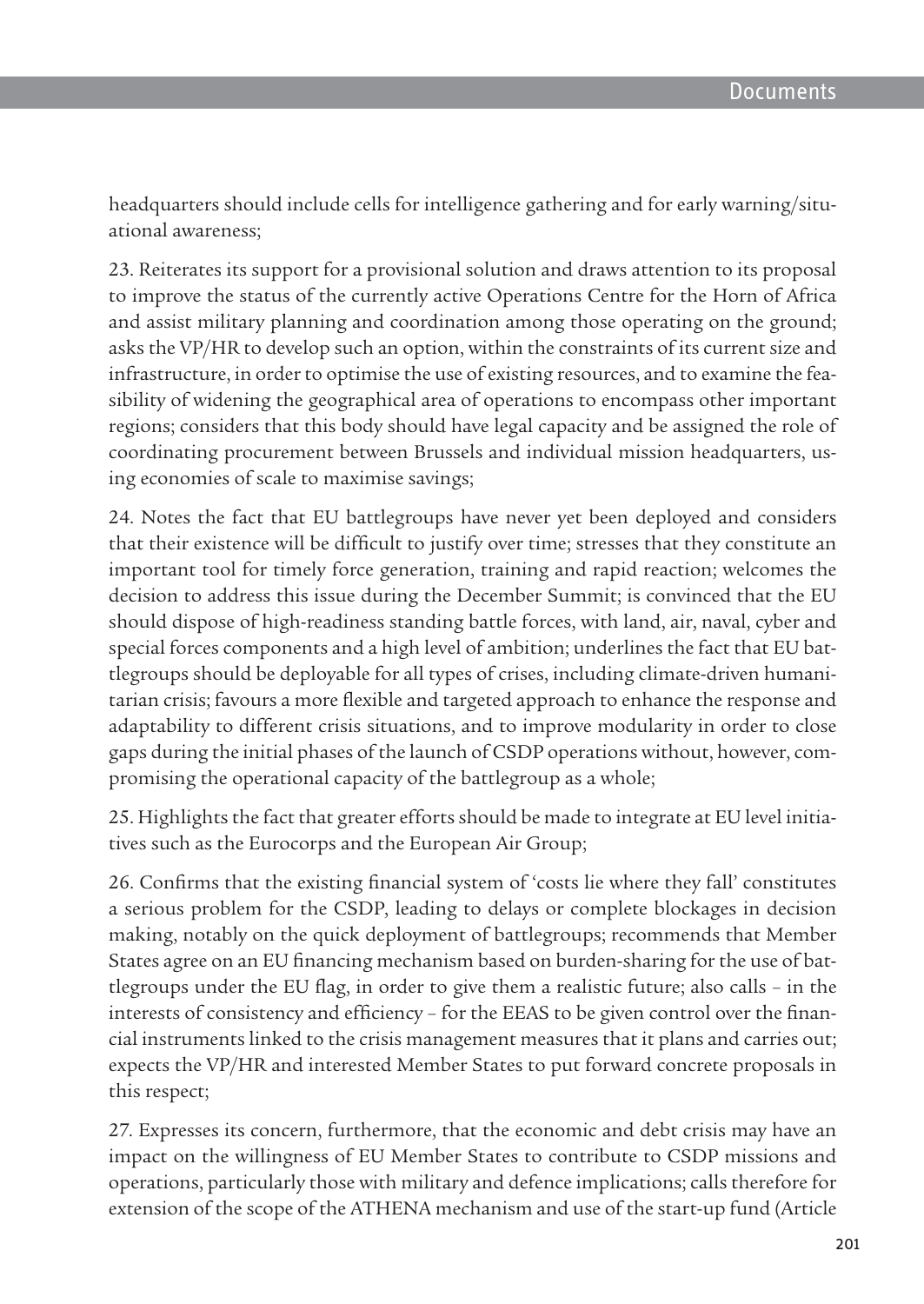41(3) TEU) to ensure the rapid financing of urgent tasks; stresses, however, that even if the CSDP needs to be reenergised, this should be done in accordance with budgetary constraints;

28. Invites Member States to exploit the possibilities offered by PESCO and to start implementing this Treaty provision in order to tackle the prevailing 'CSDP fatigue' and deepen military cooperation and integration; calls on the European Council to deliver clear guidelines for its implementation and invites Member States that are not interested to act constructively; stresses that the possibility of joining at a later stage should be left open in order to ensure flexibility and to avoid a two-speed Europe;

29. Points out that the EU has a vital interest in a secure and open maritime environment that allows the free passage of commerce and the peaceful, legal and sustainable use of the oceans' riches; stresses the need to develop an EU maritime foreign policy which aims at protecting and preserving critical infrastructure, open sea routes and natural resources and puts an emphasis on the peaceful resolution of conflicts, within the context of international law and in line with the provisions of the UN Convention on the Law of the Sea; looks forward to the adoption of the EU Maritime Security Strategy, in line with the April 2010 Council conclusions, and calls for the development of a specific implementation plan; points out that the integration of maritime surveillance across sectors and borders is already a cross-sectoral tool of the EU Integrated Maritime Policy (IMP); highlights the importance of swiftly implementing the Common Information Sharing Environment project and building a 'bridge' between the IMP and the CSDP to improve information sharing between them;

30. Underlines the need to prevent the militarisation of regions like the Arctic and stresses the need to use peaceful means of conflict resolution, including trade instruments;

31. Requests that the European Council reconfirm the importance of space, which underpins the strategic autonomy of the EU and its Member States and the potential to gain autonomous access to space by developing launchers and satellites; reiterates the importance of gathering precise intelligence for both civil and military CSDP missions and operations; emphasises in particular the role of space-based assets in the field of conflict prevention and crisis management before, during and after a crisis; invites the Commission to develop a specific policy to support the development of multiple-use space assets;

32. Reiterates the growing importance of tackling cyber security threats; invites the European Council to develop guidelines for the implementation of the EU Cyber Security Strategy and to take concrete measures regarding the protection of cyber infrastructure, and investing in enhancing EU-wide cooperation on crisis management procedures, cyber exercises, training and education; calls on the Commission and the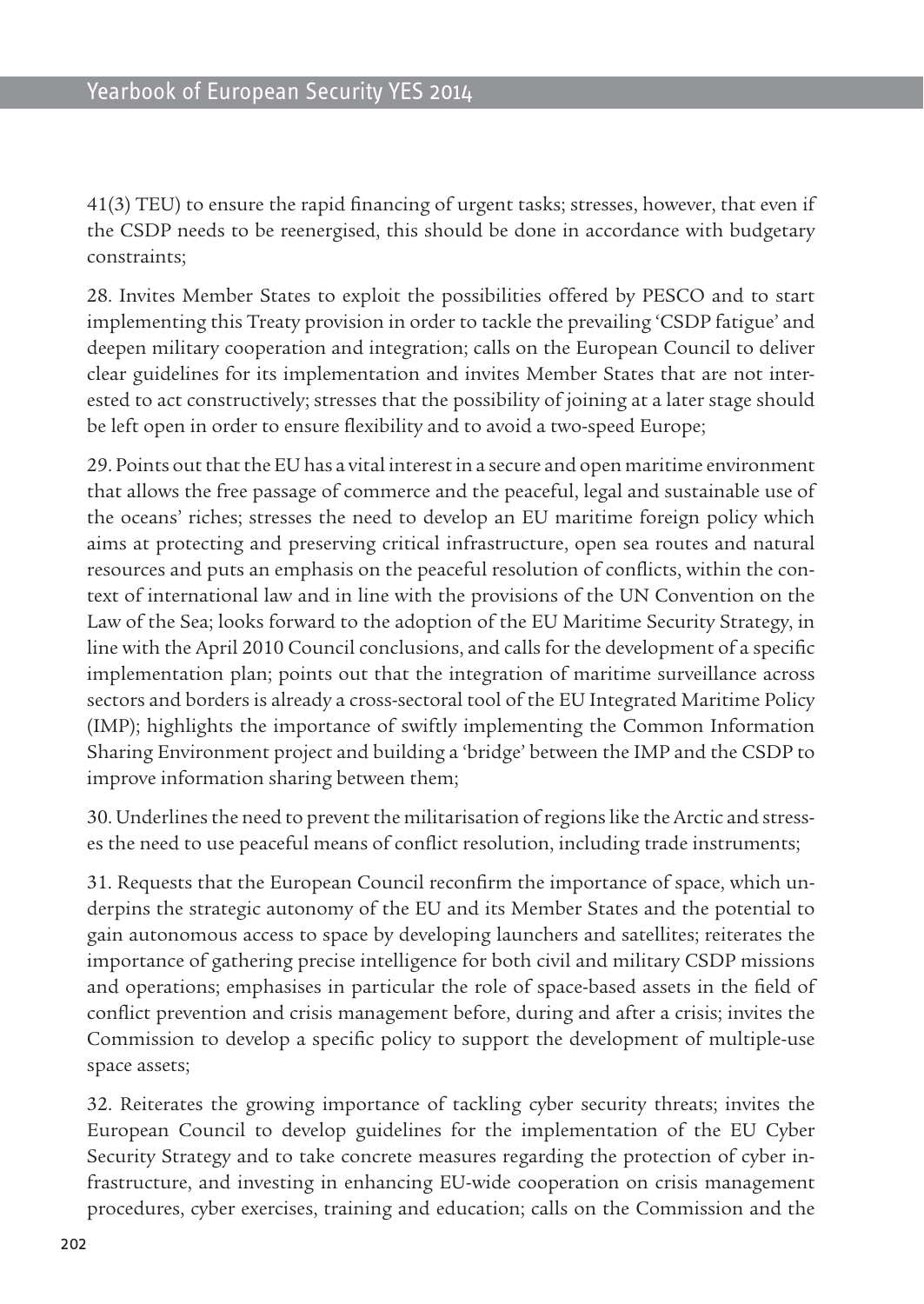VP/HR to ensure that cyber-security policy is enacted in a cross-sectoral manner, so as to ensure adequate bridging arrangements between the EU's internal and external security policies, and on all Member States to develop or finalise their respective national Cyber Security Strategies and to aim for a greater degree of synchronisation at Union level;

33. Asks the European Council to reaffirm the significance of Europe's energy supply and a diversified and sustainable access to energy resources; notes that some Member States lack the capacity to diversify their energy supplies and are thus becoming increasingly vulnerable; in this respect, strongly supports the collaborative efforts of Member States in crisis situations; stresses that the protection of critical infrastructure in Europe should activate the mutual defence and/or solidarity clause; notes also that operation ATALANTA is already performing an energy security role by combating pirates who have hijacked a number of oil tankers since 2008; believes, therefore, that these aspects need to be part of the necessary strategic approach; emphasises, in this connection, that energy supply is a crucial factor for successful CSDP missions and operations;

34. Underscores the importance of energy efficiency in the field of defence, in particular, stressing the need to assess the impact of energy consumption on defence budgets and military effectiveness and develop a comprehensive energy efficiency strategy for the armed forces;

35. Underlines the importance for the EU to further develop partnerships and deepen its security dialogue with the UN, regional organisations and relevant players, including Eastern Partnership and Southern Neighbourhood countries;

36. Points out that the EU should further engage with the UN, the African Union, the OSCE and ASEAN in order to share analysis and cooperate in addressing the challenges of environmental policy and climate change, including their security implications; underlines the need for preventive action and urges the EU to develop and improve early warning capabilities;

37. Calls for stronger cooperation between the EU and NATO structures through a complementary approach and closer coordination in order to help avoid duplication between the two partners and to effectively tackle the new threats; is convinced that strengthening the CSDP does no harm to, and indeed reinforces, collective security and transatlantic links; asserts that the development of defence capabilities within an EU context also benefits NATO; notes the constructive collaboration regarding the EU's pooling and sharing initiative and NATO's smart defence initiative; welcomes the Republic of Cyprus's intention to join NATO's Partnership for Peace Programme, which can be a game changer, and urges Turkey to adopt an equally constructive attitude; urges the development of a comprehensive framework for EU-NATO cooperation and the deepening of political dialogue with full respect for the decision-making of each party;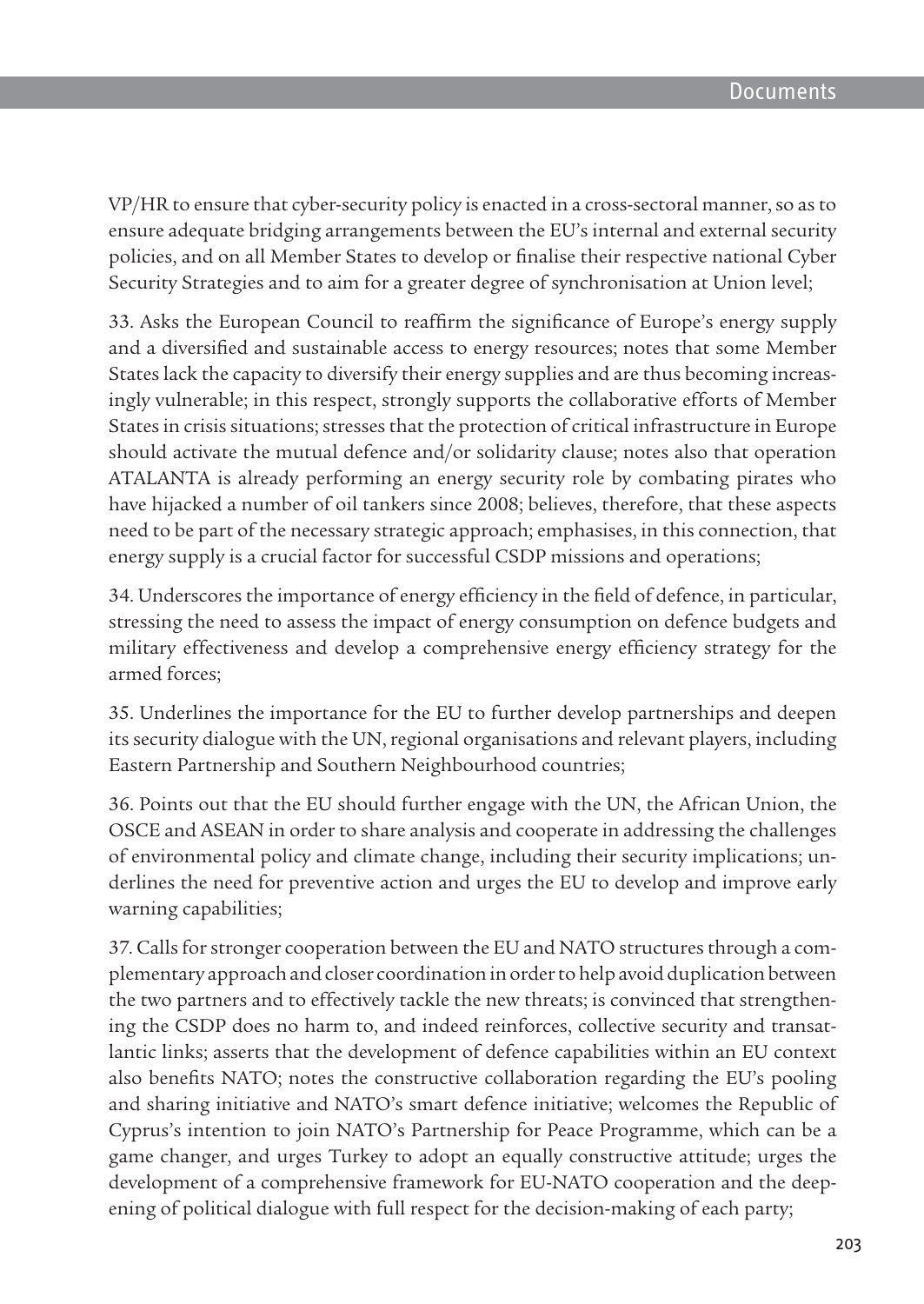38. Takes the view that the EU needs to be able to act autonomously, particularly in its own neighbourhood, but always in line with the provisions of the UN Charter and ensuring full respect for international humanitarian law;

## **Second cluster: enhance the development of defence capabilities**

39. Echoes concerns that further cuts in national defence budgets will make it impossible to maintain critical military capabilities and will result in the irreversible loss of know-how and technologies; notes that the shortfalls in Member States' capabilities became apparent during the operations in Libya and Mali and that the economic crisis has exacerbated existing structural problems; reiterates its view, however, that the problem is less of a budgetary nature than of a political one;

40. Notes the proposals put forward by the VP/HR in her October 2013 report on the CSDP, in particular those intended to create incentives, including tax incentives, for cooperation in the defence capability field; stresses the opportunity for Member States to enjoy the full benefits of working closer together to generate military efficiency and to decide to optimise and spend scarce resources in a better and smarter way, by creating synergies and by a coordinated reduction of unnecessary duplication, redundant and obsolete capabilities;

41. Welcomes the ongoing revision of the Capability Development Plan as the basis for a long-term joint transformation concept for capability-building; believes that this transformation concept should be discussed regularly and its implementation streamlined and, as appropriate, reviewed;

42. Draws attention to the mission of the European Defence Agency (EDA), as provided for in Articles 42(3) and 45 TEU, according to which the Agency is entrusted with important tasks in terms of implementing permanent structured cooperation, formulating a European capabilities and armaments policy, developing the military capabilities of Member States and strengthening the industrial and technological base of the defence sector, but without financial implications for the EU budget;

43. Considers that, although not a panacea, the pooling and sharing of military capabilities constitutes an important response to shortfalls in European capabilities; welcomes the facilitating role of the EDA and the progress achieved so far; believes that pooling and sharing should not only be considered in terms of joint sourcing, but also in terms of integration, and should cover the shared maintenance and utilisation of capabilities;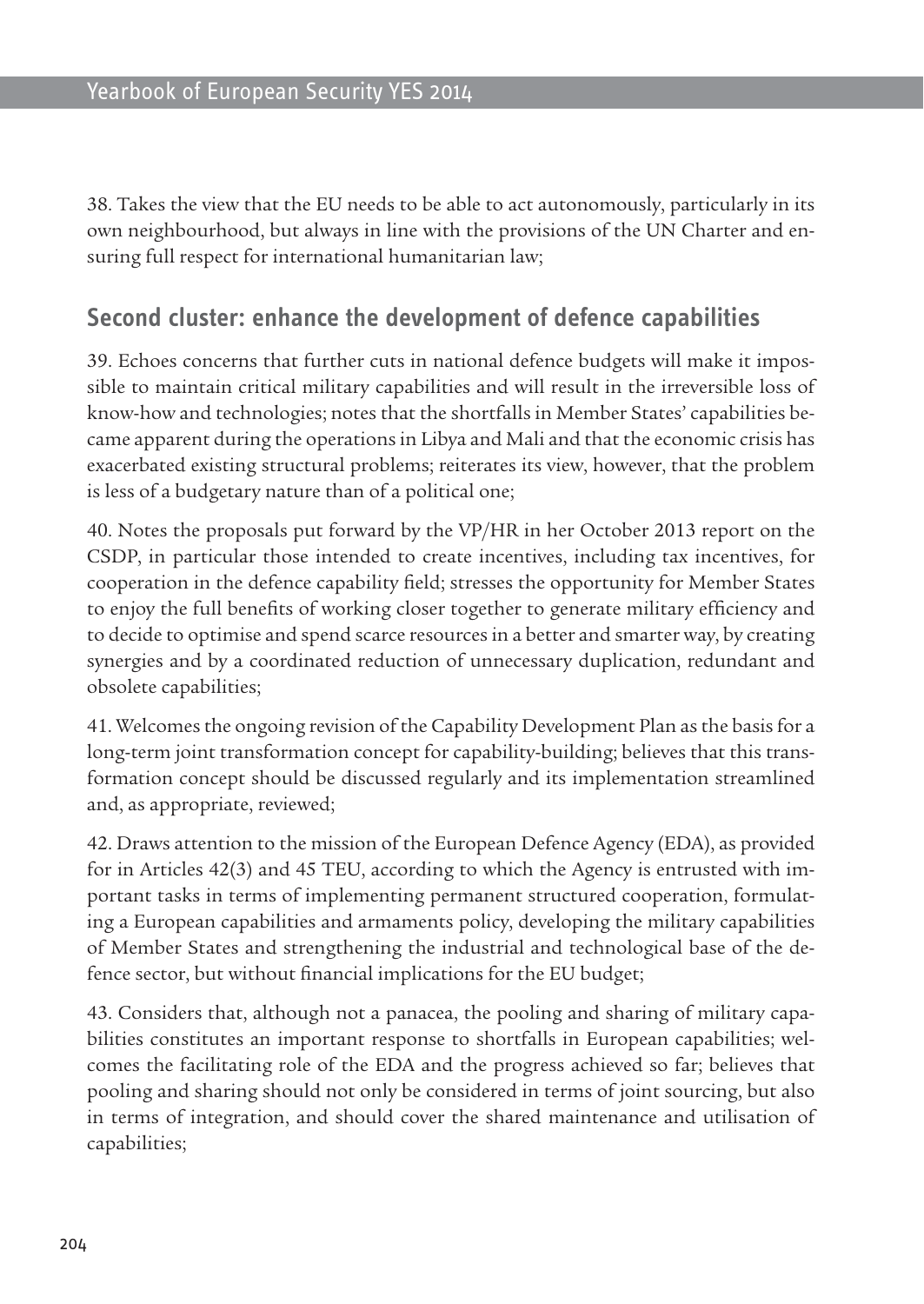44. Calls for the European Defence Agency (EDA) to be given a stronger role in coordinating capabilities, with a view to ending duplication and the existence of parallel programmes in the Member States, which place an excessive burden on taxpayers;

45. Invites the EU Member States to improve information-sharing on defence planning and, in line with the Code of Conduct on Pooling and Sharing, to include pooling and sharing solutions in national defence planning cycles and decision-making processes;

46. Stresses that mutual trust, transparency and reliability are key factors for the success of any common endeavour in the area of security and defence; is convinced that the development of defence capabilities must be embedded into a strategic approach that determines the appropriate mix of capabilities and the goals for which they should be used;

47. In the light of the above, expects the upcoming Defence Summit:

- 1. to provide political and strategic guidance, reconfirming the Member States' commitment to capability development and the level of ambition outlined in the 2008 Declaration on Strengthening Capabilities;
- 2. to set the foundations for truly collective planning, ranging from strategic planning to procurement and technological development, whilst paying particular attention to the issues of financial arrangements and incentives;
- 3. to step up the implementation of existing projects, particularly those regarding strategic enablers, and to provide political support for the EDA's flagship projects, i.e. Air-to-Air Refuelling, Satellite Communication, Remotely Piloted Aircraft Systems, Cyber Defence, and the Single European Sky;
- 4. to task the VP/HR and the EDA, in tandem with the Commission, to come forward with new practical proposals regarding the development of defence capabilities by the end of 2014;
- 5. to establish a monitoring process which regularly assesses the progress achieved;
- 6. to reiterate the value of closer collaboration with NATO and strategic partners in the capabilities' development domain;
- 7. to consider launching development work on a Military Headline Goal 2025, possibly complemented by an Industrial Headline Goal;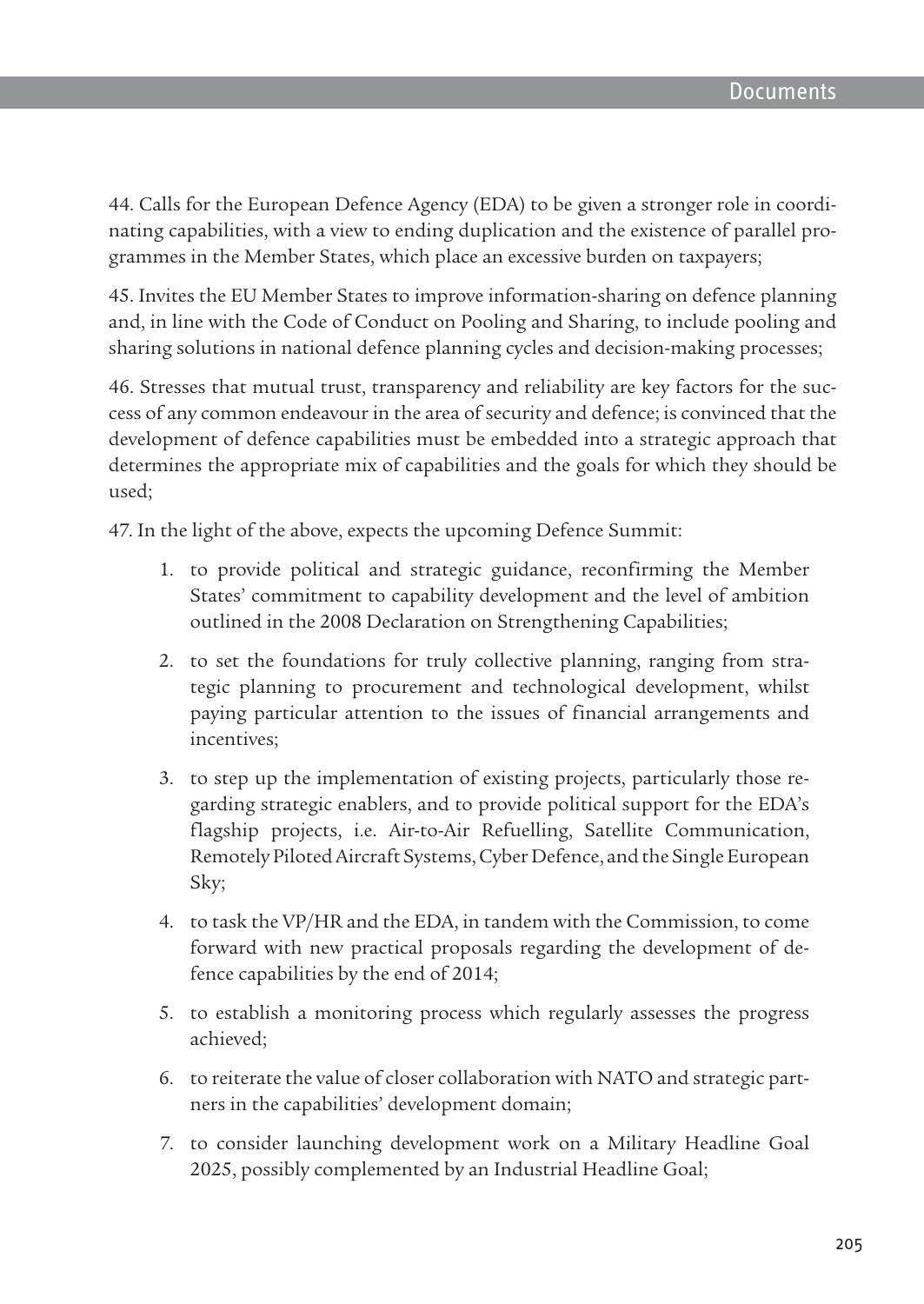## **Third cluster: strengthen Europe's defence industry**

48. Welcomes the Commission Communication entitled 'Towards a more competitive and efficient defence and security sector', which brings forward some fresh ideas and proposals; fully supports the Commission's efforts to deepen the internal defence and security market and to develop a defence industrial policy, providing adequate support for SMEs which play a key role in innovation, R&D, job creation and economic growth, in line with the Europe 2020 Strategy;

49. Underlines the fact that strengthening the technological and industrial base of the defence sector is an objective of the Union enshrined in Articles 42(3) and 45 TEU; stresses that a solid European Defence Technological and Industrial Base (EDTIB) which is able to sustain CSDP and further enhance Europe's military capabilities, whilst preserving the EU's strategic autonomy, is crucial for an effective European defence; highlights the link between research, industry and capability development, which are all necessary elements for economic growth, job creation and competitiveness, as well as for a stronger CSDP;

50. Reiterates the need for a strong and less fragmented European defence industry that is capable of sustaining the CSDP and enhancing the EU's strategic autonomy; highlights the importance of certification and standardisation for improving the interoperability of the armed forces; calls on the European Council to mandate the EDA to prepare a roadmap for the development of defence industrial standards, and on the Member States to streamline European certification procedures with the mutual recognition of certificates and to harmonise their certification procedures;

51. Stresses that the anticipation and management of change and restructuring are an integral part of any industrial policy; considers, therefore, that further market integration in the defence sector must go hand in hand with active social dialogue and the mitigation of its negative impacts on regional and local economies, making full use of EU financial instruments, such as the European Social Fund and the European Globalisation Fund;

52. Calls on the European Council to take action in these areas through sound financing of R&D, including at Union level; supports the development of effective and costefficient cooperation between civilian security and defence research activities; stresses, however, the continued need for an effective dual-use export regime;

53. Stresses the need to ensure new sources of financing for research and innovation in the defence field, e.g. through Horizon 2020;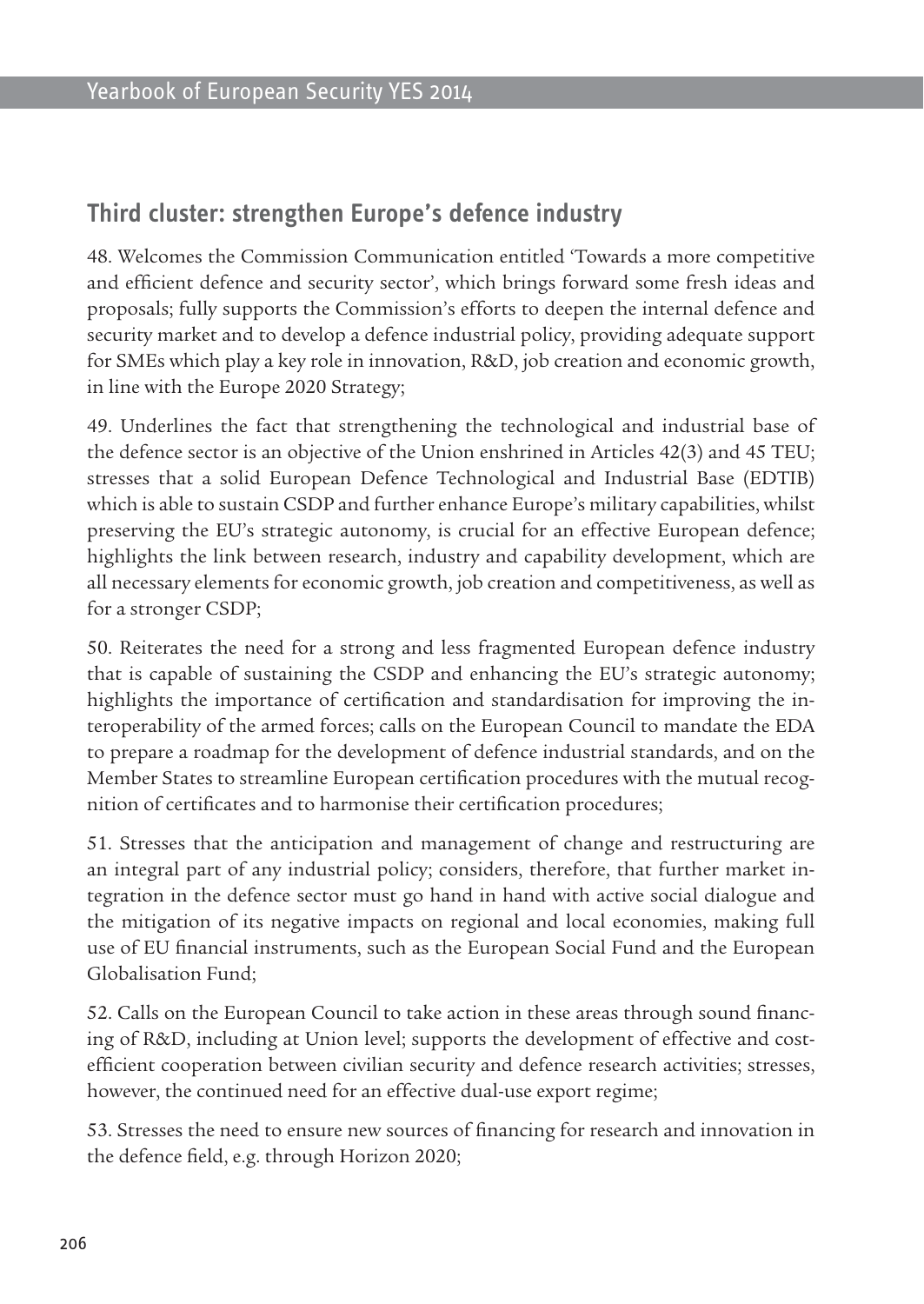## **Concluding remarks**

54. Fully supports holding a debate on the three clusters at the December Defence Summit; highlights their equal importance and the fact that they are interlinked by an inherent logic serving the same strategic goals;

55. Calls on the European Council, as well as policymakers at all levels in the Member States of the Union, to show greater ambition and courage in launching a public debate, this being even more important in times of economic austerity; stresses the need to invest more and step up cooperation in the area of security and defence, and to explain the causal nexus between security and defence on the one hand, and freedom, democracy, rule of law and prosperity on the other;

56. Stresses the indivisible link between internal and external security and that a peaceful, secure and stable environment is a precondition for preserving the political, economic and social model in Europe;

57. Expresses its high hopes that this European Council will not be an isolated event, but the starting point of a continuous process that revisits security and defence matters at European Council level on a regular basis; favours, as a follow-up to the European Council, the establishment of a roadmap with specific benchmarks and timelines, and a reporting mechanism; advocates the creation of a Council of Defence Ministers in the medium term in order to give security and defence matters the weight they deserve;

58. Resolves to maintain and strengthen closer links with the Member States' national parliaments through regular meetings in order to promote dialogue and exchanges of views on matters of security and defence;

59. Believes that the CSDP is a basic pillar of the European integration process;

60. Instructs its President to forward this resolution to the President of the European Council, the VP/HR, the Council, the Commission, the governments and parliaments of the Member States, the Secretary-General of NATO, the President of the NATO Parliamentary Assembly, the Secretary-General of the United Nations, the Chairmanin-Office of the OSCE, the President of the OSCE Parliamentary Assembly, the Chair of the Assembly of the African Union and the Secretary General of ASEAN.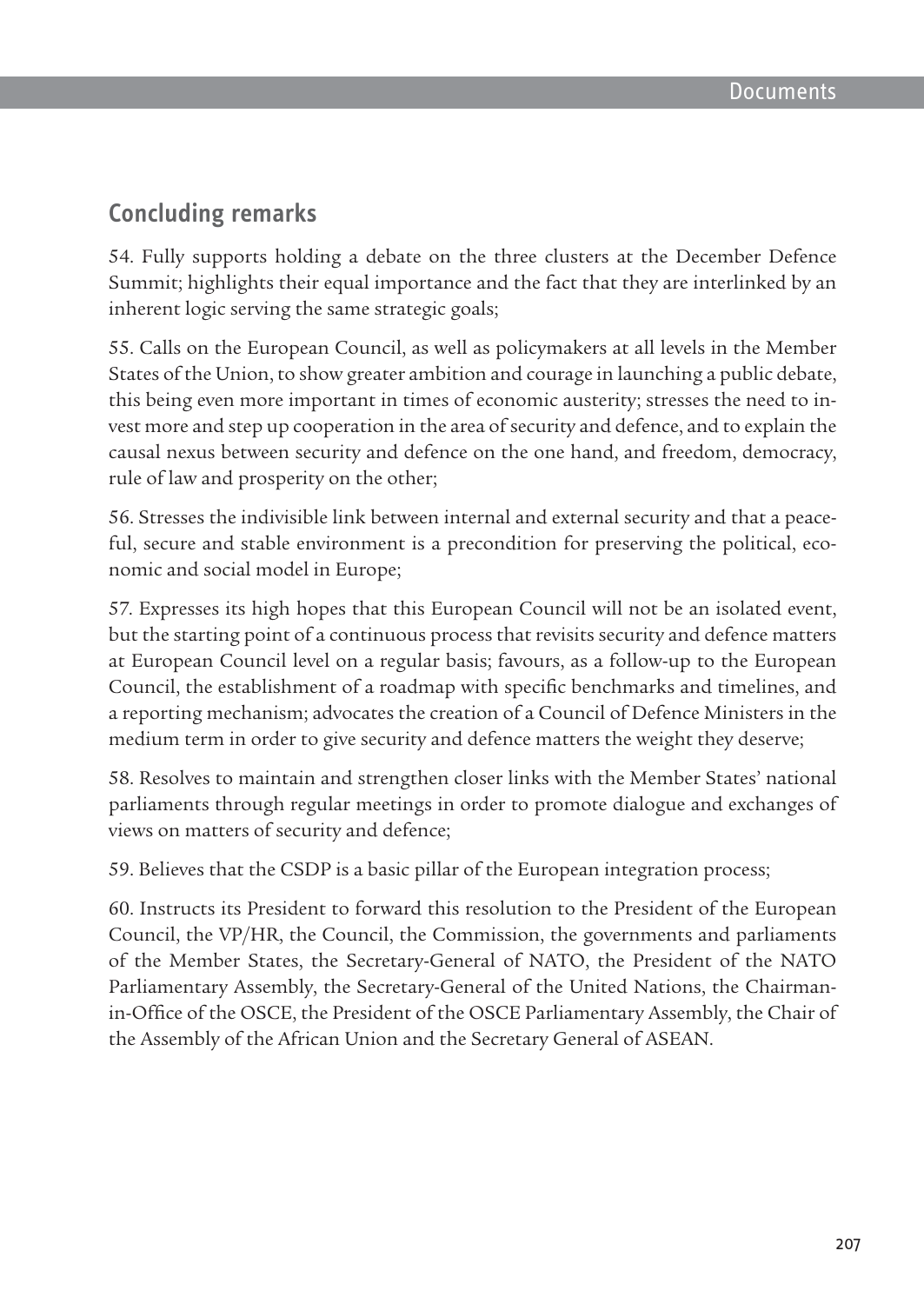# **Council conclusions on Common Security and Defence Policy**

## **EDUCATION, YOUTH, CULTURE and SPORT Council meeting**

Brussels, 25 - 26 November 2013

The Council adopted the following conclusions:

"1. In today's changing world the European Union is called upon to assume increased responsibilities in the maintenance of international peace and security, in order to guarantee the security of its citizens and the promotion of its values and interests. To this end, in its conclusions of December 2012, the European Council expressed its commitment to enhancing the effectiveness of the Common Security and Defence Policy as a tangible contribution to international crisis management. In line with these conclusions, the High Representative/Head of the European Defence Agency presented her report with further proposals and actions to strengthen CSDP.

2. The Council welcomes this report as a key contribution to the European Council on security and defence scheduled for December 2013. It stresses the importance of enabling the EU to assume increased responsibilities as a security provider, at the international level and in particular in its neighbourhood, thereby also enhancing its own security and its role as a strategic global actor. The Council believes that the EU through CSDP and other instruments has a strong role to play through its unique comprehensive approach to preventing and managing conflicts and their causes.

It stresses the importance of working with its partners, in particular the UN, NATO, OSCE, and African Union, as well as strategic partners and partner countries in its neighbourhood, with due respect to the institutional framework and decision-making autonomy of the EU. The EU faces long standing and emerging security challenges, within a rapidly changing and complex geostrategic environment, while the financial crisis is posing challenges to the security and defence capabilities of the European countries. It therefore underlines the need to build on the results achieved so far and renew the commitment by Member States to improve the availability of the necessary capabilities and to foster a more integrated, sustainable, innovative and competitive European defence technological and industrial base all across the EU, on which the capabilities of the future depend and which provides jobs, growth and innovation.

3. In this context, the Council underlines that security and defence matter. This should be reflected in our communication strategy to raise public awareness. The Council also underlines the importance of addressing the need to sustain sufficient expenditures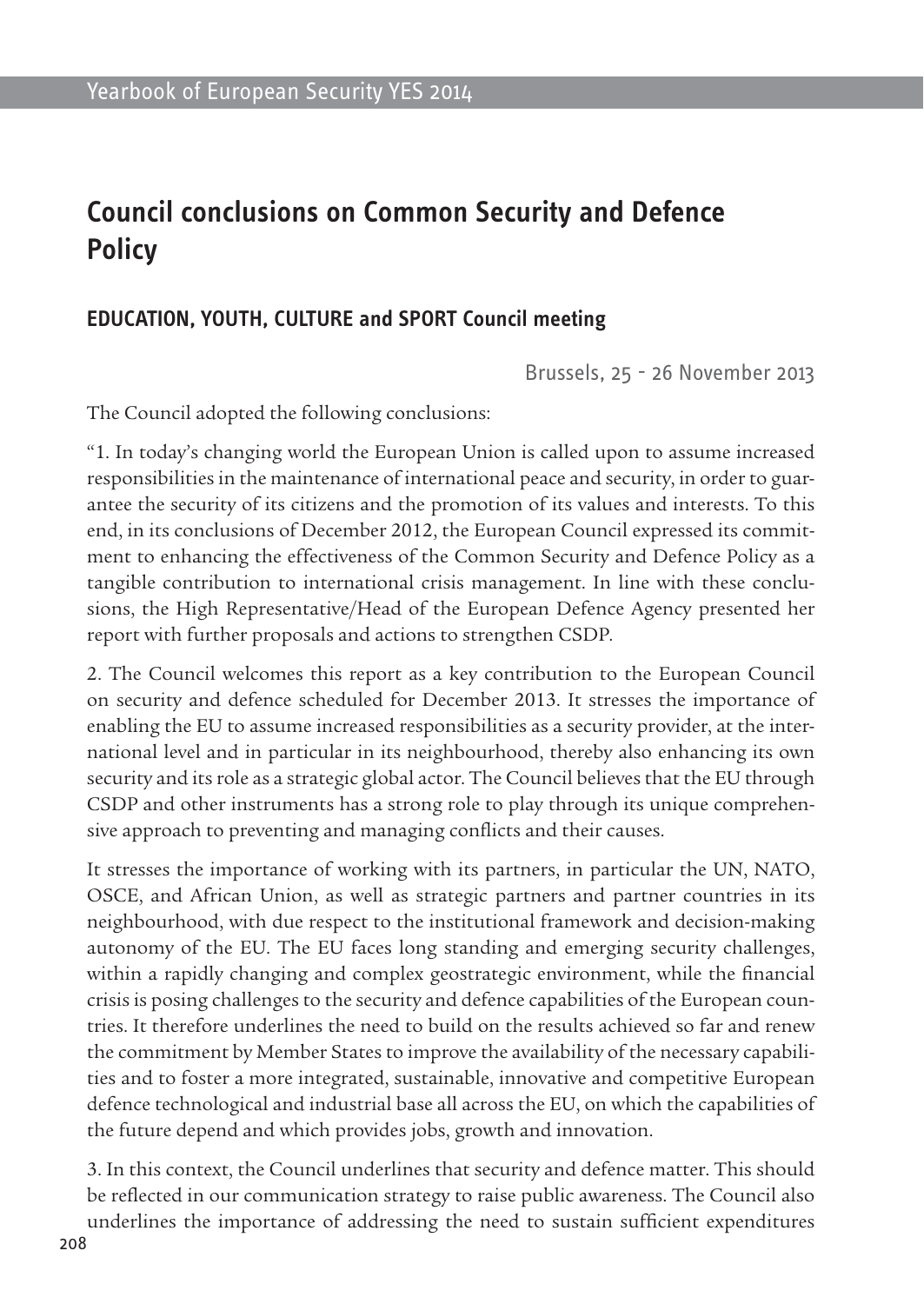related to security and defence. Furthermore, the Council signals that European interdependence is becoming increasingly paramount and therefore stresses the need to address these challenges together, making the best use of scarce national and Union resources through increased and more systematic cooperation and coordination among Member States, and making coherent and effective use of the EU's instruments and policies. This should contribute to a less fragmented defence sector and to remedying capability shortfalls and avoiding redundancies. In order to effectively support these efforts, consideration should be given to more clearly defining the strategic role and priorities of the EU, also based on its contribution to global security through the comprehensive approach and experience with CSDP missions and operations, taking into account the evolving international context and the entry into force of the Lisbon Treaty.

4. The Council looks forward to the forthcoming discussion among Heads of State and Government providing strategic guidance to strengthen CSDP and deepen cooperation on security and defence in Europe, in accordance with the Lisbon Treaty. The Council strongly supports a robust follow-up process to ensure and monitor concrete progress and sustain the momentum across all three clusters of effectiveness, visibility and impact of CSDP, capability development, and industry and market. As part of this process, it welcomes the analysis of the EU's strategic context set out in the High Representative's CSDP report as a basis for further assessing the EU's challenges and opportunities in the strategic environment and considering priorities for further actions and for regional engagement. It invites the European Council to consider requesting the High Representative to present first high level observations, based on consultations with Member States, in Spring 2015.

The Council will revert to the issue of security and defence, and the concrete proposals and work strands below, by mid-2014 on the basis of a progress report. It further invites the European Council to remain seized of the matter and to provide renewed impetus at regular intervals, on the basis of input from the High Representative, also acting as Vice President of the European Commission, notably through the European External Action Service and the European Defence Agency, as well as the European Commission, all acting in accordance with their respective responsibilities and cooperating closely as required.

# **Increasing the effectiveness, visibility and impact of CSDP**

5. CSDP crisis management missions and operations continue to provide a tangible and effective contribution of the EU to international peace and security. Today the EU deploys more than 7,000 staff, in 12 civilian missions and 4 military operations.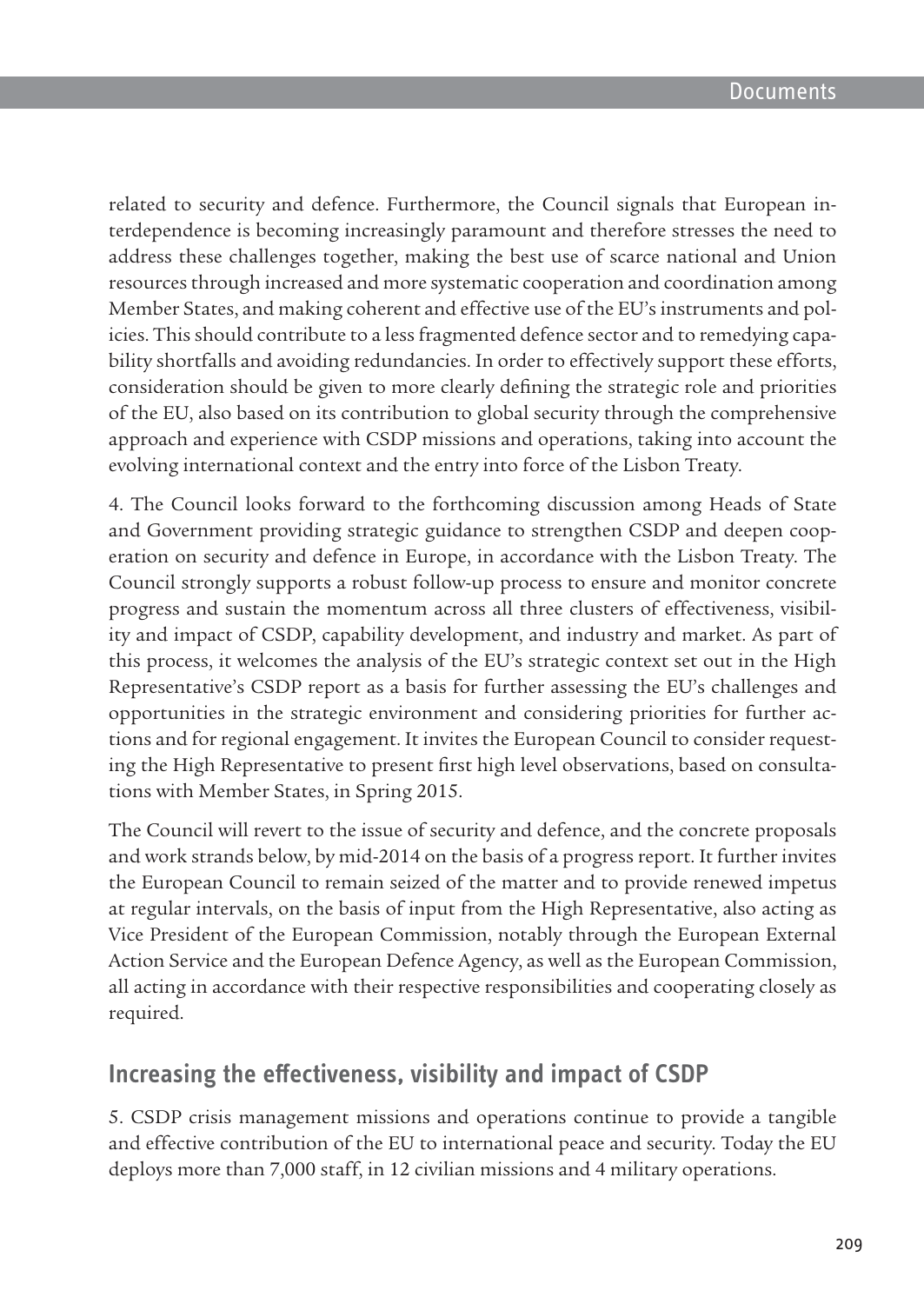6. The Council welcomes that a number of regional strategies are in place, in particular for the Sahel and the Horn of Africa, to ensure a joined-up approach encompassing security that enhances the overall impact of EU action and delivers enduring results. It underlines the need to elaborate new regional strategies where necessary, or update existing ones, thereby further strengthening the regional perspective and close cooperation between the different CSDP missions and operations in a region. They should also take into account the sustainment of EU actions through for example capacity building of partner countries and regional organisations. The Council confirms the readiness of the EU to consider options for assuming further security responsibilities in the Western Balkans when the conditions are right and in coordination with all the relevant actors.

7. The EU has a uniquely wide array of policies and tools at its disposal – spanning the diplomatic, security, defence, financial, trade, and development fields. This is the EU's main strength at the international level. It is the world's largest trading bloc and, collectively, the biggest donor of development and humanitarian aid. The Council recalls the relevant Treaty provision regarding consistency in external action and with other policies, and the responsibility of the Council and the European Commission to cooperate to that effect, assisted by the High Representative. In order to tackle both long standing and new security threats, the EU needs to apply and further develop its comprehensive approach to all phases of the conflict cycle, from early warning and prevention, through management to stabilization and peace-building. In this context, practical improvements should be prepared for a smooth transitioning of CSDP missions and operations, drawing on the whole array of available EU and Member States' instruments, thereby sustaining progress achieved in the field. The Council supports a renewed impetus to a strategically coherent and effective use of the EU's and Member States' array of instruments, including to improve EU structures' shared awareness and joint situation analysis, using the EU delegations in the field. It looks forward to an ambitious Joint Communication from the High Representative and the European Commission on the EU Comprehensive Approach, forthcoming well ahead of the FAC in December, providing a basis for implementation, e.g. through an action plan, and allowing to make full use of the role of the High Representative who is also one of the Vice Presidents of the European Commission.

8. In this context, the Council recalls as well the important nexus between development and security as developed in the Agenda for Change: there cannot be sustainable development without peace and security, and without development and poverty eradication there will be no sustainable peace. The Council underlines that coherence between security and development, taking into account human rights and human security, both at a policy and an operational level, is a process that requires short-term improvements and longer term action. In this context, it recalls its Conclusions of November 2007 and May 2012, and calls for a swift follow-up of the adoption of the relevant Action Plan.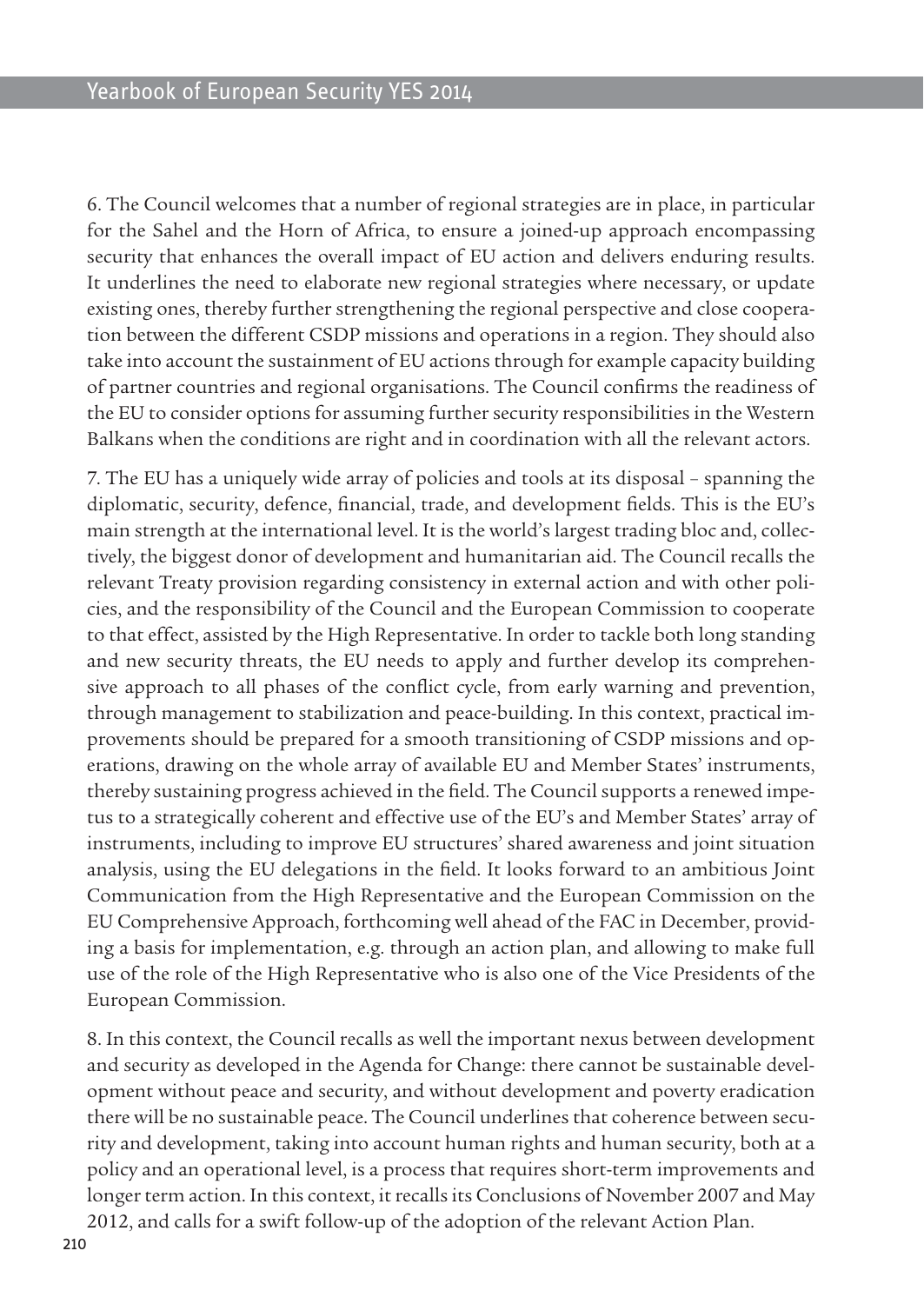9. The Council notes that improvements in relation to the CSDP structures and their positioning within the EEAS, as well as in relation to the comprehensive approach including as regards maintaining active EEAS influence on programming of EU external assistance, should be considered in the context of the EEAS Review. It further notes that the revised Crisis Management Procedures also aim at facilitating greater efficiency and better synergies between civilian and military planning. Recalling its Conclusions of December 2011 and July 2012, the Council stresses the need for making optimal use of all the CSDP structures in this regard, and reiterates the importance of adequate resourcing, including civilian expertise, in order for them to be able to deliver on their mandates.

10. The Council stresses that supporting capacity-building of partner countries and regional organizations in crisis situations is crucial to enable them to increasingly prevent or manage crises by themselves. Enabling security forces (armed forces, police, gendarmerie, border management) through training and advice in the framework of CSDP should be complemented by, and may be dependent on, other measures to enhance their functioning by promoting or facilitating that they have adequate and appropriate equipment, resources, salaries and infrastructure. Such efforts should be part of a broader engagement on Security Sector Reform and cannot be separated from EU actions to promote human rights, democracy and good Governance. The Council stresses the need to consider with the recipient country as well as with other international donors, as appropriate, issues of early identification of equipment needs and resources, interoperability and international coherence, maintenance and sustainability, and suitable governance. It agrees that, notwithstanding bilateral assistance by Member States, further work is needed to more systematically address requirements for, and possible limitations to provide, equipment necessary for security forces to be trained effectively and sustainably by CSDP missions and operations, based on the principle of local ownership and in full respect of applicable EU and international rules on arms exports. It calls for concrete steps to improve the coherence and effectiveness of CSDP, wider EU and Member States' actions in this regard, with the aim of allowing for a more effective, systematic and swift mobilization of EU and Member States' instruments to achieve agreed EU political objectives in crisis situations. Such an EU initiative could be applied to a number of countries or regions and has particular relevance in the framework of the EU-Africa summit of April 2014. It invites the High Representative, together with the European Commission, to propose recommendations in the first semester of 2014, including on possible priority areas for concrete implementation.

11. The Council emphasizes that internal and external security dimensions are increasingly interlinked. It underlines the importance to continue to strengthen the ties between CSDP and Freedom/Security/Justice (FSJ) actors, so as to foster a greater understanding of respective objectives and ensure mutual benefits. This will, *inter alia*, help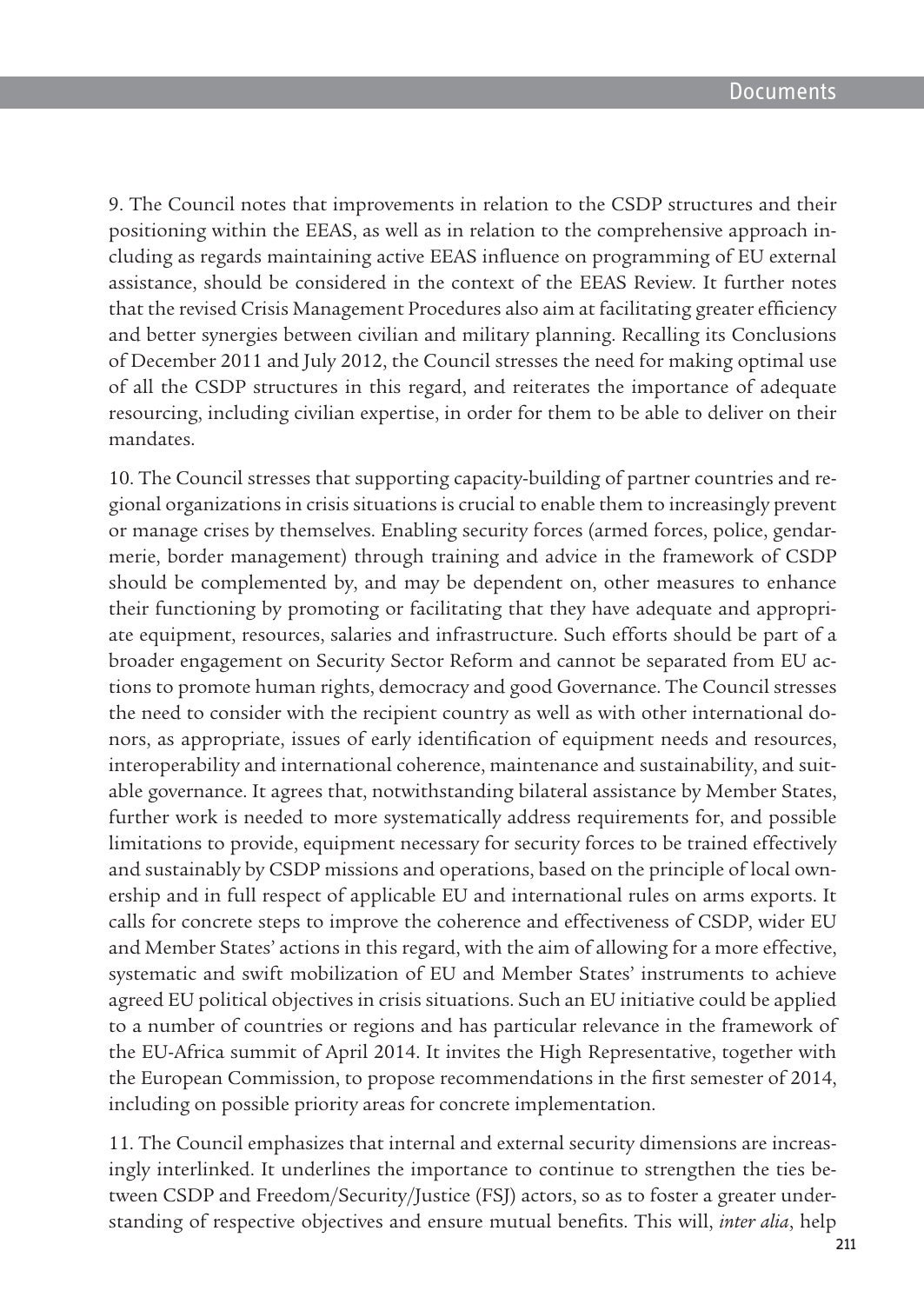to cope with important horizontal issues such as illegal immigration, organized crime and terrorism. In this context, the greater contribution of EU agencies (EUROPOL, FRONTEX, CEPOL) as well as of INTERPOL to CSDP should be further accelerated, as appropriate.

12. The Council emphasizes the increasing strategic value of rapid response. To be credible as a security provider, the EU must be in a position to swiftly and effectively assess crises and mobilize its various instruments to address them, preventing and managing conflict. Early warning, advance planning, conflict prevention, regional security strategies and crisis management planning and execution should be more closely linked. It notes that the revised crisis management procedures also facilitate swift action when necessary. Stressing that the Union needs to enhance its ability to plan and deploy the right civilian and military assets rapidly and effectively on the whole spectrum of crisis management operations, the Council:

- a. encourages the EEAS to further improve the planning, conduct and support of civilian missions and in particular to expedite their rapid deployment and early effective delivery on their mandates. To this end, a roadmap has been established to tackle shortcomings. In this context, the Council underlines the importance of its implementation as well as of regular reporting on progress made and urges to continue the efforts towards ensuring early access to financing of civilian deployments and flexibility in using of available resources. Recognizing that political support for CSDP Missions by Member States and host nations is key to their success, the Council also calls for continued work on ensuring ownership, political buy-in and sustainability of results achieved and looks forward to regular reporting on the respective work strands. As regards mission support, the Council looks forward to the early finalization of the recently launched feasibility study on setting up a Shared Services Centre. The Council also underlines the need to take work forward on evaluation of the impact of CSDP missions.
- b. underlines the need for concrete improvements in EU military rapid response capabilities including the EU Battlegroups (EU BGs), with the aim of developing a more flexible, multi-service suite of assets, and related mechanisms for making them available on a voluntary basis. This includes:
	- improving the operational usability/deployability of the EU BGs by strengthening their modularity, while maintaining their core capabilities, in order to make them more adaptable to the entire range of possible crises and crisis management tasks (including training and advice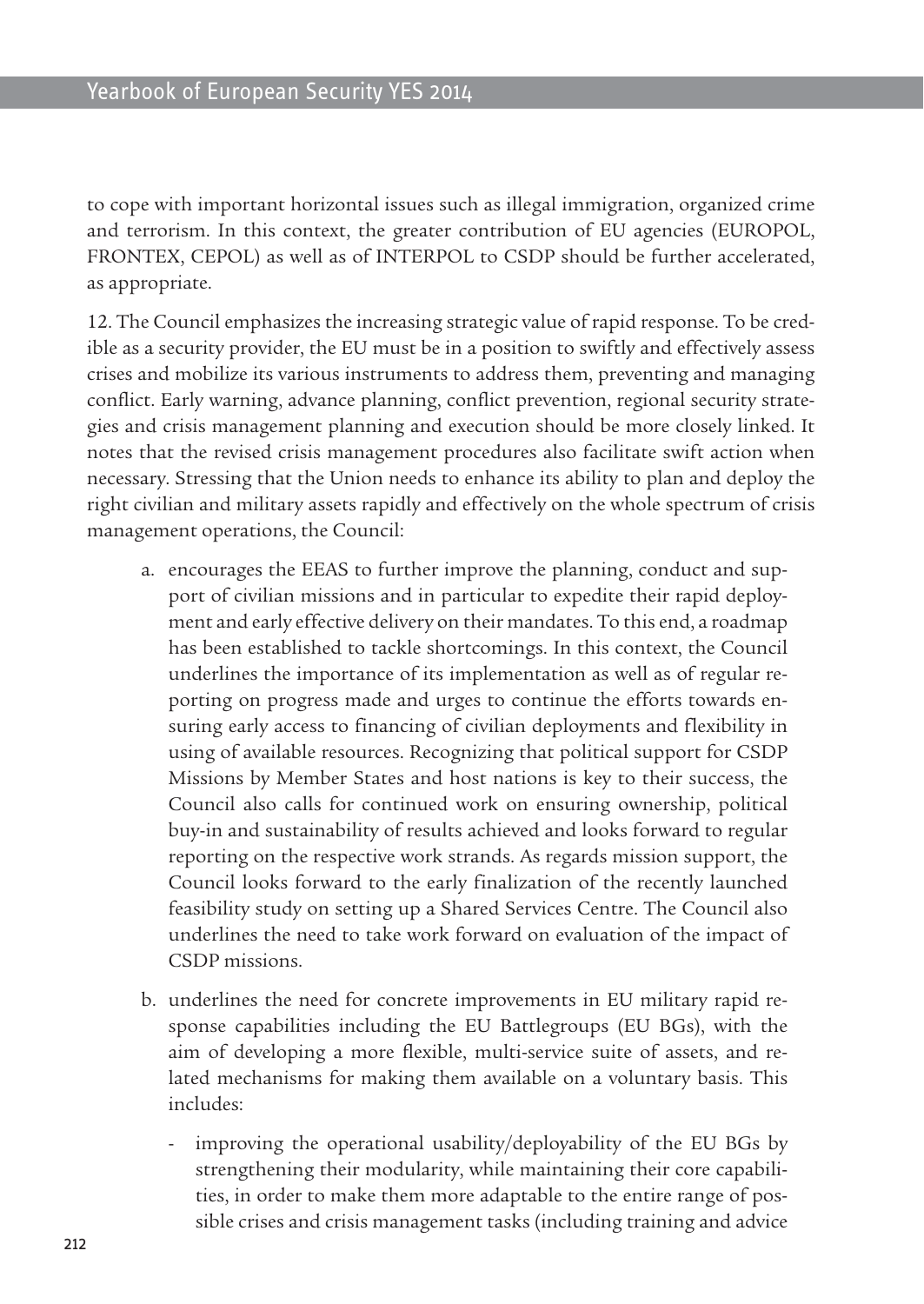to third countries), in coherence with the work on the identification of possible additional assets under the EU Rapid Response Concept and stressing that any EU BG on standby should be capable of meeting all the EU BG standards and criteria;

- taking forward the agreed Framework Nation approach to fill the EU BG Roster more systematically, while confirming Member States' continued commitment to the agreed level of ambition;
- improving the role of the EU BGs as a vehicle for transformation, multinational cooperation and interoperability including through proposals to enhance and streamline the exercises involving EU BGs and improve the certification process;
- more structured involvement of the EU BGs in advance planning including contingency planning;
- the regular use of consultations and exercises at the political level by participants of a EUBG on stand-by, on a voluntary basis, in order to enable political engagement and faster decision-making;
- remaining in close contact with NATO to develop proposals for synergies between the EU and NATO in the field of rapid response where requirements overlap, retain best practices, and avoid unnecessary duplication, as well as preserve and improve when necessary and possible the commonality between standards and criteria, with due respect to the decision-making autonomy of the EU and NATO in this context;
- and agreeing to consider the financial aspects as part of the followup to the European Council in view of the next review of the Athena mechanism.

Noting that the financial aspects should be taken forward as a separate work strand, the Council endorses the proposals set out in the EEAS note on EU rapid response capabilities and Battlegroups. It invites the High Representative to further elaborate the proposals with the Member States with a view to a swift implementation.

c. notes the possibility of looking into the appropriate use of relevant Treaty articles in the field of rapid response, including Article 44 TEU.

13. The Council also encourages further work to enhance cooperation in the field of emergency humanitarian response, in line with internationally agreed guidelines.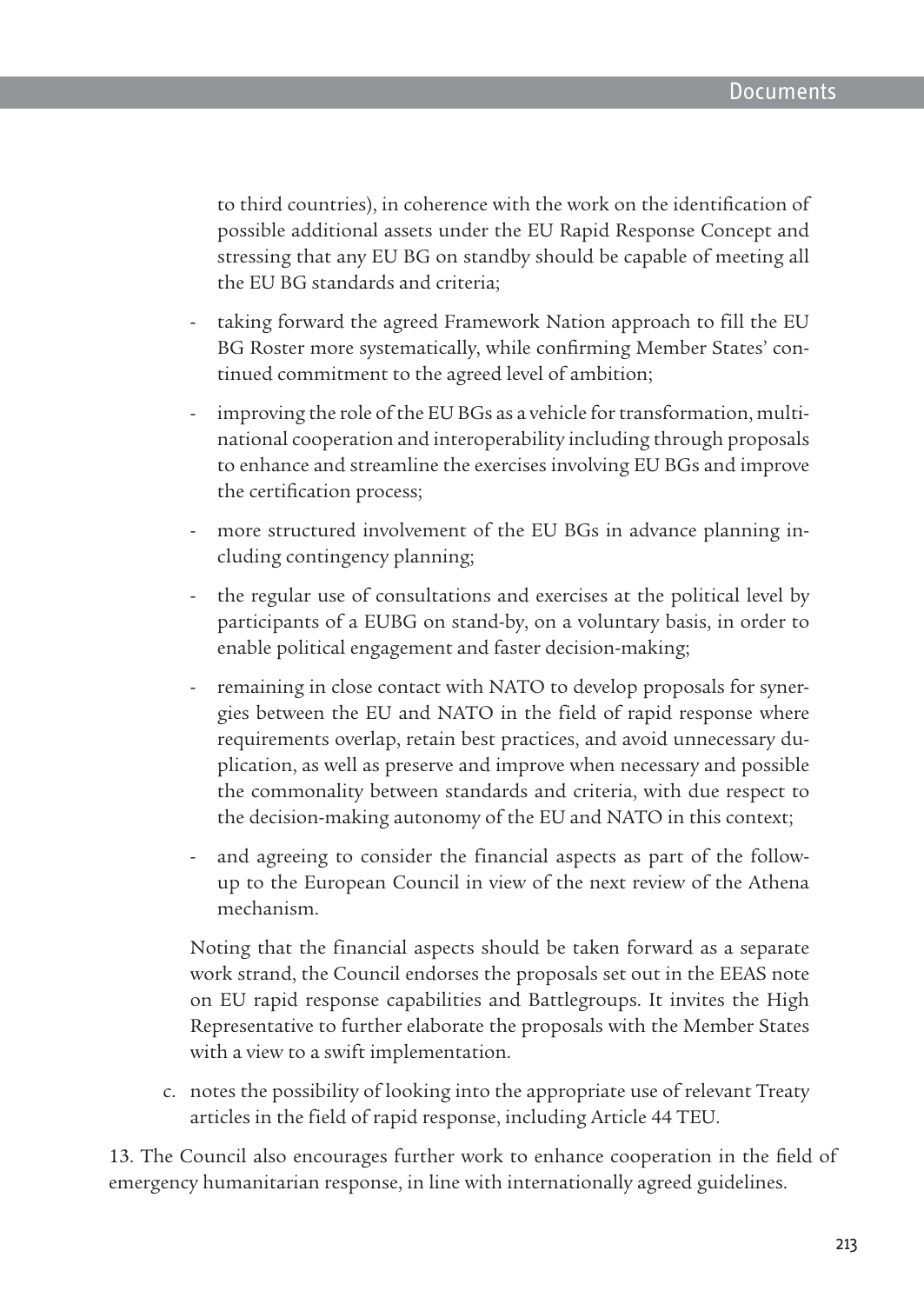14. The Council recognizes the importance of networks in today's globalized world and the need for the EU to engage in all domains – land, air, maritime, space and cyber. It underlines the importance of improving the EU's ability to respond to emerging security challenges and calls for concrete steps, notably:

- a. to implement and take forward the CSDP-related cyber defence aspects of the EU Cybersecurity Strategy in line with the Council conclusions of June 2013, in full respect of the responsibility of Member States in particular regarding protection of critical infrastructure. The Council invites the High Representative, in cooperation with the EDA and the European Commission to present in 2014 an EU Cyber Defence Policy Framework to promote: the development of Member States' cyber defence capabilities, research and technologies through the development and implementation of a comprehensive roadmap for strengthening cyber defence capabilities; the reinforced protection of communication networks supporting CSDP structures, missions and operations; the mainstreaming of cyber security into EU crisis management; raising awareness through improved training, education and exercise opportunities for the Member States; synergies with wider EU cyber policies and all relevant other actors and agencies in Europe such as the EU Agency for Network and Information Security; to cooperate with relevant international partners, notably with NATO, as appropriate;
- b. to adopt by June 2014 an EU Maritime Security Strategy, on the basis of elements provided by a joint Communication from the European Commission and the High Representative to be presented by early 2014, that includes CSDP within a holistic, cross-sectoral and EU values-driven approach, taking into account Member States' contributions and achievements, to enable improved coordination in this field. The Council calls for the subsequent elaboration of action plans to implement the EU Maritime Security Strategy including as regards CSDP, by the end of 2014. It stresses the importance of safeguarding the EU's strategic maritime security interests against a broad range of risks and threats, enhancing EU and Member States' capabilities, and working comprehensively, making optimal use of existing structures and regulatory frameworks, and in coordination with all relevant actors, to respond to maritime challenges in strategic areas;
- c. to continue to develop CSDP support to border management as part of a wider and more joined-up EU approach to help third states and regions better manage their borders, and calls for the finalization of the concept for CSDP support to Integrated Border Management by the end of 2013,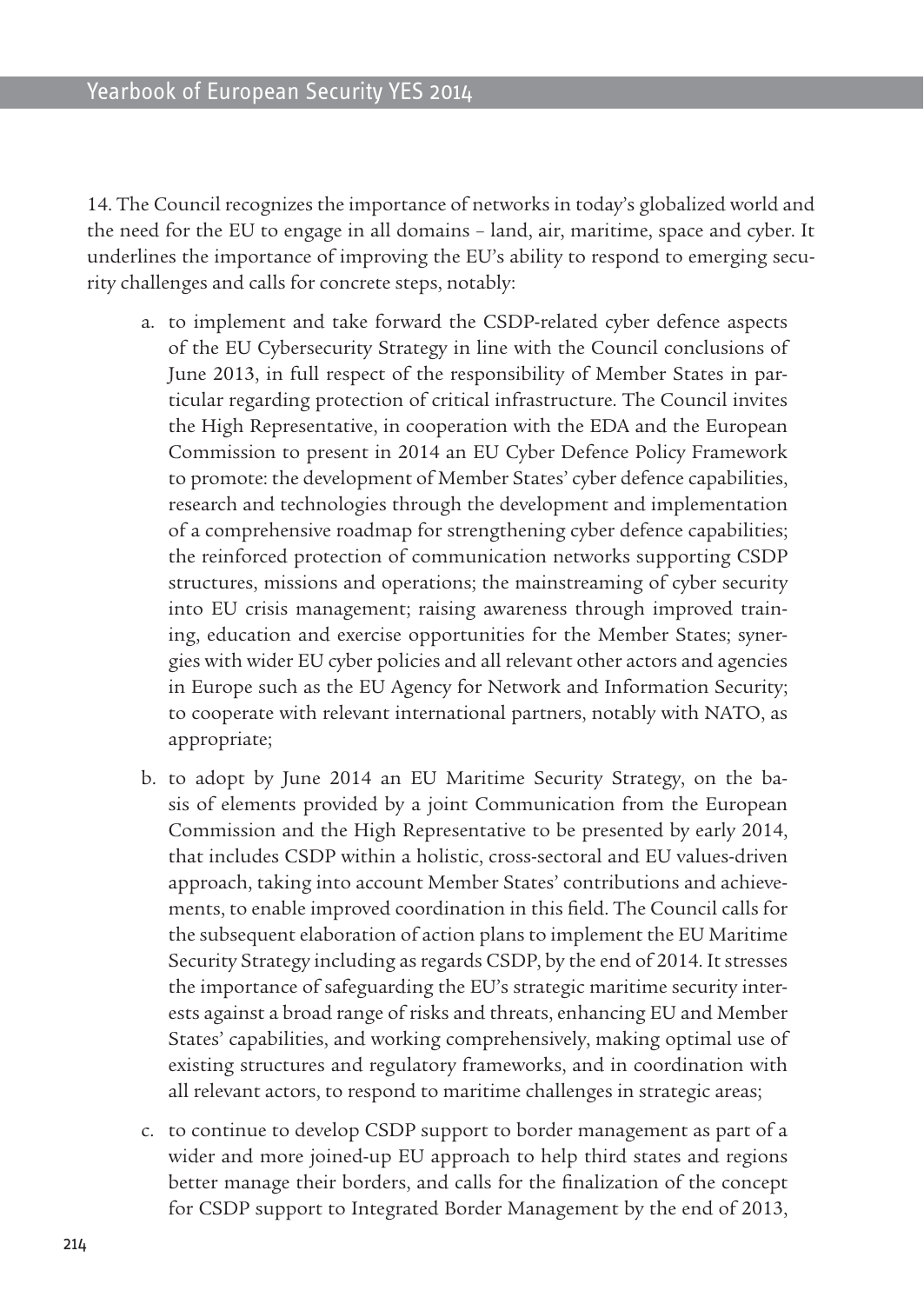recognizing its possible application to ongoing and future CSDP activities. The Council acknowledges the need to address the Sahel-Saharan region security challenges, including those in Libya. In this context, it invites the High Representative to present by early 2014 an options paper with proposals for further action to support Sahel-Saharan border management, in response to local needs and requirements, building on the concept for CSDP support to Integrated Border Management and taking into account the importance of strengthening the African Peace and Security Architecture, as well as the EU strategy for security and development in the Sahel;

- d. to strengthen the coherence in the EU response to energy challenges in the defence sector, with a focus on fostering cooperation and finding new solutions to promote energy efficiency in Member States' armed forces and EU crisis management operations, involving the Member States, the European Commission and the EDA, and taking into account all relevant EU tools as well as the ongoing work on energy efficiency in relevant other actors;
- e. to ensure the integrity, availability and security of space systems and promoting and working towards the adoption of an international Code of Conduct on outer space activities. The Council emphasizes the need to make optimal use of the EU Satellite Centre, including by effectively addressing requirements for high resolution satellite imagery, including from governmental sources, to support the EU's decision-making and CSDP missions and operations.

15. The Council stresses its commitment to working in close collaboration with its partners. The Union will continue building and operationalizing regional and bilateral partnerships to be able to cooperate in crisis management. Work will continue to be taken forward within the existing framework, as defined by various European Councils and subsequent arrangements and with due respect to the institutional framework and decision-making autonomy of the EU.

In light of this, the Council:

a. supports maximizing the unique and long-standing cooperation with the United Nations in crisis management, building on the experience gained in working together in different theatres, pursuing regular high level dialogue, including through the EU-UN Steering Committee and taking forward the EU-UN Plan of Action to enhance CSDP support to UN peacekeeping, including in the area of rapid response;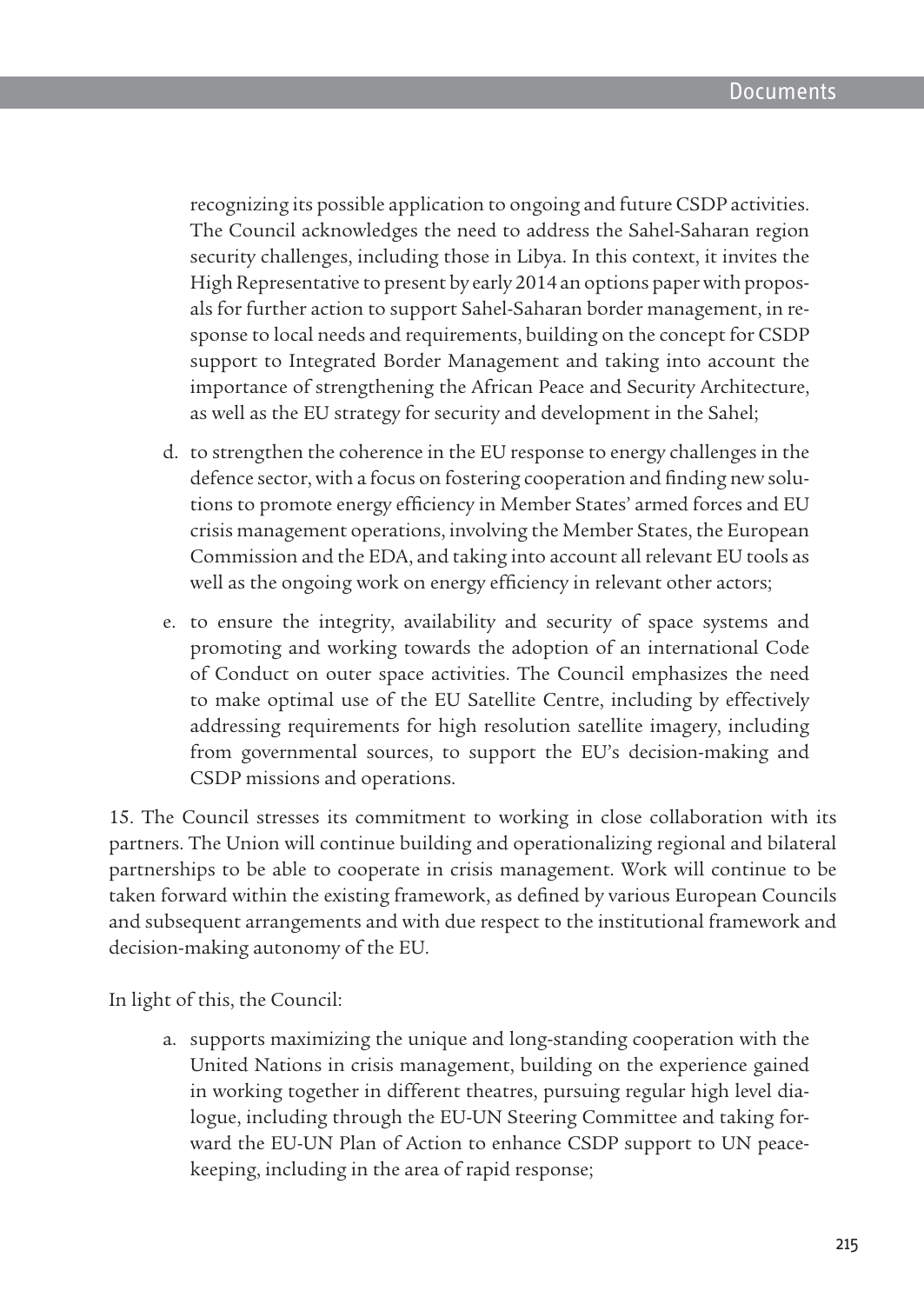- b. underlines the importance of strong, coherent and mutually reinforcing EU-NATO cooperation in crisis management, in particular in areas where both operate side by side, and on military capability development where requirements overlap, in order to seek synergies, ensure complementarity of effort and avoid unnecessary duplication; it encourages further implementation of practical steps for effective EU cooperation with NATO while keeping with the overall objective of building a true organization-toorganization relationship;
- c. welcomes the progress made in the peace and security partnership between the EU and the African Union, strengthening dialogue, making the African Peace and Security Architecture (APSA) fully operational and providing predictable funding for the AU's peacekeeping operations, and looks forward to giving renewed impetus at the forthcoming EU-Africa summit of April 2014;
- d. welcomes the close cooperation with the OSCE on shared issues in crisis management;
- e. encourages dialogue by engaging with regional fora with a security dimension;
- f. welcomes the valuable contributions and political support of partner countries to CSDP missions and operations, and encourages pursuing the further signing of Framework Participation Agreements. It further encourages and fosters contributing partners' support to CSDP, with a focus on non-EU NATO Allies, strategic partners, partner countries in the neighbourhood, notably the Mediterranean and Eastern partners (including through the newly established Eastern Partnership Panel on CSDP) and other individual partner countries, including by developing regular security and defence dialogues within the framework of EU political dialogues with these partners, and offering opportunities for training and advice, including through the European Security and Defence College. It notes that priority should be given to cooperation with partners who share with the EU common values and principles and are able and willing to support EU crisis management efforts.

16. The Council looks forward to the adoption of the Council Decision on the arrangements for the implementation by the Union of the solidarity clause (Article 222 TFEU).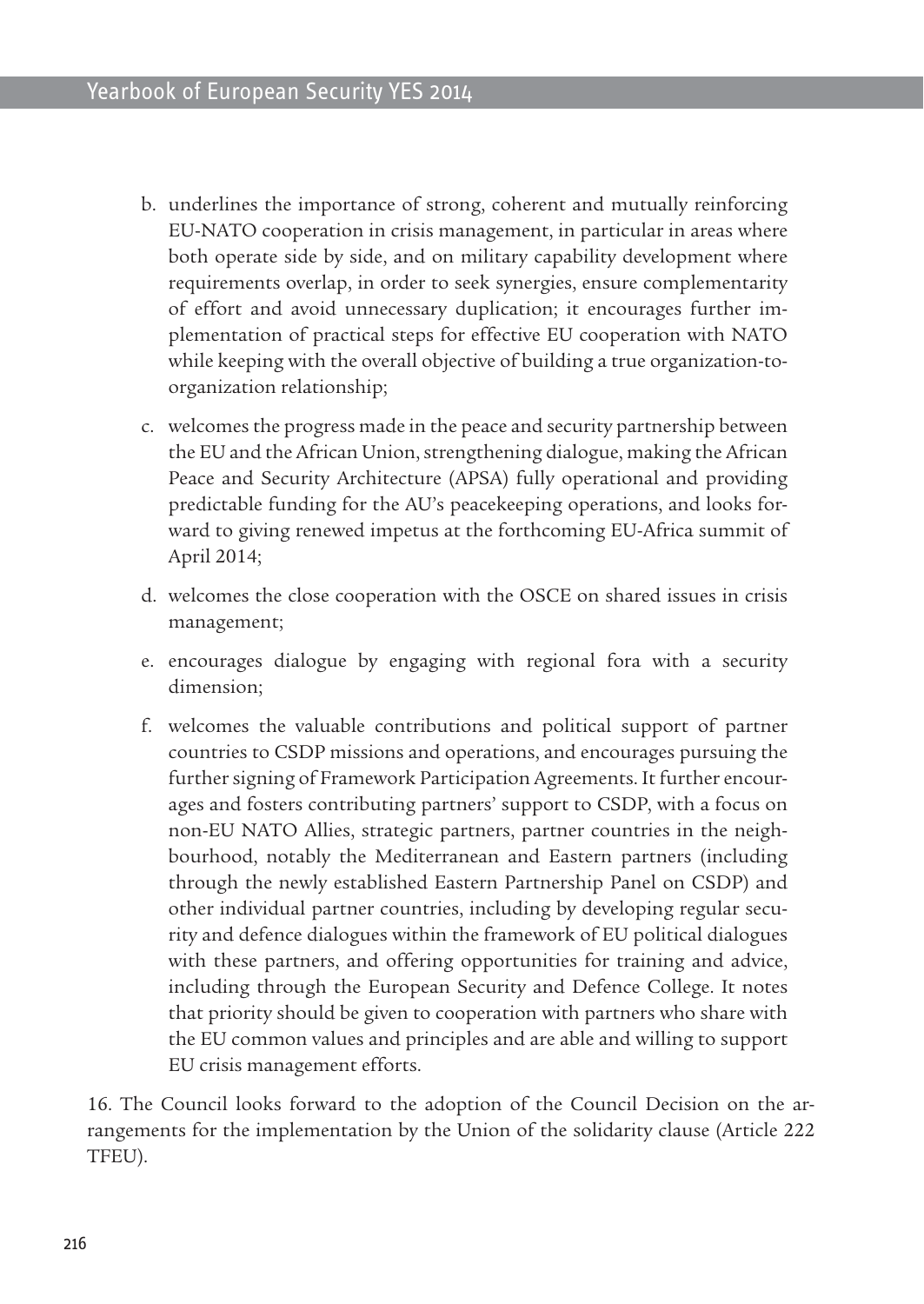## **Enhancing the development of capabilities**

17. To deliver on security responsibilities, the Council reiterates that EU Member States must be ready to provide future-oriented capabilities, both in the civilian domain and in the field of defence. It underlines the need to enhance the development of capabilities, as they underpin the EU's ability to act as a security provider. It recalls that, on a national and voluntary basis, EU Member States develop capabilities and make them available to the EU.

18. Taking into account the frequent recourse to missions which are civilian in nature, the Council acknowledges that the demand for deployable civilian experts will remain high and underlines its determination to improve the generation of civilian capabilities. To this end, Member States are encouraged notably to continue to improve at national level, in full respect of national competences, and, as appropriate, also at EU level together with the EEAS and the Commission, mechanisms and procedures to recruit and train civilian personnel for CSDP. The Council encourages the EEAS to continue further work on improving recruitment procedures and increase transparency, including for senior positions, taking into account the nature of these missions, using capabilities provided by Member States. The Council considers that the ambitions and priority areas initially agreed at Feira European Council in 2000 and subsequently taken forward, could be revisited to take account of the 10 years of EU experience and lessons identified from civilian missions and capability development. In this light, the Council stresses the importance of fully implementing the Civilian Capability Development Plan and further work on tools to help address identified gaps, including by finalizing the Goalkeeper project and developing a List of generic civilian CSDP tasks.

19. The Council underlines that a more systematic and longer-term approach to European defence cooperation has become essential to preserve and develop military capabilities, as well as the technological and industrial base that underpins them, especially in the context of today's financial austerity. Cooperation allows Member States to develop, acquire, operate and maintain capabilities together, thereby achieving economies of scale and enhancing military effectiveness. In this regard, the Council calls upon Member States to deliver key capabilities through cooperative projects and encourages them to make best use of the EU Code of Conduct on Pooling and Sharing in their national defence planning processes, with the support of the European Defence Agency (EDA).

20. The Council reiterates the need to continue good co-ordination and mutual reinforcement with NATO in order to ensure complementarity and increase coherence, in particular regarding the EU military capability development process and the NATO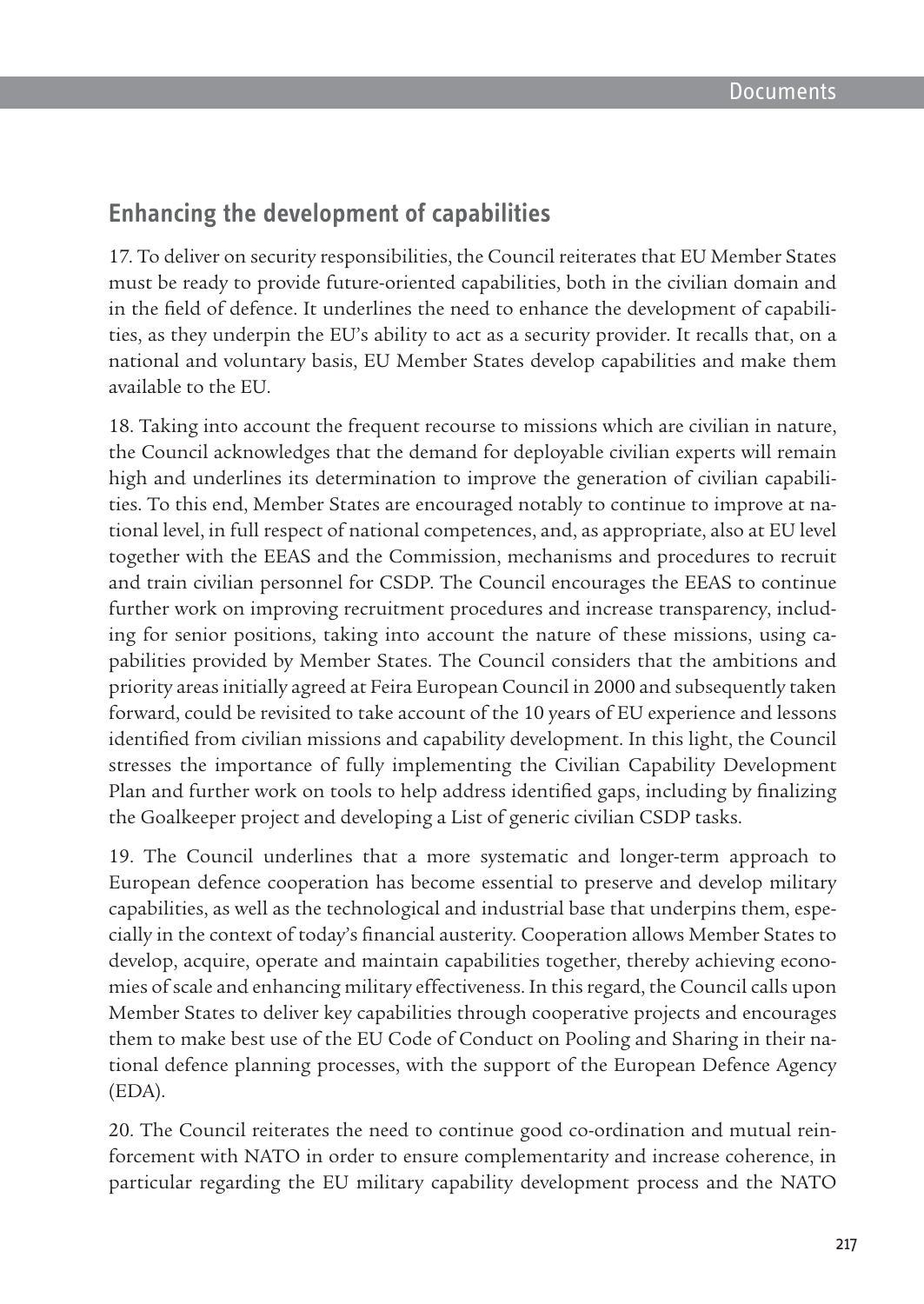defence planning process in their outcomes and timelines, with due respect to the institutional framework and decision-making autonomy of both organizations.

21. With a view to developing a systematic and longer term approach, the Council:

- a. calls for the effective implementation and use of the Capability Development Plan as a tool to support and orientate national capability planning, identify the capabilities required, and seize collaborative opportunities;
- b. underlines the need to further increase transparency and information sharing on defence planning to allow national planners and decision-makers to consider greater convergence of capability needs and timelines, with the aim of widening opportunities for cooperation from the outset;
- c. promotes the consolidation of demand through, notably, harmonized requirements covering the whole-life cycle;
- d. calls to examine the further development of incentives for cooperation in Europe, including by investigating non-market distorting fiscal measures for collaborative projects in accordance with the existing European law;
- e. encourages synergies between bilateral, sub-regional, European and multilateral initiatives with a view to sharing information and contributing to improved coherence, with the support of the EDA;
- f. calls on Member States to develop proposals to enhance multinational cooperation in the area of enablers and build on existing cooperative models in the area of strategic lift, ranging from multinational coordination centres (Athens Multinational Sealift Coordination Centre, Movement Coordination Centre Europe) to the European Air Transport Command (EATC), which integrates all transferred national responsibilities and resources in a multinational headquarters. It welcomes the increased pooling and sharing of European military transport capabilities after the announcement by Spain and Italy of their will to join the EATC and notes that the EATC will facilitate cooperation on the entry in service of the A400M multi-role airlifter within five Member States' air forces. It calls upon Member States to explore possibilities to replicate in particular the EATC model to areas such as transport helicopters, maritime capabilities, or protection of armed forces, including medical evacuation;
- g. calls for further policy guidance to support systematic and long-term defence cooperation, focusing on closing identified capability gaps within CSDP, including by examining the idea of a strategic defence roadmap.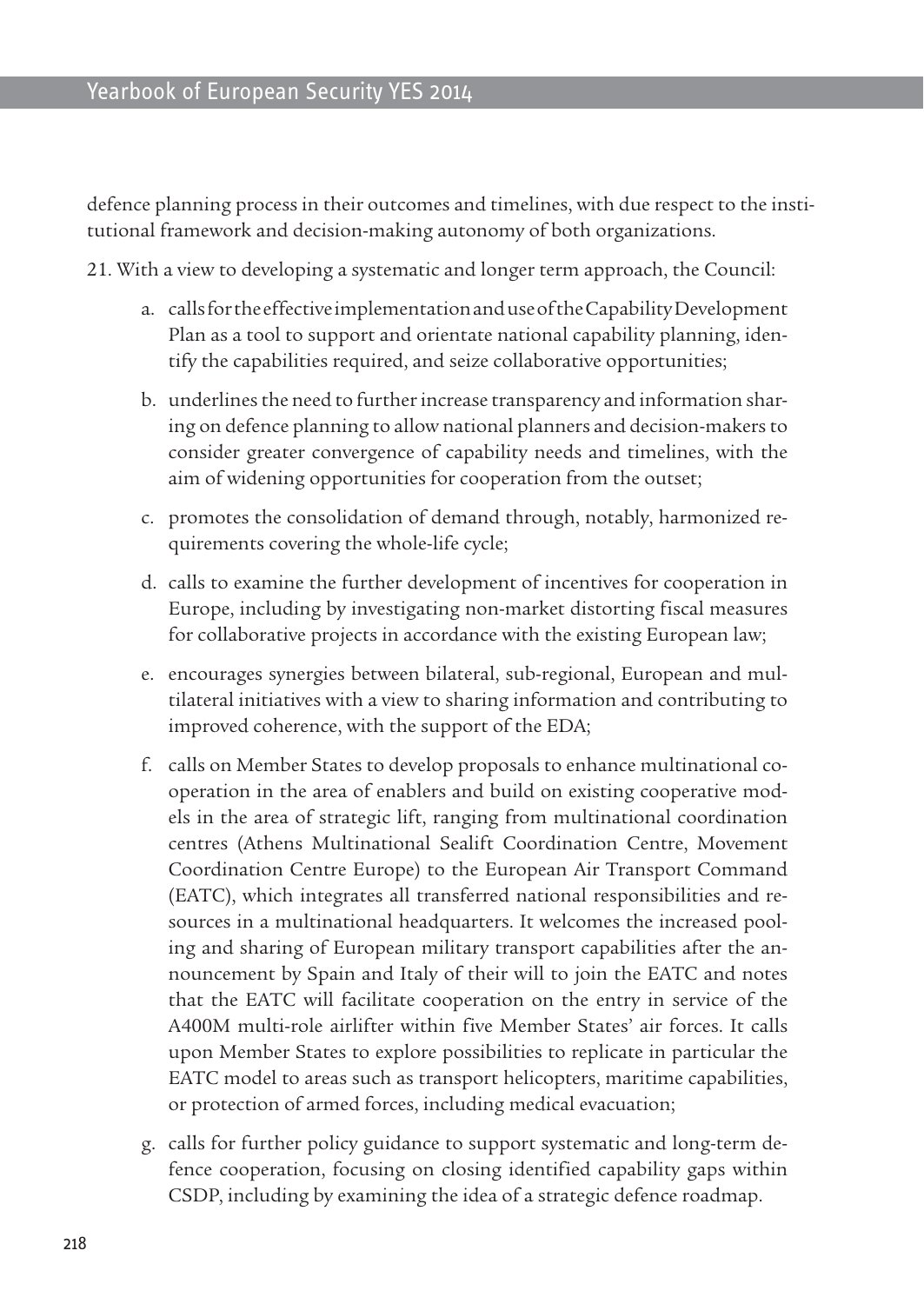22. The Council remains committed to delivering key capabilities through concrete projects by Member States supported by EDA. It therefore:

- welcomes the substantive progress achieved in enhancing Europe's Air-to-Air Refuelling capacity, especially as regards the procurement and/or pooled operation of a Multi-Role Tanker Transport fleet (with initial operational capacity in 2020), under the lead of the Netherlands, with the development of the pooled procurement strategy in close cooperation with OCCAR, the pooled operational concept, and possible synergies in the field of certification, qualification, in-service support, and training. The Council calls on all participating Member States to continue their work on reducing the shortfalls by increasing the fleet inventory and see if their investment plans allow joining the MRTT project. Developing synergies and interoperability and reducing fragmentation between the various owners will reduce the whole-life cost. The Council also calls for greater commitments as regards short term solutions, including to increase interoperability between tankers/receivers through air-to-air refuelling clearance trials, as organized by Italy, and potentially through access to unallocated hours in the UK Voyager programme;
- welcomes the progress achieved in stepping up cooperation among Member States on Remotely Piloted Aircraft Systems (RPAS): the establishment of a user community for present and near-future use and the preparation of a programme on European Medium Altitude Long Endurance in the 2020-2025 timeframe;
- underlines the need to intensify EU-level cooperation on RPAS. In this regard, it encourages the European Commission to establish the regulatory framework for an initial RPAS integration into the European Aviation System by 2016. It supports appropriate R&D activities for this integration to be undertaken by SESAR (Single European Sky ATM Research) Joint Undertaking as soon as possible, as well as close synergies between EDA, SESAR Joint Undertaking and the Member States in the development of technologies needed for air traffic insertion and anti-collision and complementarity between EASA and EDA in the development of a pertinent certification system;
- underlining the need to prepare the next generation of Governmental Satellite Communication, welcomes the roadmap on Governmental Satellite communication;
- welcomes the development of concrete projects in the area of cyber defence, in the context of a comprehensive and cooperative EU approach on cyber security and defence, on the basis of EDA initiatives in: training and exercises,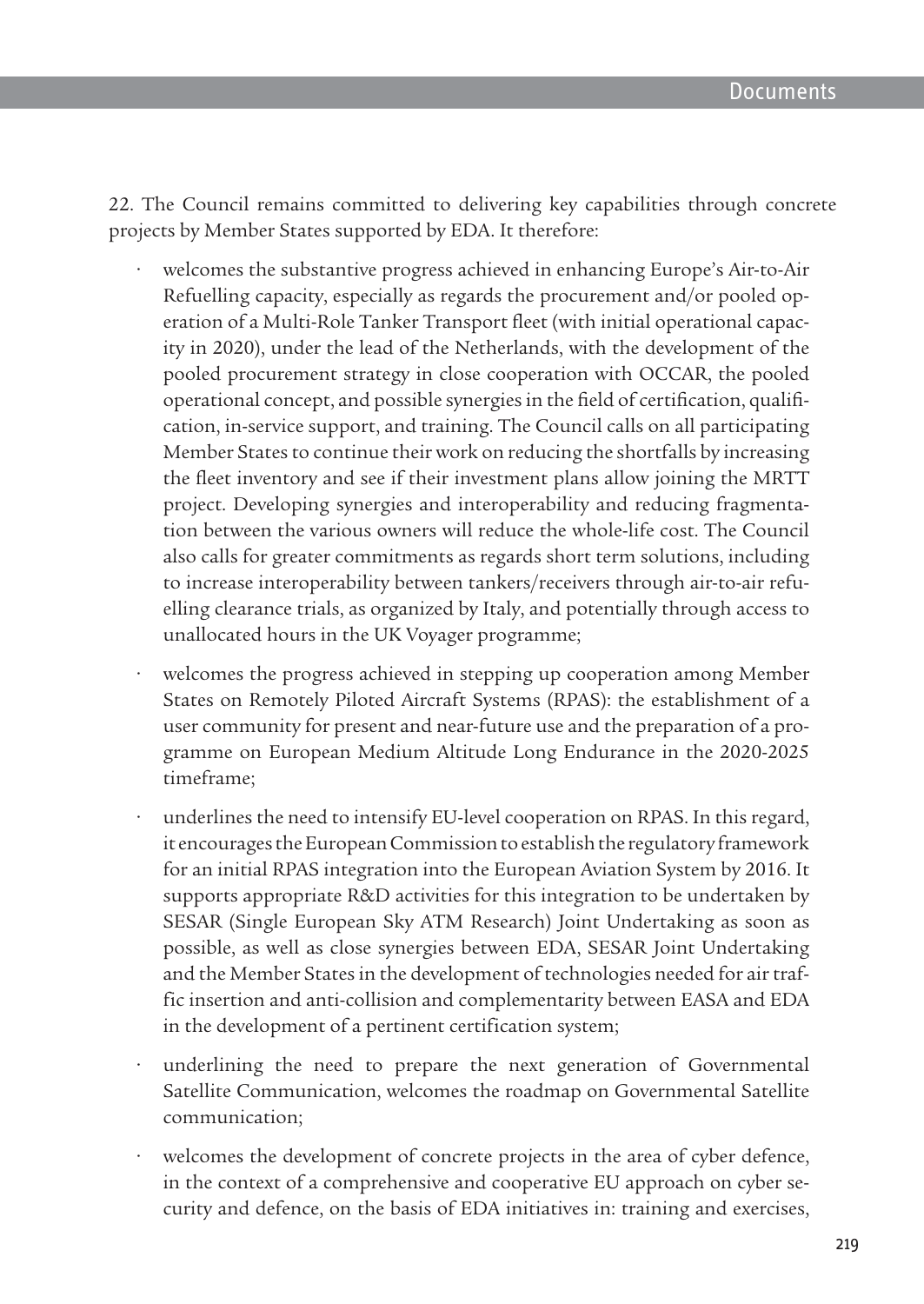protection of CSDP structures and missions and operations and research. It encourages the timely development and implementation of a comprehensive roadmap for strengthening Cyber Defence Capabilities involving all actors in this domain.

23. The Council calls for strong management of these programmes, on the basis of consolidated requirements and increased cooperation between EDA and OCCAR, in accordance with the mechanisms set out in EDA-OCCAR administrative arrangement.

24. The Council invites the European Commission to maximise cross-fertilisation between EDA programmes and the outcome of EU civil research programmes in areas of dual-use technologies such as, *inter alia*, RPAS and Governmental Satellite Communications in order to support activities by Member States in these areas. The Council encourages the European Commission, the EDA and the EEAS to examine modalities for dual-use capabilities, starting with pilot cases such as RPAS, air lift, future transport helicopters, satellite communications, cyber security and maritime security, in order to support Member States' activities in these areas.

25. While underlining the operational and financial impact of Single European Sky (SES) on military aviation, the Council welcomes the progress achieved so far, and encourages the EDA to continue its efforts to ensure that the views and needs of the defence community, including in support of Member States, are taken into account. It encourages the active participation of Member States in this work.

26. Acknowledging that the development of technologies is a prerequisite for the EU to preserve and develop its maritime capabilities, the Council calls for coordinated civilmilitary interaction in maritime research and technology to support cost-effective capabilities, European industry's global competitiveness and European non-dependence. The Council reiterates the need to improve information sharing across the range of European maritime actors, including building on the synergies provided by the technological solutions of the maritime surveillance network developed by Member States, supported by the EDA, and the Commission's work towards a Common Information Sharing Environment.

27. The Council underlines the importance of cooperation for new solutions to increase energy efficiency in defence and crisis management. Recalling the EU Energy 2020 strategy and its headline targets, the Council reiterates the need to contribute to innovative solutions in research and technology to improve the effectiveness of operations and the sustainability of European deployments. To this end, the Council supports increased efforts between all civilian and military stakeholders, including within EDA's Military Green initiative, and encourages the EDA and the European Commission to work with Member States on a more coordinated approach to identify possible objectives and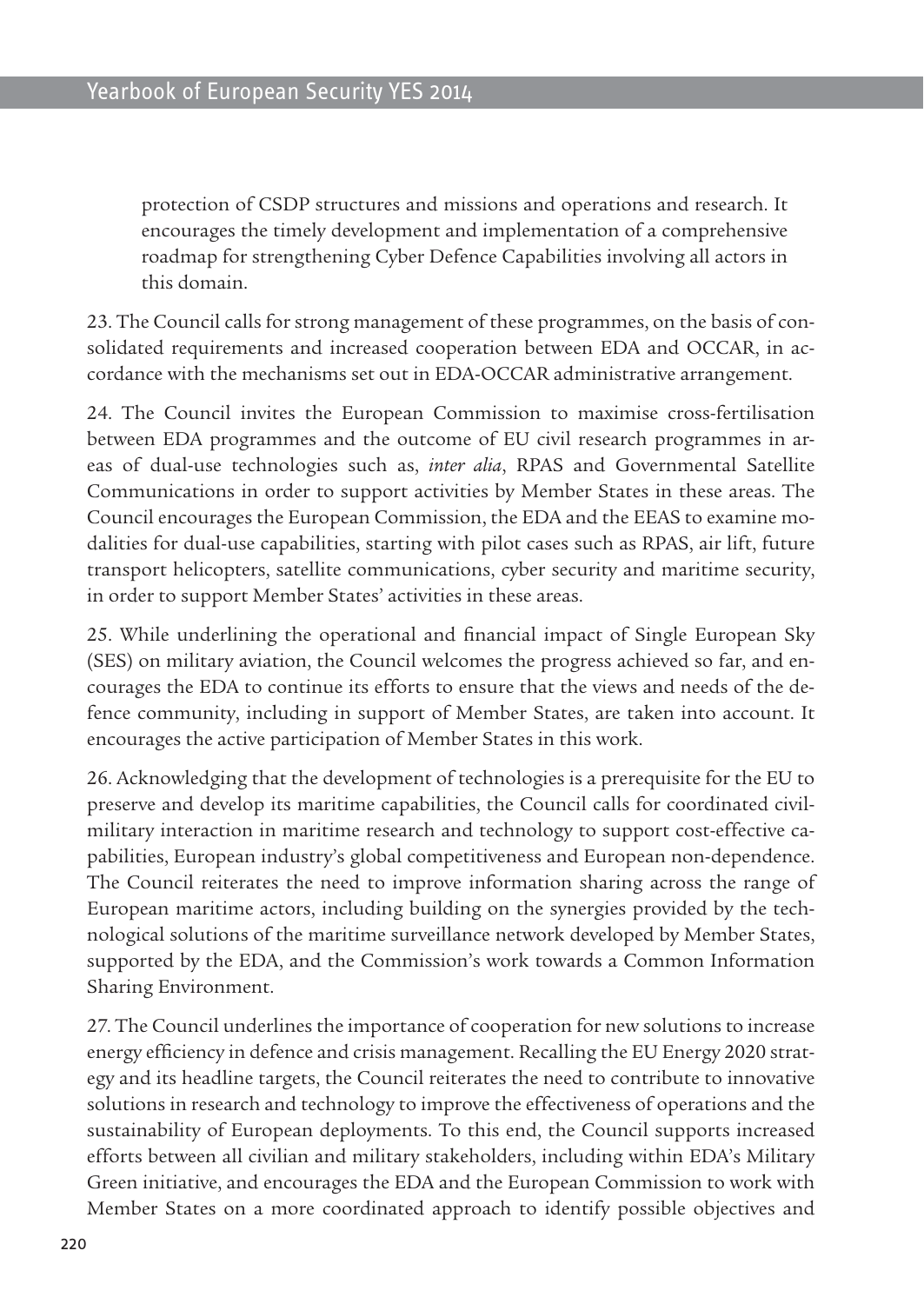focus areas of action to increase energy efficiency in defence and crisis management, including through a possible strategic framework.

28. The Council welcomes European initiatives aiming at protecting critical space infrastructures; thus supporting efforts in further developing a civil-military Space Situational Awareness capability in Europe and further calls for increasing attention to cyber and maritime challenges in this area.

29. The Council calls for further progress in concrete projects related to Countering Improvised Explosive Devices (C-IED) and to consider building on the EU Concept for C-IED towards a Comprehensive EU Strategy to counter this threat.

# **Strengthening defence industry**

30. The Council recalls that, including in the context of a fully comprehensive CSDP, a more integrated, sustainable, innovative and competitive European Defence Technological and Industrial Base (EDTIB) remains crucial for developing and sustaining Europe's military capabilities. This can also enhance Europe's strategic autonomy, strengthening its ability to act with partners. To this end, further efforts must be made to strengthen the EDTIB, while further reflecting on the way forward, to ensure operational effectiveness and security of supply, while remaining globally competitive and stimulating jobs, innovation and growth across the EU. To this end, these efforts should be inclusive with opportunities for defence industry in the EU, balanced and in full compliance with EU law.

In this context, the Council welcomes the Communication of the European Commission "Towards a more competitive and efficient defence and security sector" aimed at strengthening Europe's defence industry and enhancing the efficiency of the defence equipment market. It encourages the European Commission and the EDA, in close cooperation with the Member States, to identify and further develop concrete measures in support of the EDTIB, including in order to ensure its development across Europe. It notes that these issues will be further discussed in the context of the European Council and its follow-up.

31. A well-functioning defence market based on openness, equal treatment and opportunities, and transparency for all European suppliers is crucial. The Council calls on the European Commission to ensure the full implementation of the two defence directives on procurement in the fields of security and defence and on intra-EU transfers of defence-related products, without prejudice to Article 346 TFEU. The Council stresses the importance of fair market conditions across the EU as well as for access to the global market. It takes note that the European Commission with the EDA will monitor the im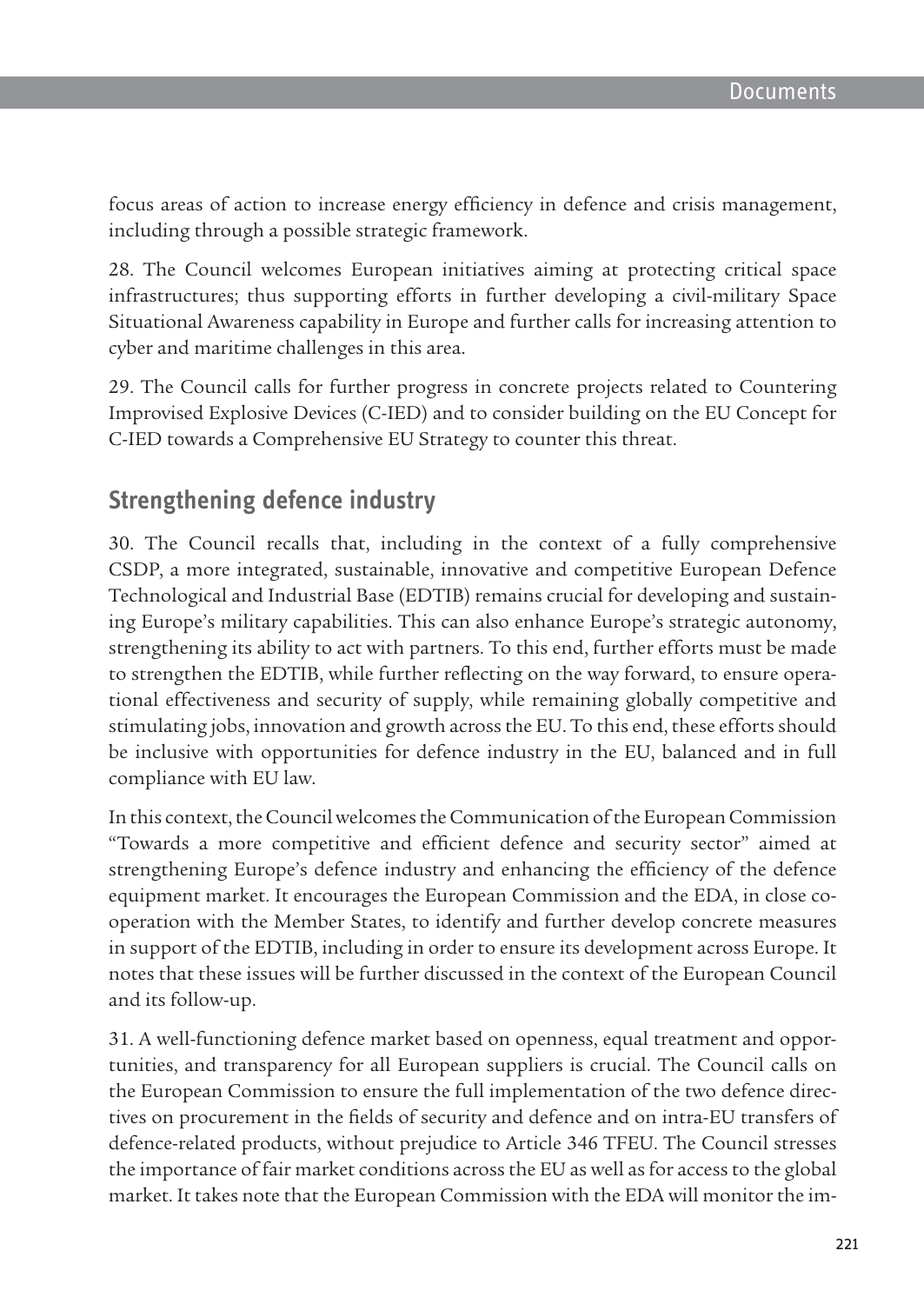pact of both directives on the EDTIB and on cooperation in Europe and to see whether the directives have opened up the market for subcontractors from all over Europe.

32. The Council stresses the importance of Small and Medium Enterprises (SMEs) in the defence supply chain especially as a source of innovation and key enablers for competitiveness. In this regard, it invites the European Commission to investigate together with Member States the possibilities for additional measures to the framework of Directive 2009/81 to stimulate participation of European SMEs in the supply chain. It calls for further action to promote greater access of SMEs to both Defence and Security markets, as well as R&T. It invites the Commission to ensure the full implementation of its SMEs instruments and to encourage a strong involvement of SMEs in future EU R&T programmes. It encourages Member States to make full use of the relevant provisions of the two defence directives for SMEs in order to maximize the potential benefits. The Council encourages the European Commission's intention to foster EU-wide the development of value chains in the defence industry, in particular by strengthening the role of system providers to allow for a broad participation of SMEs in the defence market. It invites the European Commission, in close cooperation with the Member States, EDA and by promoting the active involvement of industry, to submit concrete proposals in the context of the progress report on how to promote regional networks and strategic clusters in line with a market-driven, competitive-based approach and geographical footprint, as well as proposals including financial options on supporting SMEs.

33. Moreover, the Council recognizes the importance of security of supply to enable further defence cooperation and ensure freedom of action, as well as the effective functioning of the European Defence Market and the EDTIB. In this regard, the Council welcomes the adoption within the EDA of the enhanced Framework Arrangement on Security of Supply, and urges Member States to implement its provisions in line with their constitutional obligations. It encourages the European Commission with the EDA to continue their efforts to enhance and broaden support arrangements on security of supply at the European level.

34. It also looks forward to tangible measures on standards and certification – which will benefit governments and industry alike by reducing costs and enhancing interoperability. The Council encourages the EDA, in close cooperation with the European Commission, to develop by mid-2014 a roadmap for the development of defence industrial standards on the basis of the preparatory work conducted by the EDA, based on the European Defence Standards Reference system (EDSTAR) and its experiences in the field of military airworthiness, while avoiding duplication with existing standards. Moreover, the Council encourages the EDA to produce options on how to increase mutual recognition of military certification within the European Union.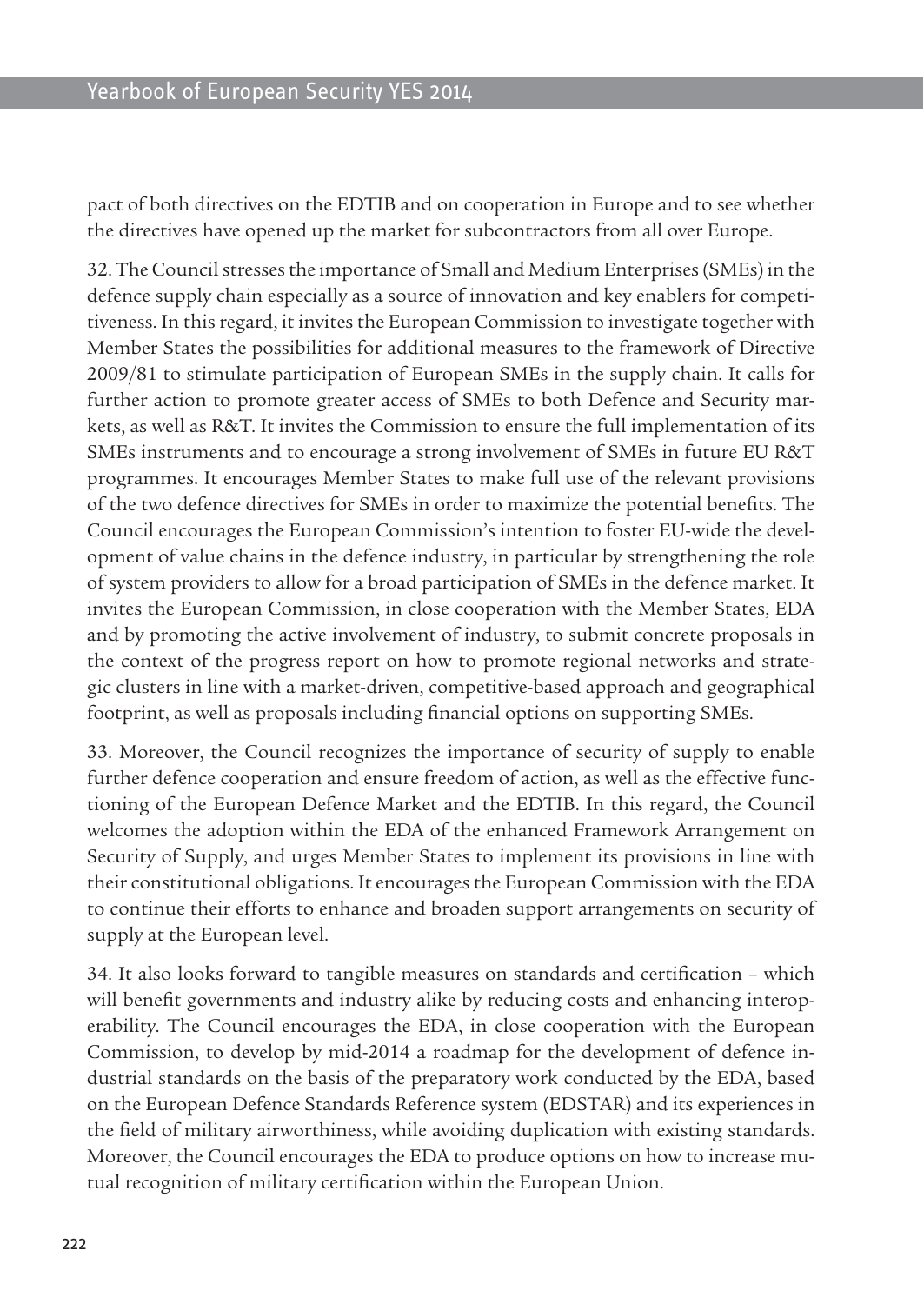35. The Council encourages Member States to continue to invest in R&T in order to retain defence R&T expertise and contribute to innovation and competitiveness. Recognizing the consequences of the trend to cut in defence R&T, the Council encourages the Member States, EDA and the European Commission to preserve and further develop identified critical defence technologies, increase collaborative investments, maximize synergies between national and EU instruments and monitor the development of critical defence technologies.

36. The Council calls for concrete actions to exploit the potential for synergies between civil and defence research, notably: intensified cooperation between the European Commission, Member States and EDA in research programmes; innovative solutions for stimulating private funding in R&T; and proposals for relevant research topics which could be funded under a Preparatory Action from the European Commission on CSDPrelated research, to be prepared together with Member States, the EDA and EEAS. As a matter of priority, the Council encourages the European Commission and EDA to work on solutions with the Member States, industry and research institutions to set up an EU framework allowing and improving the mutual use of civilian and military research results for dual-use applications, including results on the so called "key enabling technologies" stemming from Horizon 2020 and other civil focus programmes.

37. The Council underlines that its conclusions concerning the enhancement of military capability development and strengthening defence industry addressed to the EDA constitute the Council guidelines for EDA for its work in 2014, within the context of the Council decision defining the statute, seat and operating rules of EDA (Council decision 2011/411/CFSP of 12 July 2011)."

# **The EU's comprehensive approach to external conflicts and crises**

#### **Joint Communication to the European Parliament and the Council**

Brussels, 11.12.2013, JOIN(2013) 30 final

## **I. The case for a comprehensive approach**

The Treaty of Lisbon sets out the principles, aims and objectives of the external action of the European Union. In the pursuit of these objectives, the Treaty calls for consistency between the different areas of EU external action and between these and its other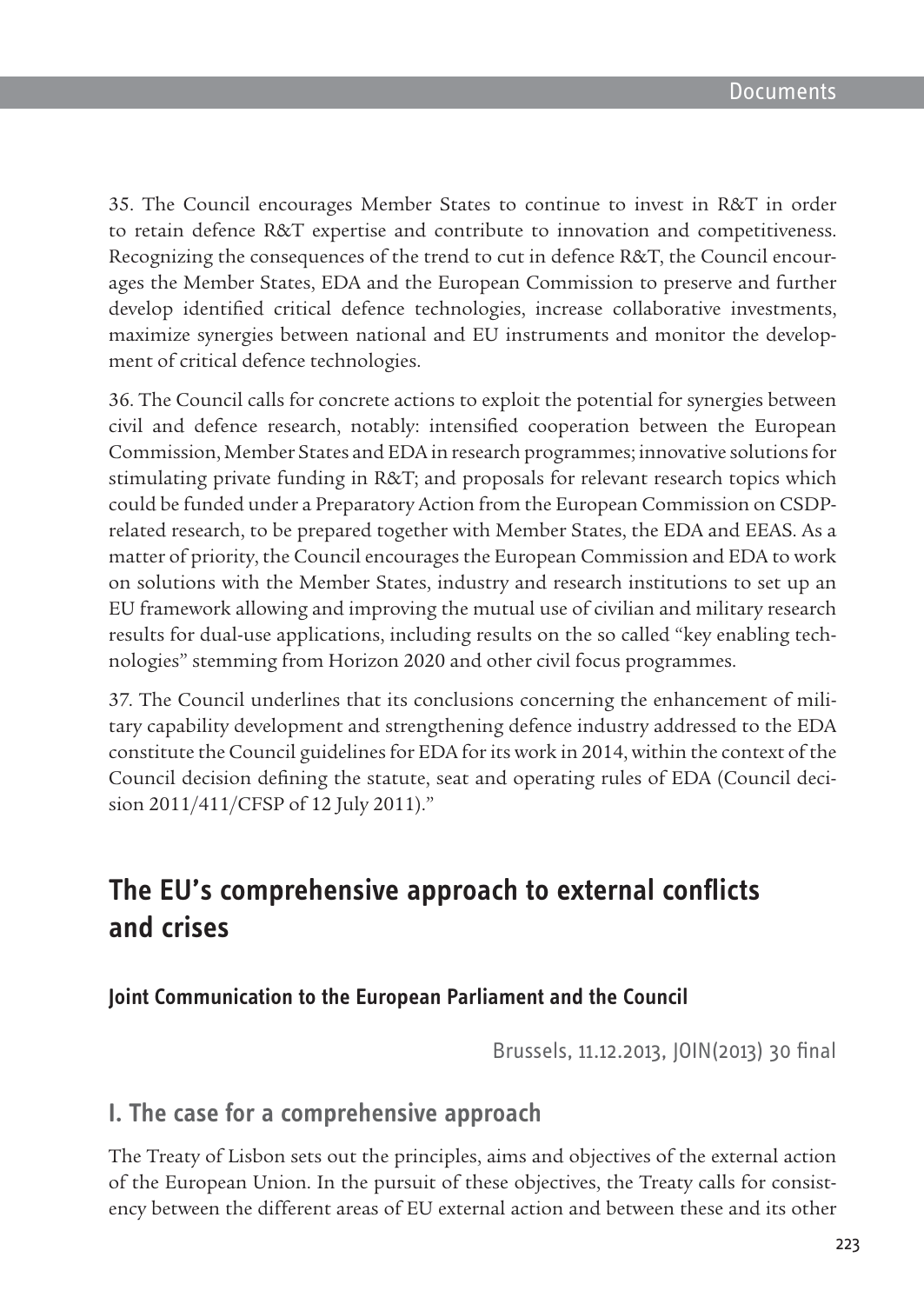policies. Following the entry into force of the Treaty and the new institutional context it created, including the creation of the post of High Representative of the Union for Foreign Affairs and Security who is also Vice-President of the Commission as well as the establishment of the European External Action Service (EEAS), the EU has both the increased potential and the ambition – by drawing on the full range of its instruments and resources – to make its external action more consistent, more effective and more strategic.

The concept of such a comprehensive approach is not new as such. It has already been successfully applied as the organizing principle for EU action in many cases in recent years, for example, in the Horn of Africa, the Sahel and the Great Lakes. However, the ideas and principles governing the comprehensive approach have yet to become, systematically, the guiding principles for EU external action across all areas, in particular in relation to conflict prevention and crisis resolution.

This Joint Communication sets out a number of concrete steps that the EU, collectively, is taking towards an increasingly comprehensive approach in its external relations policies and action. More specifically the High Representative and the Commission are - with this Joint Communication – setting out their common understanding of the EU's comprehensive approach to external conflict and crises and fully committing to its joint application in the EU's external policy and action. This understanding covers all stages of the cycle of conflict or other external crises; through early warning and preparedness, conflict prevention, crisis response and management to early recovery, stabilisation and peace-building in order to help countries getting back on track towards sustainable long-term development.

The EU has a vital interest to prevent, prepare for, respond to, address and help recovery from conflicts, crises and other security threats outside its borders – this is a permanent task and responsibility, already recognised in both the European Security Strategy and the EU Internal Security Strategy. This is the case not only because the EU is widely considered as an example of peace and stability in its neighbourhood and in other parts of the world, but also because it is in the EU's global interest. The Union has a wide array of policies, tools and instruments at its disposal to respond to these challenges – spanning the diplomatic, security, defence, financial, trade, development cooperation and humanitarian aid fields. It is the world's largest trading bloc and, collectively, the world's biggest donor of official development assistance (ODA) and humanitarian aid.

Comprehensiveness refers not only to the joined-up deployment of EU instruments and resources, but also to the shared responsibility of EU-level actors and Member States. The EU has a unique network of 139 in-country EU Delegations, diplomatic expertise in the EEAS including through EU Special Representatives, and operational engagement through Common Security and Defence Policy (CSDP) missions and operations. By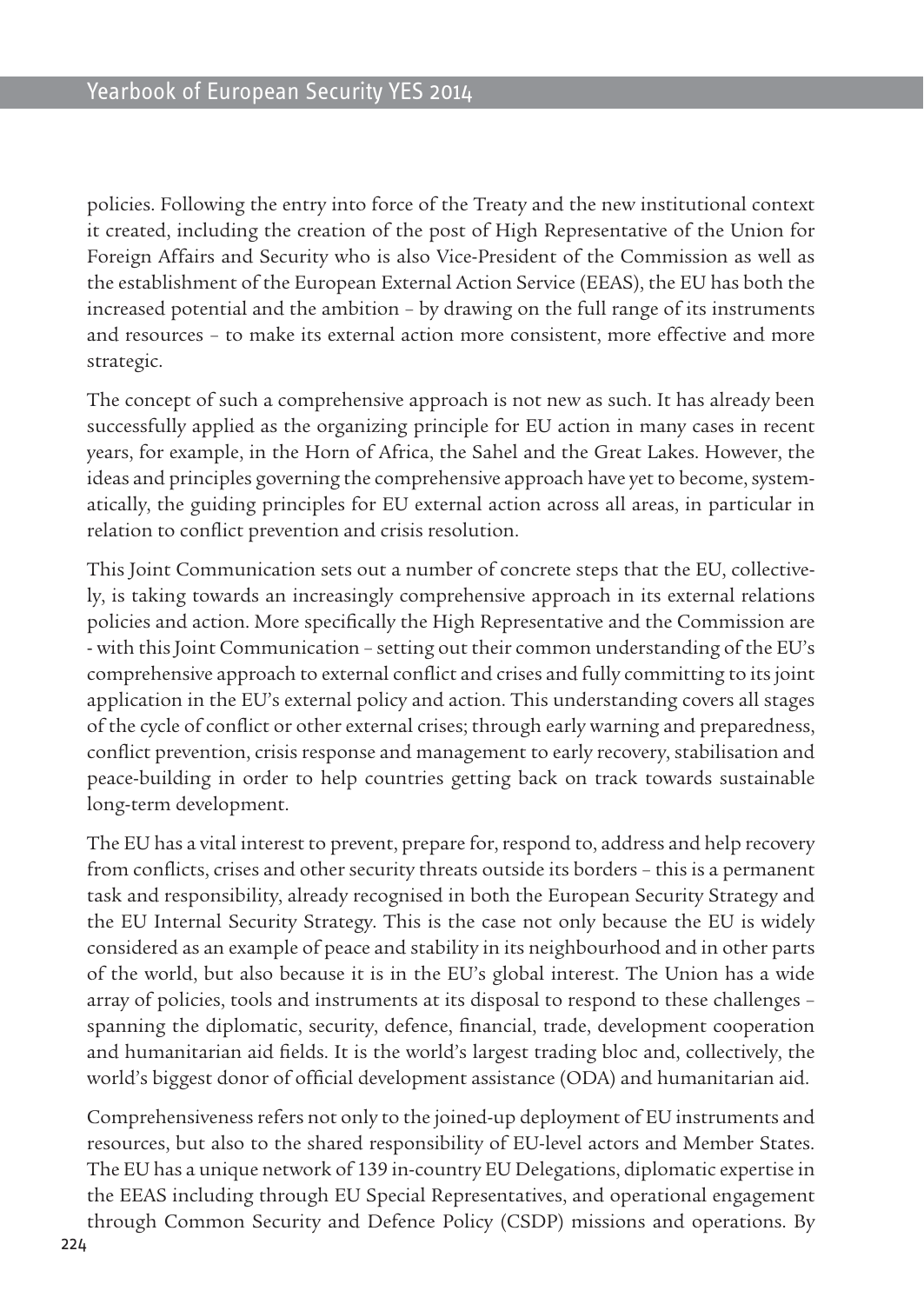bringing all these together, with the European Commission and the 28 Member States, to work in a joined-up and strategic manner, the EU can better define and defend its fundamental interests and values, promote its key political objectives and prevent crises or help to restore stability. In this way, it will help to improve the lives of those threatened by conflict and prevent or mitigate the negative effects – for the EU, its citizens and its internal security – of insecurity and conflict elsewhere. The EU is stronger, more coherent, more visible and more effective in its external relations when all EU institutions and the Member States work together on the basis of a common strategic analysis and vision. This is what the comprehensive approach is about.

As global challenges continue to rise in number and increase in complexity (effects of climate change and degradation of natural resources, population pressures and migratory flows, illicit trafficking, energy security, natural disasters, cyber security, maritime security, regional conflicts, radicalisation and terrorism, et cetera) and as economic and financial resources remain under pressure, the case for a comprehensive approach, making optimal use of all relevant instruments – be they external or internal policy instruments – is now stronger than ever.

Sustainable development and poverty eradication require peace and security, and the reverse is equally true: fragile or conflict-affected countries still remain the furthest away from meeting the Millennium Development Goals. The connection between security and development is therefore a key underlying principle in the application of an EU comprehensive approach. Other important principles underpin this approach. Firstly, our responses must be context-specific and driven by the reality and logic of real life situations encountered: there are no blueprints or off-the-shelf solutions. Secondly, the EU's comprehensive approach is a common and shared responsibility of all EU actors in Brussels, in Member States and on the ground in third countries. Collective political will, transparency, trust and the pro-active engagement of Member States are prerequisites for success. Finally, the approach is based on the full respect of the different competences and respective added value of the EU's institutions and services, as well as of the Member States, as set out in the Treaties:

- humanitarian aid shall be provided in accordance with its specific *modus operandi*, respectful of the principles of humanity, neutrality, impartiality and independence, solely on the basis of the needs of affected populations, in line with the European Consensus on Humanitarian Aid;
- for development assistance, the EU and its Member States act in line with the development policy as defined in the 2005 European Consensus on Development and the 2012 Agenda for Change as well as the guidelines of the Organisation for Economic Development's (OECD) Development Assistance Committee (DAC).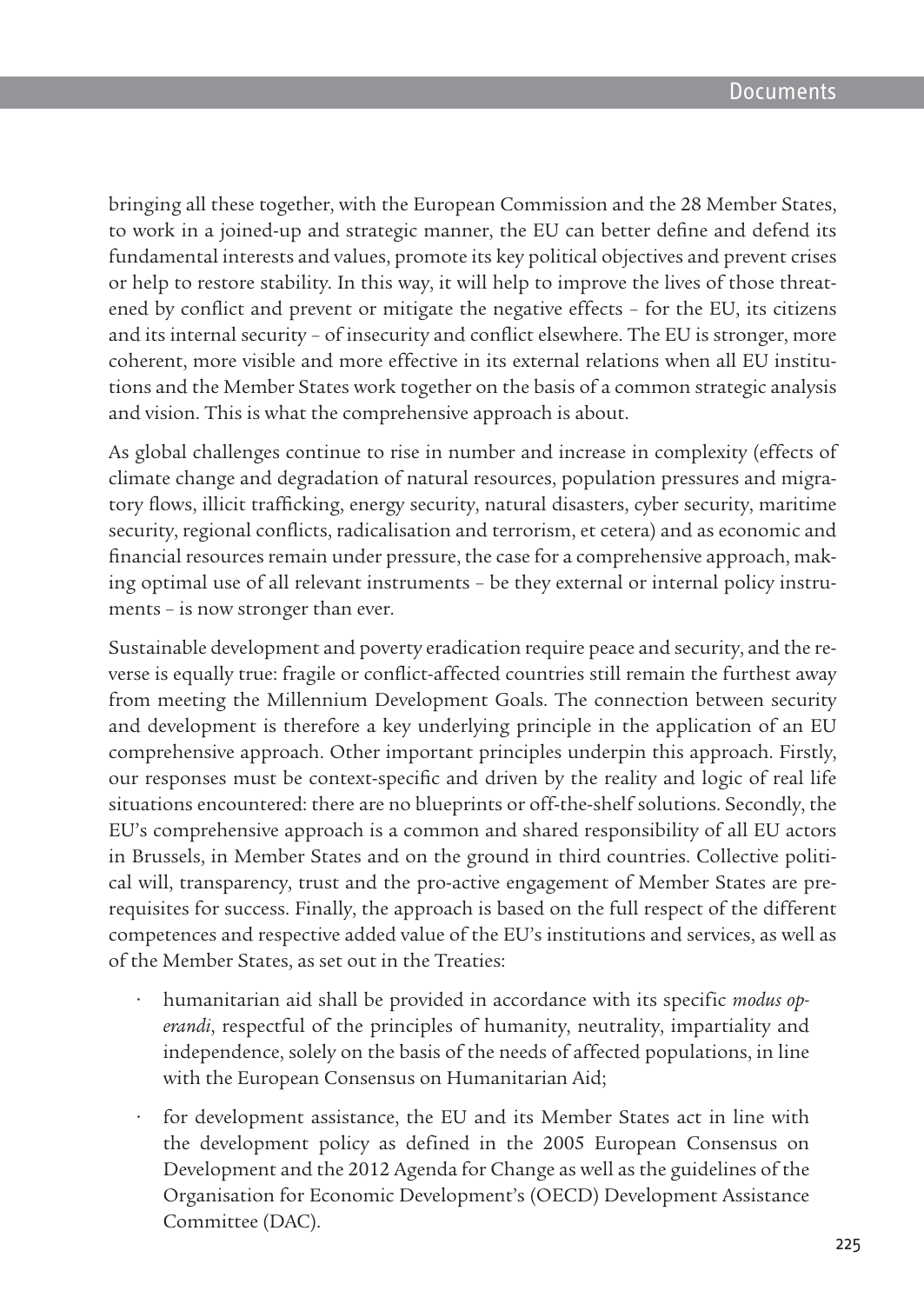• EU Member States exercise political control over, and provide strategic direction for, CSDP missions and operations through the Political and Security Committee (PSC).

# **II. The way forward for a comprehensive approach to conflict or crisis situations**

The following measures will further enhance the coherence and effectiveness of EU external policy and action in conflict or crisis situations.

## **1. Develop a shared analysis**

A coherent political strategy for conflict prevention, preparedness and response starts with all relevant players sharing a common understanding of the situation or the challenge. A shared analysis should set out the EU's understanding about the causes of a potential conflict or crisis, identify the key people and groups involved, review the dynamics of the situation and assess the potential risks of action, or non-action. It must also identify the EU interests and objectives and our potential role to contribute to peace, security, development, human rights and the rule of law, taking into account existing EU resources and action in the country or region in question. To further improve a shared analysis, the following should be promoted:

#### Actions:

- Improve combined situational awareness and analysis capacity in particular by better linking up the dedicated facilities in the various EU institutions and services, including the Emergency Response Coordination Centre and the EU Situation Room (EU SitRoom). Facilitate access by EU institutions to information and intelligence including from Member States in order to prevent crises and prepare, mitigate, and accelerate the response to crisis situations.
- Strengthen early, pro-active, transparent and regular information-sharing, coordination and team-work among all those responsible in the EU's Brussels headquarters and in the field (including EU Delegations, CSDP missions and operations, Member States and EU Special Representatives, EU agencies as appropriate).
- Further develop and systematically implement a common methodology to conflict and crisis analysis, including development, humanitarian, political, security and defence perspectives from both the field and HQ, by all relevant available knowledge and analysis, including from Member States.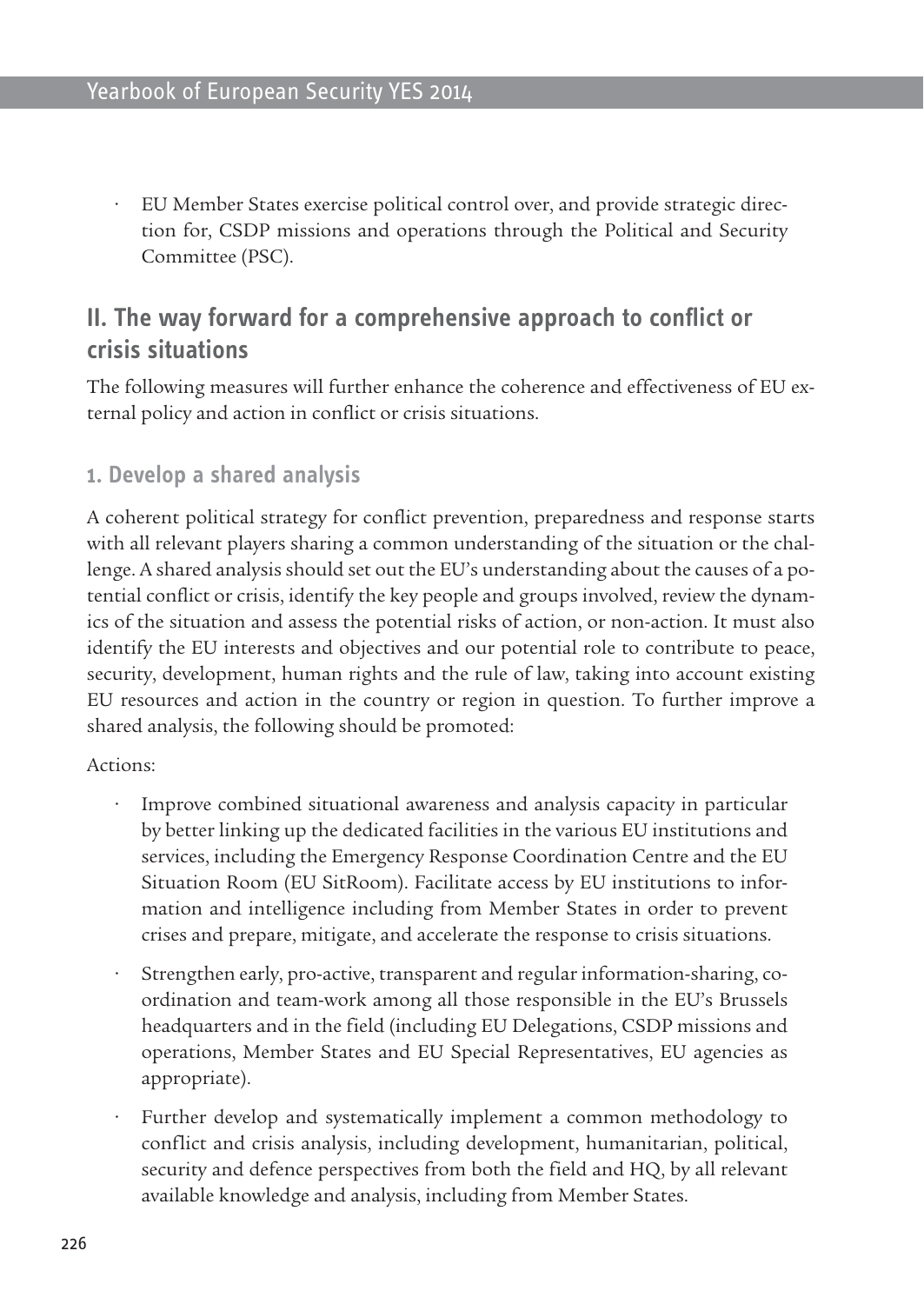• Building on these analyses, systematically prepare proposals and options for discussion with Member States in the relevant Council bodies, including the Political and Security Committee. When a CSDP action is envisaged, this would generally follow the Political Framework for Crisis Approach (PFCA) approach, articulating what the problem is, explain why the EU should act (based on interests, values, objectives and mandates), and identify what instruments could be available, and best suited, to act.

## **2. Define a common strategic vision**

Building on this shared analysis, the EU should, whenever possible, work across institutions and with Member States to develop a single, common strategic vision for a conflict or crisis situation and for future EU engagement across policy areas. This should then set the overall direction for EU engagement.

Actions:

- The EU's strategic vision for a country or a region should whenever possible be set out in an overarching EU Strategy document. Recent examples include the Horn of Africa Strategic Framework and the EU Strategy for security and development in the Sahel, and the proposed elements for an EU Strategy towards the Great Lakes region.
- Joint framework documents should set out the EU's and Member States' objectives and priorities for particular countries, as appropriate.

## **3. Focus on prevention**

Whenever possible the EU must seek to prevent conflict before a crisis emerges or violence erupts – this is a constant and high priority for all EU diplomatic engagement. In the long run, prevention is far less costly than addressing conflicts which have erupted. Prevention contributes to peace, security and sustainable development. It saves lives and reduces suffering, avoids the destruction of homes, businesses, infrastructure and the economy, and makes it easier to resolve underlying tensions, disputes and conditions conducive to violent radicalisation and terrorism. It also helps protect EU interests and prevent adverse consequences on EU security and prosperity.

#### Actions:

Early warning/early action: use new and existing EU early warning systems, including those of EU Member States, to identify emerging conflict and crisis risks, and identify possible mitigating actions.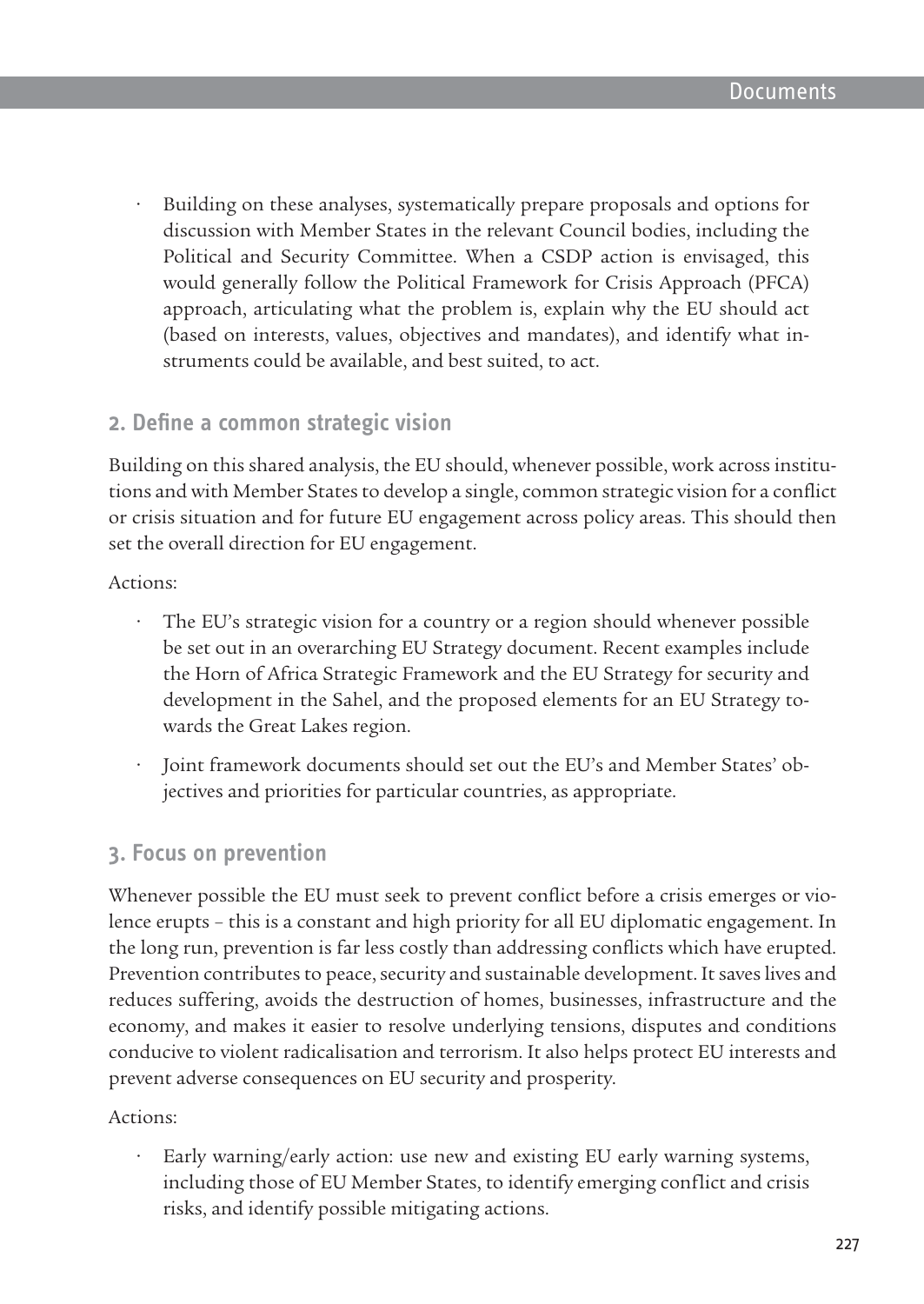• Work across EU institutions and with Member States to translate conflict and crisis risk analyses into specific conflict prevention measures, drawing on lessons learned from previous conflicts and crises.

## **4. Mobilise the different strengths and capacities of the EU**

Effective and proactive EU policy responses to conflict and crises should draw on the different strengths, capacities, competencies and relationships of EU institutions and Member States, in support of a shared vision and common objectives.

Actions:

- Use the Crisis Platform mechanism, chaired by the EEAS with the participation of Commission services, in a more systematic way to facilitate coordination, share information and contribute to the identification and intelligent sequencing of available EU instruments as required. These mechanisms proved their value during the Arab Spring and in the EU's response to the Horn of Africa.
- Ensure that all relevant EU actors are informed and engaged in the analysis and assessment of conflict and crisis situations and at all stages of the conflict cycle – comprehensive engagement and action build on joined-up preparatory work. The EEAS informs and brings together other services on a regular basis for such analytical and preparatory work.
- Further strengthen operational cooperation among the various emergency response functions of the EU, using their complementary expertise. To this end, a Memorandum of Understanding between the EEAS and the Commission services is being prepared.
- Make best use of EU Delegations to ensure local coherence between EU and Member States actions.
- Strengthen the capacity of EU Delegations to contribute to conflict risk analysis. Identify appropriate tools and respond to conflict and crisis by rapid temporary reinforcement through the deployment of additional staff or other experts, where possible, drawing on existing EU resources capacity at the Brussels headquarters or in the region and on Member States' resources.
- Develop procedures and capacities for rapid deployment of joint (EEAS, Commission services, Member States) field missions where appropriate to conflict or crisis situations.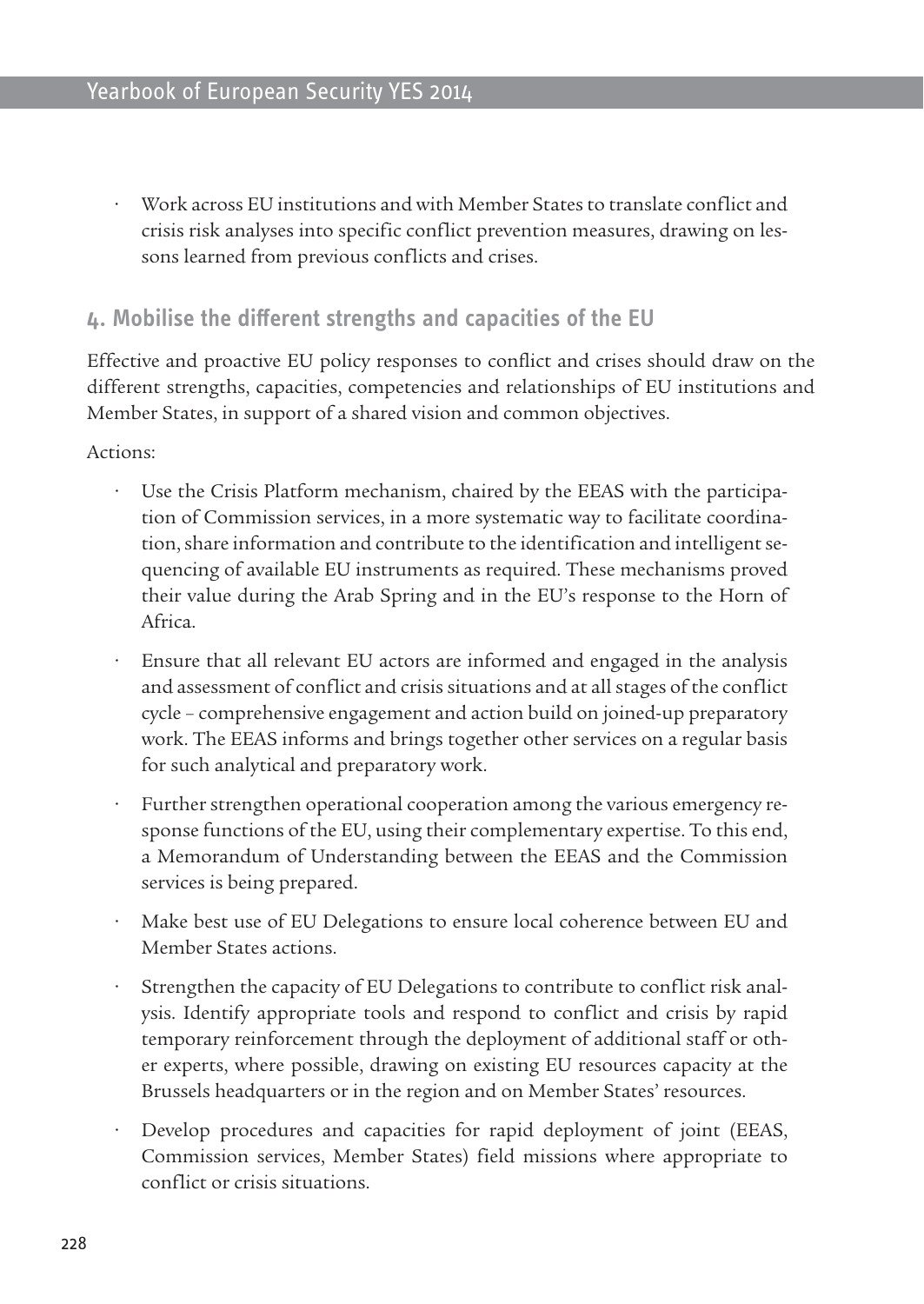## **5. Commit to the long term**

"It took the 20 fastest reforming countries on average 17 years to reduce military in politics and 41 years to reform rule of law to a minimum level necessary for development."

World Development Report, World Bank, 2011

Long-term engagement in peace and state building and long-term sustainable development are essential to address the underlying causes of conflict and to build peaceful, resilient societies. The overall objectives of sustainable peace and development must be at the core of the EU's response from the outset – the EU must also have a long-term vision for its short-term engagements and actions.

For instance, CSDP crisis management instruments and crisis response measures under the Instrument for Stability (IfS) pursue mostly short-term objectives, whereas development instruments by nature are oriented towards the long term. Although objectives and decision- making procedures are different, natural synergies and complementarities should be ensured by an early, inclusive and intense dialogue between the respective stakeholders, in order to have a greater impact and achieve better results. The EU can use, in a coherent manner, different tools and instruments within their own mandates and decision-making processes to deliver on the shared objectives.

Actions:

- Establish co-ordination systems between long-term and short-term objectives through dialogue among EU stakeholders including on the ground.
- Strengthen mechanisms for pooling and sharing European capacities and expertise (e.g. pool of experts for CSDP missions).
- Coordinate and where possible combine the use of a full range of EU tools and instruments (e.g. political dialogue, conflict prevention, reconciliation, programming of development assistance and joint programming, CSDP missions and operations, conflict prevention and stabilisation under the Instrument for Stability, support to disarmament, demobilization reintegration and support to justice and security sector reform processes, etc.) to craft a flexible and effective response during and after the stabilisation phase and in case of risks of conflict. The programming of aid in fragile and conflict-affected countries should integrate conflict analysis from the very beginning as well as the necessary flexibilities for re-programming to respond to new developments on the ground where appropriate.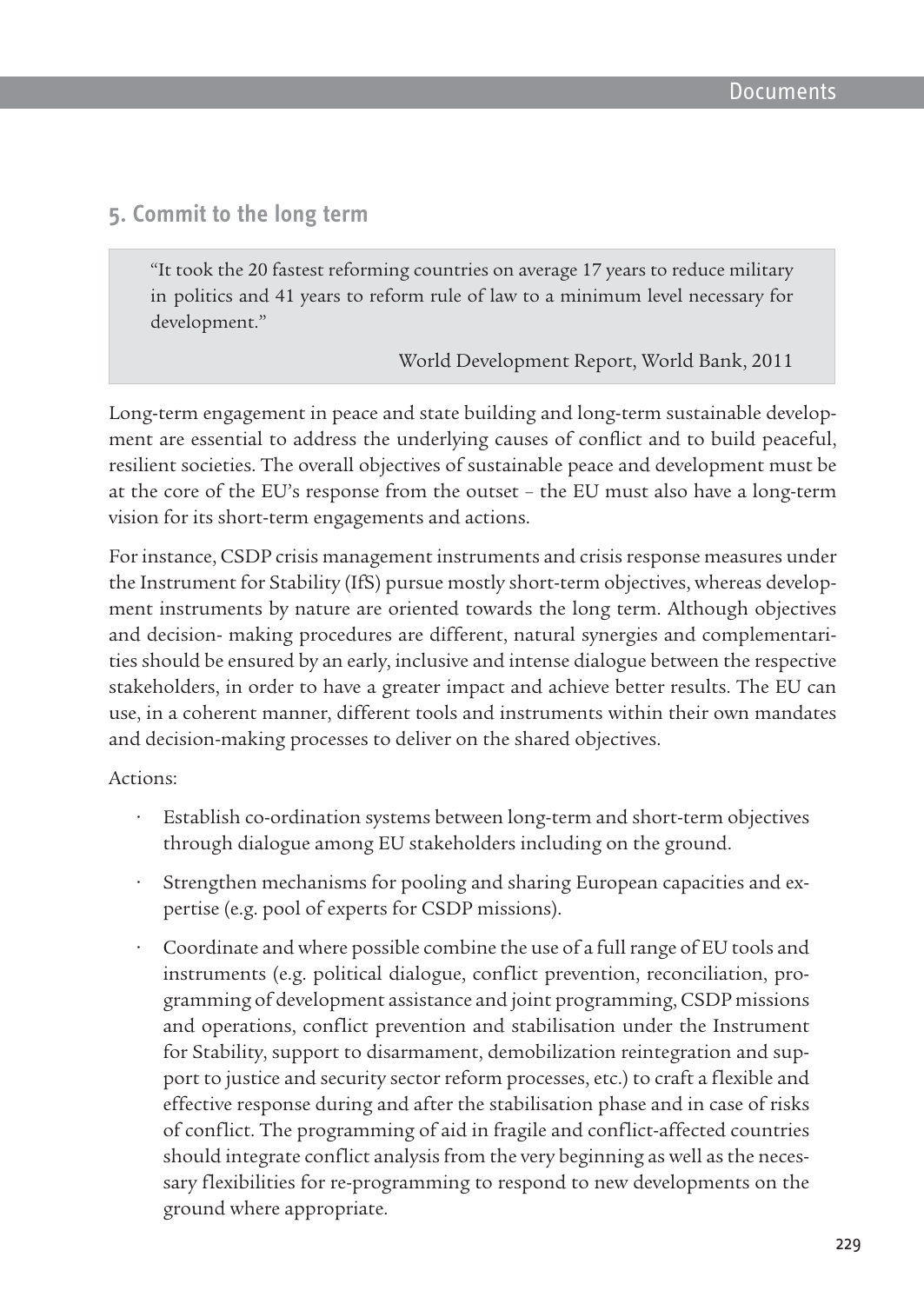Take stock of lessons learned, including within the EU institutions, with Member States and external actors, and feed them back into the comprehensive approach cycle starting from early warning and including prevention efforts, training and exercises.

## **6. Linking policies and internal and external action**

EU internal policies and actions can have significant external effects on conflict and crisis situations. Likewise, external action and policy can also impact on EU internal dynamics. For example, EU maritime transport policy in the Red Sea and the Indian Ocean is inextricably linked to the situation in Somalia and the Horn of Africa region. Similar impacts may arise in other situations, for example fisheries or energy policy. Conversely, the emergence beyond Europe's borders of organised crime, terrorism, or mass migration associated with violent conflict can have a direct impact on the security, stability and interests of the EU, its Member States and EU citizens.

Terrorist organisations will strive to exploit post-conflict or fragile states. In particular, poorly governed areas can prove to be a breeding ground for terrorist recruitment. For example, the activities of Al-Shabaab – which is formally aligned with Al Qaeda – have destabilised Somalia, and severely hindered regional development. Terrorist organisations can act to transmit the terrorist threat directly back into the EU.

Close cooperation, in particular between the High Representative and the Commission, is also vital on the various global issues where the external aspects of internal EU policies have a growing foreign and security policy dimension. This includes areas such as energy security, environmental protection and climate change, migration issues, counter-terrorism and countering violent extremism, organised crime and global economic governance.

"Climate change is a decisive global challenge which, if not urgently managed, will put at risk not only the environment but also world economic prosperity, development and, more broadly, stability and security. The transition towards safe and sustainable low-carbon economy and society as well as climate-resilient and resource-efficient growth patterns worldwide are of paramount importance. Addressing the risk-multiplying threats of a changing climate, including potential conflict and instability, related to reliable access to food, water and energy,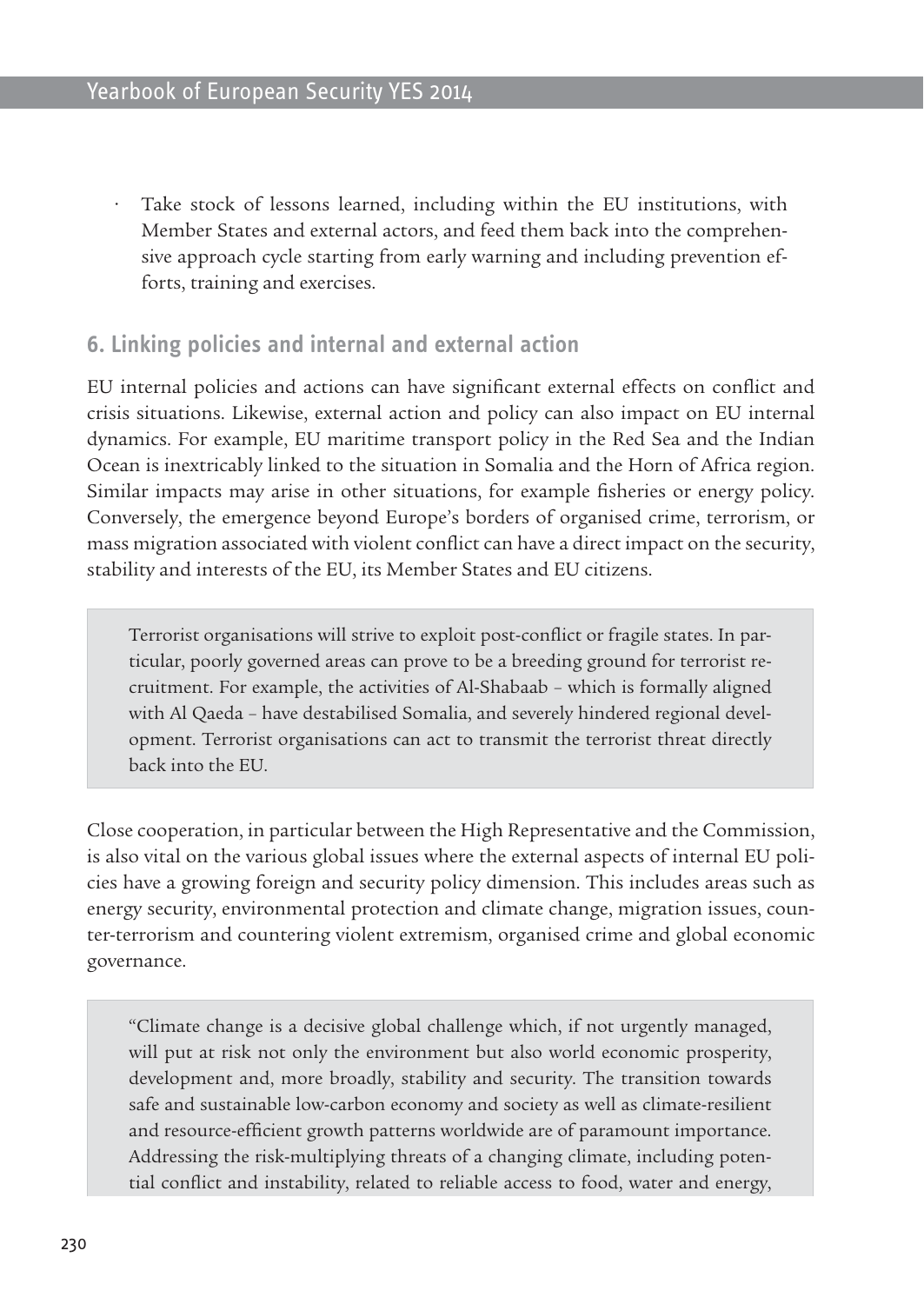requires effective foreign policy responses at the global and EU level, as recognised in the European Security Strategy".

Council Conclusions on climate change diplomacy, June 2013

Finally, and as the recent breakthrough in the EU-facilitated Belgrade-Pristina dialogue has demonstrated, the pull factor of the EU through the perspective of joining the Union – in combination with intense diplomatic engagement – continues to play a vital role in conflict prevention and longer-term stabilization.

Actions:

- The High Representative/Vice President, working closely with the President of the European Commission, to ensure strategic and operational coherence in external relations policy and strategy, including as regards the external impact of internal policies.
- Make better use of the diplomatic and external relations means at the disposal of the EU project and defend its interests linked to internal policies and global issues.
- Seek to identify and raise awareness of policies and instruments that have both an internal and external dimension and highlight potential in both directions.
- Internal policies should be part of the analytical crisis framework, the strategic thinking and policy documents on external action whenever possible and relevant.

## **7. Make better use of EU Delegations**

The EU Delegation, and the Head of Delegation in particular, is the focal point of the EU presence in third countries and should – at that level – play a central role in delivering and co- ordinating EU dialogue, action and support.

Actions:

Take full advantage of the role of the Head of Delegation to bring together the EU and Member States present on the ground across the full spectrum of relevant actions (political dialogue, development co-operation and joint programming, input to security-related strategies, local cooperation with CSDP missions and operations, consular protection, as appropriate, etc.).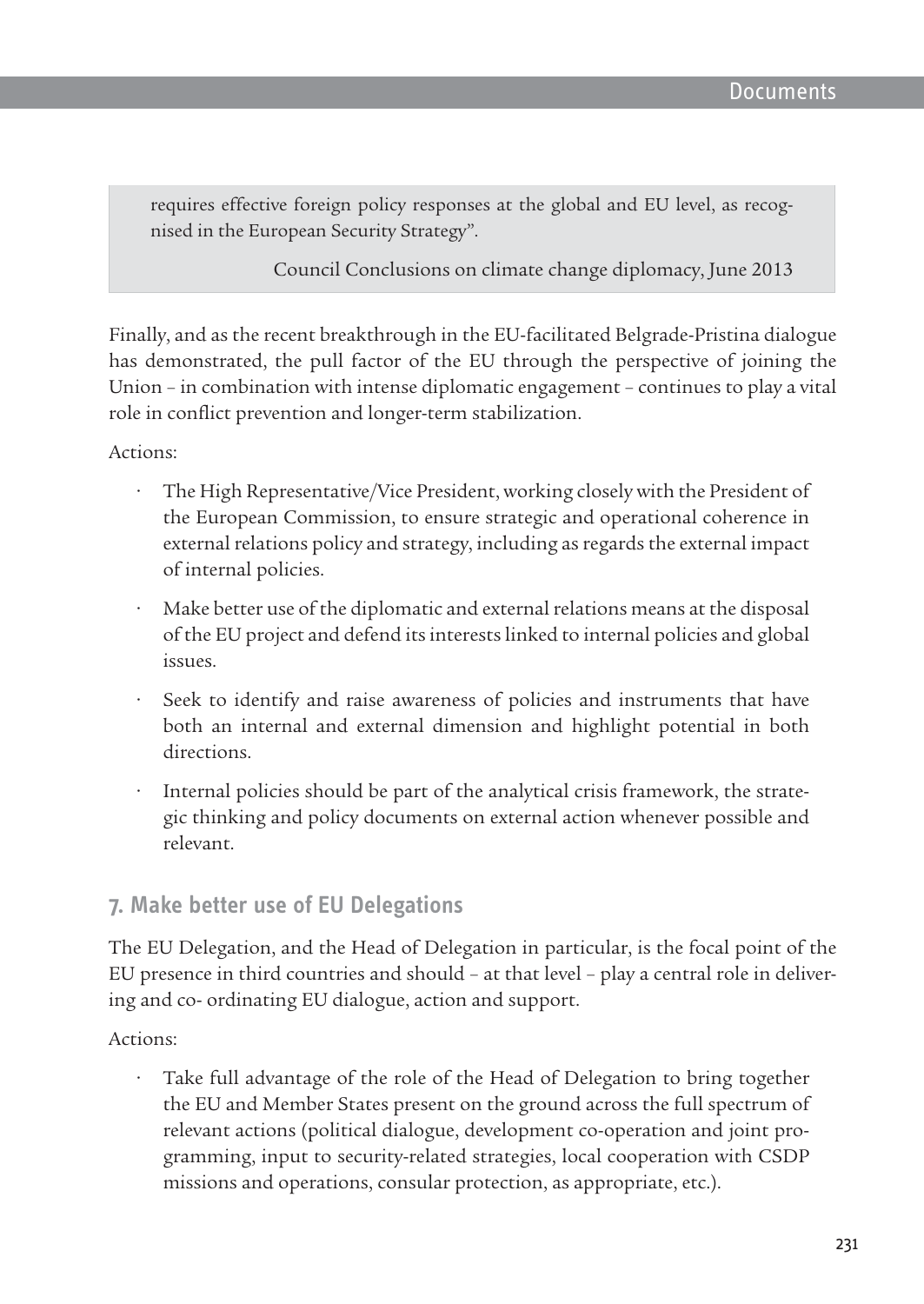- The Head of Delegation to co-ordinate joint reporting, where appropriate, enhancing co- operation with EU Member States on the ground, and sharing information and analysis, in particular at all stages of conflicts or crises.
- Ensure an appropriate breadth of expertise in Delegations, including on security issues.
- If appropriate, enable the co-location of EU actors in EU Delegations to build operational synergies.

Joint Programming has now started or is scheduled to start in more than 40 countries in the coming years. With this initiative, the EU and its Member States aim to increase their impact in partner countries and make their development cooperation more effective. At the same time, they will present a united package of support that significantly increases the EU's leverage and political weight as a donor. Joint Programming exercises are in-country, led by the EU Delegations and Members States Embassies.

## **8. Work in partnership**

In facing complex global challenges, the EU needs to engage and work together with other international and regional actors. The role of the EU is linked – to a greater or lesser extent – to the action (or non-action), resources and expertise of others (e.g. the UN in most crisis situations, NATO in Kosovo and Afghanistan, the International Monetary Fund and the World Bank on macro-financial issues, et cetera).

"[M]utually reinforcing, beneficial and sustainable partnerships with … the UN, OSCE, NATO, World Bank, African Union and other international actors … need to be further strengthened to enable the European Union to operate successfully in the field of long term structural conflict prevention."

Council Conclusions on Conflict Prevention, June 2011

#### Actions:

When developing EU position and responses, engage with and take full account of the role of other international actors: the United Nations, international and regional organisations, strategic partners, International Financial Institutions.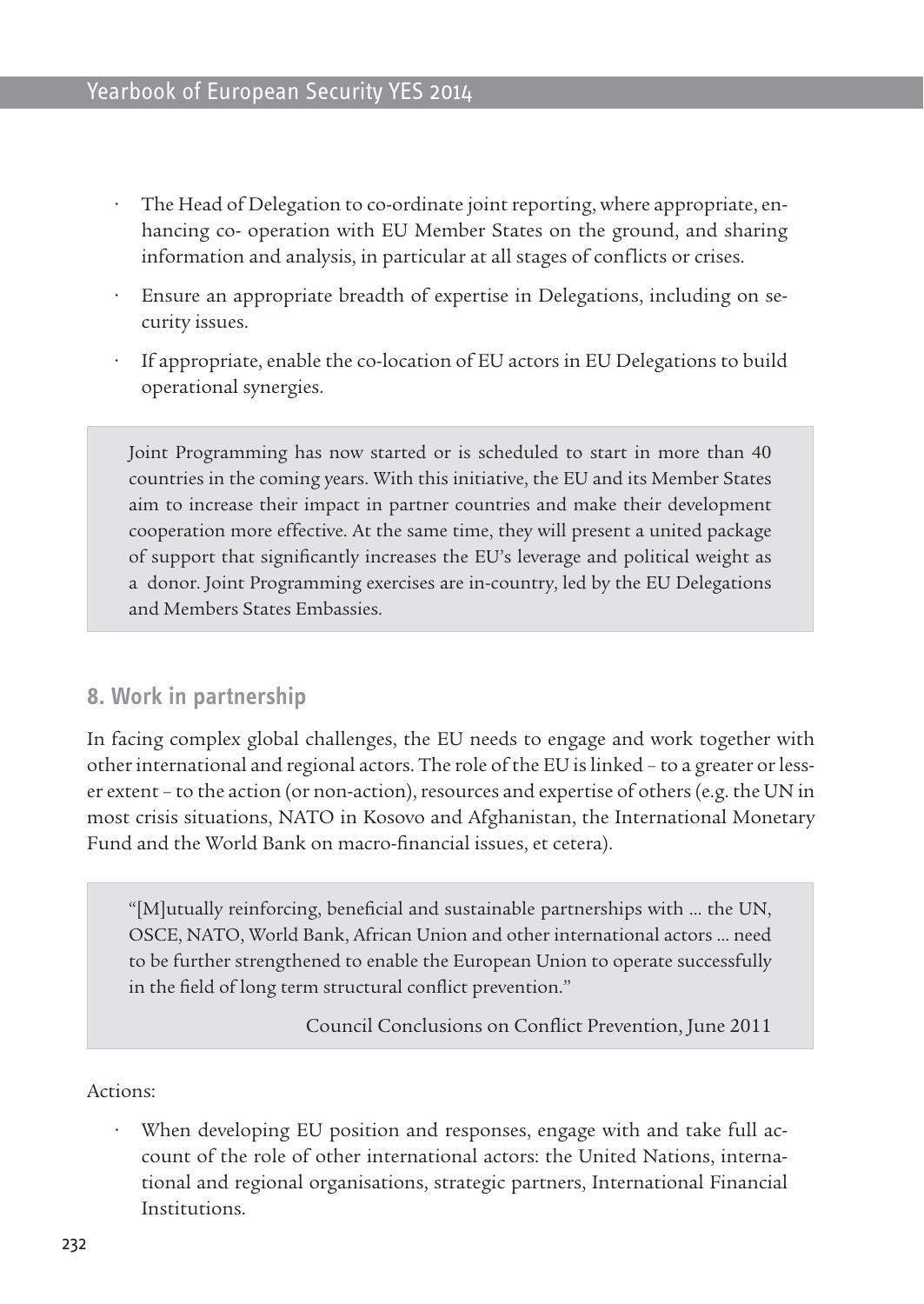• Engage more closely with major international NGOs, civil society, think-tanks, academia and public and private actors.

# **III. Conclusion**

The EU has in recent years taken important steps towards a more coherent external relations policy and action, not least in its response to conflict and crisis situations. Significant progress has been made in the development of common EU policies and strategies and whole-of-Union responses. But the work is not over. The EU now needs to make further improvements and more consistently apply the comprehensive approach as a guiding principle to EU external policy and action.

The comprehensive approach, as outlined above, is a joint undertaking and its success a shared responsibility for the EU institutions as well as for Member States, whose policies, actions and support significantly contribute to more coherent and more effective EU responses.

In the coming months and years, the High Representative and the Commission will, in cooperation with Member States, implement these proposals and this approach and, through them, make determined progress towards better, stronger and faster EU external action. The High Representative and the Commission call on EU Member States to provide their full support for this approach and to fully engage in order to order to ensure that this vision and these objectives are fully implemented.

# **Council Conclusions 19/20 December**

## **Common Security and Defence Policy**

#### Brussels, 20 December 2013, EUCO 217/13

1. Defence matters. An effective Common Security and Defence Policy helps to enhance the security of European citizens and contributes to peace and stability in our neighbourhood and in the broader world. But Europe's strategic and geopolitical environment is evolving rapidly. Defence budgets in Europe are constrained, limiting the ability to develop, deploy and sustain military capabilities. Fragmented European defence markets jeopardise the sustainability and competitiveness of Europe's defence and security industry.

2. The EU and its Member States must exercise greater responsibilities in response to those challenges if they want to contribute to maintaining peace and security through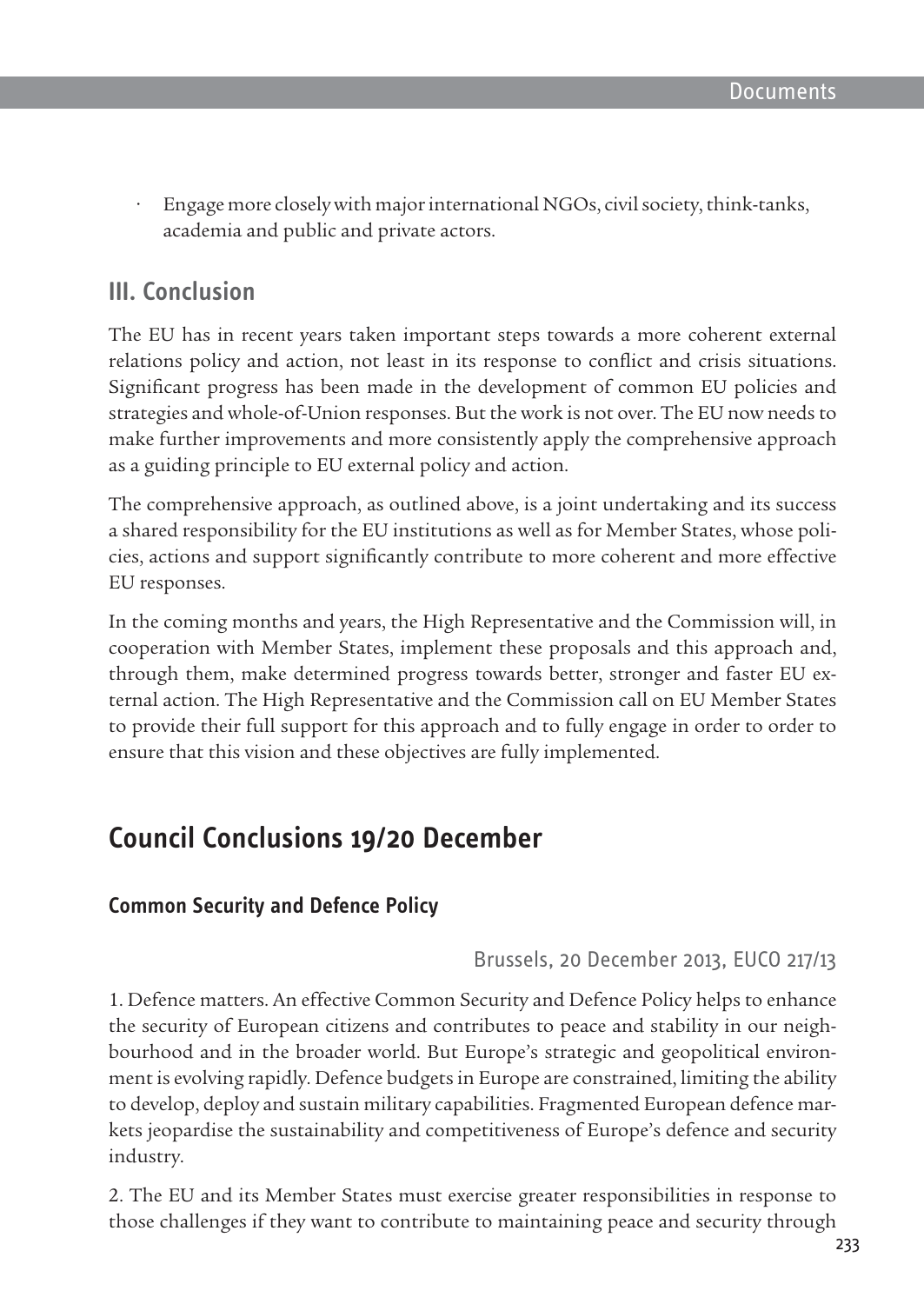CSDP together with key partners such as the United Nations and NATO. The Common Security and Defence Policy (CSDP) will continue to develop in full complementarity with NATO in the agreed framework of the strategic partnership between the EU and NATO and in compliance with the decision-making autonomy and procedures of each. This requires having the necessary means and maintaining a sufficient level of investment. Today, the European Council is making a strong commitment to the further development of a credible and effective CSDP, in accordance with the Lisbon Treaty and the opportunities it offers. The European Council calls on the Member States to deepen defence cooperation by improving the capacity to conduct missions and operations and by making full use of synergies in order to improve the development and availability of the required civilian and military capabilities, supported by a more integrated, sustainable, innovative and competitive European Defence Technological and Industrial Base (EDTIB). This will also bring benefits in terms of growth, jobs and innovation to the broader European industrial sector.

3. In response to the European Council conclusions of December 2012, important work has been undertaken by the Commission, the High Representative, the European Defence Agency and the Member States. The Council adopted substantial conclusions on 25 November 2013, which the European Council endorses.

4. On that basis the European Council has identified a number of priority actions built around three axes: increasing the effectiveness, visibility and impact of CSDP; enhancing the development of capabilities and strengthening Europe's defence industry.

# **(a) Increasing the effectiveness, visibility and impact of CSDP**

5. In recent years progress has been made in a number of areas relating to CSDP. The numerous civilian and military crisis management missions and operations throughout the world are a tangible expression of the Union's commitment to international peace and security. Through CSDP, the Union today deploys more than 7,000 staff in 12 civilian missions and four military operations. The European Union and its Member States can bring to the international stage the unique ability to combine, in a consistent manner, policies and tools ranging from diplomacy, security and defence to finance, trade, development and justice. Further improving the efficiency and effectiveness of this EU Comprehensive Approach, including as it applies to EU crisis management, is a priority. In this context, the European Council welcomes the presentation of the joint communication from the Commission and the High Representative.

6. The Union remains fully committed to working in close collaboration with its global, transatlantic and regional partners. Such collaboration should be further developed in a spirit of mutual reinforcement and complementarity.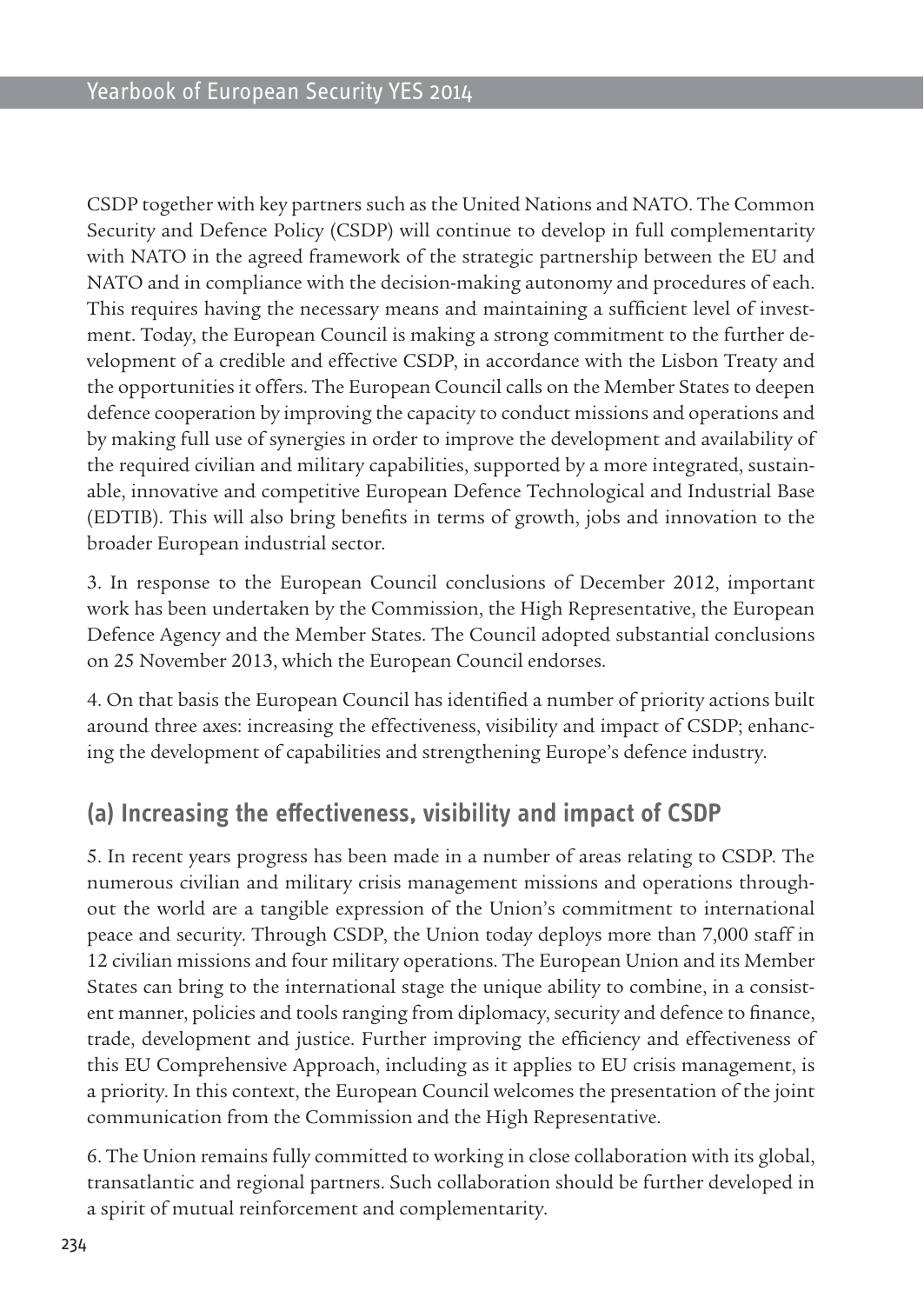7. The European Council emphasises the importance of supporting partner countries and regional organisations, through providing training, advice, equipment and resources where appropriate, so that they can increasingly prevent or manage crises by themselves. The European Council invites the Member States, the High Representative and the Commission to ensure the greatest possible coherence between the Union's and Member States' actions to this effect.

8. The EU and its Member States need to be able to plan and deploy the right civilian and military assets rapidly and effectively. The European Council emphasises the need to improve the EU rapid response capabilities, including through more flexible and deployable EU Battle groups as Member States so decide. The financial aspects of EU missions and operations should be rapidly examined, including in the context of the Athena mechanism review, with a view to improving the system of their financing, based on a report from the High Representative. The European Council invites the Commission, the High Representative and the Member States to ensure that the procedures and rules for civilian missions enable the Union to be more flexible and speed up the deployment of EU civilian missions.

9. New security challenges continue to emerge. Europe's internal and external security dimensions are increasingly interlinked. To enable the EU and its Member States to respond, in coherence with NATO efforts, the European Council calls for:

- an EU Cyber Defence Policy Framework in 2014, on the basis of a proposal by the High Representative, in cooperation with the Commission and the European Defence Agency;
- an EU Maritime Security Strategy by June 2014, on the basis of a joint Communication from the Commission and the High Representative, taking into account the opinions of the Member States, and the subsequent elaboration of action plans to respond to maritime challenges;
- increased synergies between CSDP and Freedom/Security/Justice actors to tackle horizontal issues such as illegal migration, organised crime and terrorism;
- progress in developing CSDP support for third states and regions, in order to help them to improve border management;
- further strengthening cooperation to tackle energy security challenges.

The European Council invites the High Representative, in close cooperation with the Commission, to assess the impact of changes in the global environment, and to report to the Council in the course of 2015 on the challenges and opportunities arising for the Union, following consultations with the Member States.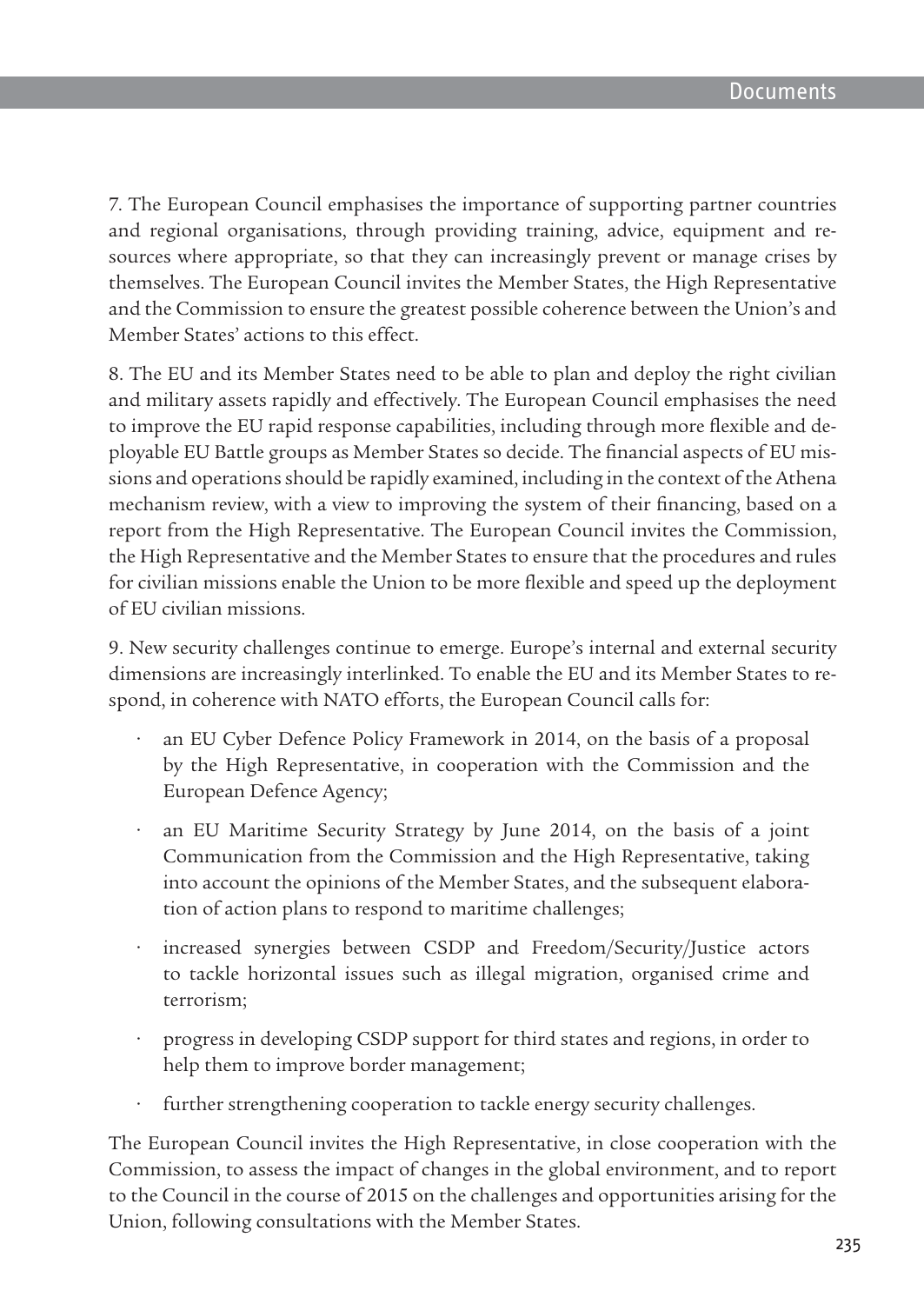# **(b) Enhancing the development of capabilities**

10. Cooperation in the area of military capability development is crucial to maintaining key capabilities, remedying shortfalls and avoiding redundancies. Pooling demand, consolidating requirements and realising economies of scale will allow Member States to enhance the efficient use of resources and ensure interoperability, including with key partner organisations such as NATO. Cooperative approaches whereby willing Member States or groups of Member States develop capabilities based on common standards or decide on common usage, maintenance or training arrangements, while enjoying access to such capabilities, will allow participants to benefit from economies of scale and enhanced military effectiveness.

11. The European Council remains committed to delivering key capabilities and addressing critical shortfalls through concrete projects by Member States, supported by the European Defence Agency. Bearing in mind that the capabilities are owned and operated by the Member States, it welcomes :

- the development of Remotely Piloted Aircraft Systems (RPAS) in the 2020- 2025 timeframe: preparations for a programme of a next-generation European Medium Altitude Long Endurance RPAS; the establishment of an RPAS user community among the participating Member States owning and operating these RPAS; close synergies with the European Commission on regulation (for an initial RPAS integration into the European Aviation System by 2016); appropriate funding from 2014 for R&D activities;
- the development of Air-to-Air refuelling capacity: progress towards increasing overall capacity and reducing fragmentation, especially as regards the establishment of a Multi-Role Tanker Transport capacity, with synergies in the field of certification, qualification, in-service support and training;
- Satellite Communication: preparations for the next generation of Governmental Satellite Communication through close cooperation between the Member States, the Commission and the European Space Agency; a users' group should be set up in 2014;
- Cyber: developing a roadmap and concrete projects focused on training and exercises, improving civil/military cooperation on the basis of the EU Cybersecurity Strategy as well as the protection of assets in EU missions and operations.

12. Cooperation should be facilitated by increased transparency and information sharing in defence planning, allowing national planners and decision-makers to consider greater convergence of capability needs and timelines. To foster more systematic and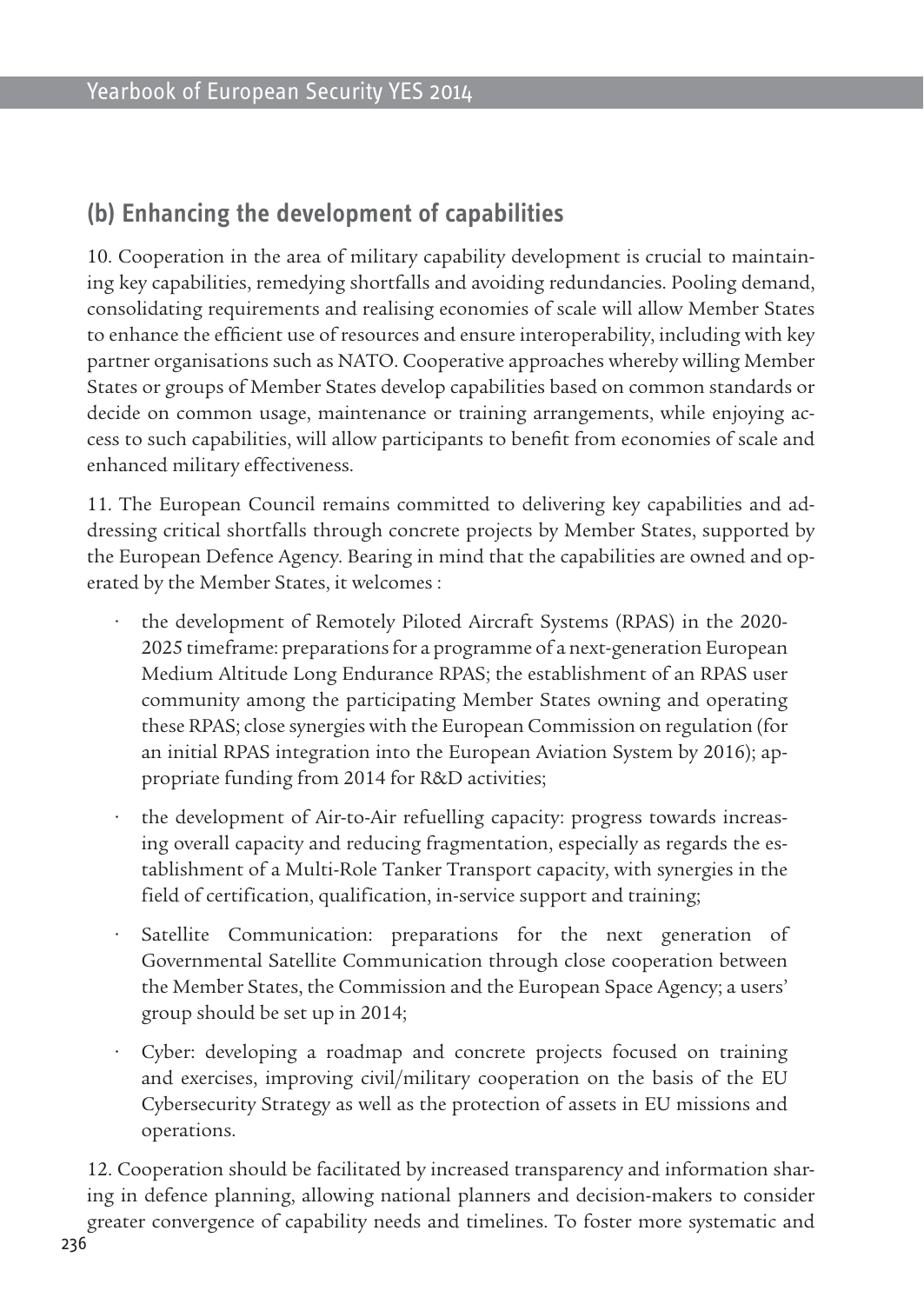long-term cooperation the European Council invites the High Representative and the European Defence Agency to put forward an appropriate policy framework by the end of 2014, in full coherence with existing NATO planning processes.

13. The European Council welcomes the existing cooperative models, such as the European Air Transport Command (EATC), and encourages Member States to explore ways to replicate the EATC model in other areas.

14. The European Council welcomes the progress achieved in cooperation through the European Defence Agency Code of Conduct on Pooling and Sharing. It encourages the further development of incentives for and innovative approaches to such cooperation, including by investigating non market-distorting fiscal measures in accordance with existing European law. It invites the European Defence Agency to examine ways in which Member States can cooperate more effectively and efficiently in pooled procurement projects, with a view to reporting back to the Council by the end of 2014.

15. Taking into account the frequent recourse to missions which are civilian in nature, the European Council calls for the enhanced development of civilian capabilities and stresses the importance of fully implementing the Civilian Capability Development Plan.

# **(c) Strengthening Europe's defence industry**

16. Europe needs a more integrated, sustainable, innovative and competitive defence technological and industrial base (EDTIB) to develop and sustain defence capabilities. This can also enhance its strategic autonomy and its ability to act with partners. The EDTIB should be strengthened to ensure operational effectiveness and security of supply, while remaining globally competitive and stimulating jobs, innovation and growth across the EU. These efforts should be inclusive with opportunities for defence industry in the EU, balanced and in full compliance with EU law. The European Council stresses the need to further develop the necessary skills identified as essential to the future of the European defence industry.

17. A well-functioning defence market based on openness, equal treatment and opportunities, and transparency for all European suppliers is crucial. The European Council welcomes the Commission communication "Towards a more competitive and efficient defence and security sector". It notes the intention of the Commission to develop, in close cooperation with the High Representative and the European Defence Agency, a roadmap for implementation. It stresses the importance of ensuring the full and correct implementation and application of the two defence Directives of 2009, *inter alia* with a view to opening up the market for subcontractors from all over Europe, ensuring economies of scale and allowing a better circulation of defence products.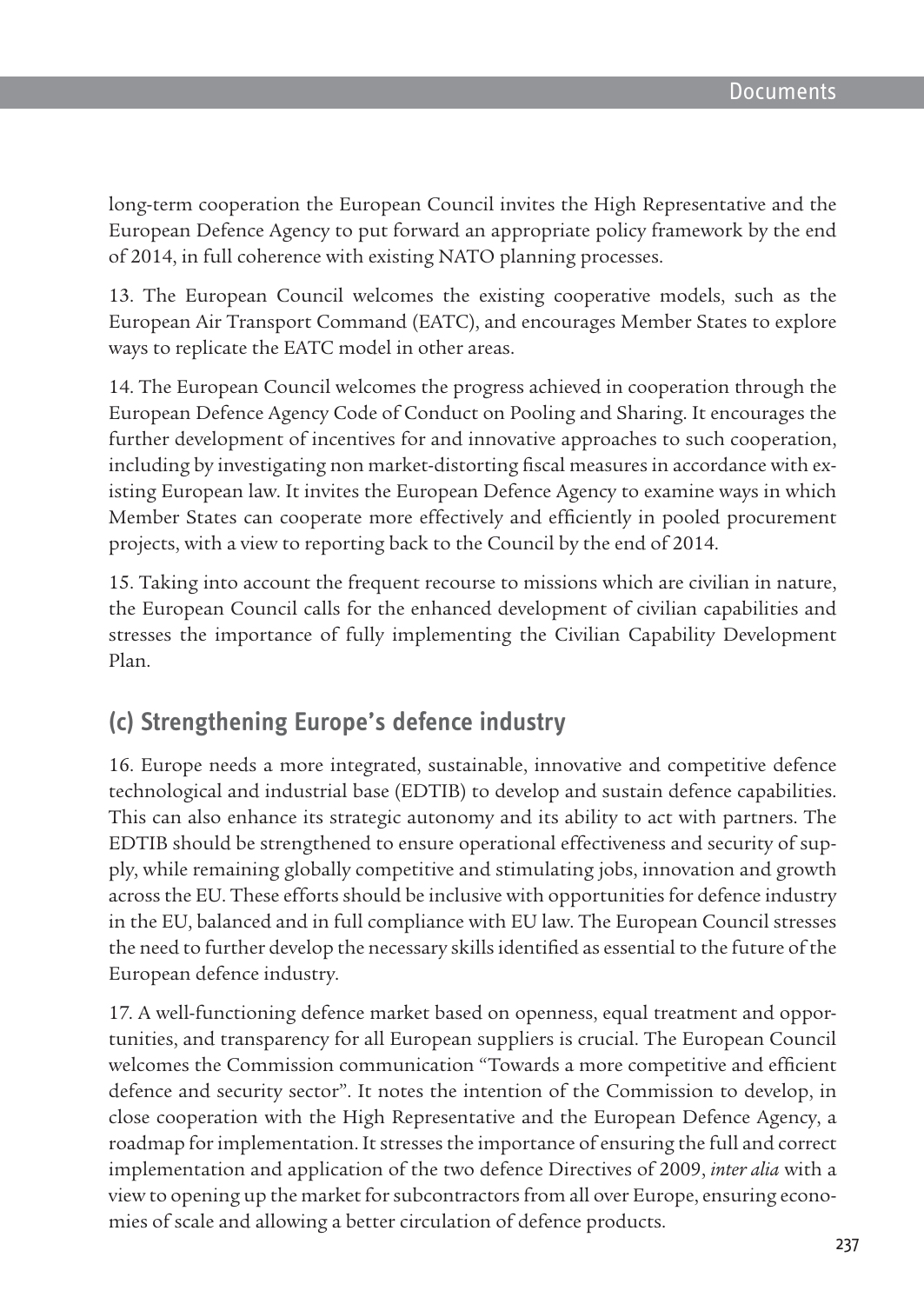#### **Research – dual-use**

18. To ensure the long-term competitiveness of the European defence industry and secure the modern capabilities needed, it is essential to retain defence Research & Technology (R&T) expertise, especially in critical defence technologies. The European Council invites the Member States to increase investment in cooperative research programmes, in particular collaborative investments, and to maximise synergies between national and EU research. Civilian and defence research reinforce each other, including in key enabling technologies and on energy efficiency technology. The European Council therefore welcomes the Commission's intention to evaluate how the results under Horizon 2020 could also benefit defence and security industrial capabilities. It invites the Commission and the European Defence Agency to work closely with Member States to develop proposals to stimulate further dual use research. A Preparatory Action on CSDP-related research will be set up, while seeking synergies with national research programmes whenever possible.

## **Certification and standardisation**

19. Developing standards and certification procedures for defence equipment reduces costs, harmonises demand and enhances interoperability. The European Defence Agency and the Commission will prepare a roadmap for the development of defence industrial standards by mid-2014, without duplicating existing standards, in particular NATO standards. Together with the Commission and Member States, the European Defence Agency will also develop options for lowering the costs of military certification, including by increasing mutual recognition between EU Member States. It should report to the Council on both issues by mid 2014.

## **SMEs**

20. SMEs are an important element in the defence supply chain, a source of innovation and key enablers for competitiveness. The European Council underlines the importance of crossborder market access for SMEs and stresses that full use should be made of the possibilities that EU law offers on subcontracting and general licensing of transfers and invites the Commission to investigate the possibilities for additional measures to open up supply chains to SMEs from all Member States. Supporting regional networks of SMEs and strategic clusters is also critically important. The European Council welcomes the Commission proposals to promote greater access of SMEs to defence and security markets and to encourage strong involvement of SMEs in future EU funding programmes.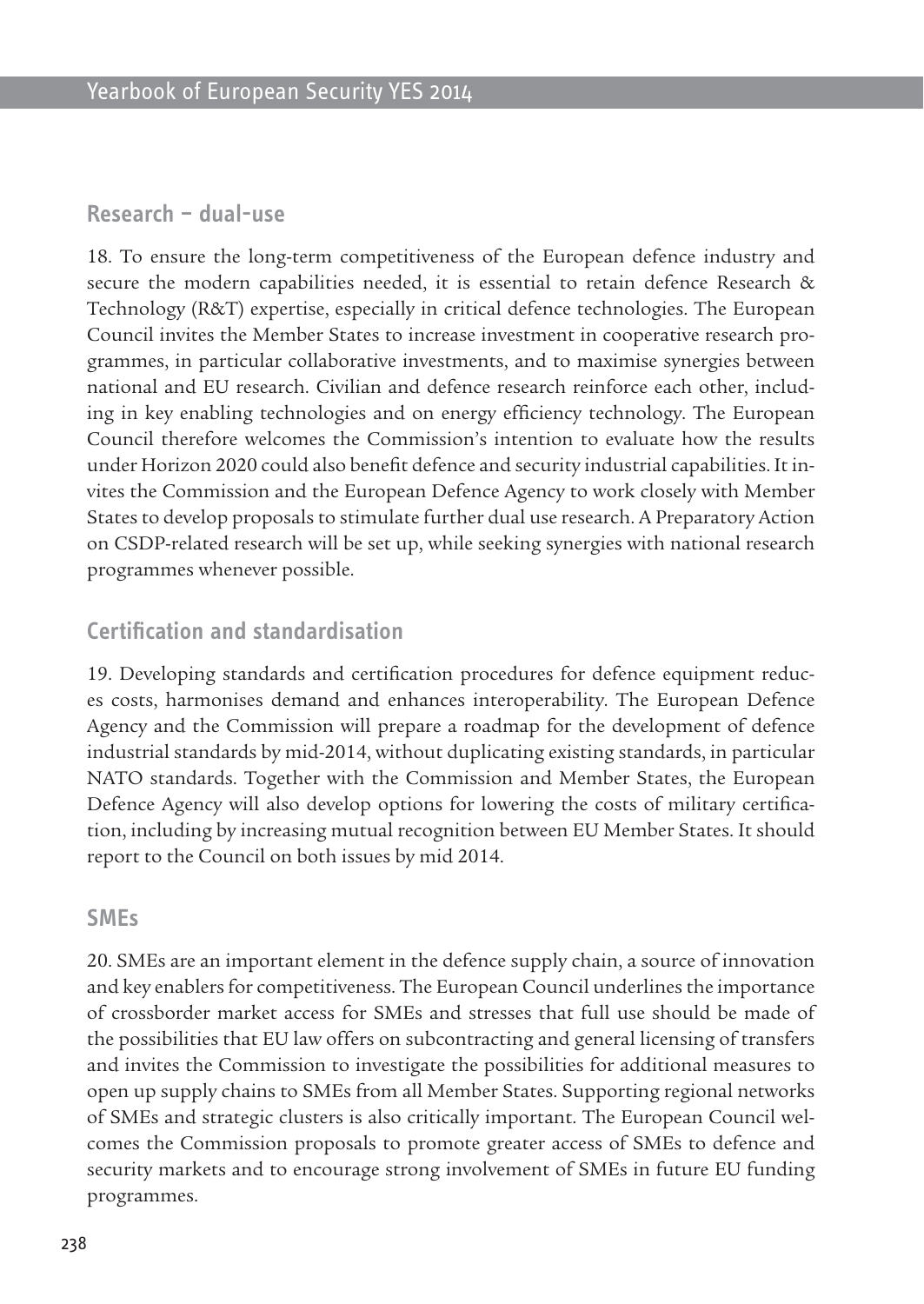## **Security of Supply**

21. The European Council emphasises the importance of Security of Supply arrangements for the development of long-term planning and cooperation, and for the functioning of the internal market for defence. It welcomes the recent adoption within the European Defence Agency of an enhanced Framework Arrangement on Security of Supply and calls on the Commission to develop with Member States and in cooperation with the High Representative and the European Defence Agency a roadmap for a comprehensive EU-wide Security of Supply regime, which takes account of the globalised nature of critical supply chains.

# **(d) Way forward**

22. The European Council invites the Council, the Commission, the High Representative, the European Defence Agency and the Member States, within their respective spheres of competence, to take determined and verifiable steps to implement the orientations set out above. The European Council will assess concrete progress on all issues in June 2015 and provide further guidance, on the basis of a report from the Council drawing on inputs from the Commission, the High Representative and the European Defence Agency.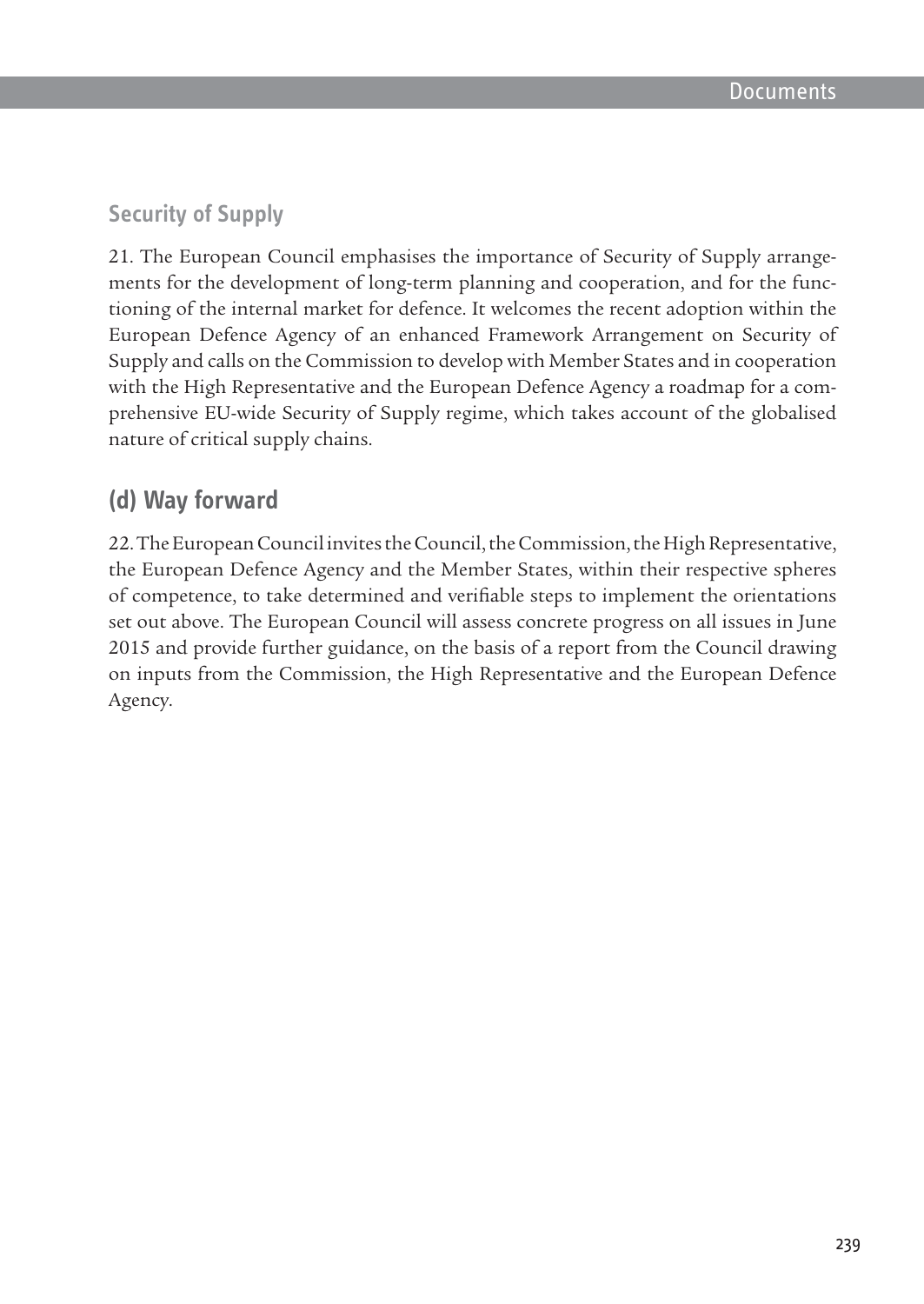Yearbook of European Security YES 2014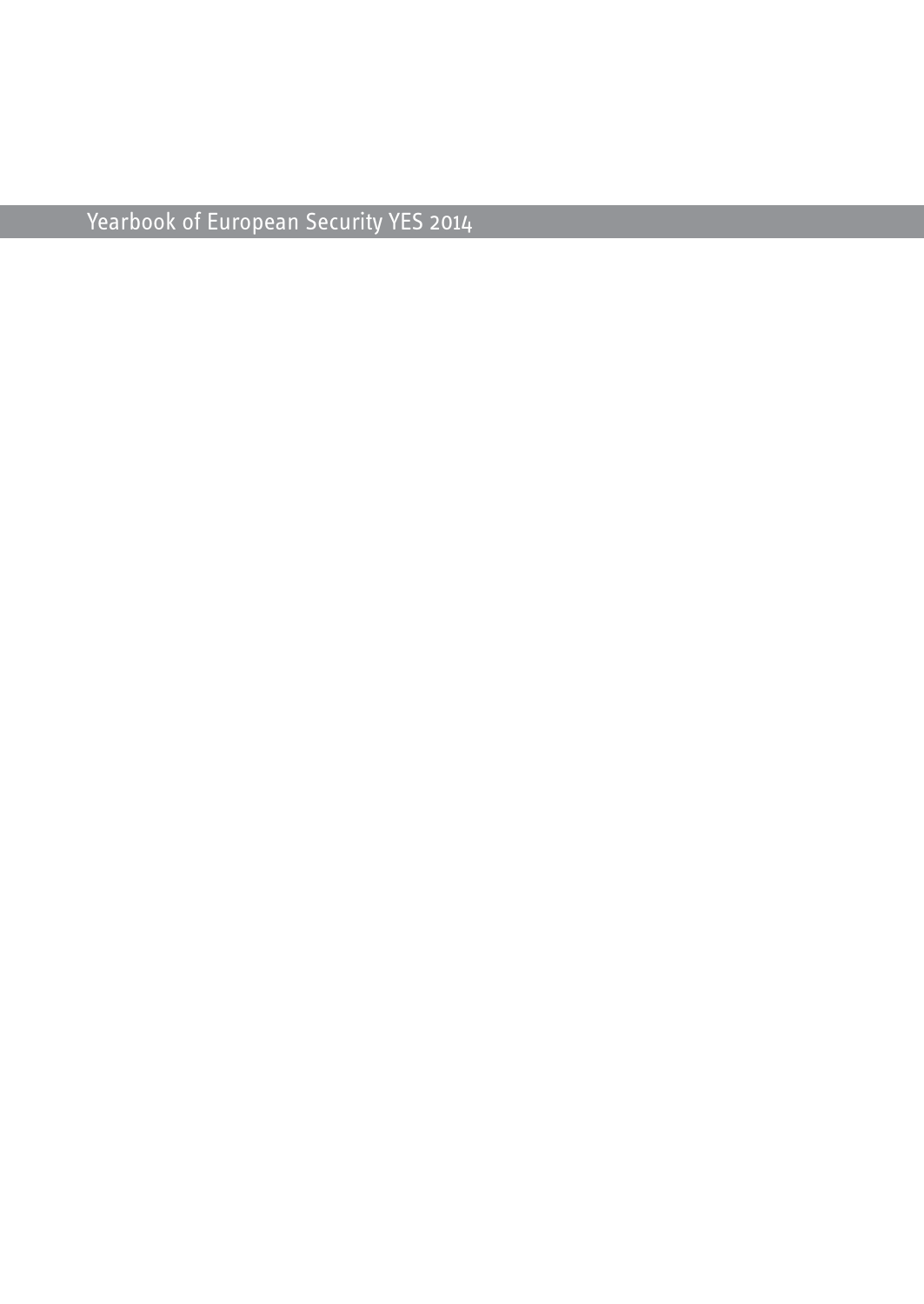# **Cybersecurity**

**Joint Communication to the European Parliament, the Council, the European Economic and Social Committee and the Committee of the Regions: Cybersecurity Strategy of the European Union: An Open, Safe and Secure Cyberspace**

Brussels, 7.2.2013, JOINT (2013) 1 final

## **1. Introduction**

#### **Context**

Over the last two decades, the Internet and more broadly cyberspace has had a tremendous impact on all parts of society. Our daily life, fundamental rights, social interactions and economies depend on information and communication technology working seamlessly. An open and free cyberspace has promoted political and social inclusion worldwide; it has broken down barriers between countries, communities and citizens, allowing interaction and sharing of information and ideas across the globe; it has provided a forum for freedom of expression and exercise of fundamental rights, and empowered people in their quest for democratic and more just societies – most strikingly during the Arab Spring.

For cyberspace to remain open and free, the same norms, principles and values that the EU upholds offline, should also apply online. Fundamental rights, democracy and the rule of law need to be protected in cyberspace. Our freedom and prosperity increasingly depend on a robust and innovative Internet, which will continue to flourish if private sector innovation and civil society drive its growth. But freedom online requires safety and security too. Cyberspace should be protected from incidents, malicious activities and misuse; and governments have a significant role in ensuring a free and safe cyberspace. Governments have several tasks: to safeguard access and openness, to respect and protect fundamental rights online and to maintain the reliability and interoperability of the Internet. However, the private sector owns and operates significant parts of cyberspace,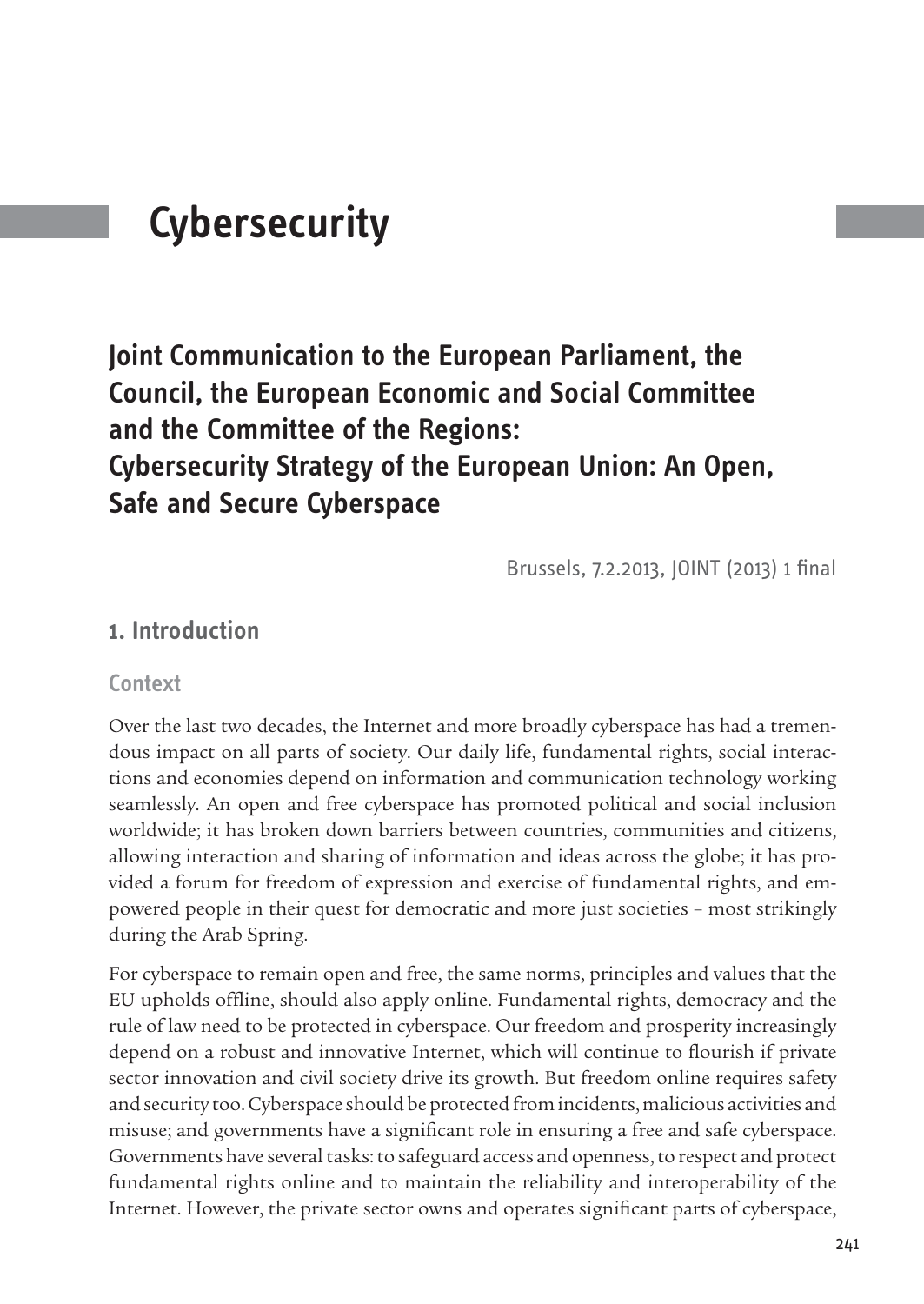and so any initiative aiming to be successful in this area has to recognise its leading role.

Information and communications technology has become the backbone of our economic growth and is a critical resource which all economic sectors rely on. It now underpins the complex systems which keep our economies running in key sectors such as finance, health, energy and transport; while many business models are built on the uninterrupted availability of the Internet and the smooth functioning of information systems.

By completing the Digital Single Market, Europe could boost its GDP by almost  $\epsilon$ 500 billion a year; an average of €1,000 per person. For new connected technologies to take off, including e-payments, cloud computing or machine-to-machine communication, citizens will need trust and confidence. Unfortunately, a 2012 Eurobarometer survey showed that almost a third of Europeans are not confident in their ability to use the internet for banking or purchases. An overwhelming majority also said they avoid disclosing personal information online because of security concerns. Across the EU, more than one in ten Internet users has already become victim of online fraud.

Recent years have seen that while the digital world brings enormous benefits, it is also vulnerable. Cybersecurity incidents, be it intentional or accidental, are increasing at an alarming pace and could disrupt the supply of essential services we take for granted such as water, healthcare, electricity or mobile services. Threats can have different origins — including criminal, politically motivated, terrorist or state-sponsored attacks as well as natural disasters and unintentional mistakes.

The EU economy is already affected by cybercrime activities against the private sector and individuals. Cybercriminals are using ever more sophisticated methods for intruding into information systems, stealing critical data or holding companies to ransom. The increase of economic espionage and state-sponsored activities in cyberspace poses a new category of threats for EU governments and companies.

In countries outside the EU, governments may also misuse cyberspace for surveillance and control over their own citizens. The EU can counter this situation by promoting freedom online and ensuring respect of fundamental rights online.

All these factors explain why governments across the world have started to develop cybersecurity strategies and to consider cyberspace as an increasingly important international issue.

The time has come for the EU to step up its actions in this area. This proposal for a Cybersecurity strategy of the European Union, put forward by the Commission and the High Representative of the Union for Foreign Affairs and Security Policy (High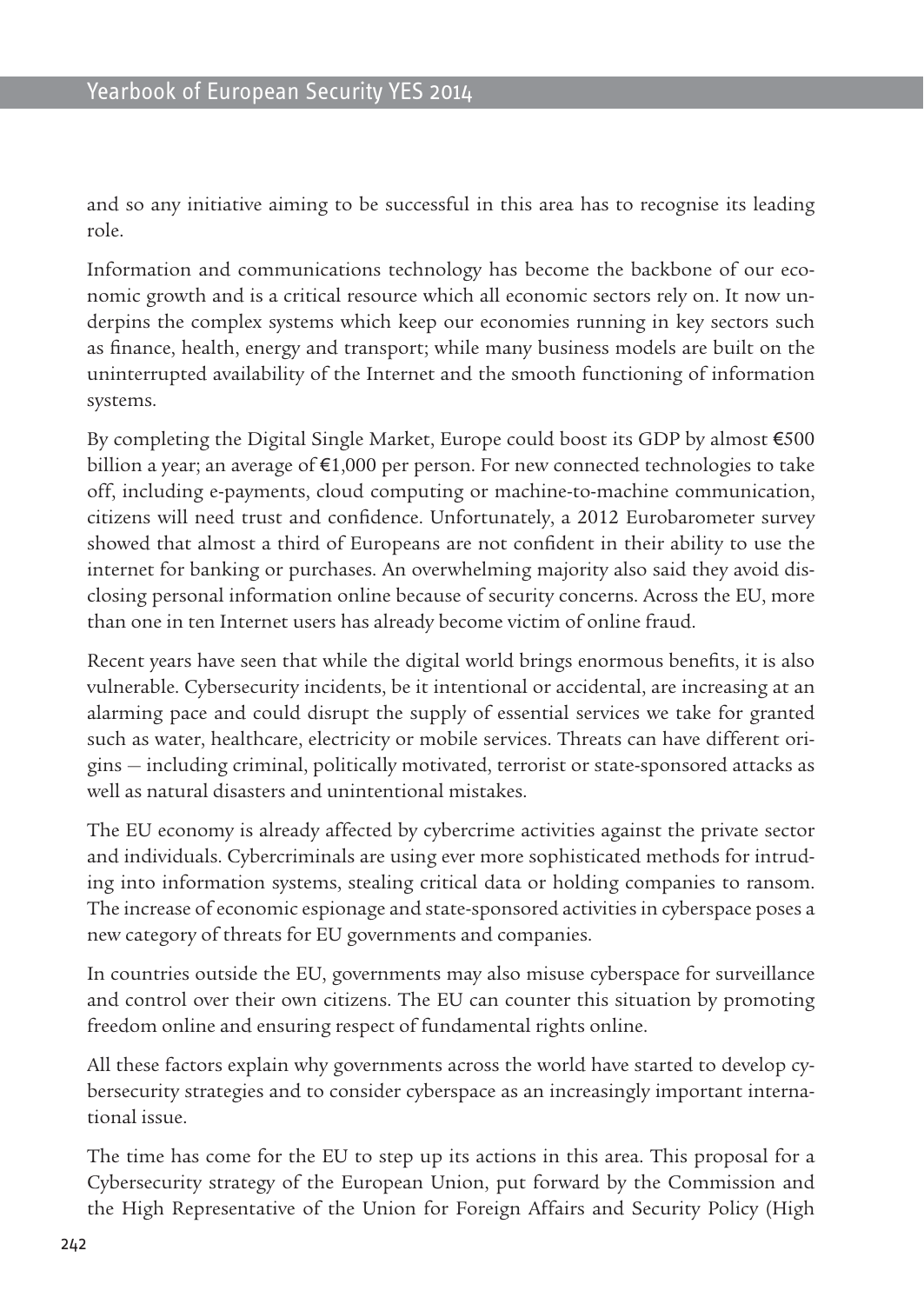Representative), outlines the EU's vision in this domain, clarifies roles and responsibilities and sets out the actions required based on strong and effective protection and promotion of citizens' rights to make the EU's online environment the safest in the world.

## **Principles for cybersecurity**

The borderless and multi-layered Internet has become one of the most powerful instruments for global progress without governmental oversight or regulation. While the private sector should continue to play a leading role in the construction and day-to-day management of the Internet, the need for requirements for transparency, accountability and security is becoming more and more prominent. This strategy clarifies the principles that should guide cybersecurity policy in the EU and internationally.

## The EU's core values apply as much in the digital as in the physical world

The same laws and norms that apply in other areas of our day-to-day lives apply also in the cyber domain.

## Protecting fundamental rights, freedom of expression, personal data and privacy

Cybersecurity can only be sound and effective if it is based on fundamental rights and freedoms as enshrined in the Charter of Fundamental Rights of the European Union and EU core values. Reciprocally, individuals' rights cannot be secured without safe networks and systems. Any information sharing for the purposes of cyber security, when personal data is at stake, should be compliant with EU data protection law and take full account of the individuals' rights in this field.

#### Access for all

Limited or no access to the Internet and digital illiteracy constitute a disadvantage to citizens, given how much the digital world pervades activity within society. Everyone should be able to access the Internet and to an unhindered flow of information. The Internet's integrity and security must be guaranteed to allow safe access for all.

#### Democratic and efficient multi-stakeholder governance

The digital world is not controlled by a single entity. There are currently several stakeholders, of which many are commercial and non-governmental entities, involved in the day-to-day management of Internet resources, protocols and standards and in the future development of the Internet. The EU reaffirms the importance of all stakeholders in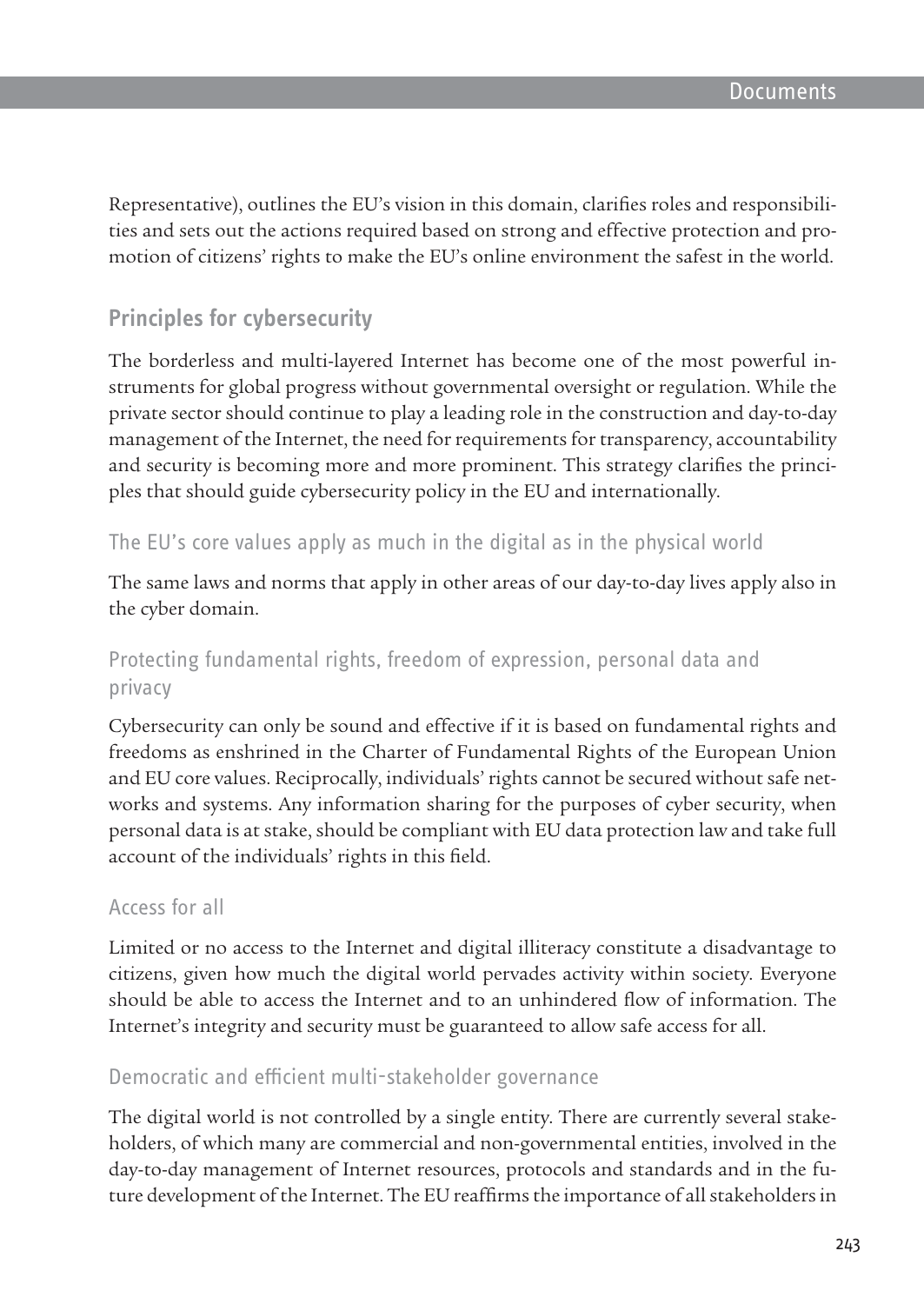the current Internet governance model and supports this multi-stakeholder governance approach.

## A shared responsibility to ensure security

The growing dependency on information and communications technologies in all domains of human life has led to vulnerabilities which need to be properly defined, thoroughly analysed, remedied or reduced. All relevant actors, whether public authorities, the private sector or individual citizens, need to recognise this shared responsibility, take action to protect themselves and if necessary ensure a coordinated response to strengthen cybersecurity.

# **2. Strategic priorities and actions**

The EU should safeguard an online environment providing the highest possible freedom and security for the benefit of everyone. While acknowledging that it is predominantly the task of Member States to deal with security challenges in cyberspace, this strategy proposes specific actions that can enhance the EU's overall performance. These actions are both short and long term, they include a variety of policy tools and involve different types of actors, be it the EU institutions, Member States or industry.

The EU vision presented in this strategy is articulated in five strategic priorities, which address the challenges highlighted above:

- Achieving cyber resilience
- Drastically reducing cybercrime
- Developing cyberdefence policy and capabilities related to the Common Security and Defence Policy (CSDP)
- Develop the industrial and technological resources for cybersecurity
- Establish a coherent international cyberspace policy for the European Union and promote core EU values

# **2.1. Achieving cyber resilience**

To promote cyber resilience in the EU, both public authorities and the private sector must develop capabilities and cooperate effectively. Building on the positive results achieved via the activities carried out to date further EU action can help in particular to counter cyber risks and threats having a cross-border dimension, and contribute to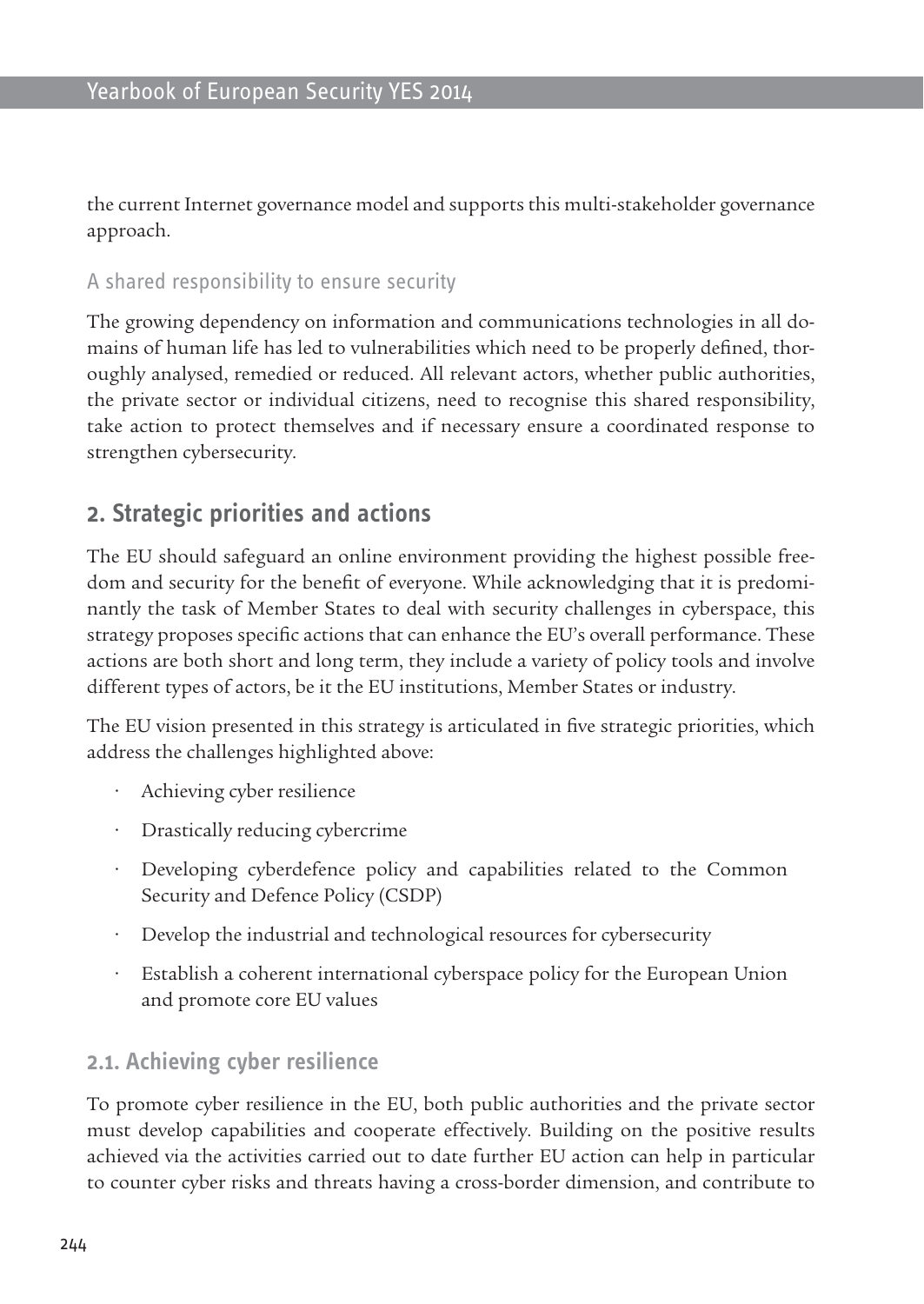a coordinated response in emergency situations. This will strongly support the good functioning of the internal market and boost the internal security of the EU.

Europe will remain vulnerable without a substantial effort to enhance public and private capacities, resources and processes to prevent, detect and handle cyber security incidents. This is why the Commission has developed a policy on Network and Information Security (NIS). The **European Network and Information Security Agency ENISA**  was established in 2004 and a new Regulation to strengthen ENISA and modernise its mandate is being negotiated by Council and Parliament. In addition, the Framework Directive for electronic communications requires providers of electronic communications to appropriately manage the risks to their networks and to report significant security breaches. Also, the EU data protection legislation requires data controllers to ensure data protection requirements and safeguards, including measures related to security, and in the field of publicly available e-communication services, data controllers have to notify incidents involving a breach of personal data to the competent national authorities.

Despite progress based on voluntary commitments, there are still gaps across the EU, notably in terms of national capabilities, coordination in cases of incidents spanning across borders, and in terms of private sector involvement and preparedness:. This strategy is accompanied by a proposal for **legislation** to notably:

- establish common minimum requirements for NIS at national level which would oblige Member States to: designate national competent authorities for NIS; set up a well-functioning CERT; and adopt a national NIS strategy and a national NIS cooperation plan. Capacity building and coordination also concern the EU institutions: a Computer Emergency Response Team responsible for the security of the IT systems of the EU institutions, agencies and bodies ("CERT-EU") was permanently established in 2012.
- set up coordinated prevention, detection, mitigation and response mechanisms, enabling information sharing and mutual assistance amongst the national NIS competent authorities. National NIS competent authorities will be asked to ensure appropriate EU-wide cooperation, notably on the basis of a Union NIS cooperation plan, designed to respond to cyber incidents with cross-border dimension. This cooperation will also build upon the progress made in the context of the "European Forum for Member States (EFMS)", which has held productive discussions and exchanges on NIS public policy and can be integrated in the cooperation mechanism once in place.
- improve preparedness and engagement of the private sector. Since the large majority of network and information systems are privately owned and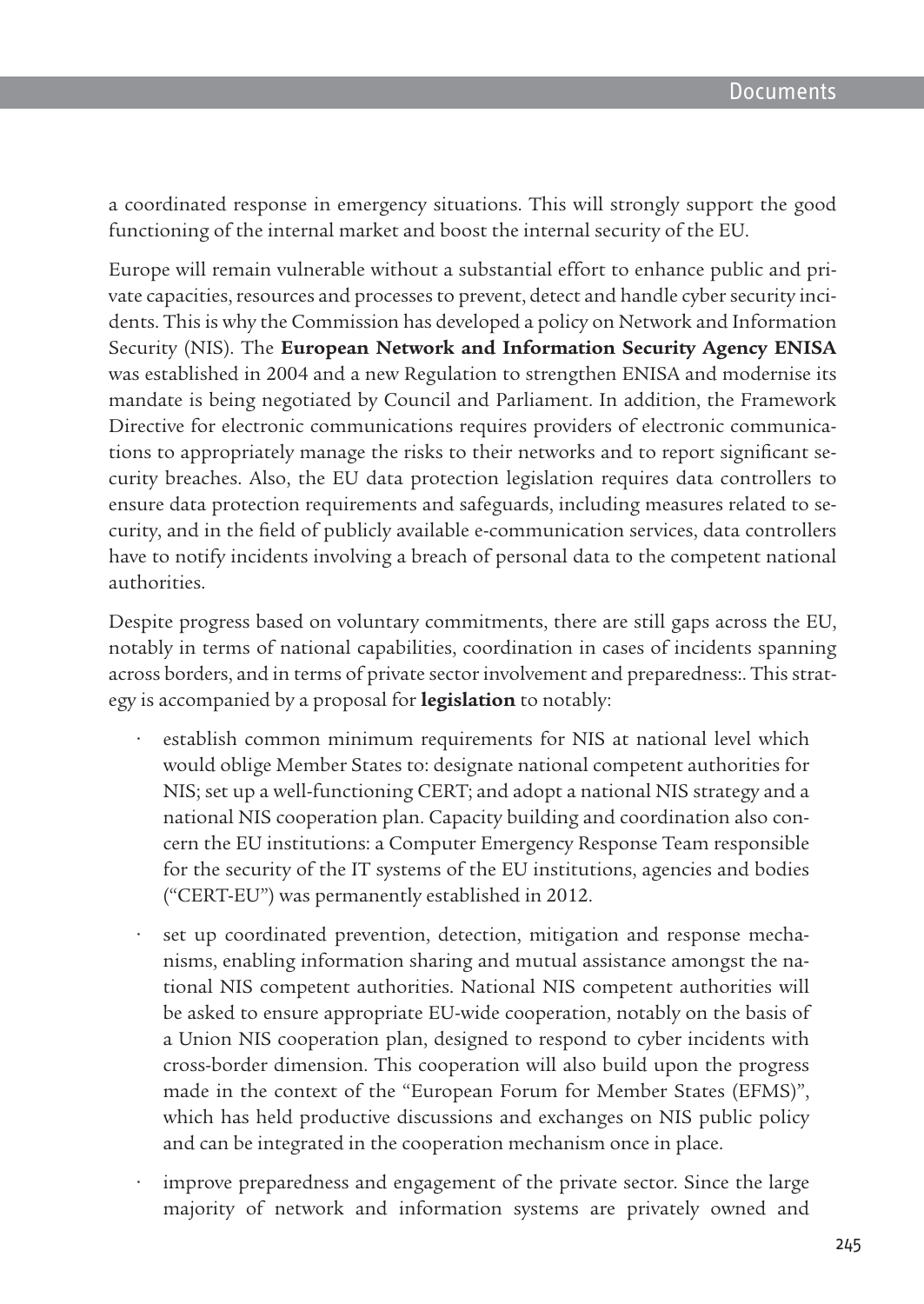operated, improving engagement with the private sector to foster cybersecurity is crucial. The private sector should develop, at technical level, its own cyber resilience capacities and share best practices across sectors. The tools developed by industry to respond to incidents, identify causes and conduct forensic investigations should also benefit the public sector.

However, private actors still lack effective incentives to provide reliable data on the existence or impact of NIS incidents, to embrace a risk management culture or to invest in security solutions. The proposed legislation therefore aims at making sure that players in a number of key areas (namely energy, transport, banking, stock exchanges, and enablers of key Internet services, as well as public administrations) assess the cybersecurity risks they face, ensure networks and information systems are reliable and resilient via appropriate risk management, and share the identified information with the national NIS competent authorities The take up of a cybersecurity culture could enhance business opportunities and competitiveness in the private sector, which could make cybersecurity a selling point.

Those entities would have to report, to the national NIS competent authorities, incidents with a significant impact on the continuity of core services and supply of goods relying on network and information systems.

National NIS competent authorities should collaborate and exchange information with other regulatory bodies, and in particular personal data protection authorities. NIS competent authorities should in turn report incidents of a suspected serious criminal nature to law enforcement authorities. The national competent authorities should also regularly publish on a dedicated website unclassified information about on-going early warnings on incidents and risks and on coordinated responses. Legal obligations should neither substitute, nor prevent, developing informal and voluntary cooperation, including between public and private sectors, to boost security levels and exchange information and best practices. In particular, the European Public-Private Partnership for Resilience (EP3R) is a sound and valid platform at EU level and should be further developed.

The Connecting Europe Facility (CEF) would provide financial support for key infrastructure, linking up Member States' NIS capabilities and so making it easier to cooperate across the EU.

Finally, cyber incident exercises at EU level are essential to simulate cooperation among the Member States and the private sector. The first exercise involving the Member States was carried out in 2010 ("Cyber Europe 2010") and a second exercise, involving also the private sector, took place in October 2012 ("Cyber Europe 2012"). An EU-US table top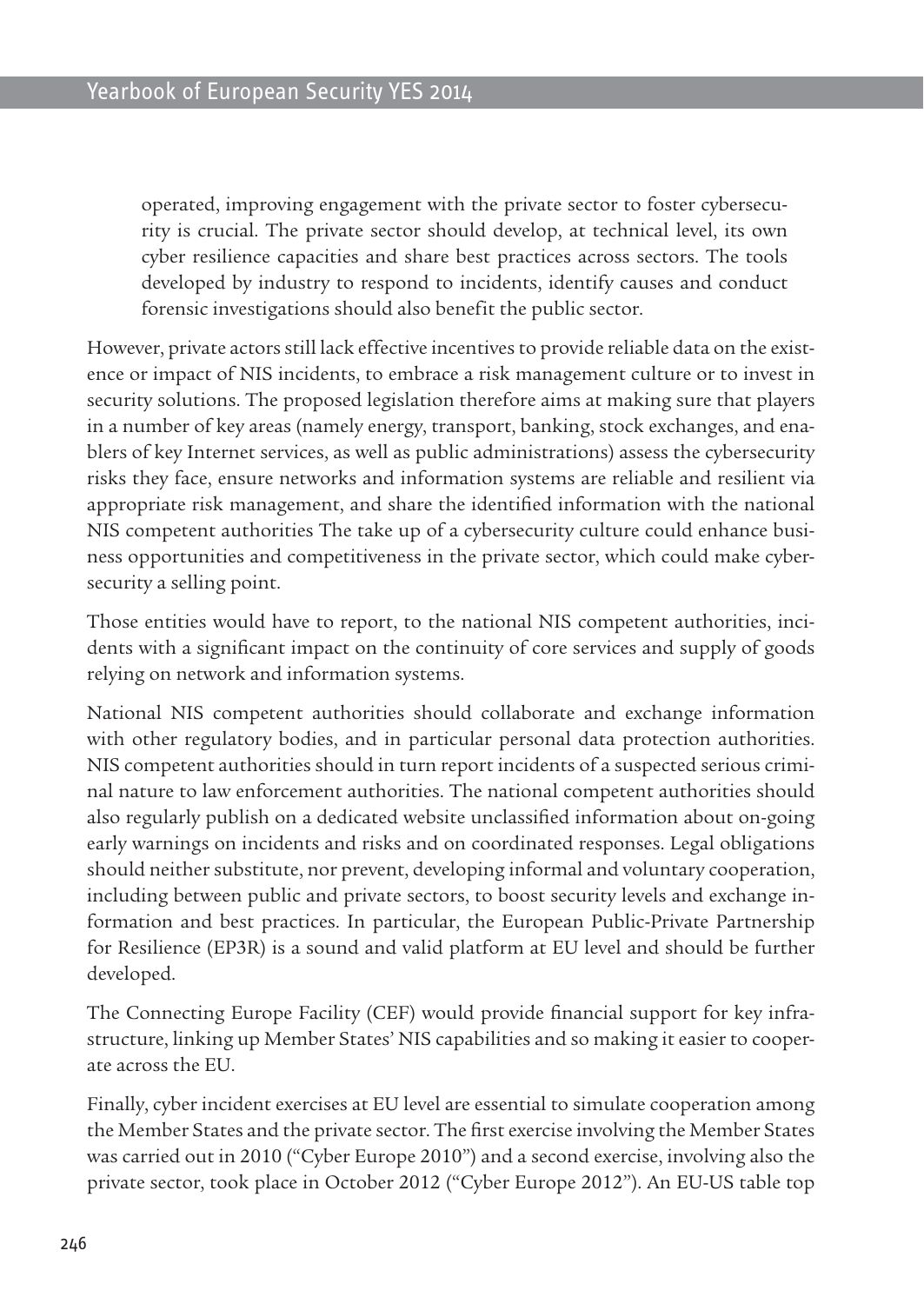exercise was carried out in November 2011 ("Cyber Atlantic 2011"). Further exercises are planned for the coming years, including with international partners.

### *The Commission will:*

- Continue its activities, carried out by the Joint Research Centre in close coordination with Member States authorities and critical infrastructure owners and operators, on identifying NIS vulnerabilities of European critical infrastructure and encouraging the development of resilient systems.
- Launch an EU-funded pilot project early in 2013 on **fighting botnets and malware,** to provide a framework for coordination and cooperation between EU Member States, private sector organisations such as Internet Service Providers, and international partners.

#### *The Commission asks ENISA to:*

- Assist the Member States in developing strong **national cyber resilience capabilities**, notably by building expertise on security and resilience of industrial control systems, transport and energy infrastructure
- Examine in 2013 the feasibility of Computer Security Incident Response Team(s) for Industrial Control Systems (ICS-CSIRTs) for the EU.
- Continue supporting the Member States and the EU institutions in carrying out regular **pan-European cyber incident exercises** which will also constitute the operational basis for the EU participation in international cyber incident exercises.

#### *The Commission invites the European Parliament and the Council to:*

• Swiftly **adopt** the proposal for a Directive on a **common high level of Network and Information Security (NIS)** across the Union, addressing national capabilities and preparedness, EU-level cooperation, take up of risk management practices and information sharing on NIS.

#### *The Commission asks industry to:*

• Take leadership in **investing** in a high level of cybersecurity and develop best practices and information sharing at sector level and with public authorities with the view of ensuring a strong and effective protection of assets and individuals, in particular through public-private partnerships like EP3R and Trust in Digital Life (TDL).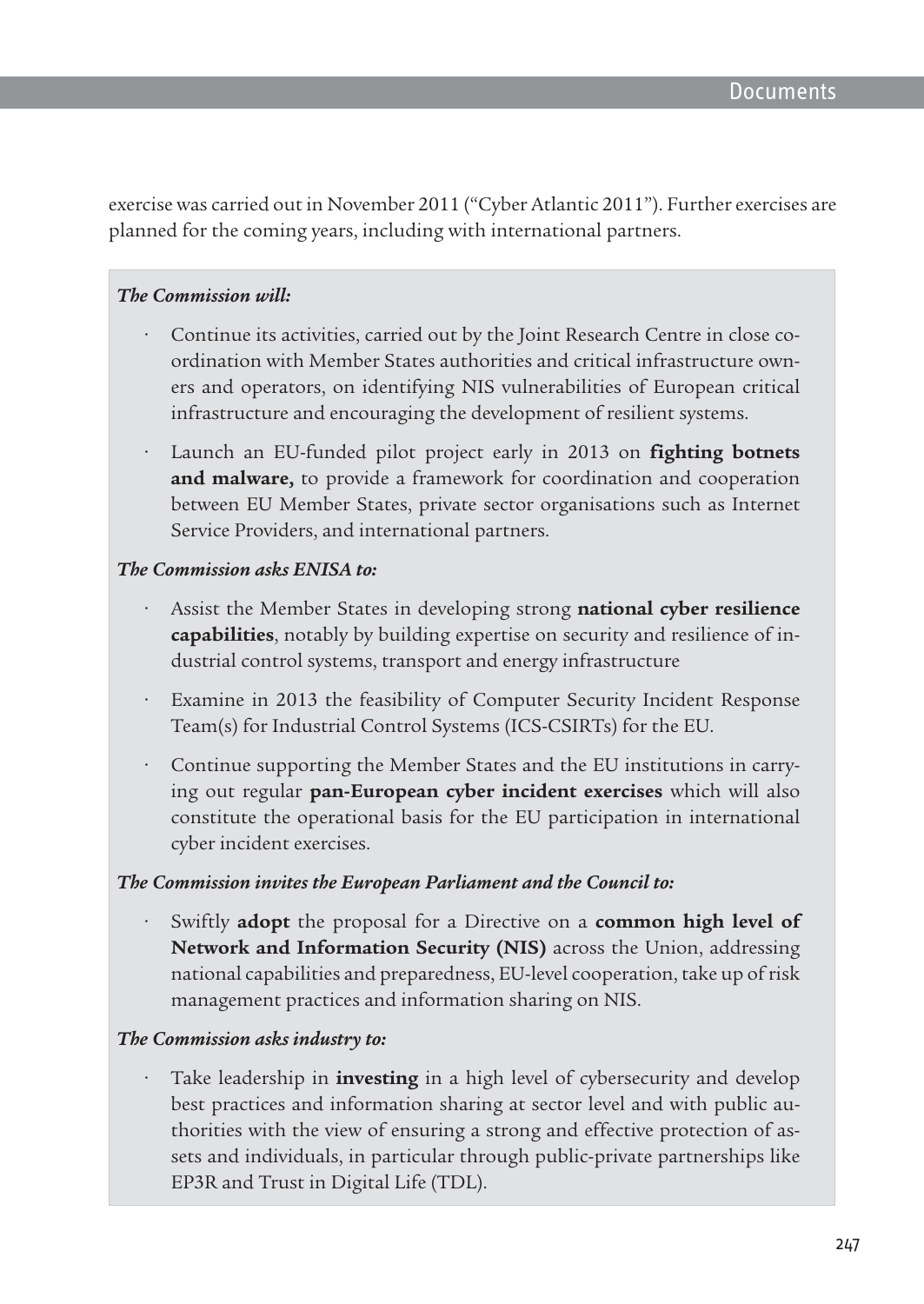# Raising awareness

Ensuring cybersecurity is a common responsibility. End users play a crucial role in ensuring the security of networks and information systems: they need to be made aware of the risks they face online and be empowered to take simple steps to guard against them.

Several initiatives have been developed in recent years and should be continued. In particular, ENISA has been involved in raising awareness through publishing reports, organising expert workshops and developing public-private partnerships. Europol, Eurojust and national data protection authorities are also active in raising awareness. In October 2012, ENISA, with some Member States, piloted the "European Cybersecurity Month". Raising awareness is one of the areas the EU-US Working Group on Cybersecurity and Cybercrime is taking forward, and is also essential in the context of the Safer Internet Programme(focused on the safety of children online).

### *The Commission asks ENISA to:*

• Propose in 2013 a roadmap for a "Network and Information Security driving licence" as a voluntary certification programme to promote enhanced skills and competence of IT professionals (e.g. website administrators).

### *The Commission will:*

• Organise, with the support of ENISA, a cybersecurity **championship** in 2014, where university students will compete in proposing NIS solutions.

# *The Commission invites the Member States to:*

- Organise a yearly **cybersecurity month** with the support of ENISA and the involvement of the private sector from 2013 onwards, with the goal to raise awareness among end users. A synchronised EU-US cybersecurity month will be organised starting in 2014.
- **Step up national efforts on NIS education and training,** by introducing: training on NIS in schools by 2014; training on NIS and secure software development and personal data protection for computer science students; and NIS basic training for staff working in public administrations.

### *The Commission invites industry to:*

• Promote cybersecurity **awareness at all levels**, both in business practices and in the interface with customers. In particular, industry should reflect on ways to make CEOs and Boards more accountable for ensuring cybersecurity.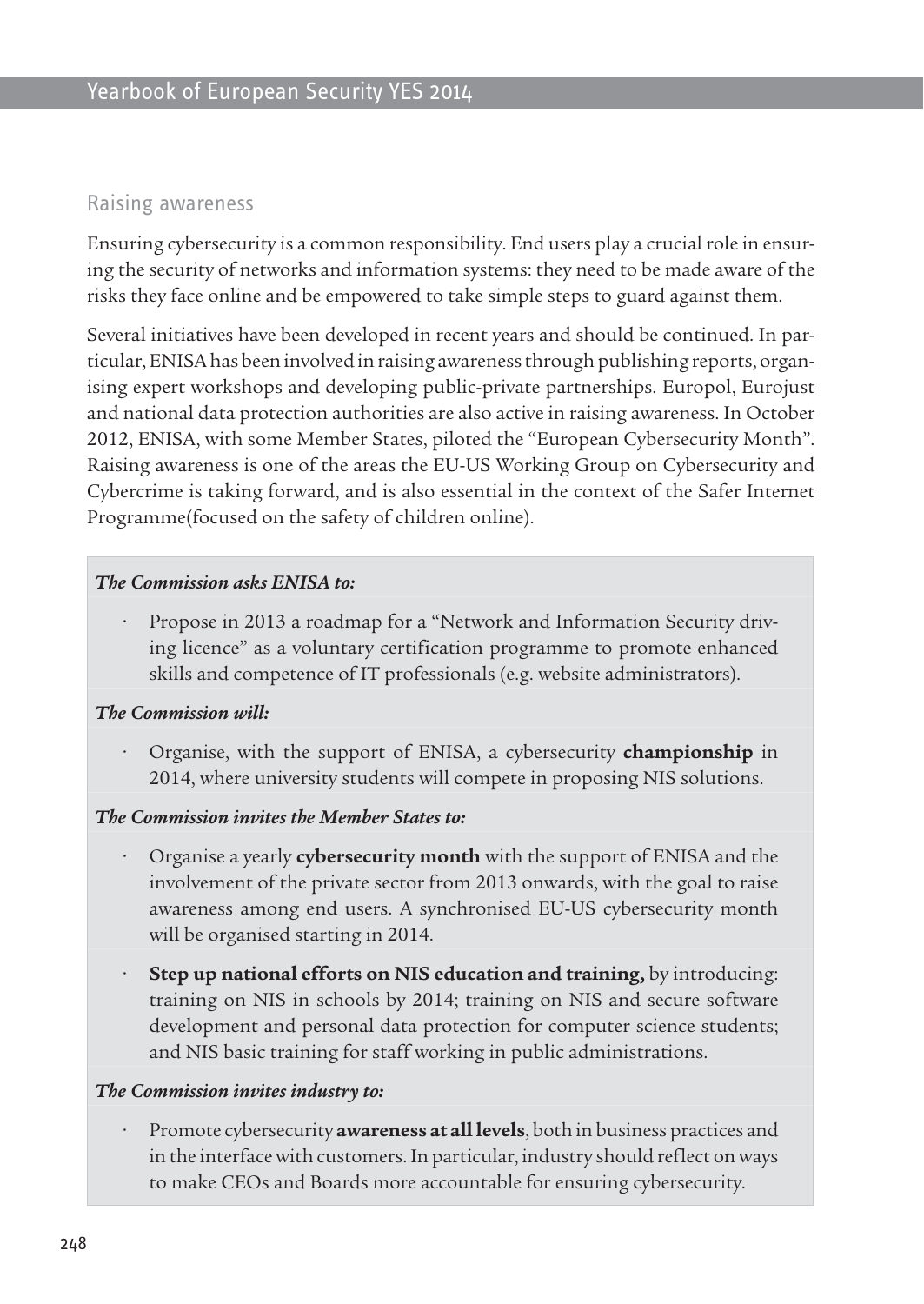# **2.2. Drastically reducing cybercrime**

The more we live in a digital world, the more opportunities for cyber criminals to exploit.

Cybercrime is one of the fastest growing forms of crime, with more than one million people worldwide becoming victims each day. Cybercriminals and cybercrime networks are becoming increasingly sophisticated and we need to have the right operational tools and capabilities to tackle them. Cybercrimes are high-profit and low-risk, and criminals often exploit the anonymity of website domains. Cybercrime knows no borders – the global reach of the Internet means that law enforcement must adopt a coordinated and collaborative cross border approach to respond to this growing threat.

# Strong and effective legislation

The EU and the Member States need strong and effective legislation to tackle cybercrime. The Council of Europe Convention on Cybercrime, also known as the Budapest Convention, is a binding international treaty that provides an effective framework for the adoption of national legislation.

The EU has already adopted legislation on cybercrime including a Directive on combating the sexual exploitation of children online and child pornography. The EU is also about to agree on a Directive on attacks against information systems, especially through the use of botnets.

### *The Commission will:*

- Ensure swift transposition and implementation of the cybercrime related directives.
- Urge those Member States that have not yet ratified the **Council of Europe's Budapest Convention on Cybercrime** to ratify and implement its provisions as early as possible.

# Enhanced operational capability to combat cybercrime

The evolution of cybercrime techniques has accelerated rapidly: law enforcement agencies cannot combat cybercrime with outdated operational tools. Currently, not all EU Member States have the operational capability they need to effectively respond to cybercrime. All Member States need effective national cybercrime units.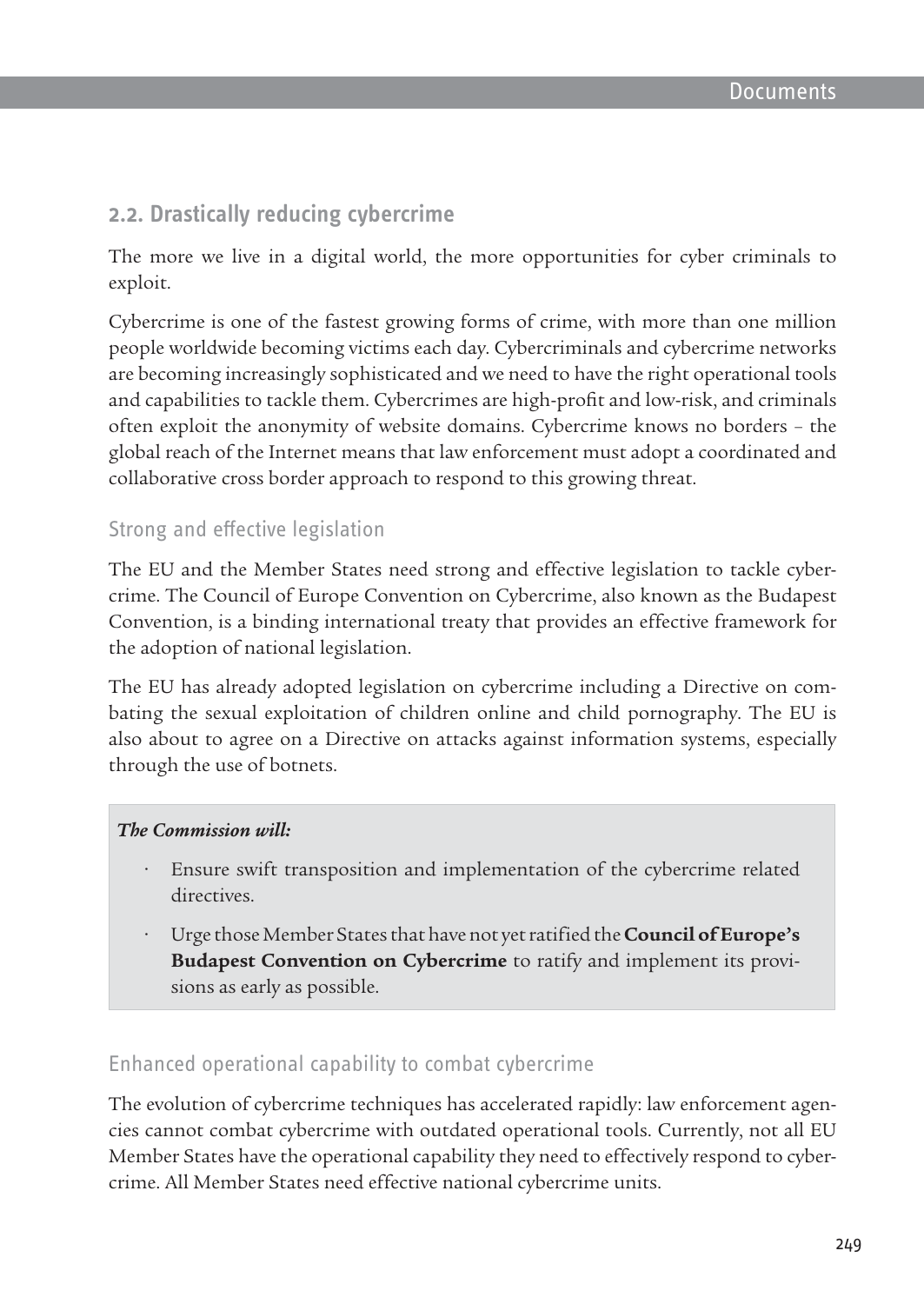### *The Commission will:*

- Through its funding programmes, support the Member States to **identify gaps and strengthen their capability** to investigate and combat cybercrime. The Commission will furthermore support bodies that make the link between research/academia, law enforcement practitioners and the private sector, similar to the on-going work carried out by the Commission-funded Cybercrime Centres of Excellence already set up in some Member States.
- Together with the Member States, coordinate efforts to identify best practices and best available techniques including with the support of JRC to fight cybercrime (e.g. with respect to the development and use of forensic tools or to threat analysis)
- Work closely with the recently launched **European Cybercrime Centre (EC3), within Europol and with Eurojust** to align such policy approaches with best practices on the operational side.

# Improved coordination at EU level

The EU can complement the work of Member States by facilitating a coordinated and collaborative approach, bringing together law enforcement and judicial authorities and public and private stakeholders from the EU and beyond.

### *The Commission will:*

- Support the recently launched European Cybercrime Centre (EC3) as the European focal point in the fight against cybercrime. The EC3 will provide analysis and intelligence, support investigations, provide high level forensics, facilitate cooperation, create channels for information sharing between the competent authorities in the Member States, the private sector and other stakeholders, and gradually serve as a voice for the law enforcement community.
- Support efforts to increase accountability of registrars of domain names and ensure accuracy of information on website ownership notably on the basis of the Law Enforcement Recommendations for the Internet Corporation for Assigned Names and Numbers (ICANN), in compliance with Union law, including the rules on data protection.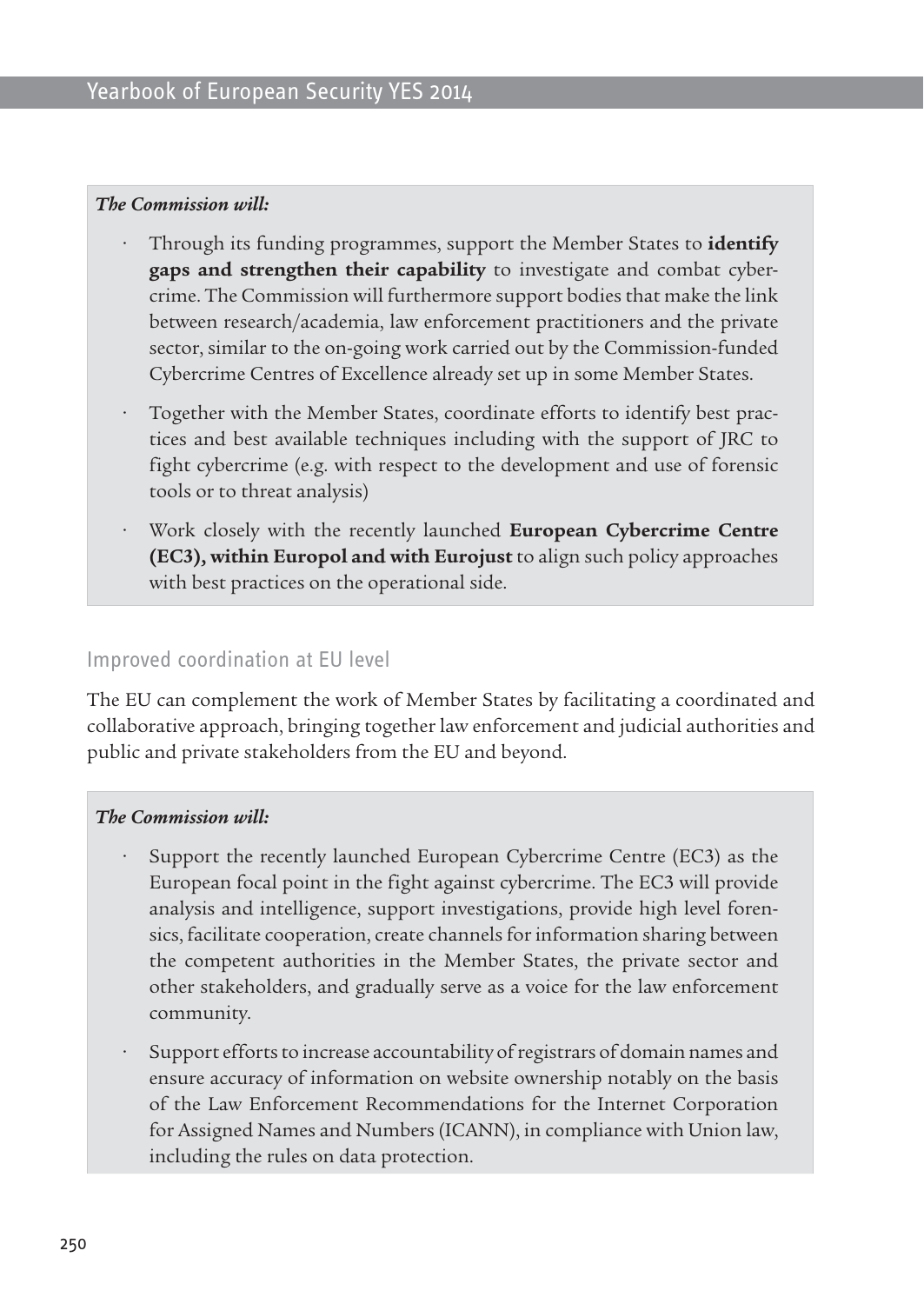Build on recent legislation to continue strengthening the EU's efforts to tackle child sexual abuse online. The Commission has adopted a European Strategy for a Better Internet for Children and has, together with EU and non-EU countries,, launched a **Global Alliance against Child Sexual Abuse Online**. The Alliance is a vehicle for further actions from the Member States supported by the Commission and the EC3.

### *The Commission asks Europol (EC3) to:*

- Initially focus its analytical and operational support to Member States' cybercrime investigations, to help dismantle and disrupt cybercrime networks primarily in the areas of child sexual abuse, payment fraud, botnets and intrusion.
- On a regular basis produce strategic and operational reports on trends and emerging threats to identify priorities and target investigative action by cybercrime teams in the Member States.

### *The Commission asks the European Police College (CEPOL) in cooperation with Europol to:*

• Coordinate the design and planning of training courses to equip law enforcement with the knowledge and expertise to effectively tackle cybercrime.

### *The Commission asks Eurojust to:*

Identify the main obstacles to judicial cooperation on cybercrime investigations and to coordination between Member States and with third countries and support the investigation and prosecution of cybercrime both at the operational and strategic level as well as training activities in the field.

### *The Commission asks Eurojust and Europol (EC3) to:*

• Cooperate closely, inter alia through the exchange of information, in order to increase their effectiveness in combating cybercrime, in accordance with their respective mandates and competence.

# **2.3. Developing cyberdefence policy and capabilities related to the framework of the Common Security and Defence Policy (CSDP)**

Cybersecurity efforts in the EU also involve the cyber defence dimension. To increase the resilience of the communication and information systems supporting Member States' defence and national security interests, cyberdefence capability development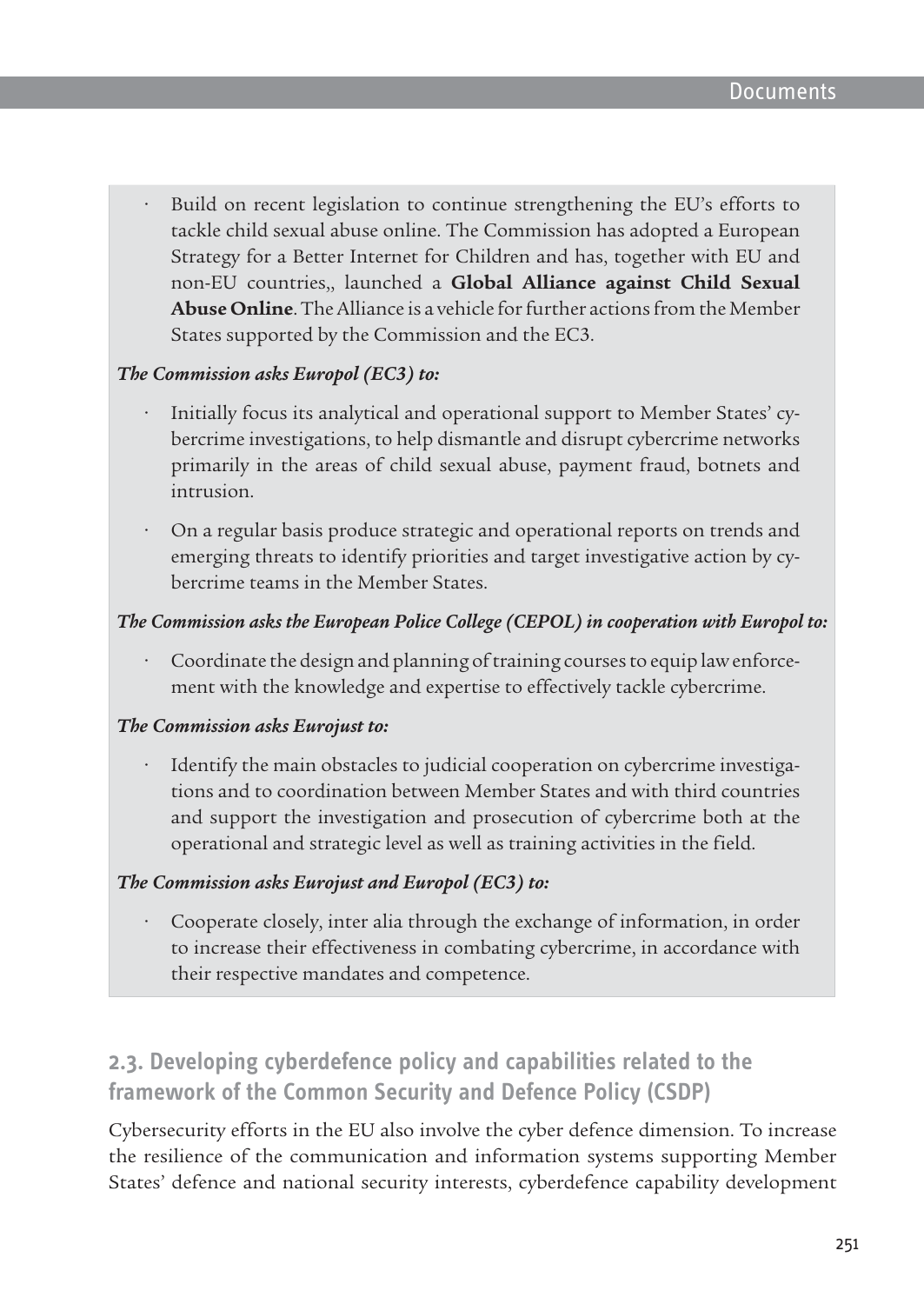should concentrate on detection, response and recovery from sophisticated cyber threats.

Given that threats are multifaceted, synergies between civilian and military approaches in protecting critical cyber assets should be enhanced. These efforts should be supported by research and development, and closer cooperation between governments, private sector and academia in the EU. To avoid duplications, the EU will explore possibilities on how the EU and NATO can complement their efforts to heighten the resilience of critical governmental, defence and other information infrastructures on which the members of both organisations depend.

*The High Representative will focus on the following key activities and invite the Member States and the European Defence Agency to collaborate:*

- Assess operational EU cyberdefence requirements and promote the development of EU cyberdefence capabilities and technologies to address all aspects of capability development - including doctrine, leadership, organisation, personnel, training, technology, infrastructure, logistics and interoperability;
- Develop the EU cyberdefence policy framework to protect networks within CSDP missions and operations, including dynamic risk management, improved threat analysis and information sharing. Improve Cyber Defence Training & Exercise Opportunities for the military in the European and multinational context including the integration of Cyber Defence elements in existing exercise catalogues;
- Promote dialogue and coordination between civilian and military actors in the EU – with particular emphasis on the exchange of good practices, information exchange and early warning, incident response, risk assessment, awareness raising and establishing cybersecurity as a priority.
- Ensure dialogue with international partners, including NATO, other international organisations and multinational Centres of Excellence, to ensure effective defence capabilities, identify areas for cooperation and avoid duplication of efforts.

# **2.4. Develop industrial and technological resources for cybersecurity**

Europe has excellent research and development capacities, but many of the global leaders providing innovative ICT products and services are located outside the EU. There is a risk that Europe not only becomes excessively dependent on ICT produced elsewhere,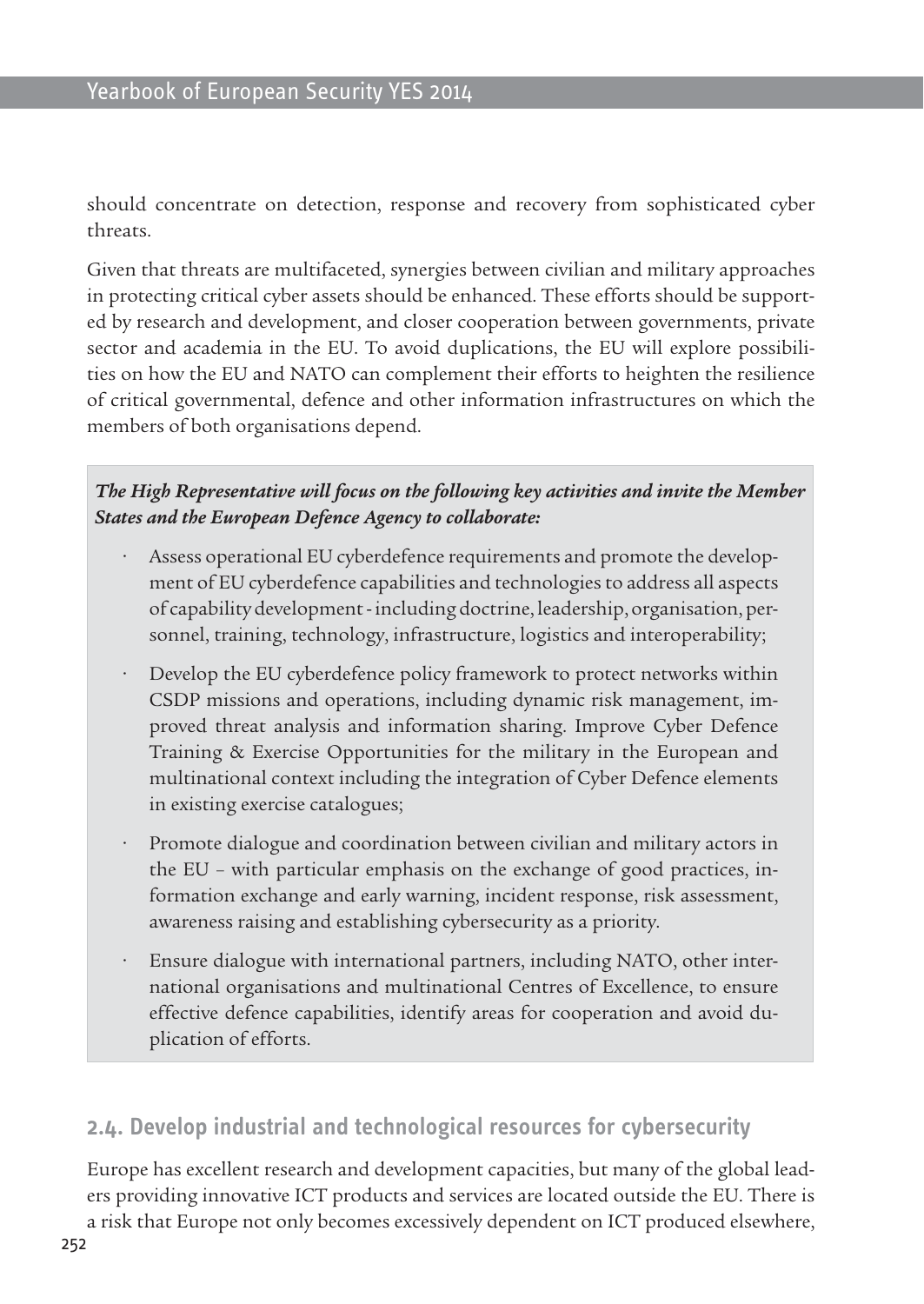but also on security solutions developed outside its frontiers. It is key to ensure that hardware and software components produced in the EU and in third countries that are used in critical services and infrastructure and increasingly in mobile devices are trustworthy, secure and guarantee the protection of personal data.

### Promoting a Single Market for cybersecurity products

A high level of security can only be ensured if all in the value chain (e.g. equipment manufacturers, software developers, information society services providers) make security a priority. It seems however that many players still regard security as little more than an additional burden and there is limited demand for security solutions. There need to be appropriate cybersecurity performance requirements implemented across the whole value chain for ICT products used in Europe. The private sector needs incentives to ensure a high level of cybersecurity; for example, labels indicating adequate cybersecurity performance will enable companies with a good cybersecurity performance and track record to make it a selling point and get a competitive edge. Also, the obligations set out in the proposed NIS Directive would significantly contribute to step up business competitiveness in the sectors covered.

A Europe-wide market demand for highly secure products should also be stimulated. First, this strategy aims to increase cooperation and transparency about security in ICT products. It calls for the establishment of a platform, bringing together relevant European public and private stakeholders, to identify good cybersecurity practices across the value chain and create the favourable market conditions for the development and adoption of secure ICT solutions. A prime focus should be to create incentives to carry out appropriate risk management and adopt security standards and solutions, as well as possibly establish voluntary EU-wide certification schemes building on existing schemes in the EU and internationally. The Commission will promote the adoption of coherent approaches among the Member States to avoid disparities causing locational disadvantages for businesses.

Second, the Commission will support the development of security standards and assist with EU-wide voluntary certification schemes in the area of cloud computing, while taking in due account the need to ensure data protection. Work should focus on the security of the supply chain, in particular in critical economic sectors (Industrial Control Systems, energy and transport infrastructure). Such work should build on the on-going standardisation work of the European Standardisation Organisations (CEN, CENELEC and ETSI), of the Cybersecurity Coordination Group (CSCG) as well as on the expertise of ENISA, the Commission and other relevant players.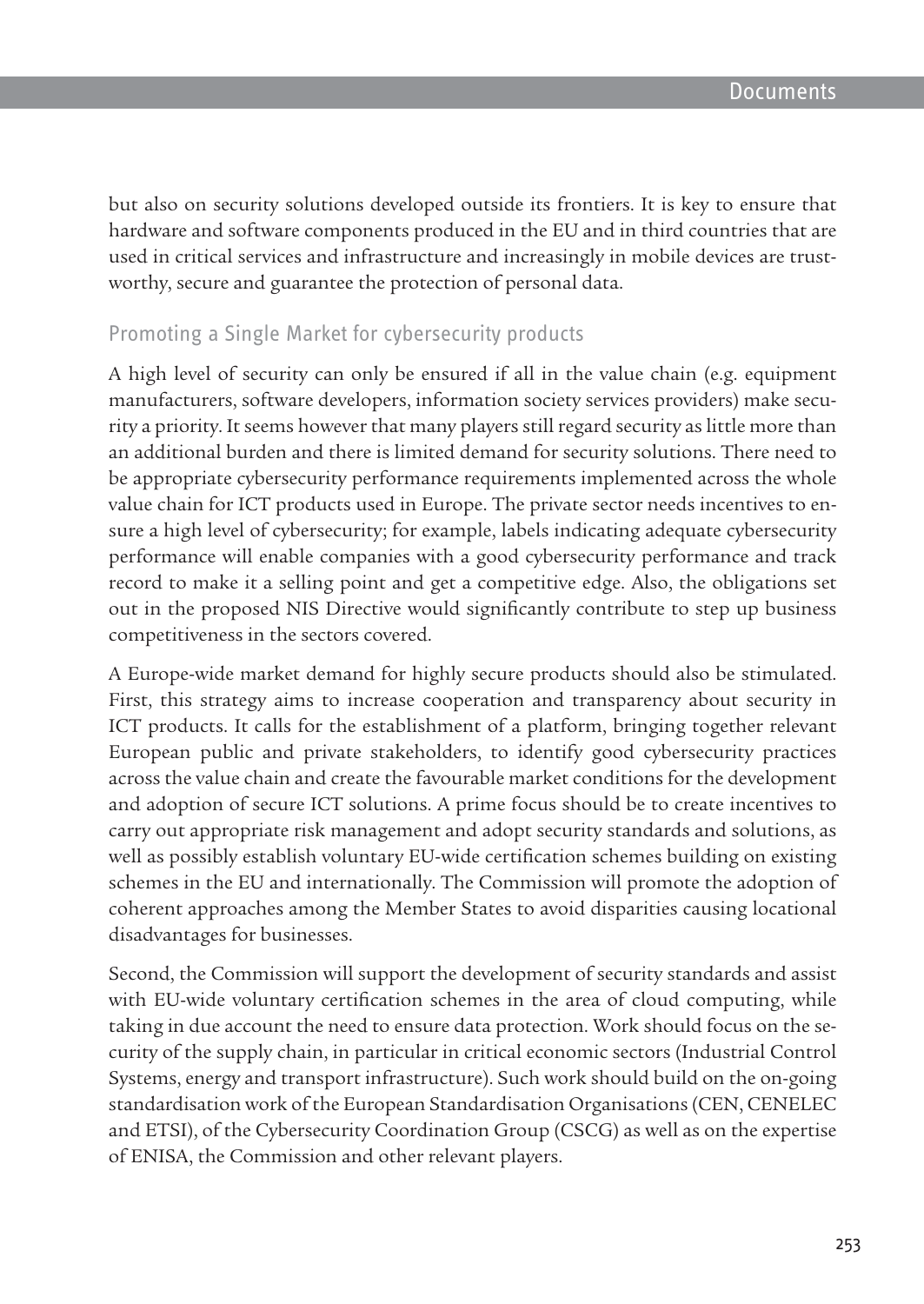### *The Commission will:*

- Launch in 2013 a public-private **platform on NIS solutions** to develop incentives for the adoption of secure ICT solutions and the take-up of good cybersecurity performance to be applied to ICT products used in Europe.
- Propose in 2014 recommendations to ensure cybersecurity across the ICT value chain, drawing on the work of this platform
- Examine how major providers of ICT hardware and software could inform national competent authorities on detected vulnerabilities that could have significant security-implications.

### *The Commission asks ENISA to:*

• Develop, in cooperation with relevant national competent authorities, relevant stakeholders, International and European standardisation bodies and the European Commission Joint Research Centre, **technical guidelines and recommendations for the adoption of NIS standards and good practices** in the public and private sectors.

### *The Commission invites public and private stakeholders to:*

- Stimulate the development and adoption of industry-led **security standards**, technical norms and security-by-design and privacy-by-design principles by ICT product manufacturers and service providers, including cloud providers; new generations of software and hardware should be equipped with **stronger, embedded and user-friendly security** features.
- Develop industry-led standards for companies' performance on cybersecurity and improve the information available to the public by developing **security labels** or kite marks helping the consumer navigate the market.

# Fostering R&D investments and innovation

R&D can support a strong industrial policy, promote a trustworthy European ICT industry, boost the internal market and reduce European dependence on foreign technologies. R&D should fill the technology gaps in ICT security, prepare for the next generation of security challenges, take into account the constant evolution of user needs and reap the benefits of dual-use technologies. It should also continue supporting the development of cryptography. This has to be complemented by efforts to translate R&D results into commercial solutions by providing the necessary incentives and putting in place the appropriate policy conditions.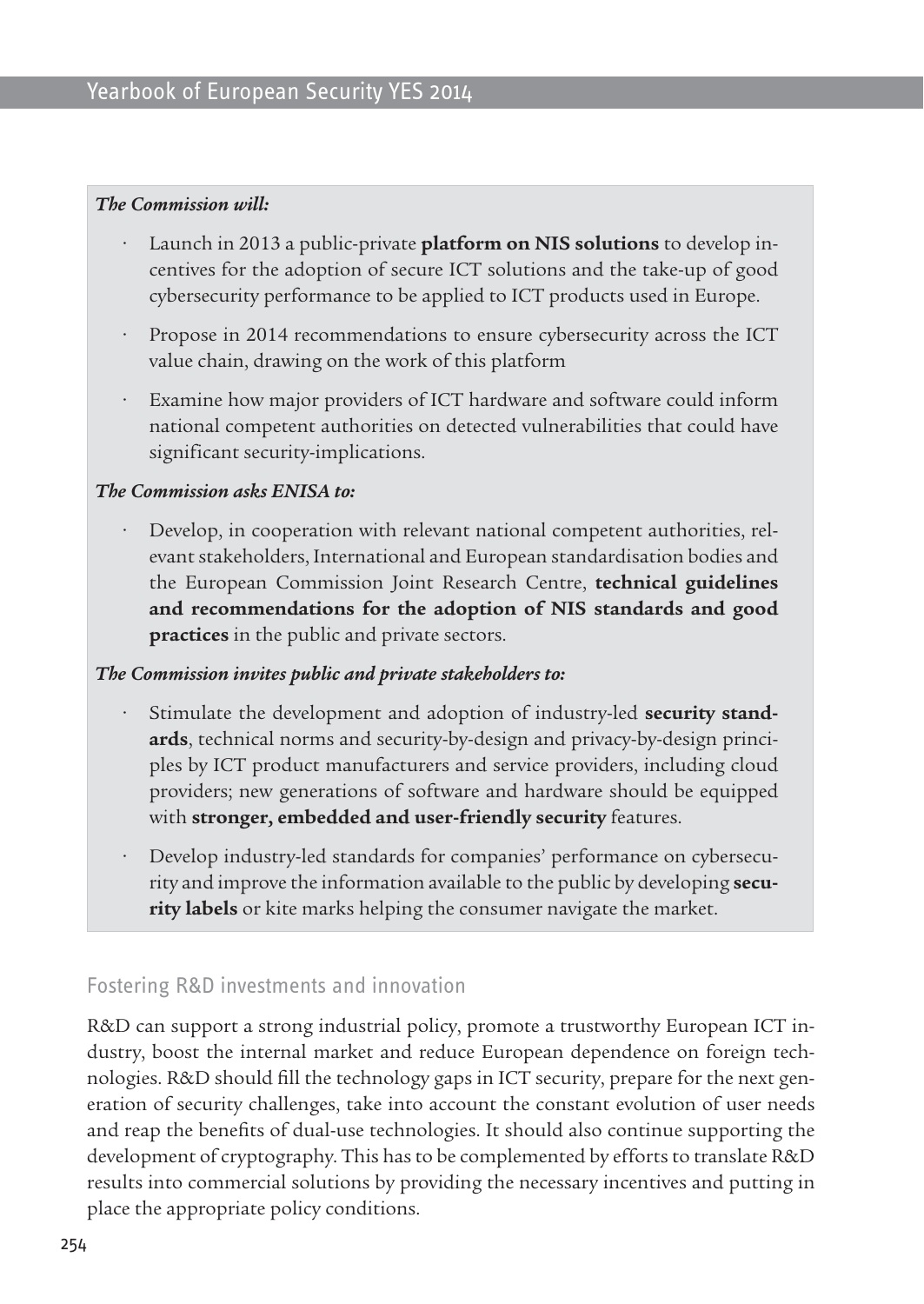The EU should make the best of the Horizon 2020 Framework Programme for Research and Innovation, to be launched in 2014. The Commission's proposal contains specific objectives for trustworthy ICT as well as for combating cyber-crime, which are in line with this strategy. Horizon 2020 will support security research related to emerging ICT technologies; provide solutions for end-to-end secure ICT systems, services and applications; provide the incentives for the implementation and adoption of existing solutions; and address interoperability among network and information systems. Specific attention will be drawn at EU level to optimising and better coordinating various funding programmes (Horizon 2020, Internal Security Fund, EDA research including European Framework Cooperation).

#### *The Commission will:*

- Use Horizon 2020 to address a range of areas in ICT privacy and security, from R&D to innovation and deployment. Horizon 2020 will also develop tools and instruments to fight criminal and terrorist activities targeting the cyber environment.
- Establish mechanisms for better coordination of the research agendas of the European Union institutions and the Member States, and incentivise the Member States to invest more in R&D.

#### *The Commission invites the Member States to:*

- Develop, by the end of 2013, good practices to use the **purchasing power of public administrations** (such as via public procurement) to stimulate the development and deployment of security features in ICT products and services.
- Promote early involvement of industry and academia in developing and coordinating solutions. This should be done by making the most of Europe's Industrial Base and associated R&D technological innovations, and be coordinated between the research agendas of civilian and military organisations;

#### *The Commission asks Europol and ENISA to:*

Identify emerging trends and needs in view of evolving cybercrime and cybersecurity patterns so as to develop adequate digital forensic tools and technologies.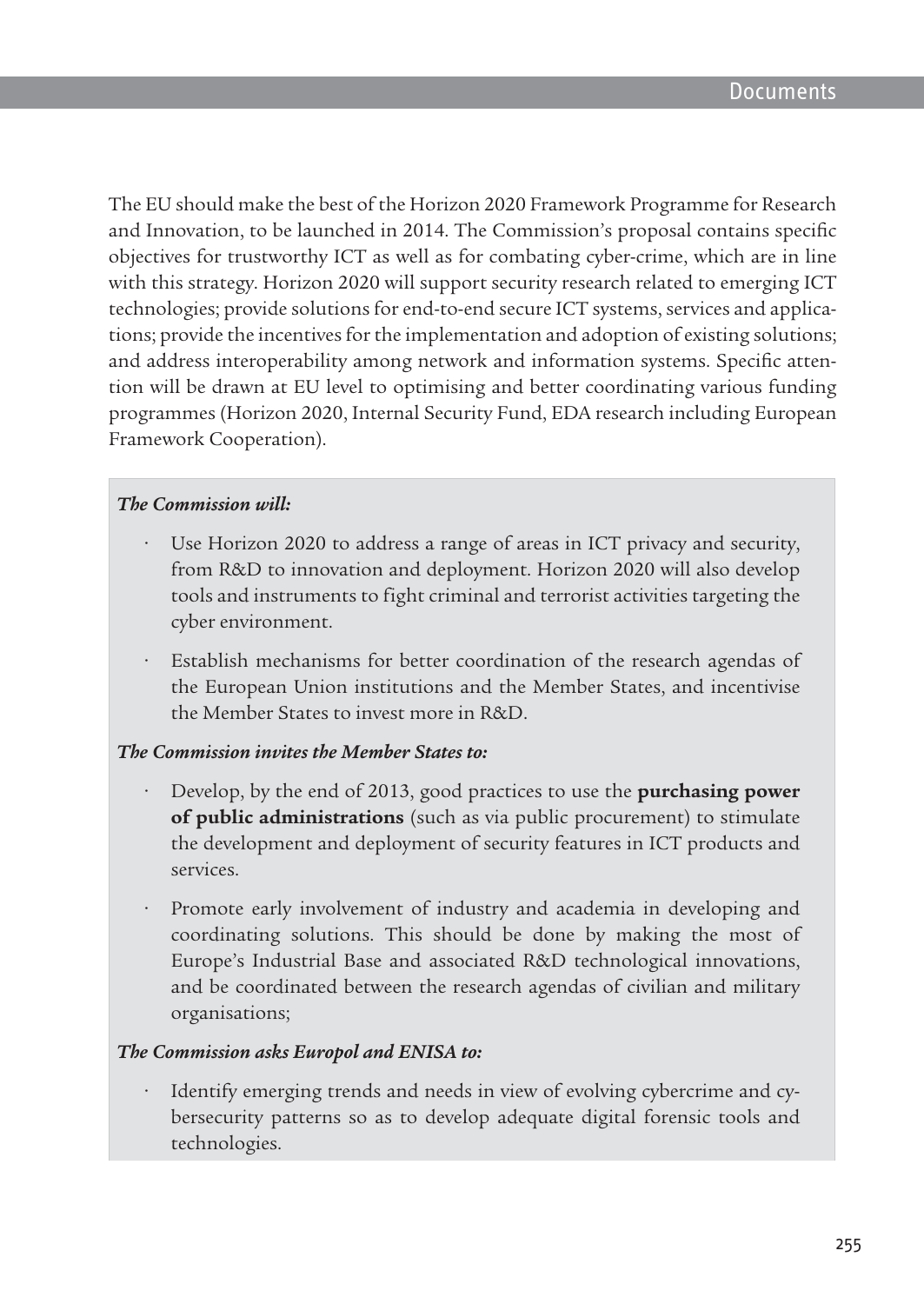### *The Commission invites public and private stakeholders to:*

• Develop, in cooperation with the insurance sector, **harmonised metrics for calculating risk premiums** that would enable companies that have made investments in security to benefit from lower risk premiums.

# **2.5. Establish a coherent international cyberspace policy for the European Union and promote EU core values**

Preserving open, free and secure cyberspace is a global challenge, which the EU should address together with the relevant international partners and organisations, the private sector and civil society.

In its international cyberspace policy, the EU will seek to promote openness and freedom of the Internet, encourage efforts to develop norms of behaviour and apply existing international laws in cyberspace. The EU will also work towards closing the digital divide, and will actively participate in international efforts to build cybersecurity capacity. The EU international engagement in cyber issues will be guided by the EU's core values of human dignity, freedom, democracy, equality, the rule of law and the respect for fundamental rights.

# Mainstreaming cyberspace issues into EU external relations and Common Foreign and Security Policy

The Commission, the High Representative and the Member States should articulate a coherent EU international cyberspace policy, which will be aimed at increased engagement and stronger relations with key international partners and organisations, as well as with civil society and private sector. EU consultations with international partners on cyber issues should be designed, coordinated and implemented to add value to existing bilateral dialogues between the EU's Member States and third countries. The EU will place a renewed emphasis on dialogue with third countries, with a special focus on like-minded partners that share EU values. It will promote achieving a high level of data protection, including for transfer to a third country of personal data.

To address global challenges in cyberspace, the EU will seek closer cooperation with organisations that are active in this field such as the Council of Europe, OECD, UN, OSCE, NATO, AU, ASEAN and OAS. At bilateral level, cooperation with the United States is particularly important and will be further developed, notably in the context of the EU-US Working Group on Cyber-Security and Cyber-Crime.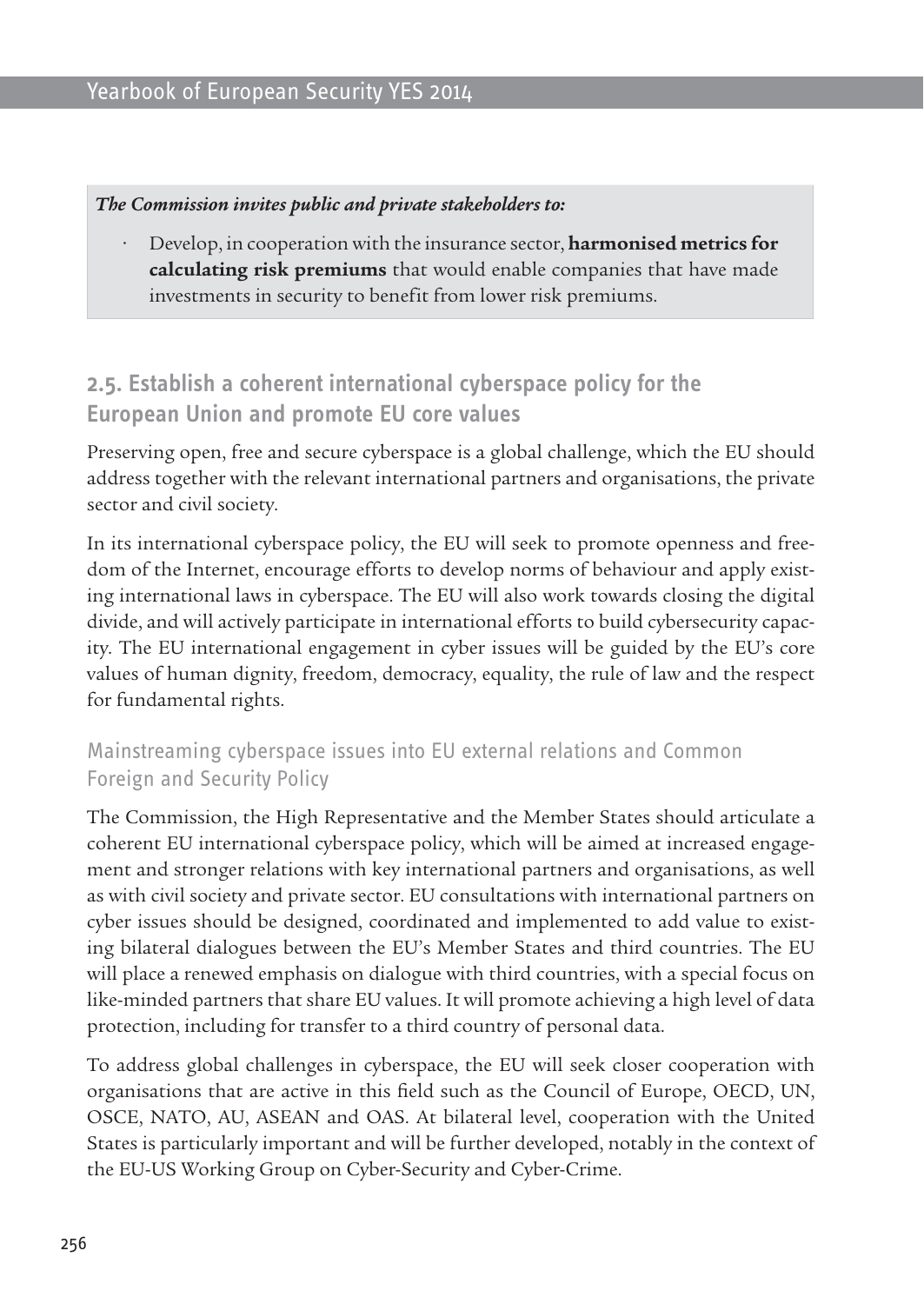One of the major elements of the EU international cyber policy will be to promote cyberspace as an area of freedom and fundamental rights. Expanding access to the Internet should advance democratic reform and its promotion worldwide. Increased global connectivity should not be accompanied by censorship or mass surveillance. The EU should promote corporate social responsibility, and launch international initiatives to improve global coordination in this field.

The responsibility for a more secure cyberspace lies with all players of the global information society, from citizens to governments. The EU supports the efforts to define norms of behaviour in cyberspace that all stakeholders should adhere to. Just as the EU expects citizens to respect civic duties, social responsibilities and laws online, so should states abide by norms and existing laws. On matters of international security, the EU encourages the development of confidence building measures in cybersecurity, to increase transparency and reduce the risk of misperceptions in state behaviour.

The EU does not call for the creation of new international legal instruments for cyber issues.

The legal obligations enshrined in the International Covenant on Civil and Political Rights, the European Convention on Human Rights and the EU Charter of Fundamental Rights should be also respected online. The EU will focus on how to ensure that these measures are enforced also in cyberspace.

To address cybercrime, the Budapest Convention is an instrument open for adoption by third countries. It provides a model for drafting national cybercrime legislation and a basis for international co-operation in this field.

If armed conflicts extend to cyberspace, International Humanitarian Law and, as appropriate, Human Rights law will apply to the case at hand. **Developing capacity building on cybersecurity and resilient information infrastructures in third countries**

The smooth functioning of the underlying infrastructures that provide and facilitate communication services will benefit from increased international cooperation. This includes exchanging best practices, sharing information, early warning joint incident management exercises, and so on. The EU will contribute towards this goal by intensifying the on-going international efforts to strengthen Critical Information Infrastructure Protection (CIIP) cooperation networks involving governments and the private sector.

Not all parts of the world benefit from the positive effects of the Internet, due to a lack of open, secure, interoperable and reliable access. The European Union will therefore continue to support countries' efforts in their quest to develop the access and use of the Internet for their people, to ensure its integrity and security and to effectively fight cybercrime.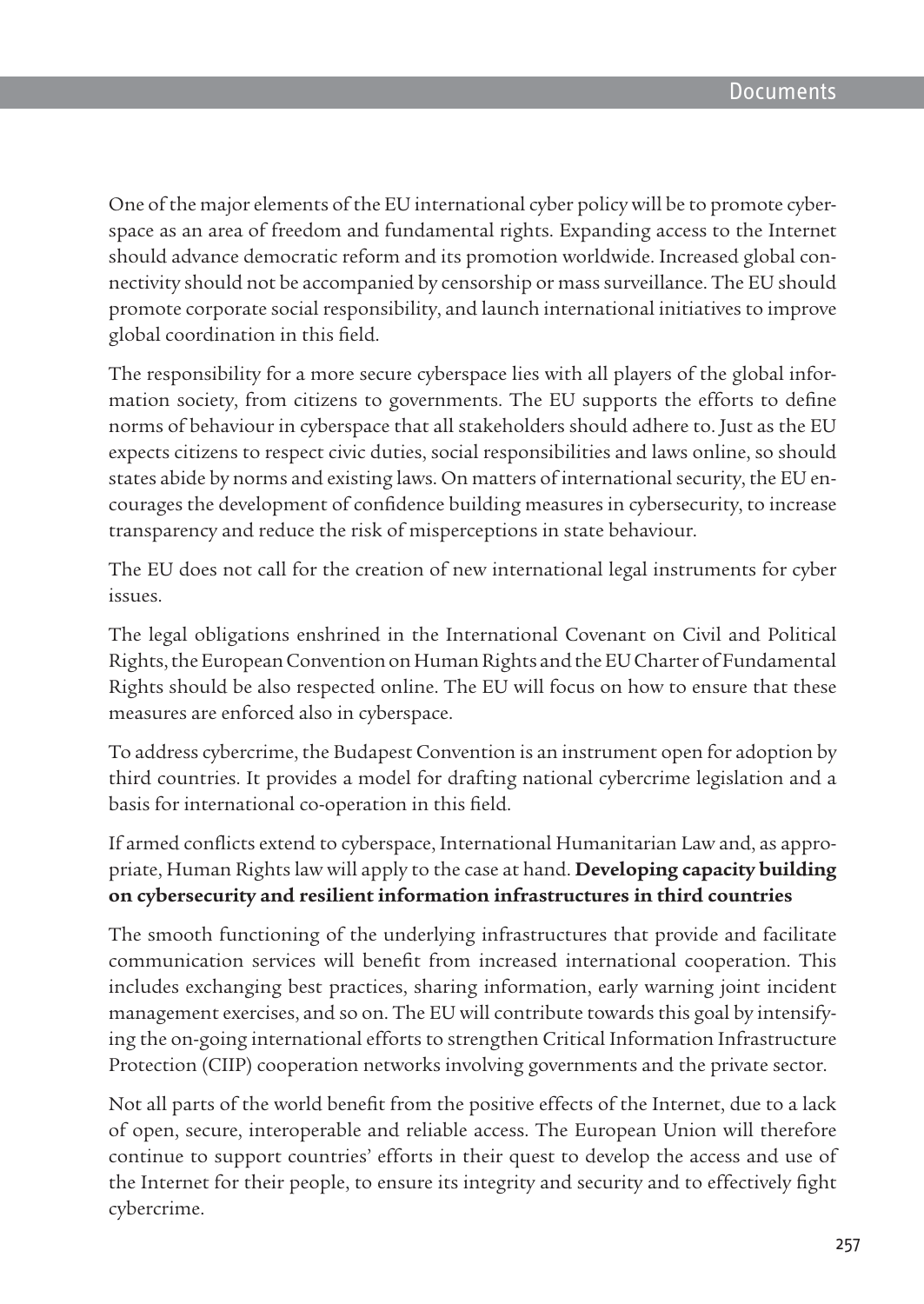### *In cooperation with the Member States, the Commission and the High Representative will:*

- Work towards a coherent EU International cyberspace policy to increase engagement with key international partners and organisations, to mainstream cyber issues into CFSP, and to improve coordination of global cyber issues;
- Support the development of norms of behaviour and confidence building measures in cybersecurity. Facilitate dialogues on how to apply existing international law in cyberspace and promote the Budapest Convention to address cybercrime;
- Support the promotion and protection of fundamental rights, including access to information and freedom of expression, focusing on: a) developing new public guidelines on freedom of expression online and offline; b) monitoring the export of products or services that might be used for censorship or mass surveillance online; c) developing measures and tools to expand Internet access, openness and resilience to address censorship or mass surveillance by communication technology; d) empowering stakeholders to use communication technology to promote fundamental rights;
- Engage with international partners and organisations, the private sector and civil society to support global capacity-building in third countries to improve access to information and to an open Internet, to prevent and counter cyber threats, including accidental events, cybercrime and cyber terrorism, and to develop donor coordination for steering capacity-building efforts;
- Utilise different EU aid instruments for cybersecurity capacity building, including assisting the training of law enforcement, judicial and technical personnel to address cyber threats; as well as supporting the creation of relevant national policies, strategies and institutions in third countries;
- Increase policy coordination and information sharing through the international Critical Information Infrastructure Protection networks such as the Meridian network, cooperation among NIS competent authorities and others.

# **3. Roles and responsibilities**

Cyber incidents do not stop at borders in the interconnected digital economy and society. All actors, from NIS competent authorities, CERTs and law enforcement to industry, must take responsibility both nationally and at EU-level and work together to strengthen cybersecurity.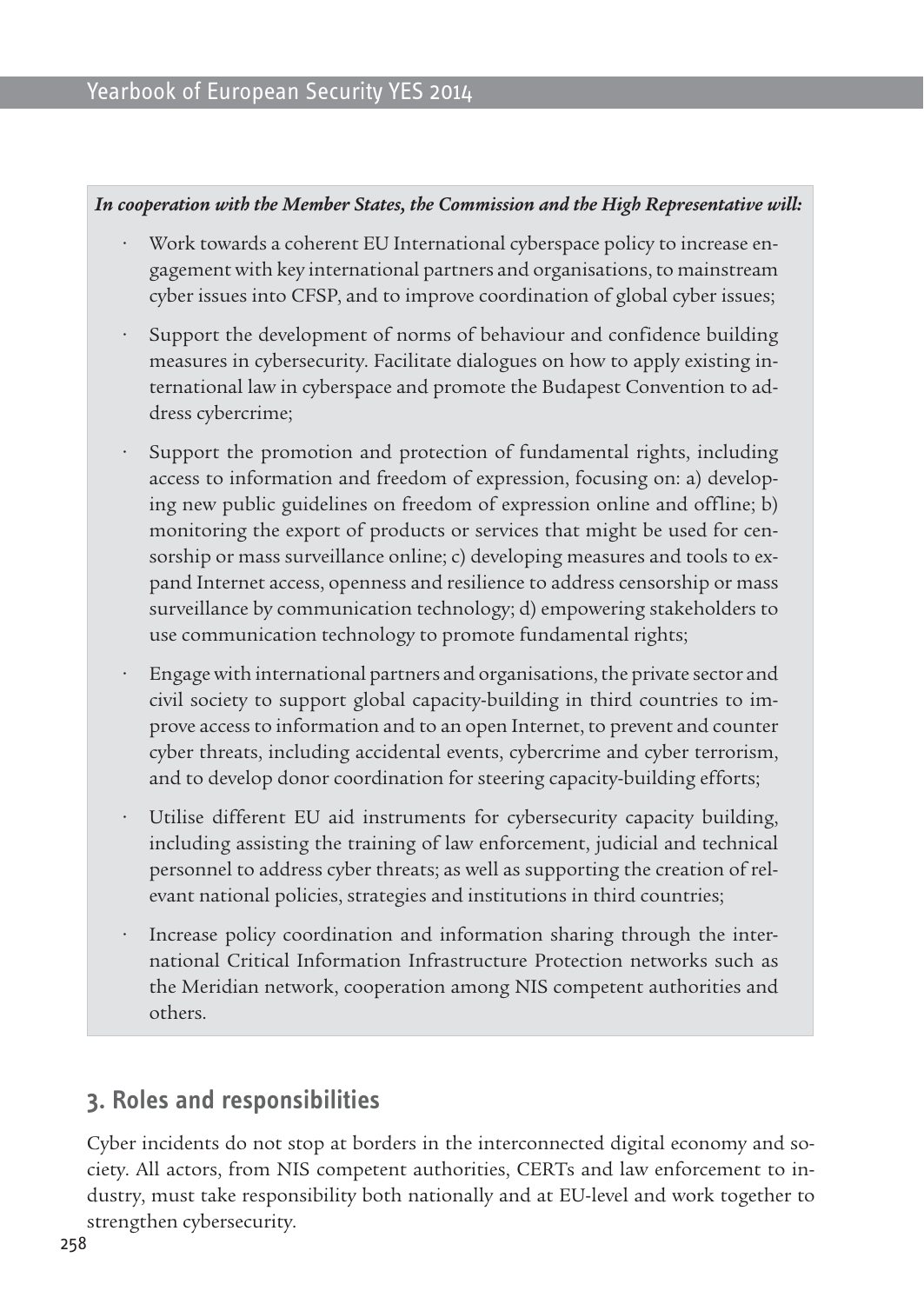As different legal frameworks and jurisdictions may be involved, a key challenge for the EU is to clarify the roles and responsibilities of the many actors involved. to clarify the roles and responsibilities of the many actors involved.

Given the complexity of the issue and the diverse range of actors involved, centralised, European supervision is not the answer. National governments are best placed to organise the prevention and response to cyber incidents and attacks and to establish contacts and networks with the private sector and the general public across their established policy streams and legal frameworks. At the same time, due to the potential or actual borderless nature of the risks, an effective national response would often require EU-level involvement. To address cybersecurity in a comprehensive fashion, activities should span across three key pillars— NIS, law enforcement, and defence—which also operate within different legal frameworks: The complexity of the issue and the diverse range of actors involved, centralis



# *<u>Enforcement and Defence</u>* **3.1. Coordination between NIS competent authorities/CERTs, law**

# National level **Extending Community Community** Dag General Association of the Human Doctor Dag West Dag West Dag W

Member States should have, either already today or as a result of this strategy, structures  $R_{\text{H}}$  (1 m)  $R_{\text{H}}$  (1 m)  $R_{\text{H}}$  and  $R_{\text{H}}$  and  $R_{\text{H}}$  and  $R_{\text{H}}$  and  $R_{\text{H}}$  and  $R_{\text{H}}$  and  $R_{\text{H}}$  and  $R_{\text{H}}$  and  $R_{\text{H}}$  and  $R_{\text{H}}$  and  $R_{\text{H}}$  and  $R_{\text{H}}$  and  $R_{\text{H}}$  and  $R_{\text{H$ to deal with cyber resilience, cybercrime and defence; and they should reach the required level of capability to deal with cyber incidents. However, given that a number of entities may have operational responsibilities over different dimensions of cybersecurity,  $\frac{1}{10}$  have operational responsibilities over afficient afficients of operational and given the importance of involving the private sector, coordination at national level should be optimised across ministries. Member States should set out in their national  $\alpha$  curity strategies the roles and responsibilities of their various national entities  $\epsilon$ ybersecurity strategies the roles and responsibilities of their various national entities.

view of different threats and get a better understanding of new trends and techniques<br>259 Information sharing between national entities and with the private sector should be encouraged, to enable the Member States and the private sector to maintain an overall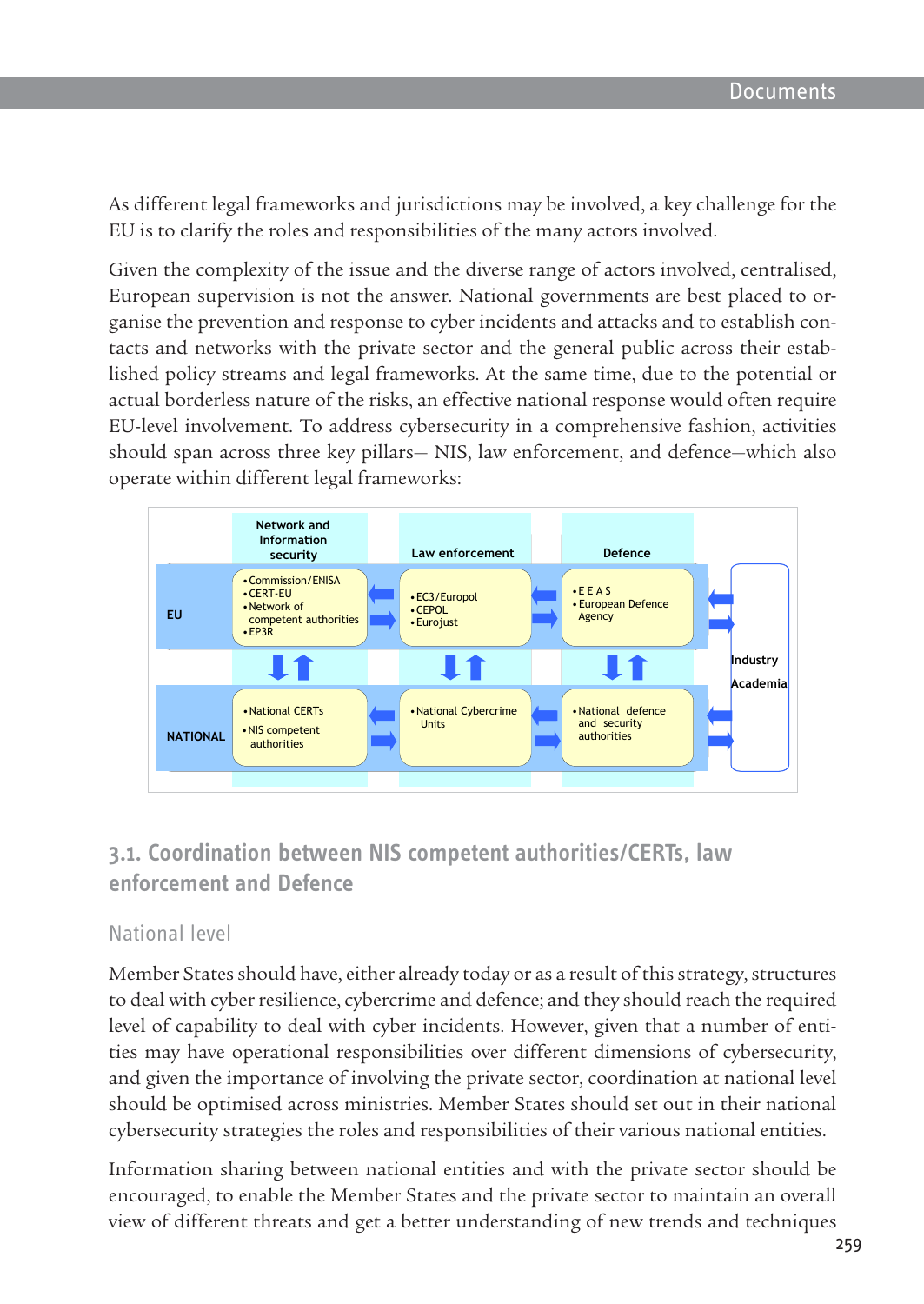used both to commit cyber-attacks and react to them more swiftly. By establishing national NIS cooperation plans to be activated in the case of cyber incidents, the Member States should be able to clearly allocate roles and responsibilities and optimise response actions.

# EU level

Just as at national level, there are at EU level a number of actors dealing with cybersecurity.

In particular, the ENISA, Europol/EC3 and the EDA are three agencies active from the perspective of NIS, law enforcement and defence respectively. These agencies have Management Boards where the Member States are represented, and offer platforms for coordination at EU level.

Coordination and collaboration will be encouraged among ENISA, Europol/EC3 and EDA in a number of areas where they are jointly involved, notably in terms of trends analysis, risk assessment, training and sharing of best practices. They should collaborate while preserving their specificities. These agencies together with CERT-EU, the Commission and the Member States should support the development of a trusted community of technical and policy experts in this field.

Informal channels for coordination and collaboration will be complemented by more structural links. EU military staff and the EDA cyber defence project team can be used as the vector for coordination in defence. The Programme Board of Europol/EC3 will bring together among others the EUROJUST, CEPOL, the Member States, ENISA and the Commission, and offer the chance to share their distinct know-how and to make sure EC3's actions are carried out in partnership, recognising the added expertise and respecting the mandates of all stakeholders. The new mandate of ENISA should make it possible to increase its links with Europol and to reinforce links with industry stakeholders. Most importantly, the Commission's legislative proposal on NIS would establish a cooperation framework via a network of national NIS competent authorities and address information sharing between NIS and law enforcement authorities.

# International

The Commission and the High Representative ensure, together with the Member States, coordinated international action in the field of cybersecurity. In so doing, the Commission and the High Representative will uphold EU core values and promote a peaceful, open and transparent use of cyber technologies. The Commission, the High Representative and the Member States engage in policy dialogue with international partners and with international organisations such as Council of Europe, OECD, OSCE, NATO and UN.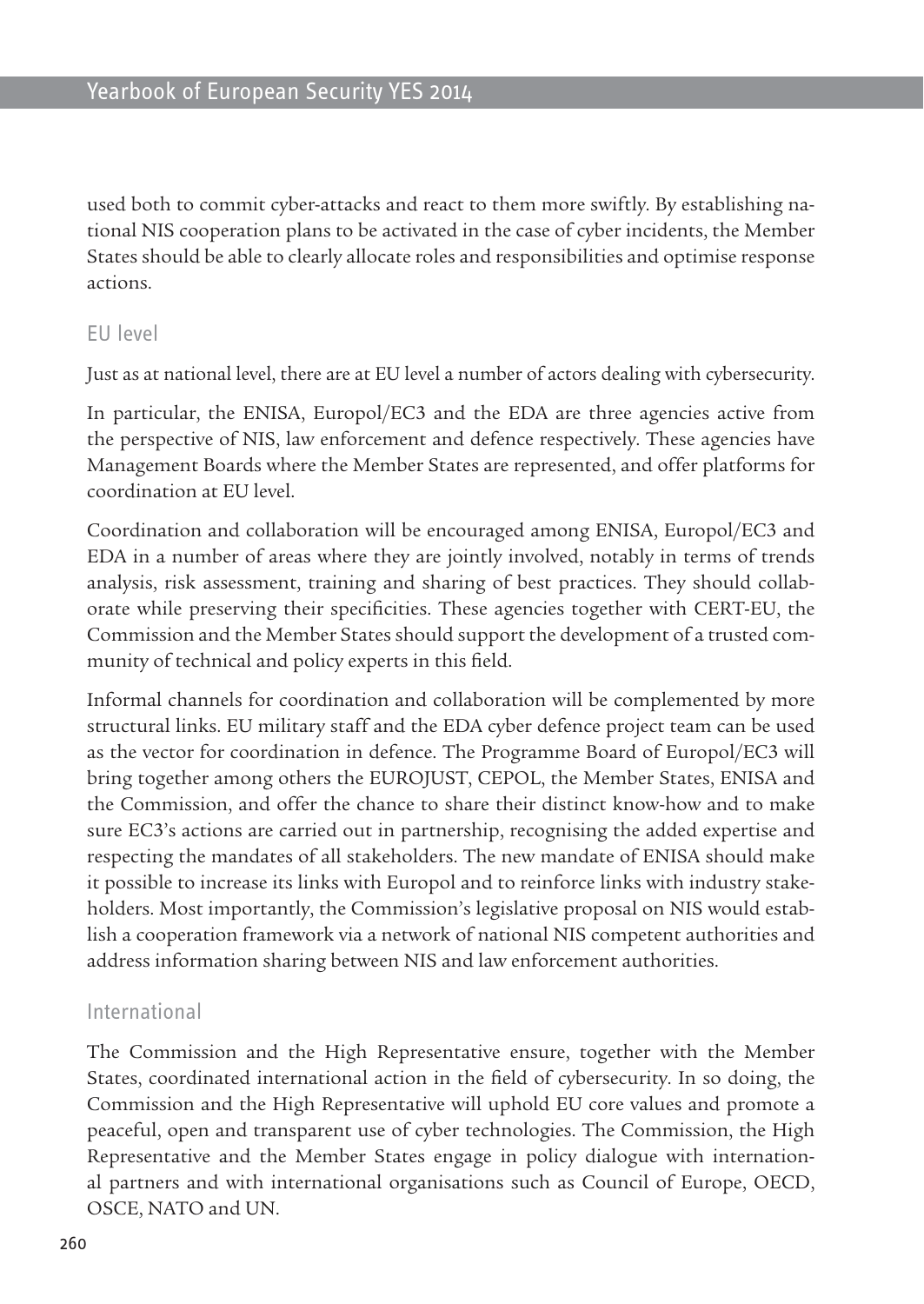# **3.2. EU support in case of a major cyber incident or attack**

Major cyber incidents or attacks are likely to have an impact on EU governments, business and individuals. As a result of this strategy, and in particular the proposed directive on NIS, the prevention, detection and response to cyber incidents should improve and Member States and the Commission should keep each other more closely informed about major cyber incidents or attacks. However, the response mechanisms will differ depending on the nature, magnitude and cross-border implications of the incident.

If the incident has a serious impact on the business continuity, the NIS directive proposes that national or Union NIS cooperation plans be triggered, depending on the cross-border nature of information and support. This would enable preservation and/ or restoration of affected networks and services.

If the incident seems to relate to a crime, Europol/EC3 should be informed so that they – together with the law enforcement authorities from the affected countries – can launch an investigation, preserve the evidence, identify the perpetrators and ultimately make sure they are prosecuted.

If the incident seems to relate to cyber espionage or a state-sponsored attack, or has national security implications, national security and defence authorities will alert their relevant counterparts, so that they know they are under attack and can defend themselves. Early warning mechanisms will then be activated and, if required, so will crisis management or other procedures. A particularly serious cyber incident or attack could constitute sufficient ground for a Member State to invoke the EU Solidarity Clause (Article 222 of the Treaty on the Functioning of the European Union).

If the incident seems having compromised personal data, the national Data Protection Authorities or the national regulatory authority pursuant to Directive 2002/58/EC should be involved.

Finally, the handling of cyber incidents and attacks will benefit from contact networks and support from international partners. This may include technical mitigation, criminal investigation, or activation of crisis management response mechanisms.

# **4. Conclusion and follow-up**

This proposed cybersecurity strategy of the European Union, put forward by the Commission and the High Representative of the Union for Foreign Affairs and Security Policy, outlines the EU's vision and the actions required, based on strongly protecting and promoting citizens' rights, to make the EU's online environment the safest in the world.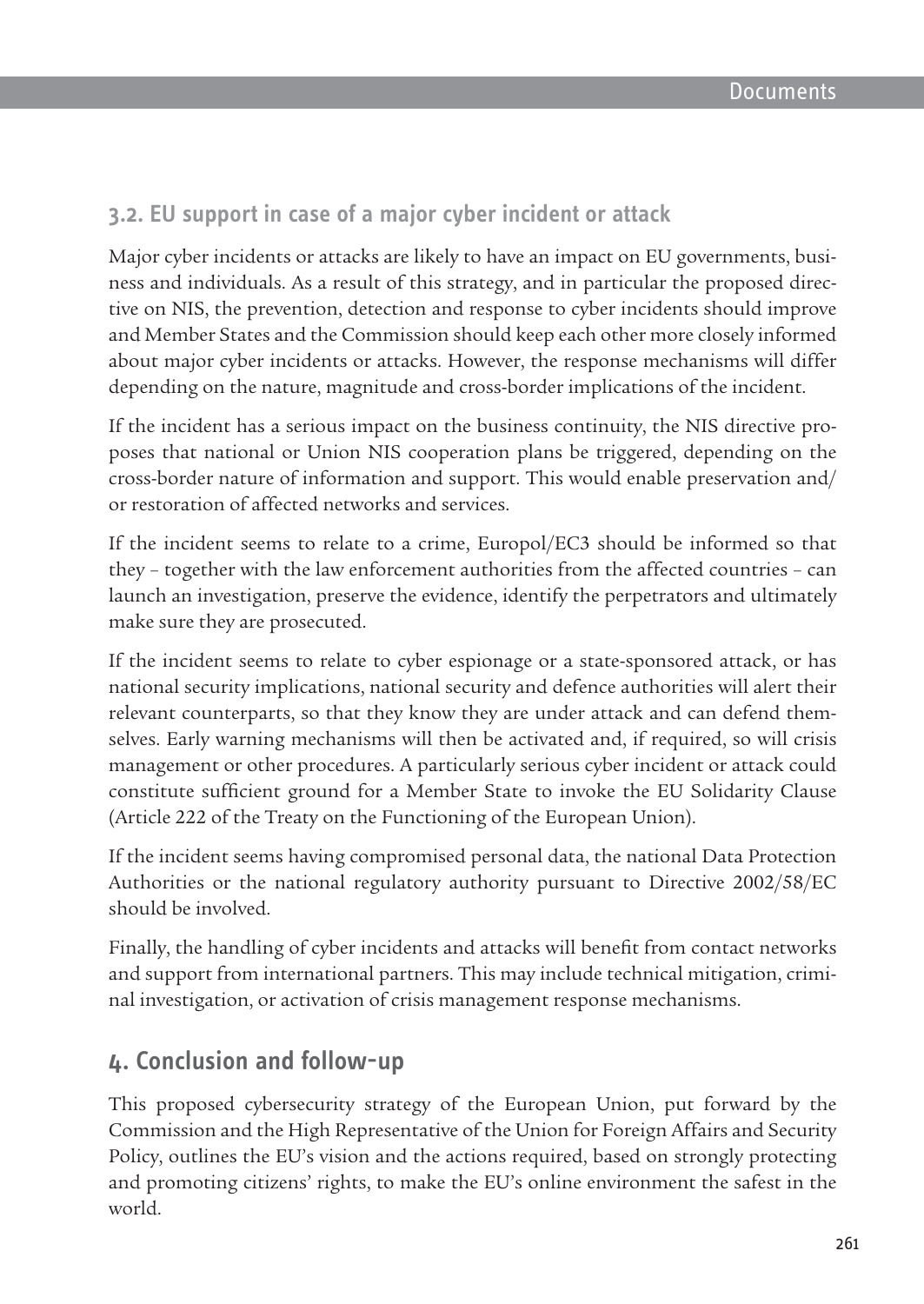# Yearbook of European Security YES 2014

This vision can only be realised through a true partnership, between many actors, to take responsibility and meet the challenges ahead.

The Commission and the High Representative therefore invite the Council and the European Parliament to endorse the strategy and to help deliver the outlined actions. Strong support and commitment is also needed from the private sector and civil society, who are key actors to enhance our level of security and safeguard citizens' rights.

The time to act is now. The Commission and the High Representative are determined to work together with all actors to deliver the security needed for Europe. To ensure that the strategy is being implemented promptly and assessed in the face of possible developments, they will gather together all relevant parties in a high-level conference and assess progress in 12 months.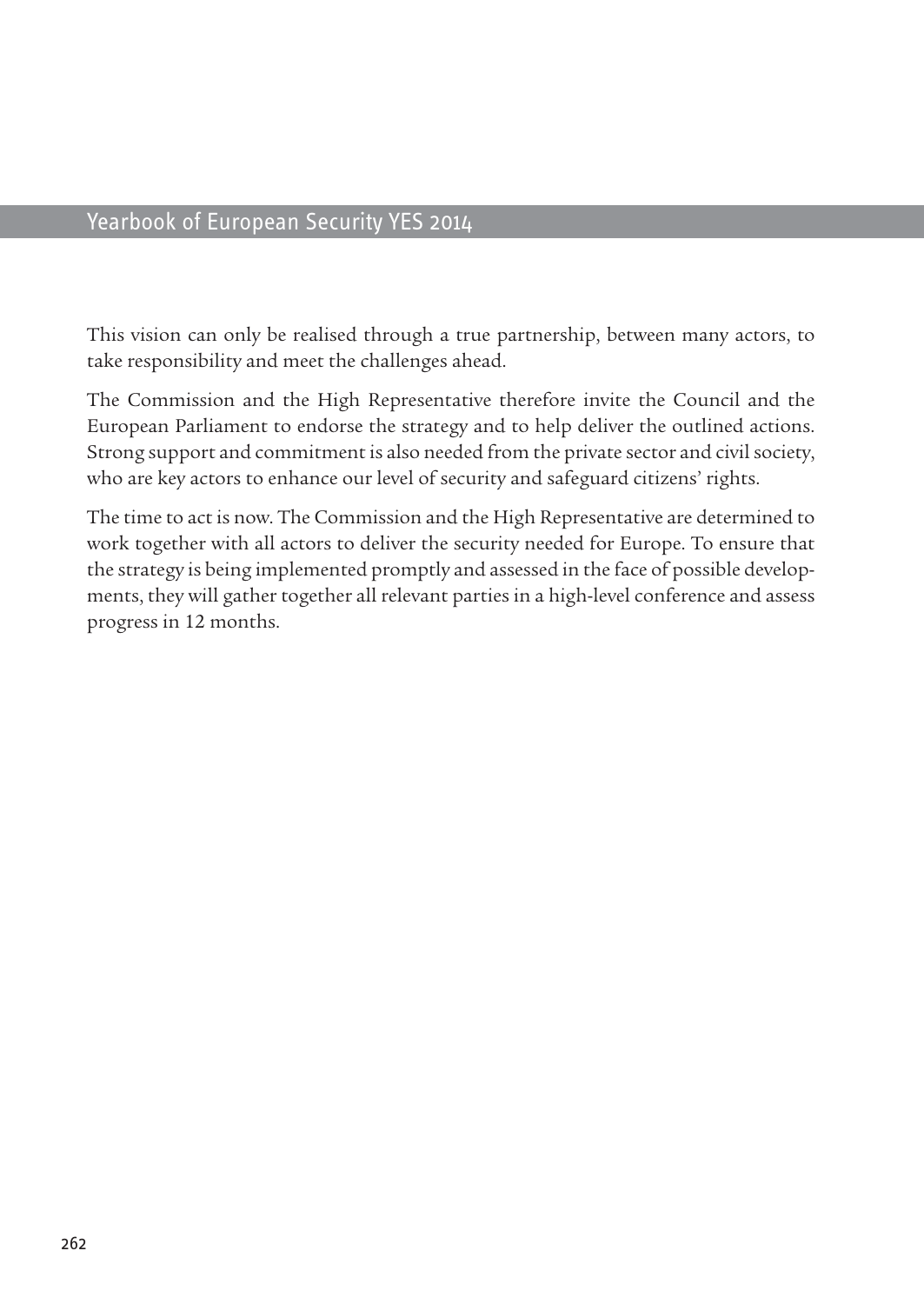# **European External Action Service**

# **EEAS Review**

July 2013

# **Foreword**

"In fulfilling his mandate the HR shall be assisted by a European External Action Service"

Article 27.3 TEU

As part of the political decision that enabled us to set up the EEAS, I was invited to review how the service was working and present a report in the summer of 2013.

At that time it seemed a long way off. We were at the very beginning of what needed to be done and grappling with what could be done.

Despite the length of the negotiations on the Constitution and then the Lisbon Treaty nothing had been put in place to make the EEAS a reality – in part because of the legal and political uncertainty surrounding the process.

There is much that could be written about those early days – and of the extraordinary events that took place as we started to build the service, turning a few words in the Lisbon Treaty into a global foreign policy service of 3,400 staff and 139 Delegations. I have likened it to trying to fly a plane while still bolting the wings on. The institutional challenges, and sometimes battles, were many. Different ideas on how the service should work and what impact it would have on existing institutions led to difficult decisions and sometimes lost opportunities.

For the people who joined this newly created service there were great challenges. Delegations in the field had to transform themselves overnight taking on new roles with no extra resources and without consolidated instructions or advice. For Brussels-based staff there followed a period of enormous uncertainty about their role in the new organisation and how they would relate to its new culture. For Member State diplomats there was the challenge of taking on new obligations and expectations.

It was, in a word, tough.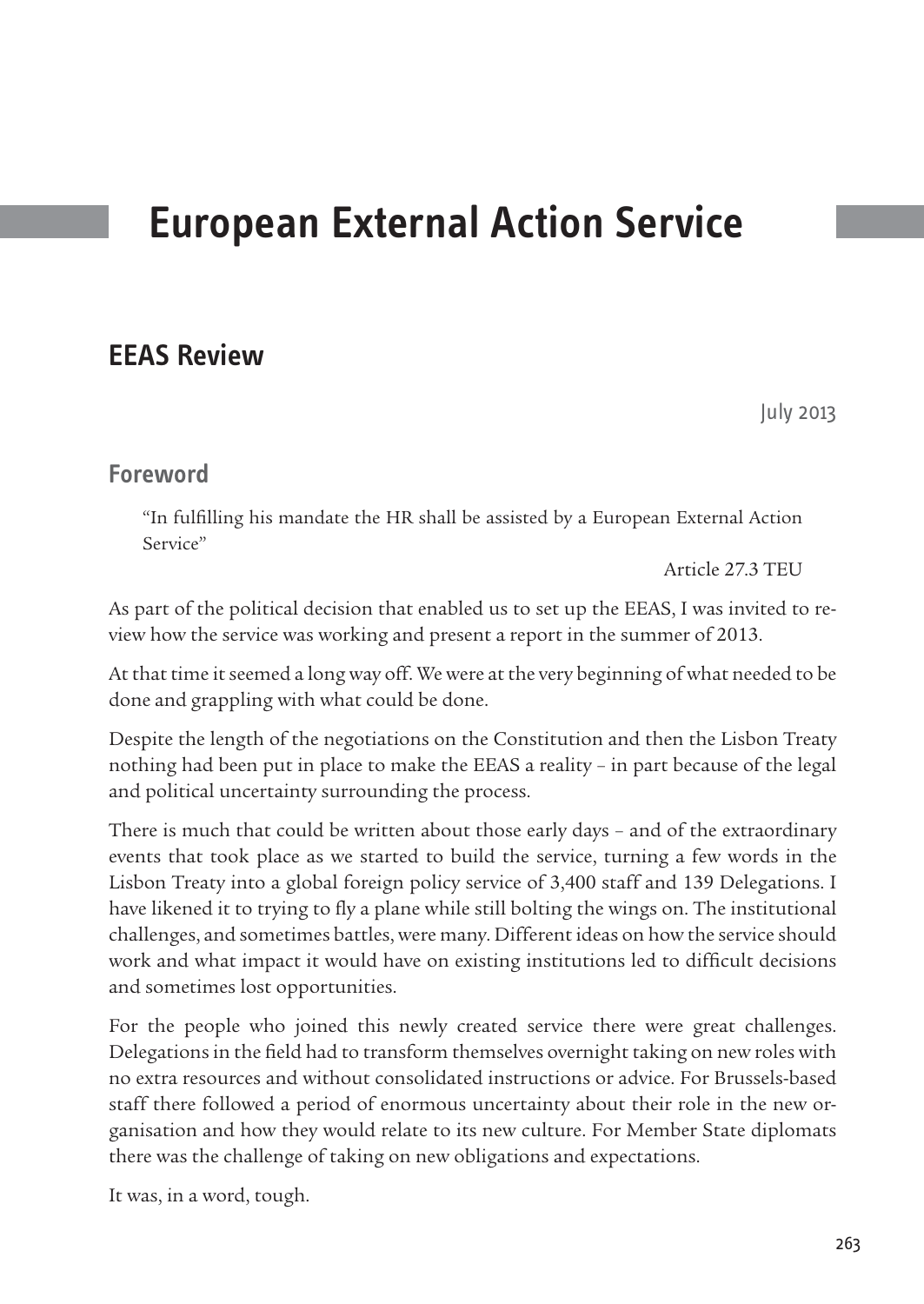And against that tough beginning expectations were high, the world did not wait for a service to exist – challenges in our own neighbourhood and beyond demanded a European response. And all this was against an economic backdrop that made investment in the service more difficult.

This review sets out some of the lessons we have learned. We have sought to make the best use of scarce financial resources – and also to meet expectations that the EU should support progress towards democracy and prosperity in countries as varied as Libya and Somalia, Iraq and Afghanistan, Mali and Myanmar/Burma.

We are guided by our conviction that Europe has a special role to play in today's world. Our own recent history reminds us of the horrors of conflict and tyranny – and shows how prosperous, open societies can be built when those horrors are banished. One of the ambitions I encounter most frequently when I meet people struggling for justice and democracy is: "We want the same freedoms as you: please help us to achieve them". The trust that people around the world are willing to place in us should not be underestimated. It is a vital asset. But that is not the only reason to engage with third countries. The hard truth that we must not avoid is that conflicts thousands of miles from our borders can damage our interests, while the spread of peace, prosperity and democracy around the world is good for Europe.

I am proud of what we have achieved so far. With the support of Member States in the Council, the European Commission and the European Parliament, the EEAS has developed into a modern and operational foreign policy service, equipped to promote EU interests and values in our relations with the rest of the world. Although much remains to be done, we can see the benefits of the comprehensive approach in the Balkans, the Middle East and North Africa, the crises in Africa, in support of the transition in Myanmar/Burma and in many other parts of the world.

Europe's role in the world is one of the major challenges of the 21st century. The EEAS is but one component of Europe's response to this global challenge. We seek to co-operate with, but not replace, the important work done by Member States. The EEAS seeks to add value by being more than a foreign ministry – combining elements of a development and of a defence ministry. The EEAS can be a catalyst to bring together the foreign policies of Member States and strengthen the position of the EU in the world.

This review reflects on what works and what doesn't. It identifies short and medium term issues and makes recommendations to the Council, the Commission and the Parliament. While the list of issues we raise here is not exhaustive and certainly not the last word in good ideas, I believe all of these proposals are important and necessary.

264 A lot of people have contributed their ideas and views – from Delegations across the world, Brussels-based staff, Commission, Council, Member States, the European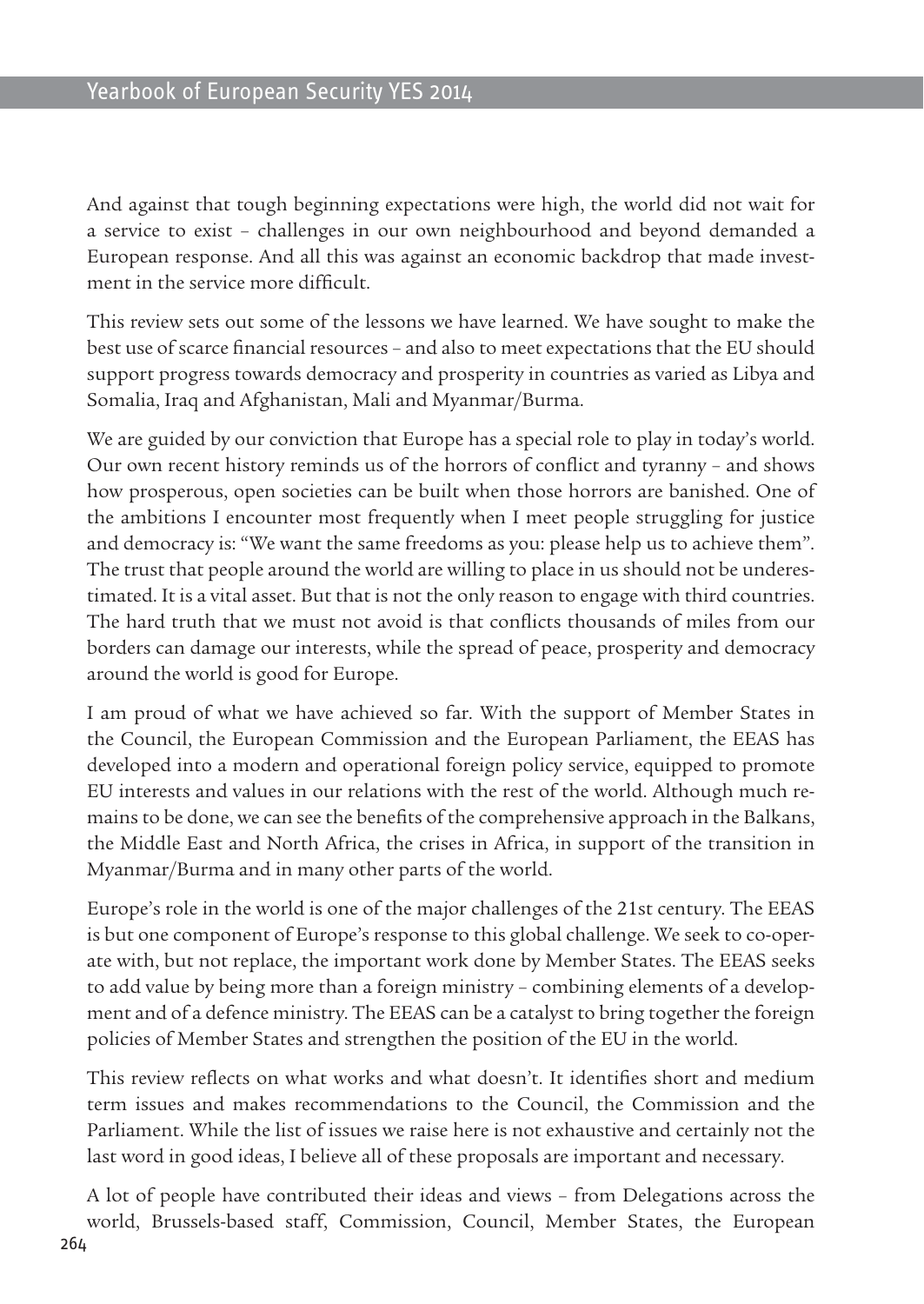Parliament, think tanks, NGOs and individuals. I thank you all. Not all of them are incorporated here – in the end these are the issues that I think should be focused on now. In particular, the quality of the staff of the EEAS and the CSDP missions has been key to the progress we have made together over the last months. I am grateful to all of them for their support and professionalism during this difficult time, especially those working in challenging and dangerous environments far from home.

Over the coming months there will be time to consider the changes that I believe should be made. If we use this review to make sure the foundations of the service are as strong as possible then the capacity for the HR/VP and of the service to be more effective will be greater in the future.

> *Catherine Ashton July 2013*

# **The EEAS**

It is important in this review not to lose sight of what the EEAS is for and what we mean by European foreign policy as distinct from the individual foreign policies of Member States. It is something new and unique that brings together all of the policies and levers at the EU's collective disposal and allows them to be focused on building influence and delivering results across the world to promote EU values and interests. The EEAS is not a European Ministry of Foreign Affairs designed to replace Member States' ministries. Nor is it a foreign policy department of the General Secretariat of the Council, or a revamped version of the former Directorate General for External Relations of the Commission with additional development and CFSP competences. Based on the central concept of the comprehensive approach, the main strengths of the EEAS are:

- a global coverage of all geographical and thematic issues, supported by an network of 139 EU delegations representing the EU in 163 third countries and international institutions. In more than 70 places where the EU has a Delegation there are fewer than 10 Member States represented and 50 countries where there are fewer than 5 Member States. The EU combined is the world's largest economy of over half a billion people. In today's world size and weight matter: collectively the EU can achieve things that no Member State individually is able to do;
- the capacity to engage strongly in support of key policy priorities, in particular in the neighbourhood to the south and to the east where the EU has influence and leverage to promote and to deliver change;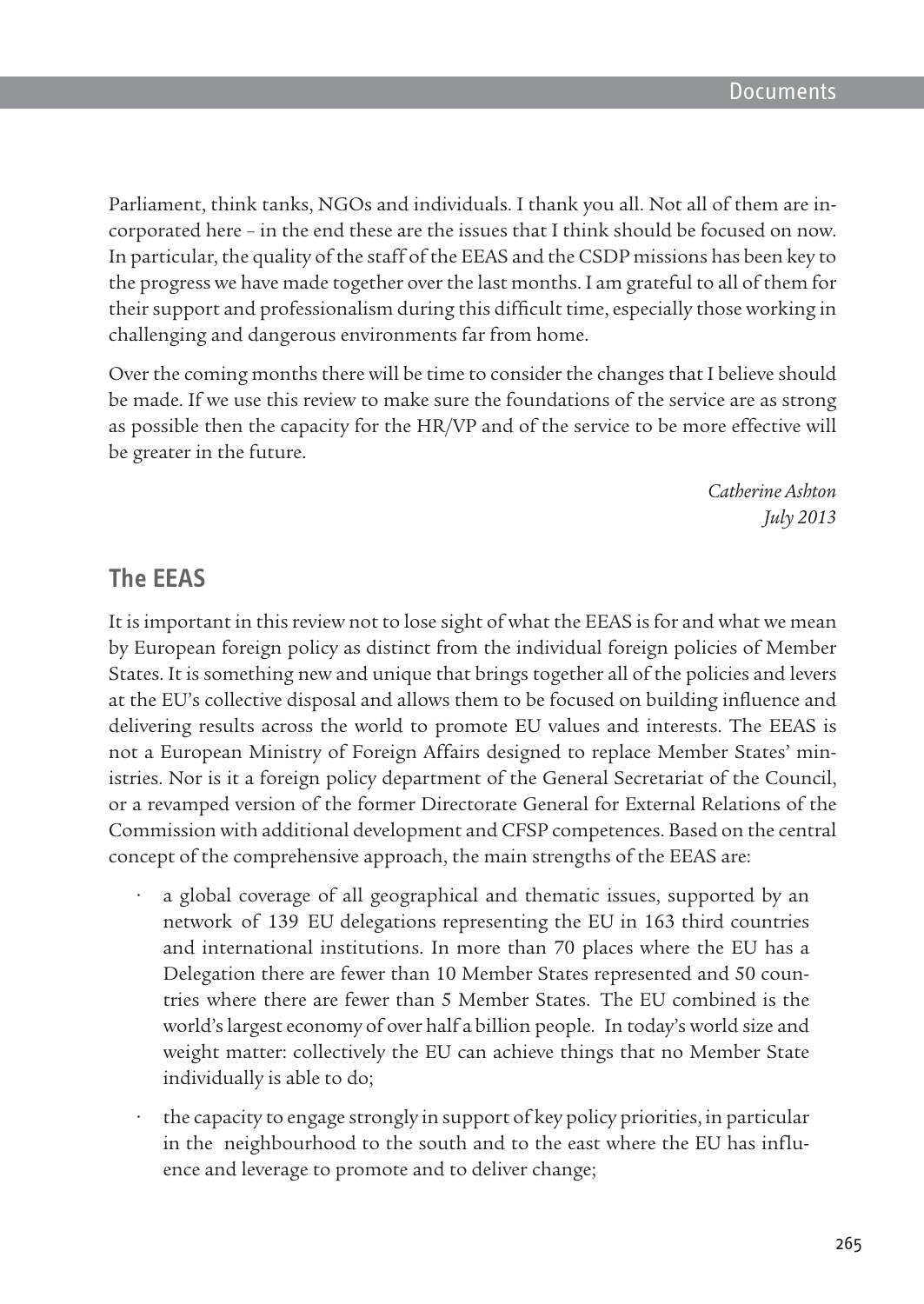an increasingly close partnership with the national diplomatic services of Member States, both in Brussels and in third countries, which is vital to an effective division of labour and efficient use of resources.

The EEAS ensures effective and timely delivery of EU foreign policy through a global network of EU delegations, crisis management structures and CSDP missions. Equally, the EEAS should provide strong and effective coordination of EU external policies, including trade, development and other global issues like energy security, climate change and migration. EU delegations are the operational focus of the service, working with national embassies of Member States in third countries and multilateral fora on the basis of trust, cooperation and burden sharing in all fields.

As the Service has been established the key elements of EU foreign policy have become clearer. At the beginning of the mandate the HR/VP set out three priorities: (a) establishing the Service; (b) the neighbourhood; and (c) strategic partners. Three main elements of EU foreign policy have emerged from the first two years of operation of the service: (I) the neighbourhood where the EU has all of the policies and instruments at its disposal to effect lasting change; (II) the Comprehensive Approach – which makes the EU uniquely able to tackle all aspects of a foreign policy issue and (III) those international issues where only the EU's collective weight allow us to play a lead role in today's globalised world.

The EEAS supports the High Representative in delivering Common Foreign and Security Policy and in ensuring the consistency of the Union's external relations, in her roles as chair of Foreign Affairs Council and Vice President of the Commission. The EEAS also provides support for the President of the European Council, the President of the European Commission and other Commissioners in their work on external relations (including in the preparation of policy papers, briefing files and preparation of Summits and other high-level meetings and visits). Co-operation between the EEAS and the European Parliament is strong, through the Declaration on Political Accountability and through the support EU delegations provide to Members of the Parliament when they travel.

# **I. The Organisation of the EEAS**

Under this part of the review the focus will be on the structure of the service. The organigram of 1 January 2011 was designed for the start-up phase and reflected both the way that the service was created from pre-existing assets and also the new tasks that it would need to perform in terms of merging the roles previously done by the Commission, Council Secretariat and 6 month rotating Presidency of the Council on CFSP, CSDP and external relations issues. Now that the service is up and running and in the light of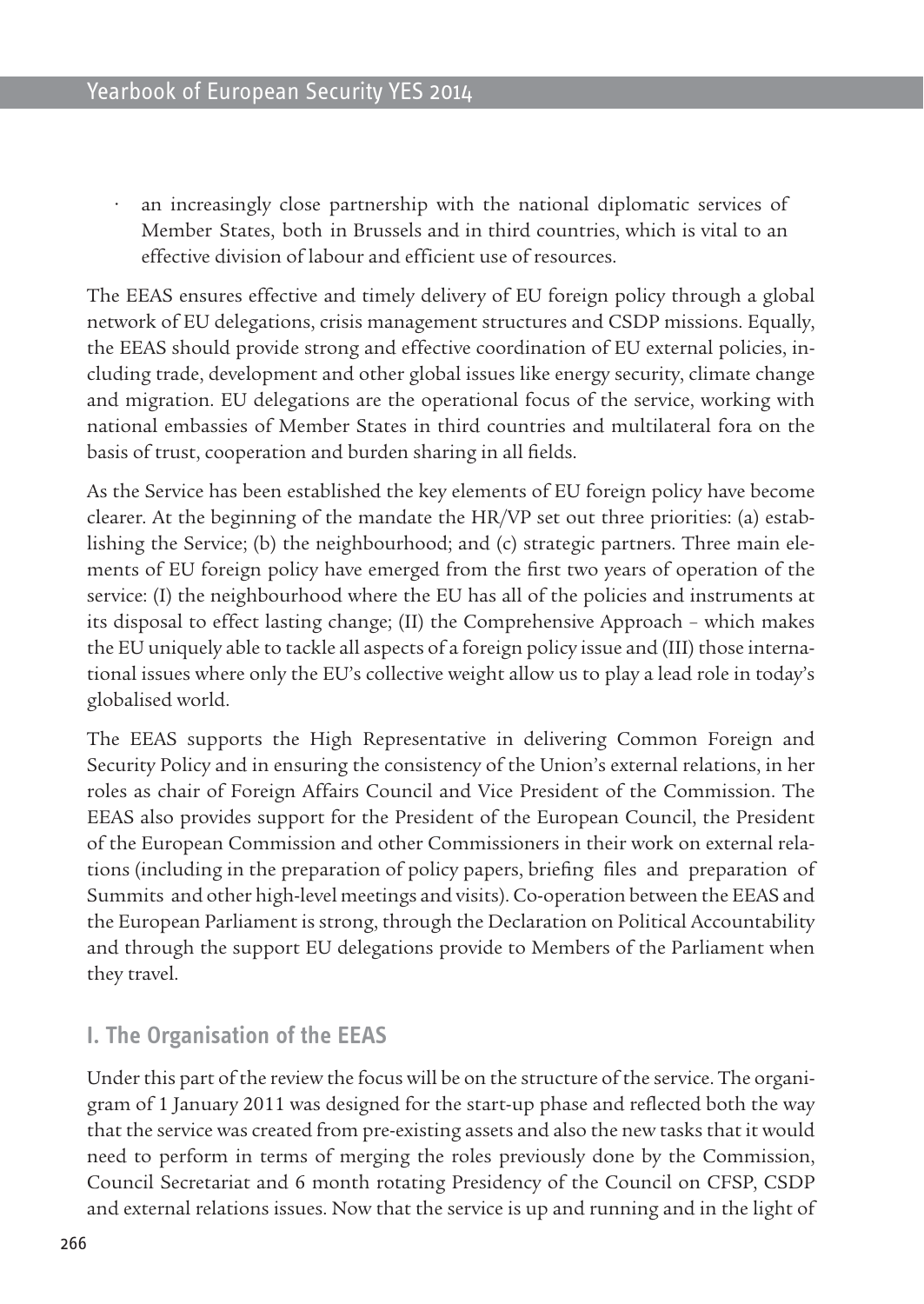experience changes can be proposed. In some cases – for example the identification and transfer of posts from headquarters to reinforce the Delegations network around the world – this work has already begun.

### Structure of the EEAS

The current structure of EEAS Headquarters was agreed in early 2011 and flows from Article 4 of the EEAS Decision. The senior management of the service consists of the four members of the Corporate Board (the Executive Secretary General, Chief Operating Officer and two Deputy Secretaries General), eight Managing Directors with specific geographic or thematic responsibilities, the Director General of the EU Military staff and the directors of the other CSDP departments reporting directly to the High Representative.

### The Corporate Board

The EEAS was established by means of a bloc transfer of staff from the Commission and Council Secretariat (Annex I of the EEAS Decision) supplemented with a small allocation of new posts to allow for the recruitment of national Diplomats from Member States. This posed complex challenges of combining different traditions and organisational cultures alongside the difficult task and on-going inter-institutional negotiations linked to setting up the service. For this reason the start-up EEAS included a strong and experienced senior management team including a top structure containing two posts – Executive Secretary General and Chief Operating Officer supported by two Deputy Secretary Generals. Both carried unique responsibilities but together they ensured global coverage on all the key political, economic and inter-institutional issues.

For the next phase of the EEAS, the necessity to have both posts will be less compelling. Both the present incumbents agree that a recommendation for the future would be to merge the roles creating a single Secretary General post (supported as necessary by the MD for Administration on resource and organisational issues). The Secretary General should continue to be able to call directly on two deputies to ensure global coverage reflecting the needs of the organisation.

#### Managing Directorates

The structure chosen for the start-up phase – geographical and thematic Managing Directorates – was a logical choice. However in some cases there is scope for combining posts as they become vacant for example where different geographical areas are covered by the same policy instruments.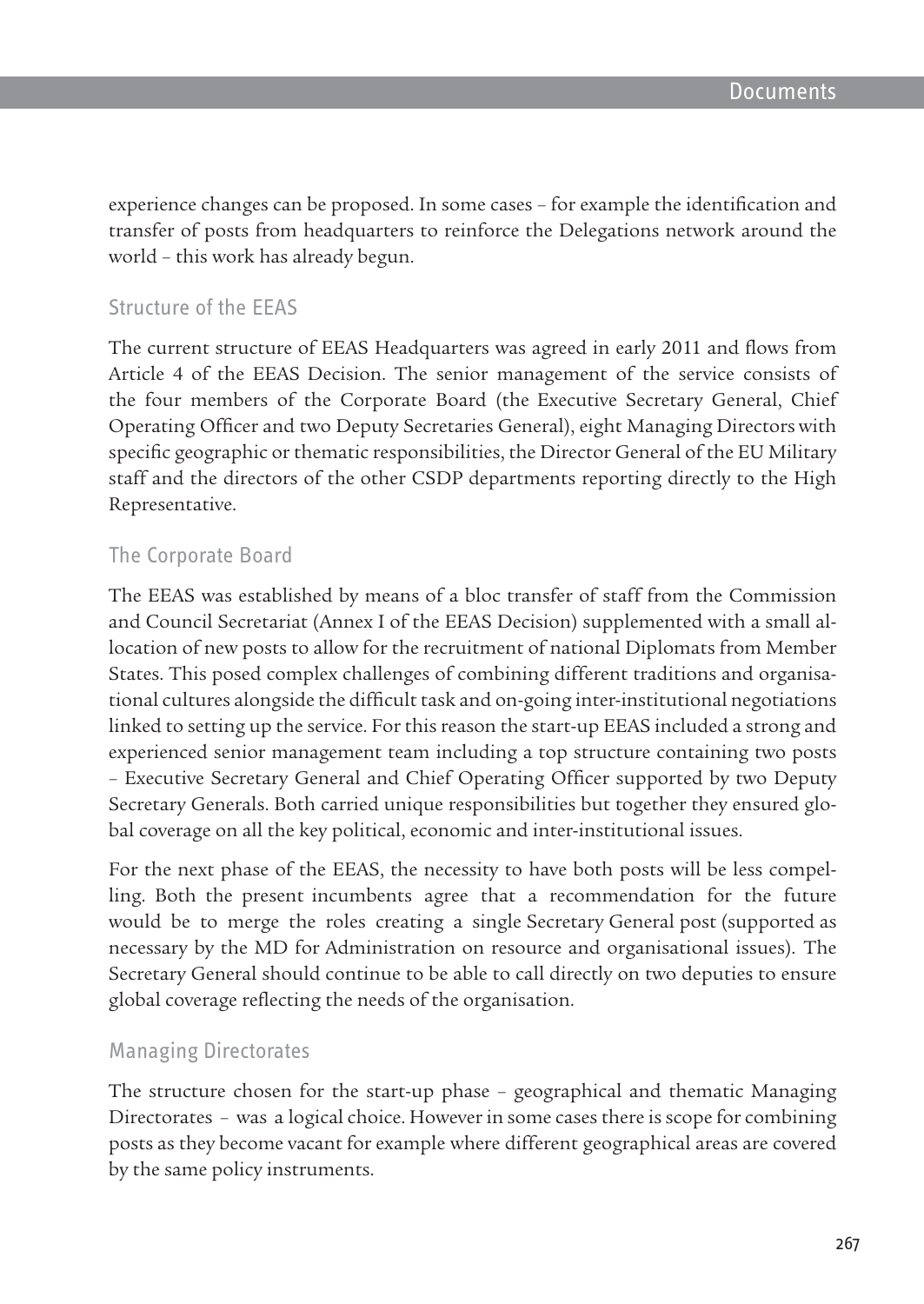Approximately 70% of staff arrived as part of the bloc transfer with their current grades which affected the capacity to design a new organisation. Member states had high expectations for their role in providing additional staff especially at senior level.

The Organigram reflects these realities. However it is clear that for the future the structure should change. The EEAS has already proposed a reduction in the number of the senior posts [AD15/16] by 11 in the 2014 budget. There is some scope for further reductions. But there is also a need for reallocation of posts to strengthen cross-cutting functions such as policy planning and to create short-term contract posts to help the service to regularise the anomalous status of EUSRs. The number of Managing Directorates should therefore be reduced in the next mandate and more responsibility given to Director-level posts This should be implemented at the same time as the reform of the Corporate Board set out above.

# EU Special Representatives (EUSRs)

The current status of EUSR is an anomaly post Lisbon. These positions were originally created by the Council linked to specific crises or situations in the era when there was no EEAS and only the Commission had Delegations around the world. With the Lisbon Treaty, the network of 139 EU Delegations has been brought under the authority of the HR/VP (Article 221) and represent the Union as a whole. At the time of the setting up of the EEAS, EUSRs had little connection to the Delegations or the central services, being housed in a separate building with a relationship primarily to the Member States through the PSC. Though we have changed this substantially more should be done to ensure that Article 33 TEU is implemented in a way that EUSRs are an intrinsic part of the EEAS. There are at present 12 EUSRs including 8 based in Brussels and 4 based in the countries or regions where they are active. In 2012, the total budget of EUSRs and their combined staff of 200 political advisors and administrative support was €28m. The current EUSRs should be fully integrated within the EEAS, while retaining a close link to Member States via the PSC. This pre-supposes however the transfer of their staff and the associated budget to the EEAS. This would also allow for savings to be made in terms of salary levels (all EUSRS are still graded AD16 despite an EEAS proposal to reduce this to AD14).

In any event, it will be important for the EEAS to have flexibility to recruit shortterm senior figures (special representatives, co-ordinators or EU envoys) to undertake specific missions as the need arises.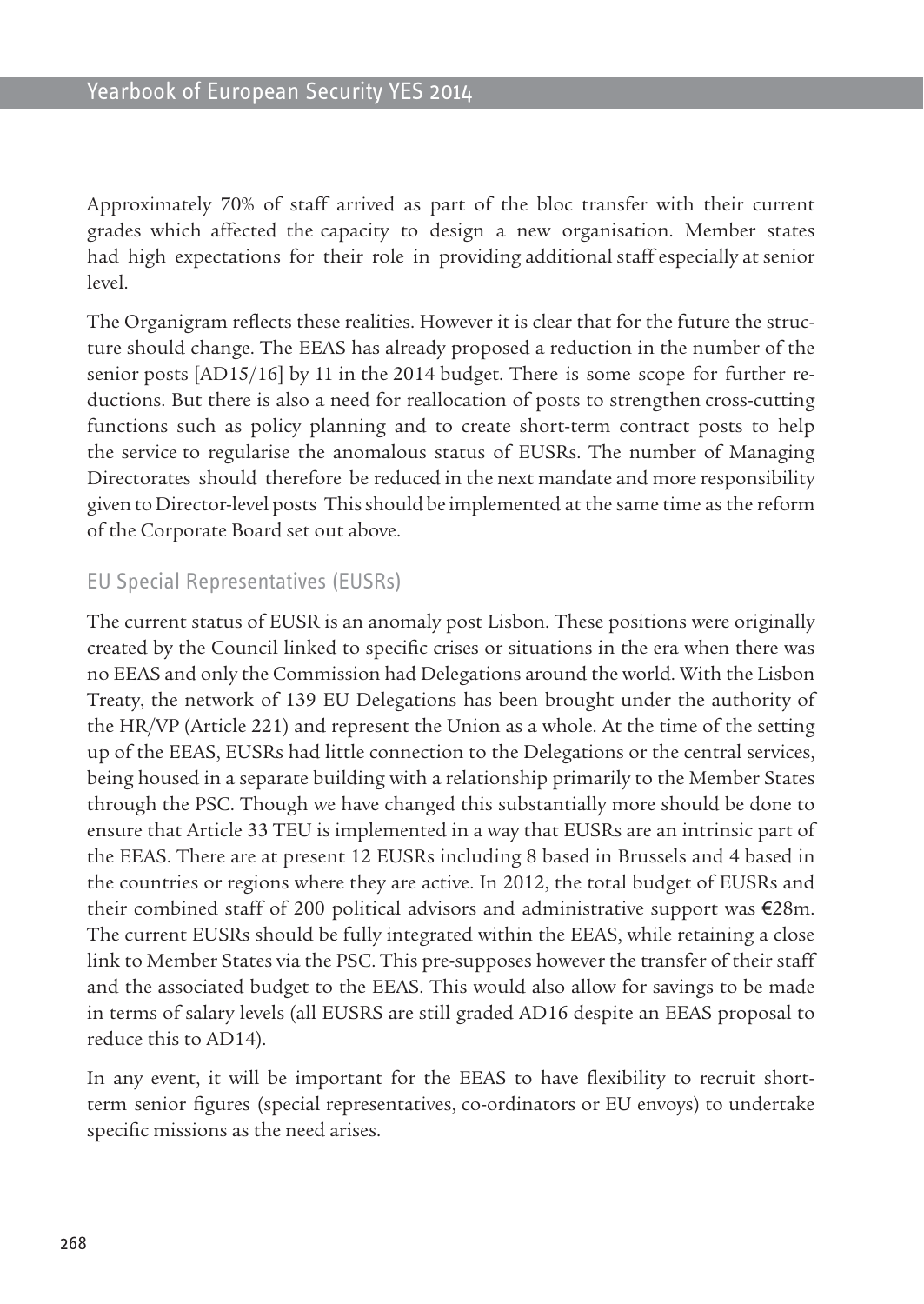### Crisis Management Structures

The EU is highly regarded for our civilian and military missions. While these operate under different mandates there is still a need to improve our coordination. Currently there are 16 missions and operations deploying more than 7,000 military or civilian personnel. Of these 12 are civilian and 4 military operations. For the future development of a Comprehensive Approach to crisis prevention and management we need to ensure that these structures are better integrated into the operation of the EEAS. This includes more effective coordination on the ground between different missions, Delegations, EUSRs and partners.

In support of a more coordinated approach, a Managing Director with specific responsibility for crisis response was appointed, together with the creation of a new 24/7 situation room – merging the work previously done by "watchkeeper" and the open-source monitoring function of the old SitCen, both 24 hour services, thereby making better use of our resources.

The recent creation by the Commission of a 24/7 Emergency Response Centre which brings together Civil Protection and Humanitarian support mirrors this. However an even better use of EU resources would be to combine all of the 24/7 crisis capabilities into a single EU facility. To this end I have proposed that the EEAS Situation Room should be co-located with the Commission ERC to create a single EU ERC generating savings and avoiding duplication.

A crisis management board chaired by the Executive Secretary General and regular Crisis platform meetings coordinate responses across the EU institutions to crisis situations, for example on Mali, CAR, Syria, Yemen and Libya. This means the geographic services meeting with Commission and EEAS departments responsible for conflict prevention, crisis response, peace building, financial support, including humanitarian aid where appropriate, security policy and CSDP.

According to Articles 18 and 27 of the Treaty, the EEAS supports the High Representative in fulfilling her mandate to conduct the Common Foreign and Security Policy, including the Common Security and Defence Policy, both in making proposals for the development of policy and in its implementation as mandated by the Council. The planned European Council debate in December will be a further opportunity to consider ways of strengthening the effectiveness of EU security and defence policies, including whether the EEAS has appropriate internal management structures and the speed and effectiveness of decision-making on CSDP.

The present CSDP system raises a number of questions in terms of (I) the positioning and reporting lines of the relevant EEAS departments in relation to the HR/VP and relations with other parts of the EEAS and (II) the speed and effectiveness of decision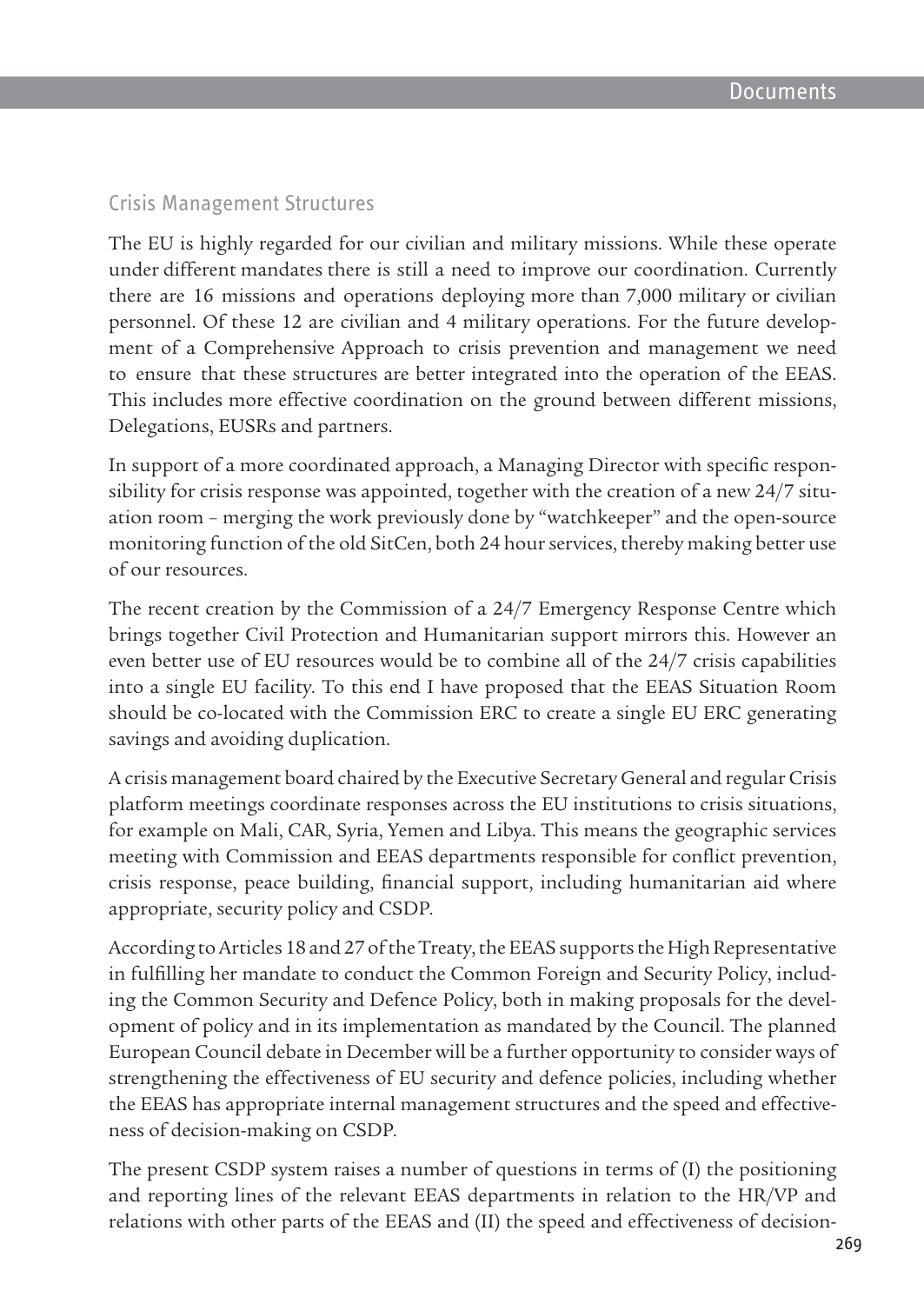making, in particular in crisis situations. Any change in the basic reporting lines and authority of the High Representative will require a change to the EEAS decision but should now be considered. In the short term however, internal co-ordination can be reinforced by giving a clearer mandate to the Secretary General. Without prejudice to the specific profile and administrative status of military staff within the EUMS, ways should be explored of making their expertise more widely and directly available to other policy departments in the EEAS (for example by short-term staff loans in both directions), as well as in EU delegations by expanding the pilot programme of detached security/military experts. Similarly there is scope to improve synergy between the geographical experts in the INTCEN and the relevant delegations and policy departments, while preserving the specific links with the Intelligence Services of Member States. Finally, consideration should be given to clarifying and streamlining responsibilities for security policy issues and for the planning of CSDP missions.

In relation to the speed and effectiveness of decision-making in the area of CSDP, improvements could be made within the existing legal framework to reduce the number of intermediate steps of consultation of Council Working Groups in preparation for the implementation of a mission or joint action. The PSC has recently approved some proposals from the EEAS on the revision of crisis management procedures, and more radical steps could be considered for the future. These could include overhauling the management and procedures for CSDP operations (streamline planning functions for civilian and military missions; reduce intermediate steps in consultation of Council working groups). This analysis could also cover the level of decision making for operational issues, between Council working groups, the EEAS/FPI and the day-to-day management autonomy of missions themselves.

Similarly, despite considerable progress in recent years, a number of additional measures could be considered to accelerate procurement and improve financial procedures. Specifically, this could include changes to the financial regulation to bring urgent preparatory and implementation measures for CFSP actions within the fast-track procedures already available for humanitarian assistance. There is also a strong case for creating a shared services centre to provide logistical, procurement and administrative support for all CSDP missions and EUSRs as well as scope to put the employment conditions of the staff of CSDP missions and EUSRs on a sounder footing.

### Working Groups

Post Lisbon, the HR/VP appoints the chair of the Political and Security Committee and the permanent chairs of 16 geographical and thematic working groups in the area of CFSP and external relations. These arrangements are generally working well and they ensure close links between the working group chairs and the policy departments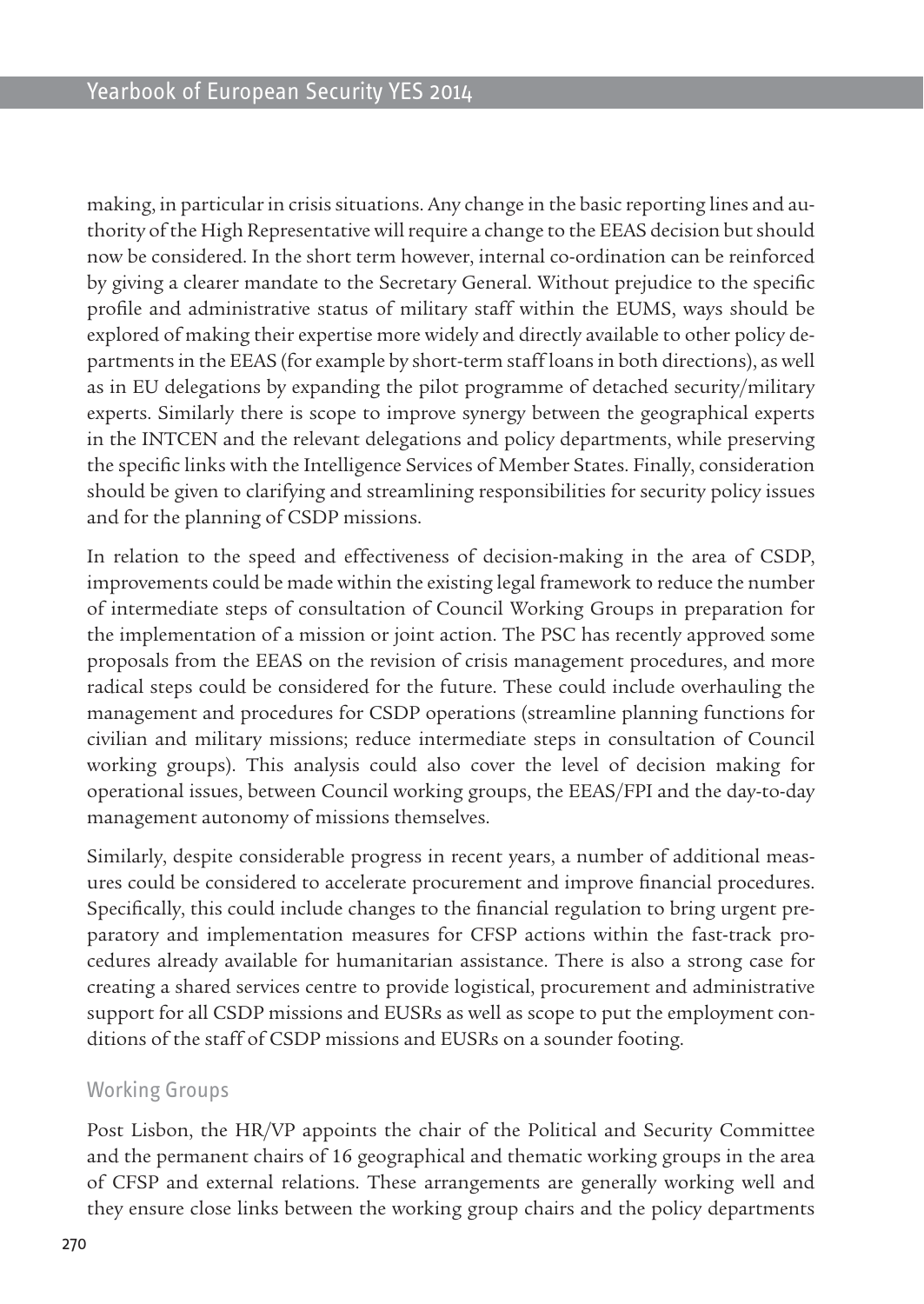in the EEAS. However there remain a number of Council working groups chaired by the rotating Presidency, in particular the group of External Relations Counsellors, the Development working group, the Africa Caribbean Pacific (ACP) working group, the European Free Trade Area (EFTA) group, the Counter Terrorism Working Group (COTER), the International Public Law Working Group (COJUR) and Athena committee. Given the close relationship between the work of these groups and the policy areas covered by groups already chaired by the EEAS, and in the interest of policy coherence, it would make sense to consider a change in the relevant Council decision to provide permanent chairs for these groups as well (with the transfer of support staff from the Council Secretariat to the EEAS). In addition there should be a special relationship between the EEAS and the Enlargement Working Group (COELA) working group.

# **II. Functioning of the EEAS**

Under this part of the review the focus will be on the systems of the service which includes the internal working of the EEAS and the inter-institutional relationships with the other Brussels institutions.

# Policy Coherence and Strategic Thinking.

A central aim of the Lisbon treaty is to strengthen the EU's capacity to develop a long-term EU strategic framework in the area of external relations. In support of this objective, the EEAS produces a wide range of policy documents:

- draft Council conclusions on specific and topical issues;
- policy papers on key foreign policy issues (e.g. Human Rights Strategy, Communications and country reports under the European Neighbourhood Policy, Sahel Strategy, Caribbean Strategy);
- negotiating mandates for international agreements or contractual relations with third countries. Position papers and preparatory work for Summits and other high level political dialogue meetings;
- policy proposals and financing decisions for joint actions and missions in the context of the European Security and Defence Policy;
- country and regional strategy documents for the programming of external assistance (in co-operation with the relevant Commission services);
- analysis and recommendations on the external dimension of key internal EU policies like energy security, the environment, migration, counter-terrorism and transport.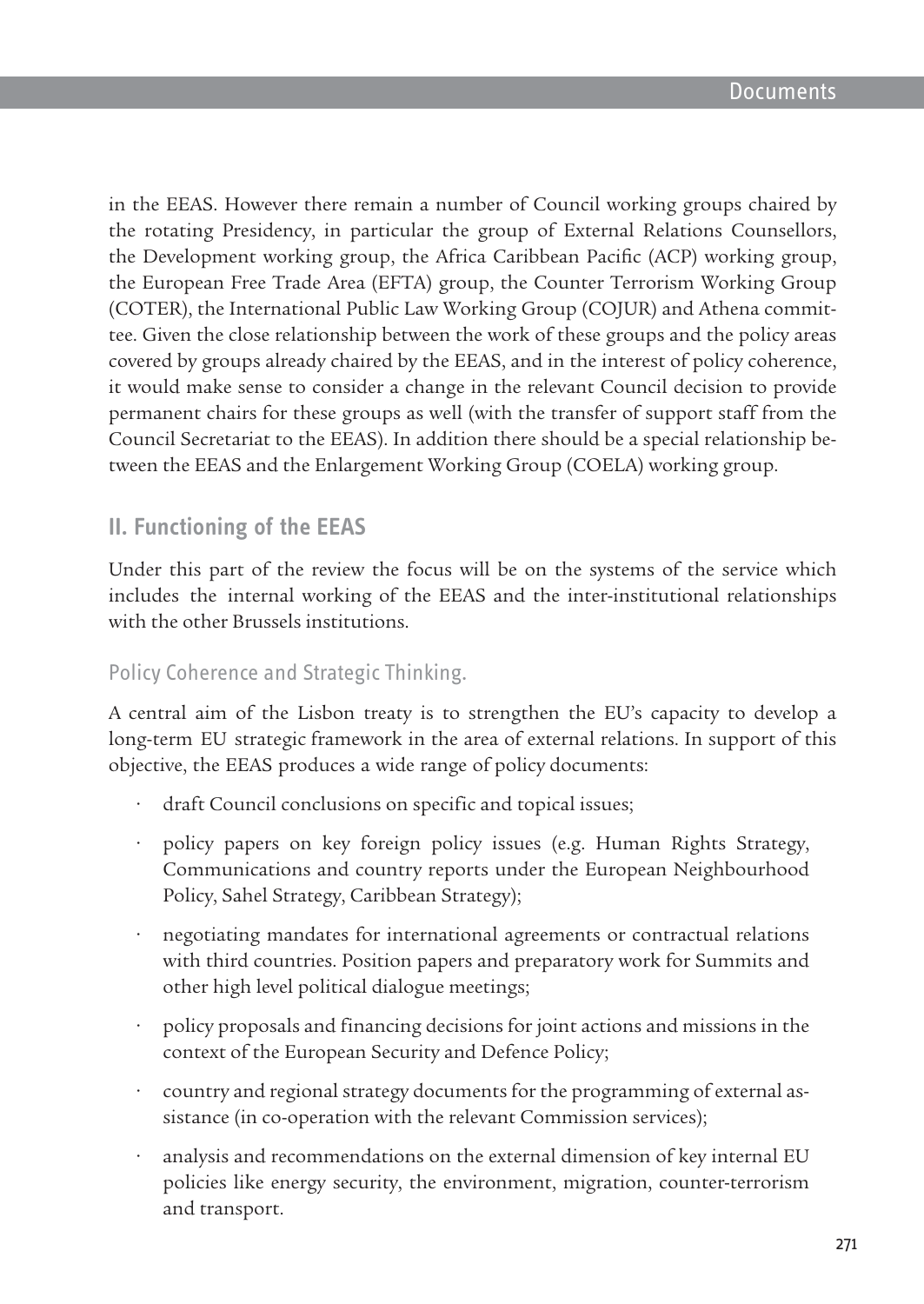There is no shortage of building blocks for comprehensive and effective EU external policies, and in many cases these instruments have helped to deliver a high level of consensus between Member States and the EU institutions, and on this basis, a strong and well-coordinated response to foreign policy challenges.

It is not always easy to achieve this since it requires the establishment of linkages between: related geographic or thematic topics; the work in different institutions, and even the different levels of discussion in the Council bodies (European Council, Ministerial Council formations, PSC, thematic working groups). At the same time, the Lisbon Treaty left CFSP intergovernmental and therefore subject to unanimity: in the absence of collective political will and agreement between Member States, this is a limiting factor on decision-making. The longer term perspective of the EEAS allows it to play an important role in policy formulation, brokering and implementation. The EEAS is uniquely well placed in the EU institutional framework to promote the strategic direction of the EU's external action, in particular with the active involvement of Member States and close co-operation with the Commission as well as the continued support of the European Parliament. With this in mind the EEAS policy planning capability should be reinforced.

Beyond this, there is clearly scope for the EEAS to use its unique position in the EU institutional framework to promote the strategic direction of the EU's external action, in particular with the active involvement of Member States and close co-operation with the Commission as well as the continued support of the European Parliament. The role of the High Representative in presenting the position of the Foreign Affairs Council in meetings of the European Council is important in this respect. The High Representative, as Vice President of the Commission, could contribute external relations priorities for inclusion in the Commission work programme. Similarly, the EEAS should continue to contribute to the broader work programme of the trio of rotating Presidencies.

More generally, it could be useful to reflect on a new basis for EU strategies or policies to be adopted jointly by Member States, the EEAS and the Commission (e.g. making the linkages between joint papers from the High Representative and the Commission with Council conclusions).

# Relations with the Commission

Relations with the Commission are vital to the operation of the service. The Vice President role of the HR/VP gives a clear responsibility within the Commission for "responsibilities incumbent on it in external relations" and "for coordinating other aspects of the Union's external action" (Art 18(4) TEU). Under the EEAS Decision the EEAS provides information, advice and support to any of the Commissioners who request or need it, and EU Delegations not only offer support to Commissioners and their DGs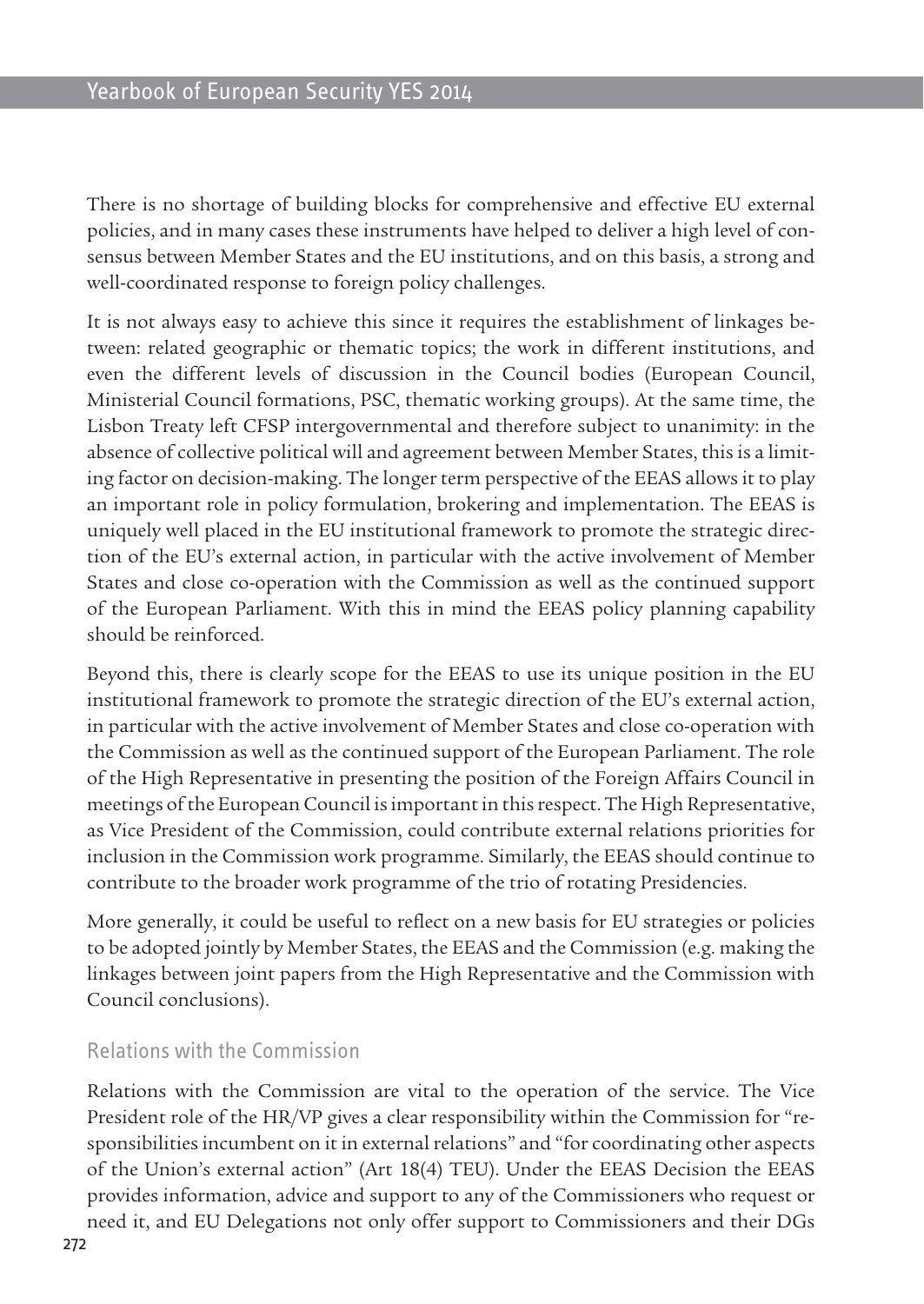when visiting a third country but also host their staff and implement their instructions. For example in 2012 the EEAS prepared more than twice the number of briefings for the President and other members of the Commission as it did for the High Representative. Although it generally works well, there are a number of areas where more could be done to make this relationship work more smoothly.

Within the physical constraints of the triple hatted job, the HR/VP actively participates in meetings of the Commission. Her cabinet and the relevant services of the EEAS are fully involved in the upstream preparatory work for all Commission business, and make an active contribution to issues with an impact on the EU's external relations. The High Representative also participates in meetings of the External Relations Group of Commissioners (including the President, the Trade Commissioner, the Enlargement Commissioner, the Commissioner for Development policy, the Commissioner for Humanitarian Assistance and the Commissioner for Economic and Monetary Affairs). Unfortunately these meetings have not been held frequently enough. The President of the Commission and the High Representative have recently agreed that the Relex Group of Commissioners should meet more regularly, with the High Representative in the Chair. Meetings will be prepared jointly by the Secretariat General of the Commission and the EEAS.

In addition to the HR/VP and within the overarching strategic objectives defined by her, the EEAS works closely with the Commissioner for Enlargement and the European Neighbourhood Policy and the Commissioner for Development. The division of labour has generally worked well. Designating a Commissioner for the neighbourhood when the geographical responsibilities for these countries were transferred to the HR/VP and EEAS risked confusion. The EEAS has full responsibility for relations with all countries across the globe including the ENP countries where it provides support to both the High Representative and the Enlargement Commissioner and the ACP countries where it provides support to the HRVP and to the Development Commissioner. DG Enlargement has policy lead for relations with pre-accession countries in relation to the enlargement process, while more political aspects of relations with the Western Balkans and Turkey are handled by small geographical teams in the EEAS. DG DEVCO has the policy lead for cross-cutting development programmes. The current arrangements in terms of lead responsibility work mainly because of the good and close working relationships between the HR/VP and her Commissioner colleagues. But the division of responsibilities is potentially unclear and should be clarified. The allocation of portfolio responsibilities in the next Commission presents an opportunity for the President of the Commission to review the situation.

Close co-operation between the EEAS and the Commission is also vital on the various global issues where the external aspects of internal EU policies have a growing foreign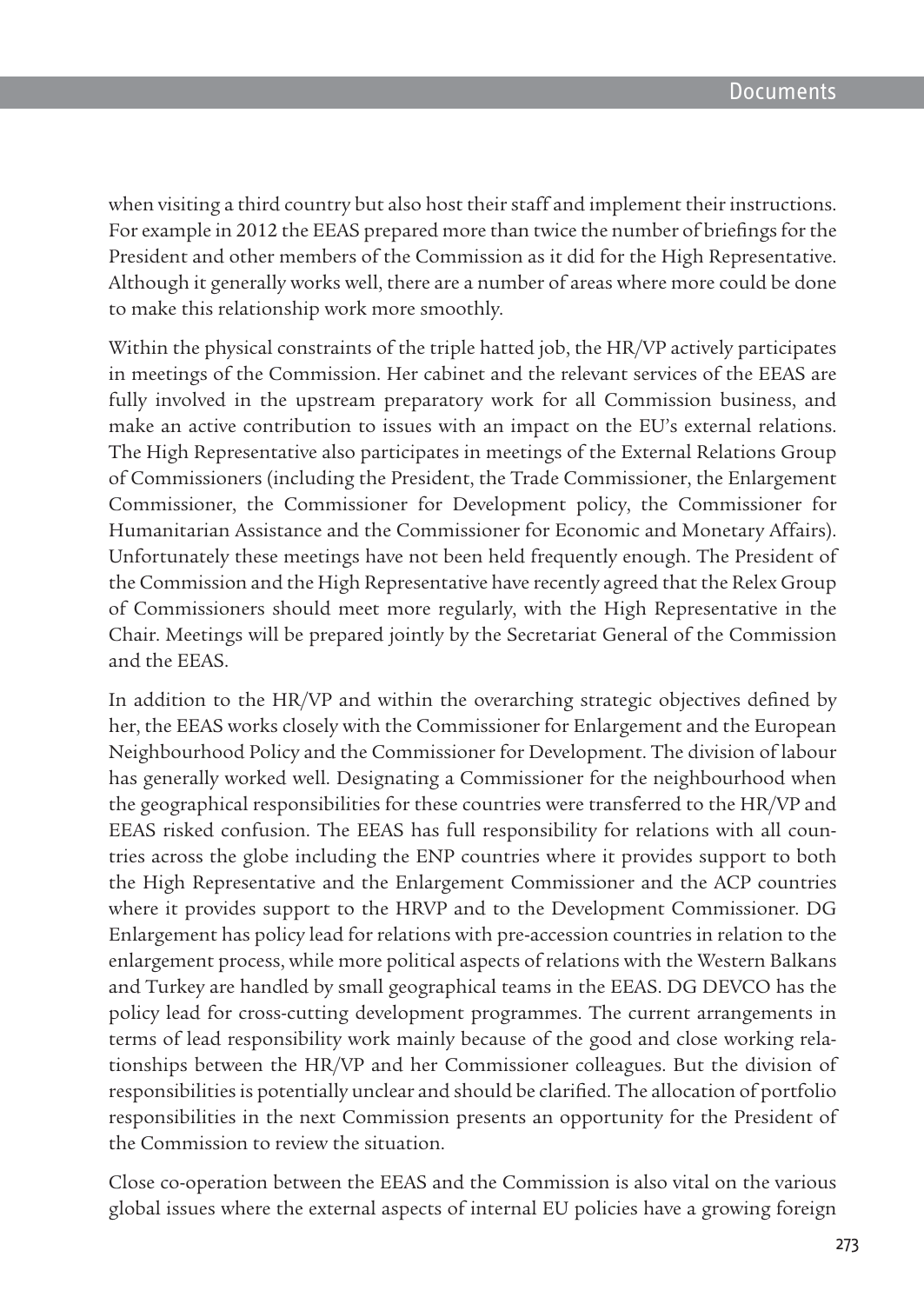policy dimension. This includes areas such as energy security, environmental protection and climate change, migration issues, counter-terrorism, financial regulation and global economic governance. The EEAS is increasingly expected to provide the Foreign Affairs Council with ideas and policy proposals in these areas. Yet, following the allocation of responsibilities and resources at the creation of the EEAS, virtually all the expertise and capacity to manage the external aspects of these polices remained in the Commission services. The EEAS is not calling into question the lead responsibilities of Commission services in these areas. However, as their political significance and potential impact on the wider foreign policy agenda continues to grow, the EEAS will need to continue to reinforce its capacity to deal with them in future.

With the creation of the EEAS, the Commission created a new Service for Foreign Policy Instruments directly under the authority of the HR/VP with responsibility for the financial management and implementation of operational budgets for Common Foreign and Security Policy, the Instrument for Stability and support for election observation missions. This service is co-located with the services of the EEAS, but remains separate from the EEAS in administrative and functional terms because the Commission has exclusive responsibility for the management of operational chapters of the EU budget. This allows FPI to act as a bridge between the CFSP structures in the EEAS and the central services of the Commission responsible for the overall management of the budget. FPI is bound by the provisions of the EU Financial Regulation which apply to all EU institutions and all EU spending. Although it is not possible to integrate the activities of the FPI fully into the EEAS because of the Treaty responsibilities for the execution of the budget, more efficient and closer working with the EEAS should be explored. There is a strong case for considering a transfer of responsibilities and associated staff for the implementing measures for the EU sanctions regime from FPI into the EEAS or into a joint unit. Equally, there are on-going discussions on transferring responsibilities for external relations communication activities and budgets (including the management of EEAS and delegation websites) from the FPI to the strategic communications division in the EEAS. FPI, as a Commission service reporting directly to the HR/VP, could also be expanded to include a number of other financial programme areas directly linked to core policy objectives of the EEAS, and currently managed by DEVCO. Examples of such programme areas are those under the long-term component of the Instrument for Stability, Election Assistance in third countries (beyond Observation) as well as Human Rights and Democratisation generally (i.e. those covered by the EIDHR instrument).

In January 2012, the EEAS and the Commission agreed detailed working arrangements covering co-operation on instructions and management of work in EU delegations, specific arrangements for joint work on the programming and implementation of the EU external assistance programmes (building on Article 9 of the EEAS Decision), the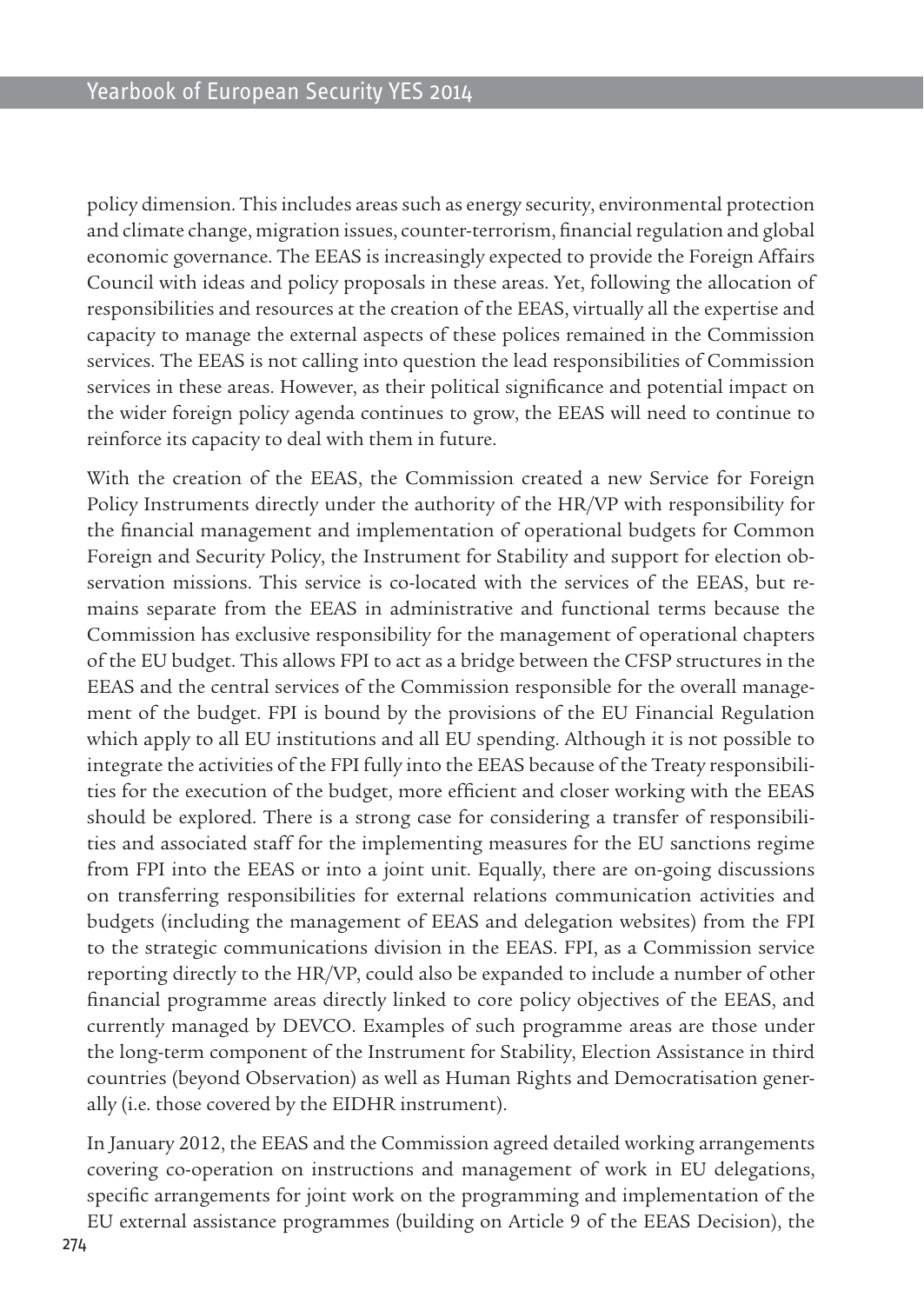division of responsibility for preparation of briefings for Summits and other high-level meetings or visits involving the President of the Commission, the High Representative or other Members of the Commission, as well as co-operation in the area of communication and press work and specific arrangements covering the status of ECHO field offices in relation to EU delegations. These arrangements are working well, particularly in relation to the EU's external assistance instruments on programming and implementation. Further strengthening of the division for Development Cooperation coordination, for example through the secondment of additional experts from Member States, would help to raise the profile and impact of the EEAS in this area.

#### Relations with the European Parliament

Co-operation between the EEAS and the European Parliament is provided for under Article 36 TEU and the Declaration on Political Accountability. These arrangements are working well in ensuring proactive and systematic consultation of the appropriate committee of the Parliament before the decisions are taken on CFSP/CSDP actions or missions. Equally the practice of informal exchanges of views with newly appointed Heads of Delegation and EUSRs are helpful for both parties. There are systematic procedures for the EEAS to provide information to the AFET committee in the Parliament on the discussion at each Foreign Affairs Council. Most recently, the Chairman of the AFET Committee was invited to attend parts of the Gymnich informal meeting of Foreign Ministers for specific agenda items, in particular linked to the present review of the EEAS. The annual report on CFSP/ESDP in particular has provided a basis for a regular Plenary debate with the High Representative on these issues.

The High Representative has intensified co-operation with the European Parliament on the identification and planning of election observation missions, including on the choice of Chief Observers, through the Election Co-ordination Group. The EEAS has provided the European Parliament with timely and comprehensive information on progress in negotiations on international agreements covered by Article 218 of the Treaty and has actively developed arrangements for sharing of sensitive information with the Parliament through the Special Committee of security cleared MEPs. Similarly the Joint Consultation Meetings on the CFSP budget have been enhanced and the EEAS has been forthcoming in sharing emerging thinking on the future external assistance instruments and priorities under the next Multi-Annual Financial Framework. Finally, EU delegations have been keen to respond to the needs of the European Parliament in its contacts with third countries and international institutions, in particular in relation to official visits by representatives of the Parliament. The EEAS has also developed its capacities to engage with national parliaments in Member States.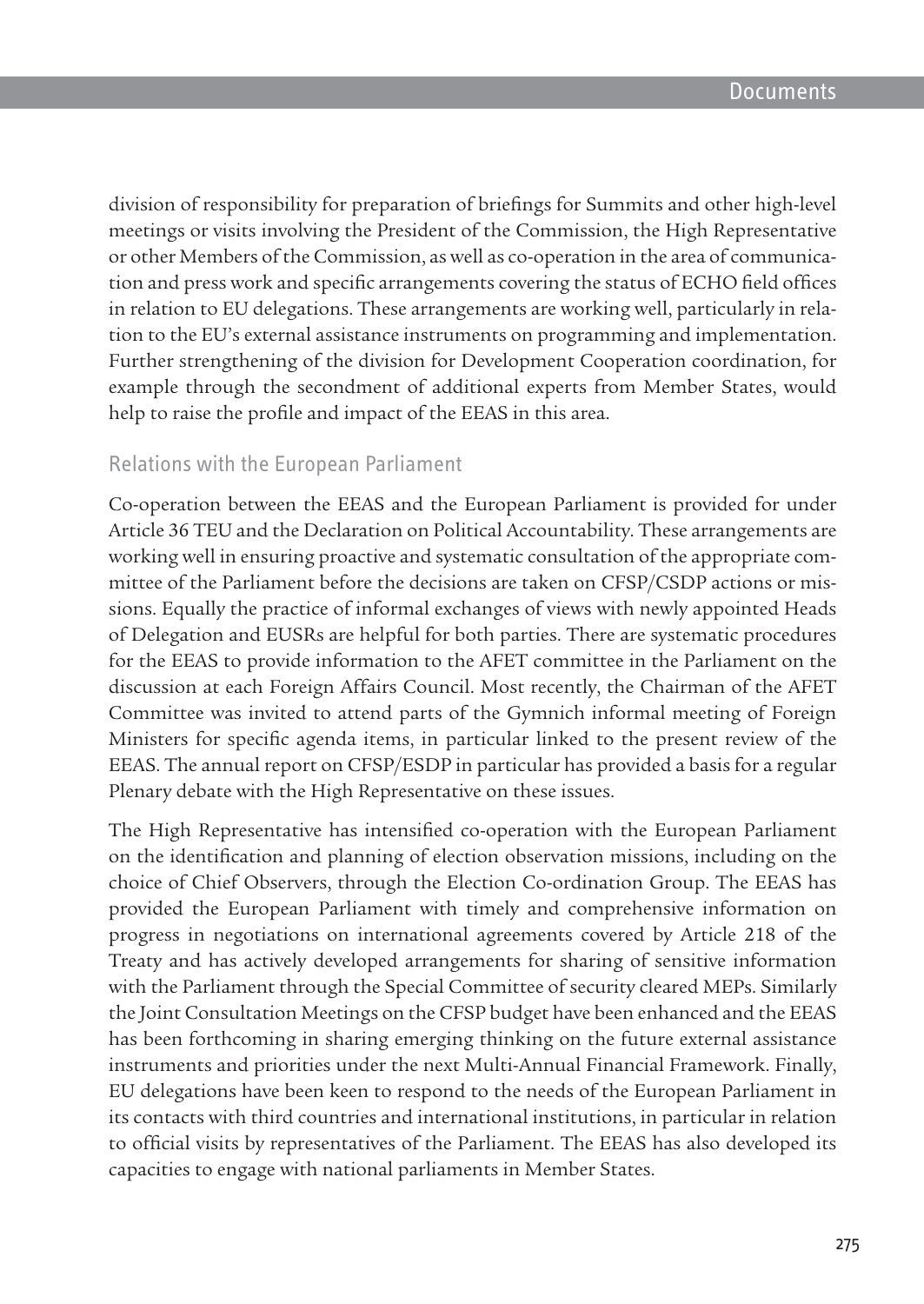The EEAS review provides an opportunity to take stock of progress with co-operation with the European Parliament, in particular under Article 36 of the Treaty and the Declaration on Political Accountability.

# Relations with the Council Secretariat

The position of the HR/VP as a member of the Institutions but also a member of the Council when exercising the function of President of the Foreign Affairs Council is unique in the post Lisbon set-up. Coupled with this the EEAS Decision clearly states that the EEAS supports the HR/VP in the fulfilment of all of her roles. At the time of the creation of the EEAS more than 20 AD posts were retained by the Council Secretariat for residual external policy tasks. There should be a review of the division of labour between the EEAS and the Council Secretariat in support of the work of the Foreign Affairs Council and the foreign policy discussions in the European Council, to ensure a correct allocation of human resources and to avoid duplication. The transitional arrangements agreed pre-Lisbon for support for the HR/VP's European Council attendance also need to be reviewed to take account of the creation of the EEAS.

### Service Level Agreements

When the EEAS was created as a functionally autonomous institution under the terms of the Financial Regulation and the Staff Regulations, it was decided that transfers of staff and other resources from the Commission and the Council Secretariat should be limited to policy departments falling under the future responsibilities of the service. As a result the EEAS received only a very limited transfer of resources for administrative and support services (no posts from outside the previous DG Relex and DG Development from the Commission and a skeleton staff from the Council Secretariat). This was explained by the view that the EEAS should rely on existing administrative and corporate support functions from the Commission and the Council. This support would come from a series of "service level agreements" covering, for example, HR, payroll, building management, IT support and security and administration of travel.

While this has prevented in some cases unnecessary duplication the "one size fits all" of the rules and procedures has been harder to manage as the systems were not adapted at all to the needs of the EEAS.

In addition specific problems have emerged. Whilst the Commission continues with these agreements, there are some activities that could more usefully be transferred to the EEAS (e.g. security inspections for EU delegations). On the other hand, the Council Secretariat has made clear they wish to end the SLA in place. This has created some challenges, for example, with buildings security and the handling of classified information.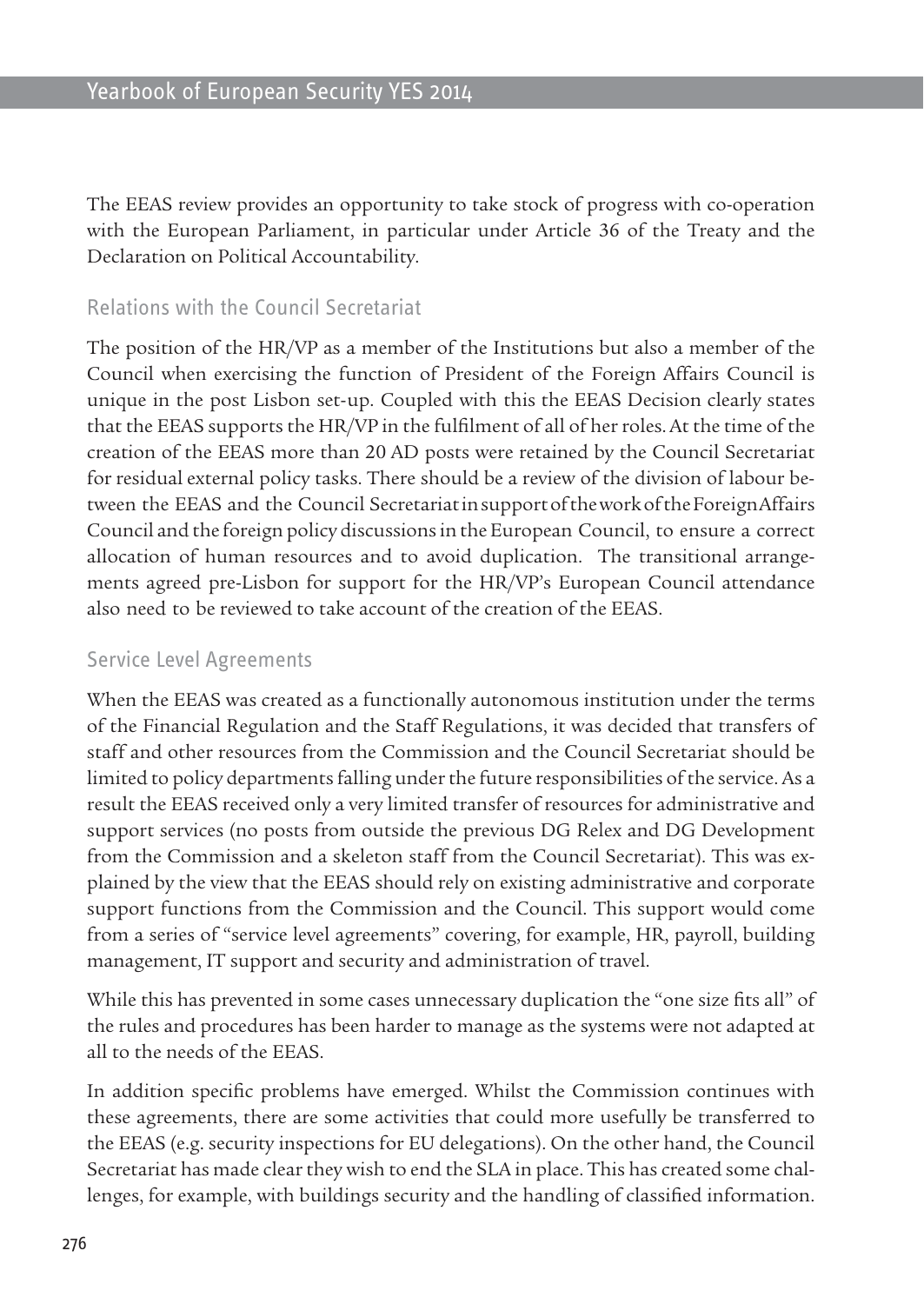It is important that where the Council Secretariat decides to end an SLA that the EEAS receives the corresponding resources to take on the responsibility seamlessly.

Brussels should be the natural location for international events where the EU is driving the agenda. Therefore there is a need to make sure we have the necessary facilities. This requires either the Council to agree to allow the EEAS to use their facilities or the EEAS to be able to create better facilities and/or an arrangement elsewhere in Brussels. In reality there is probably a need for all three possibilities. In particular, the EEAS should be provided with the resources for investment in a permanent in-house facility for such events.

### Delegations

With the entry into force of the Treaty of Lisbon, EU Delegations were put under the authority of the HR/VP (Article 221 TFEU) and took on the role of local Presidency assuming responsibilities of local co-ordination with the diplomatic missions of Member States and external representation of EU foreign policy with third countries and multilateral organizations. This enhanced political role for Delegations remains challenging, resources are still limited to perform political tasks and provisions in the underlying Regulations (for example in terms of budget management or flexible use of staff from the Commission) are problematic.

Many delegations have managed the transition without any additional resources (13 have no political section, with the Head of Delegation the only AD official from the EEAS) and the transfer of Presidency responsibilities has gone well. The situation has been more complicated in multilateral delegations (New York, Geneva, Vienna, Paris, Rome, Strasbourg) given the complexity of legal and competence issues and the very heavy workload associated with EU co-ordination meetings. The Resolution in the UN General Assembly on "Participation of the EU in the work of the UN" in May 2011 provides a good basis for the EU to be present and have its voice heard. And the COREPER decision of October 2011 on the general arrangements on handling statements in multilateral fora has provided greater guidance on the respective role of the EEAS, the rotating Presidency and Member States. However, residual legal uncertainties in this area continue.

The EU has 139 delegations. Since the creation of the EEAS, delegations have opened in South Sudan, Libya and Myanmar and will shortly open in the UAE. Delegations have been closed in Suriname and New Caledonia (this will now be a Commission office), and the Delegation in Vanuatu will be closed soon. For each the unanimous approval of the Council and Commission is required and has been given. Yet the current network remains largely the result of past Commission decisions. It is clear that over time there is a need to ensure the EU is fully represented in parts of the world where we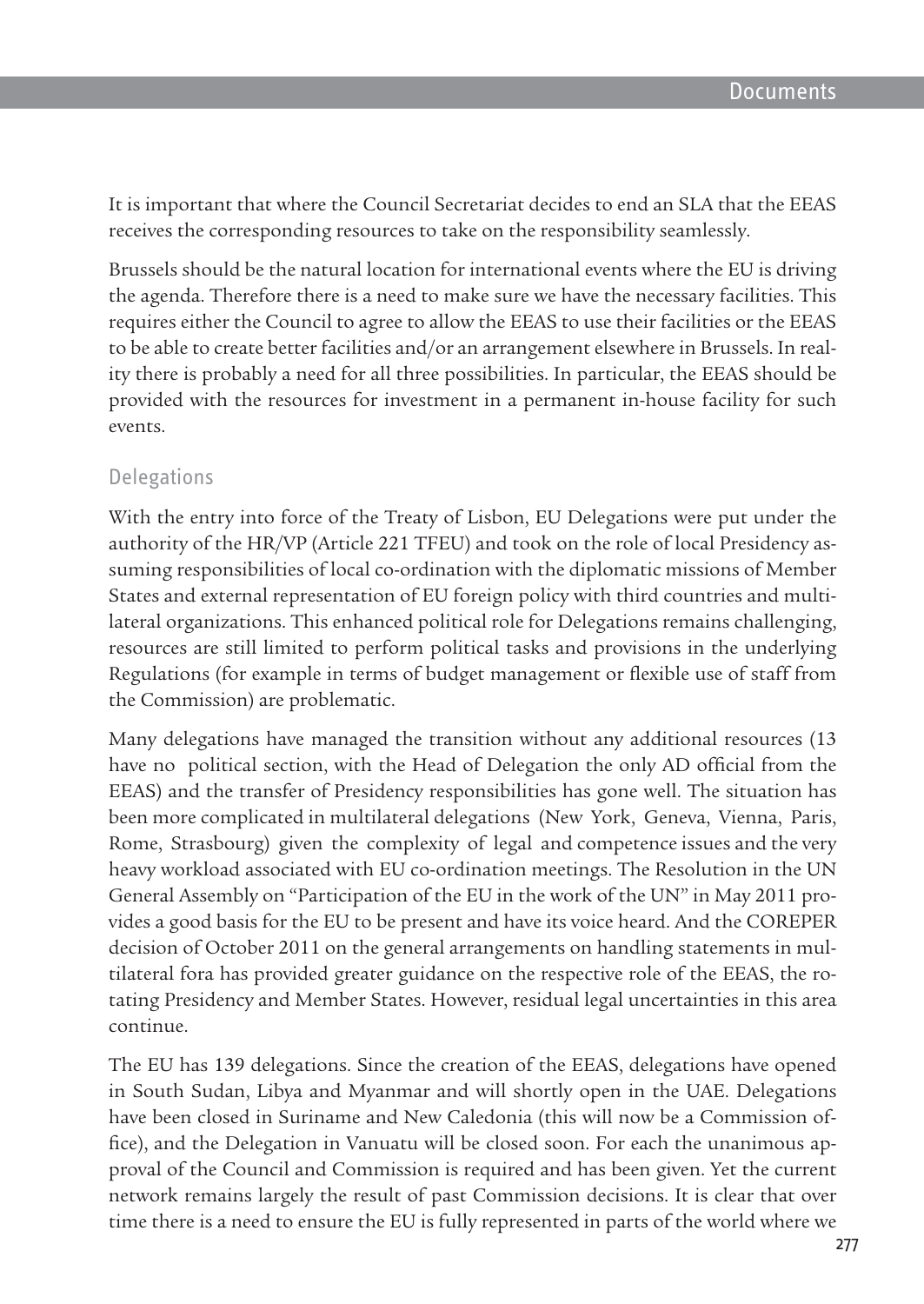do not currently have Delegations e.g. the Gulf States. This will mean further reallocation of resources from headquarters to abroad. But it will also entail the need for some additional funding. The EIB has shown willingness to partner with the EEAS and to provide a loan facility for building and capital projects. However given current resource constraints, we should also recognise that some areas can be fully covered either from neighbouring Delegations or by a small presence on the ground. This means Member States being ready to allow in some circumstances Chargés d'Affaires (Laos, Gambia, Costa Rica, New Zealand, Trinidad and Tobago and the Solomon Islands) to coordinate the local Presidency function.

More generally, there is huge potential to deepen the debate on the interaction between EU Delegations and national embassies, including innovative approaches to burden sharing and resource allocation. For example, the successful placement of a Spanish diplomat in the EU delegation in Yemen has created savings of up to €500,000 for the national budget. The growing opportunities for pooling activities and sharing resources should be exploited to the full. The resulting savings in national budgets should be a factor in setting the level of resources for the EEAS.

### Instructions and management in Delegations

Under the overall authority of the EEAS Heads of Delegation, about 1/3 of staff are employed by the EEAS and 2/3 are employed by the European Commission. Within the EEAS staff, in line with the requirement for recruitment of national diplomats, a growing proportion of AD posts are occupied by staff from the Foreign Ministries of Member States. In general all staff in Delegations are conscious of the need to work together as a single team, while respecting individual roles and responsibilities. As part of the working arrangements between the EEAS and the Commission, there is a degree of flexibility for Commission staff in Delegations to contribute to the political work of the EEAS. And the general principle that both EEAS and Commission services can send instructions directly to Heads of Delegation with a copy to the responsible EEAS geographical desk works well in practice. The co-ordination of human resources management in delegations is less good, following the creation of two separate structures: contacts between the EEAS and the Commission on these issues are channelled through a working group ("EUDEL") involving the administration of the EEAS and DEVCO and the central services of the Commission; separately an internal Commission working group ("COMDEL") co-ordinates positions between the various Commission services with staff in delegations. This dual system, leads to multiple debate on the same issues, delays in decision-making and can be an obstacle to direct contacts between the EEAS and Commission services with a stake in Delegations.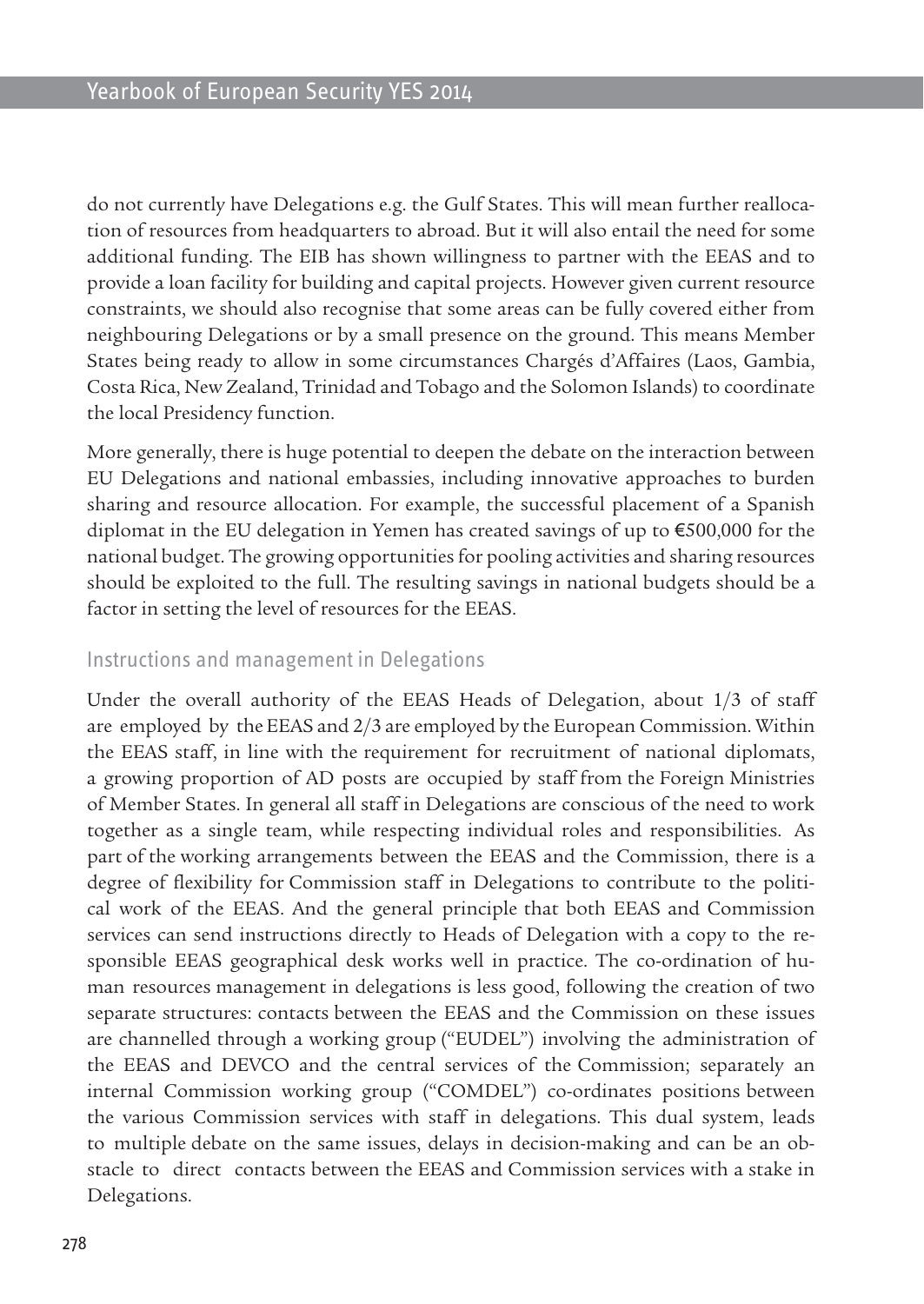# Financial circuits in Delegations

Historically the Head of Delegation could delegate to their deputy the day to day management of external assistance programmes and had flexibility in small delegations for commission staff to be involved in the management of administrative expenditure. Since the arrival of the EEAS both are no longer allowed, creating a major administrative burden for Head of Delegation who are therefore often required to devote disproportionate time to signing off on minor transactions.

The EEAS believes it is of paramount importance to solve this quickly and look to this review to effect some change in the shortest possible timescale. Great efforts have been made in dialogue to resolve these issues but to no effect so far.

The EEAS is unable to make proposals of a legislative nature by itself, and must therefore rely on the Commission. The EEAS wishes to see changes to the Financial Regulation that would enable financial "circuits" in delegations to work better. Heads of Delegation raise this issue on a regular basis. While it is important to ensure that proper accountability exists this is an area we should aim to solve. The EEAS therefore recommends that the Commission puts forwards proposals on this at the earliest opportunity.

# Cooperation with Member States in Delegations

Co-operation with Member States is based on well-established procedures for regular (at least monthly) meetings at the level of Heads of Mission and numerous co-ordination meetings at other levels (deputy heads of mission, political officers, trade experts, development specialists etc). The system for delivering demarches and making statements locally is working well. In most cases Delegations have put in place systems for information sharing and pooling of political intelligence, leading to increasingly frequent joint reports to Headquarters. This sharing of information, including of classified and sensitive material, should be further improved.

Given the very difficult economic context, the EEAS and Member States have a shared interest in further developing local co-operation in both policy and practical areas. The EEAS strongly supports the principle of co-location of EU Delegations and national embassies, shared logistics, security provision and procurement as well as joint field visits and public diplomacy initiatives. This should be stepped up. The global network of EU delegations offers huge opportunities for closer co-operation and burden sharing with national diplomatic services.

This is particularly relevant in the context of the debate on possible new areas of activity for EU delegations in the future, including consular protection and the further development of the network of security experts. Without prejudice to the political debate for Member States on whether the EEAS should extend into national competence for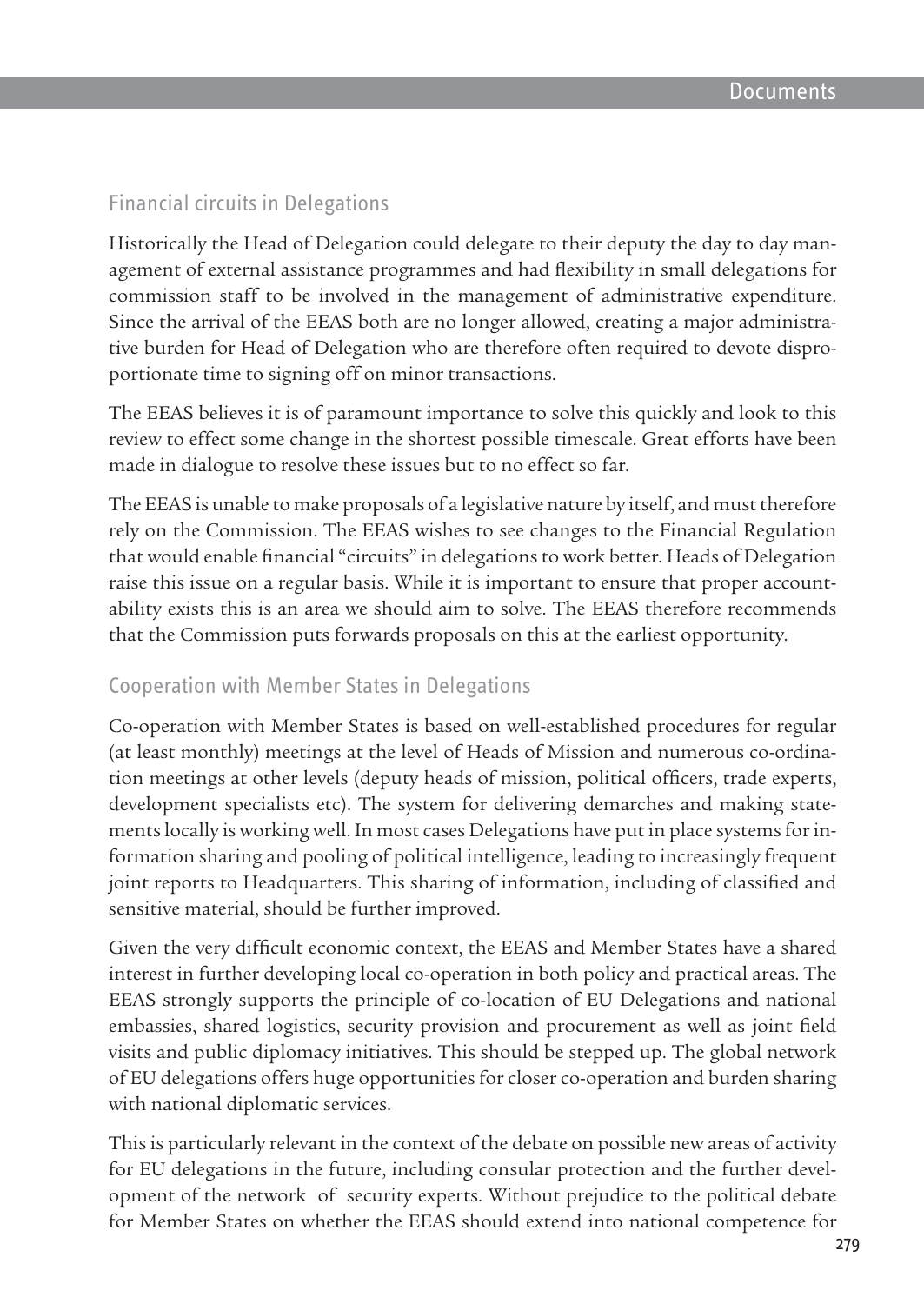consular protection, this is an area for which the Service has very limited resources in headquarters (concentrating on co-ordinating crisis response) and no resources or expertise in delegations. Article 5(9) of the EEAS Decision points to a future role for EU delegations in providing consular protection to citizens of the Union in third countries on a resource-neutral basis. This could only be achieved if the necessary resources and expertise were transferred from Member States. On security expertise in Delegations, the EEAS welcomes the response from some Member States to provide seconded experts from national defence and interior ministries or police services on a cost-free basis in response to an initial pilot project in a limited number of Delegations.

# **III. Role of the HR/VP**

One of the main innovations of the Lisbon Treaty was to transfer the responsibilities of the rotating Presidency in the area of foreign policy to the High Representative and to the EEAS. Thus the High Representative has taken over the chair of the Foreign Affairs Council as well as the Defence Ministers' Council and the Development Ministers' meetings. On top of this she has become responsible for the institutional and representational obligations previously handled by the High Representative, the Commissioner for External Relations and the Foreign Minister of the Rotating Presidency.

# Deputising for the High Representative

The Lisbon Treaty establishes the responsibilities of the High Representative, combining the tasks previously held by the Foreign Minister of the Member State with the Rotating Presidency, the High Representative/Secretary General of the Council Secretariat and the former Commissioner for External Relations. While the benefits of combining the jobs are clear, experience has clearly shown that this concentration of responsibilities in a single post generates a huge and relentless workload for one person. The HR/VP has to deal with the regular institutional meetings of the Council, the Commission, the European Council, and the European Parliament, as well as a large number of regular engagements with third countries including Summits and political dialogue meetings. At the same time, the High Representative needs to be able to make time to devote to key issues and relationships as underlined by the success of the recent Serbia-Kosovo dialogue.

The current arrangements for other EU representatives to deputise for the High Representative when she is unable to attend a particular meeting or event are ad-hoc and involve the Minister of the rotating Presidency, Members of the Commission with geographic responsibilities, senior EEAS officials and EUSRs. One option would be to formalise these arrangements, including a more direct co-ordinating responsibility on behalf of the Union for the HR/VP over one or more members of the Commission. At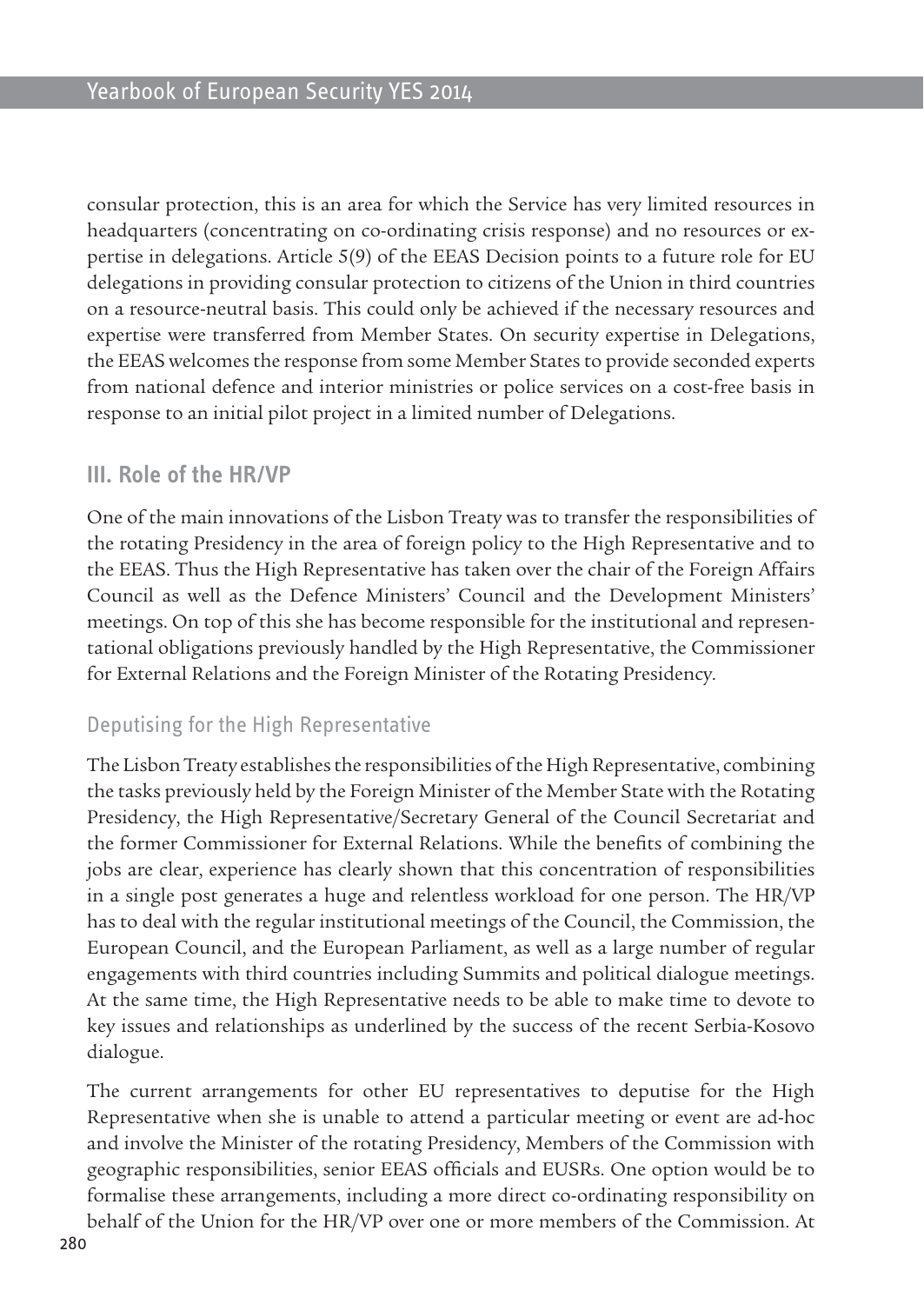the same time, the High Representative could involve Member States' foreign ministers in more specific tasks and missions. This approach could be achieved within the existing Treaty and legislative framework, in agreement with the Commission President, in the context of the composition of the next Commission.

An alternative model would be to create a new formal deputy HR/VP position(s). This would have a strong political and symbolic impact and reflect practice in most national Foreign Ministries where political State Secretaries or similar work under the authority of the Minister. It would however be more complex in institutional terms because of the absence of a clear legal basis in the Treaty, and in relation to the debate on the composition of the Commission.

In either model, there is a need to address the question of who represents the High Representative in European Parliament plenary debates, to ensure the best possible information for the Parliament and a real engagement with the EEAS on policy. The High Representative should continue to attend in person whenever possible. Commissioners and Ministers from the rotating Presidency can also make a very valuable contribution. But there are occasionally situations where the person standing in for the High Representative has not personally attended a key meeting or event and where another senior EEAS representative could provide a more informed contribution. It would therefore make sense to revise the Declaration on Political Accountability to allow EP plenary debates to follow the practice in the Foreign Affairs Committee of the Parliament where senior EEAS officials, Heads of Delegation or EU Special Representatives also take the floor.

The HR/VP job's extensive travel requirements affect her ability to participate in Commission meetings. HR/VP staff participate at every level of decision making and discussion on every aspect of Commission policy – from transport to single market issues. Greater use of modern technology such as enabling the HR/VP to contribute to Commission meetings by video link should be considered for the next Commission.

### **IV. Performance against targets**

#### Staffing Issues

The EEAS has 3,417 staff divided between headquarters (1,457) and EU delegations (1,960). In addition there are about 3,500 Commission staff working in EU delegations. Within the EEAS staff, there are just over 900 AD posts (538 in HQ and 365 in Delegations). Other staff include 652 AST posts, 363 seconded national experts, 322 contractual agents, and 1,137 local agents in delegations.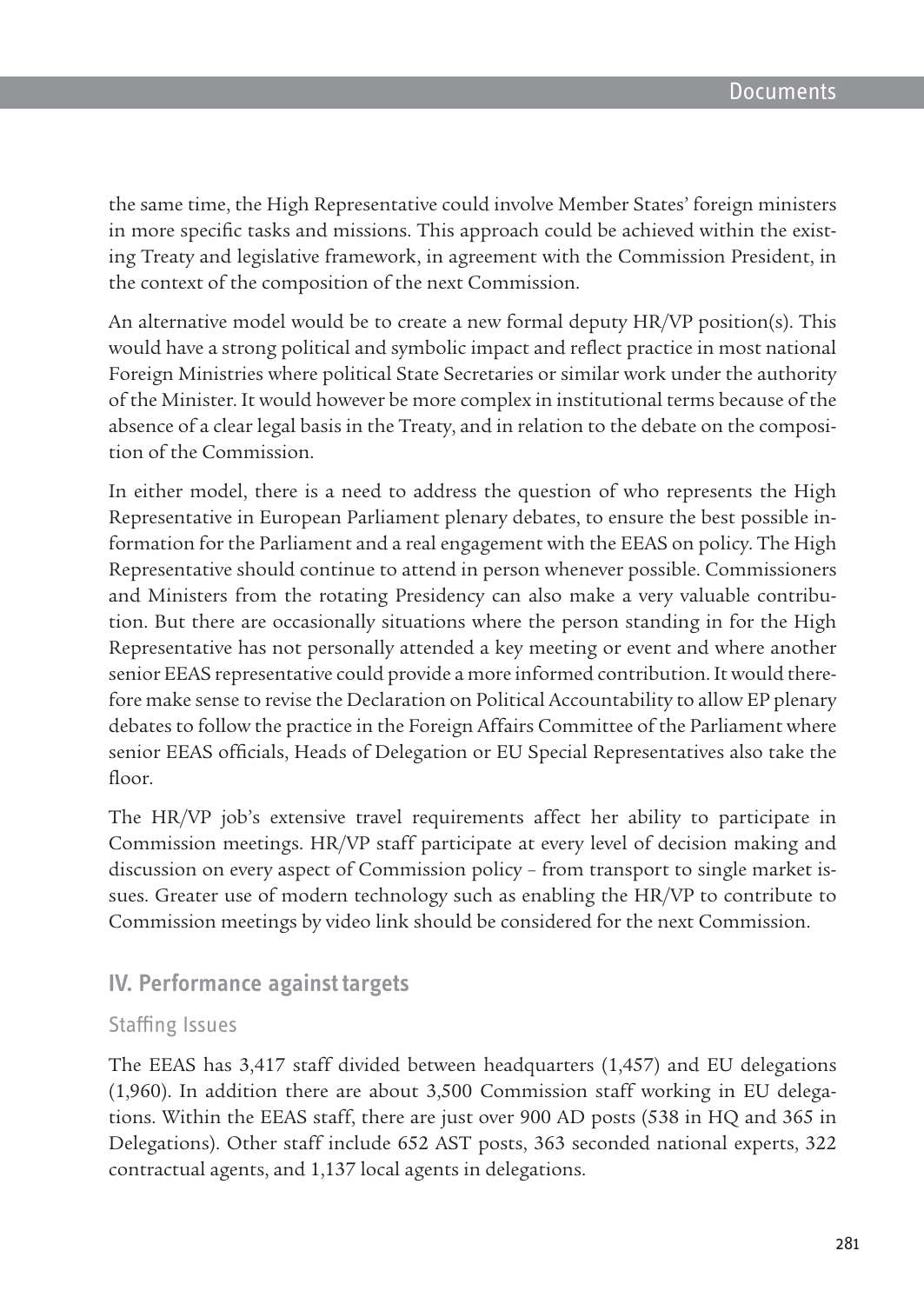In line with Article 6 of the EEAS decision, recruitment to the EEAS has been through a transparent procedure based on merit with the objective of securing staff of the highest standard of ability, efficiency and integrity, while ensuring adequate geographical and gender balance, and a meaningful presence of nationals from all Member States. During the transitional phase following the creation of the EEAS, there has been very good progress towards the objective of reaching the 1/3 target for temporary agents from national diplomatic services in AD posts. Following the decisions in the 2013 rotation exercise, the overall figure is 32.9% with 23.8%% in HQ posts and 46.2% in Delegations (including 44% Heads of Delegation). The current imbalance between Headquarters and Delegations is the result of the majority of new posts provided for the EEAS being used to reinforce Delegations. Over time this imbalance will even out, as the EEAS develops new rotation and mobility policies for all staff.

In terms of geographical balance and the meaningful presence of nationals of all Member States in the EEAS, the table in annex 1 provides a complete breakdown of the different categories of staff by nationality. Specifically in terms of the newer Member States who were significantly under-represented in the staff transferred into the EEAS from the services of the Commission and the Council Secretariat, the 12 Member States who joined the EU since 2004 now account for 17.2% official posts in the establishment plan compared with a share of EU population in the order of 20%. The figure is slightly higher for AD posts at 18%. With the current exception of Cyprus, Luxembourg and Slovakia, there is at least one Head of Delegation post occupied by a national of each Member State. And new Member States account for 14% of the overall population of Heads of Delegation – 19 Heads of Delegation are held by nationals of Member States that joined the EU since 2004 (the equivalent figure at the start of the EEAS was launched was only 1 (0.7%). The EEAS is confident that the existing policy of recruitment on the basis of open competition remains valid and will further strengthen the geographical balance as posts are advertised and filled.

The HR/VP is also strongly committed to progress towards gender balance in the EEAS. The EEAS inherited a predominantly male workforce in the bloc transfer and like national Diplomatic Services, the EEAS faces challenges in attracting well qualified women candidates for senior positions in the Service. Since the creation of the EEAS, the number of women in Head of Delegation posts has more than doubled from 10 to 24 (17%). In Headquarters there are 22 women in management positions of head of division and above which represents 18% of the total. The most senior woman in the Service is Helga Schmid, who as Political Director is leading a network of women managers in the EEAS to encourage and support the professional development of women. Work on improving gender balance and on removing potential barriers to career progression should be intensified.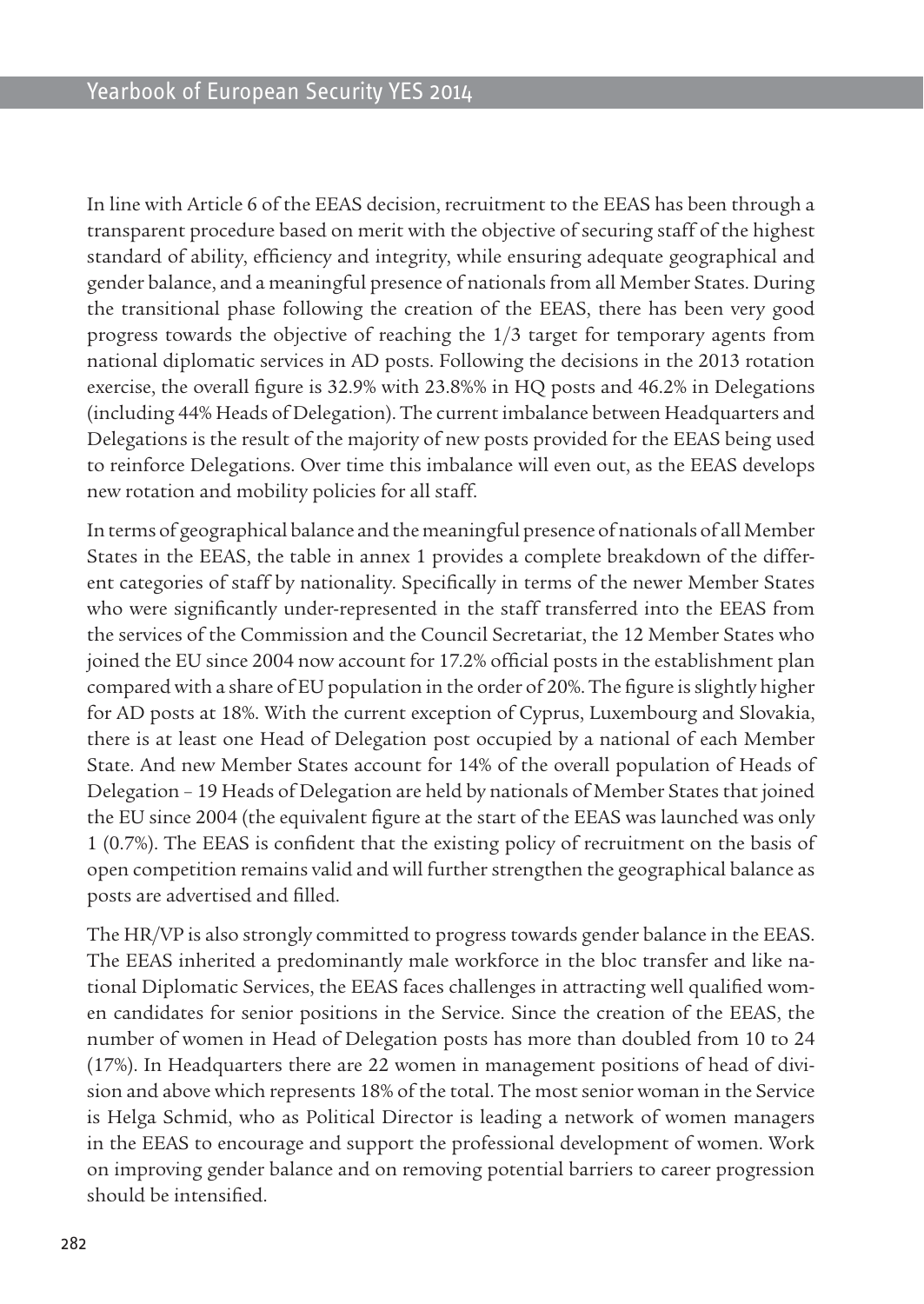More generally the EEAS aims at an overall personnel policy that provides equal opportunities and perspectives for all staff. Based on the principle of equal treatment of permanent officials and temporary agents from Member States, the EEAS must remain within the targets of a minimum of 1/3 AD staff from national Diplomatic Services while maintaining at least 60% permanent staff. Now that the 1/3 target is within reach, the EEAS is actively considering the implications for recruitment and career management of temporary agents, the implications for the future mobility policy for internal staff moves within the Service as well as promotion possibilities for temporary agents and the need to publish a sufficient number of vacant posts to ensure the renewal of temporary staff who return to their national service at the end of their postings. The EEAS is convinced of the need to work closely with Member States in relation to the decisions affecting individual national diplomats. The established procedures in the consultative committee for appointments (CCA) provide a good basis for this co-operation, combined with full transparency to Member States through COREPER.

As the EEAS approaches the end of the transitional period for recruitment of national diplomats, it will be necessary to strike a new balance in the human resources policies of the institution. In particular, it is important to give clear and predictable career perspectives to permanent officials in the EEAS, both internally and by promoting a free flow of staff between the EEAS and other EU institutions. Equally it will be important to open up entry-level recruitment to EPSO competitions as soon as the 1/3 target has been reached to ensure the future generation of permanent officials. From 1 July 2013, the EEAS will also publish vacant posts beyond the traditional Treaty sources (EEAS, Member State diplomatic services, Commission and Council Secretariat) to include other EU institutions, including officials from the European Parliament.

### **Conclusion**

This paper presents a range of proposals and suggestions from the High Representative on the organisation and functioning of the External Action Service, based on the relatively limited period of its operations since the adoption the Council Decision establishing the service and the entry into force of the subsequent changes in the financial and staff regulations on 1 January 2011. At this stage, the review deliberately concentrates on policy issues and possible improvements without addressing what these would require in terms of internal organisational changes, modifications in legal texts or other wider issues to be considered as part of the institutional transition in 2014.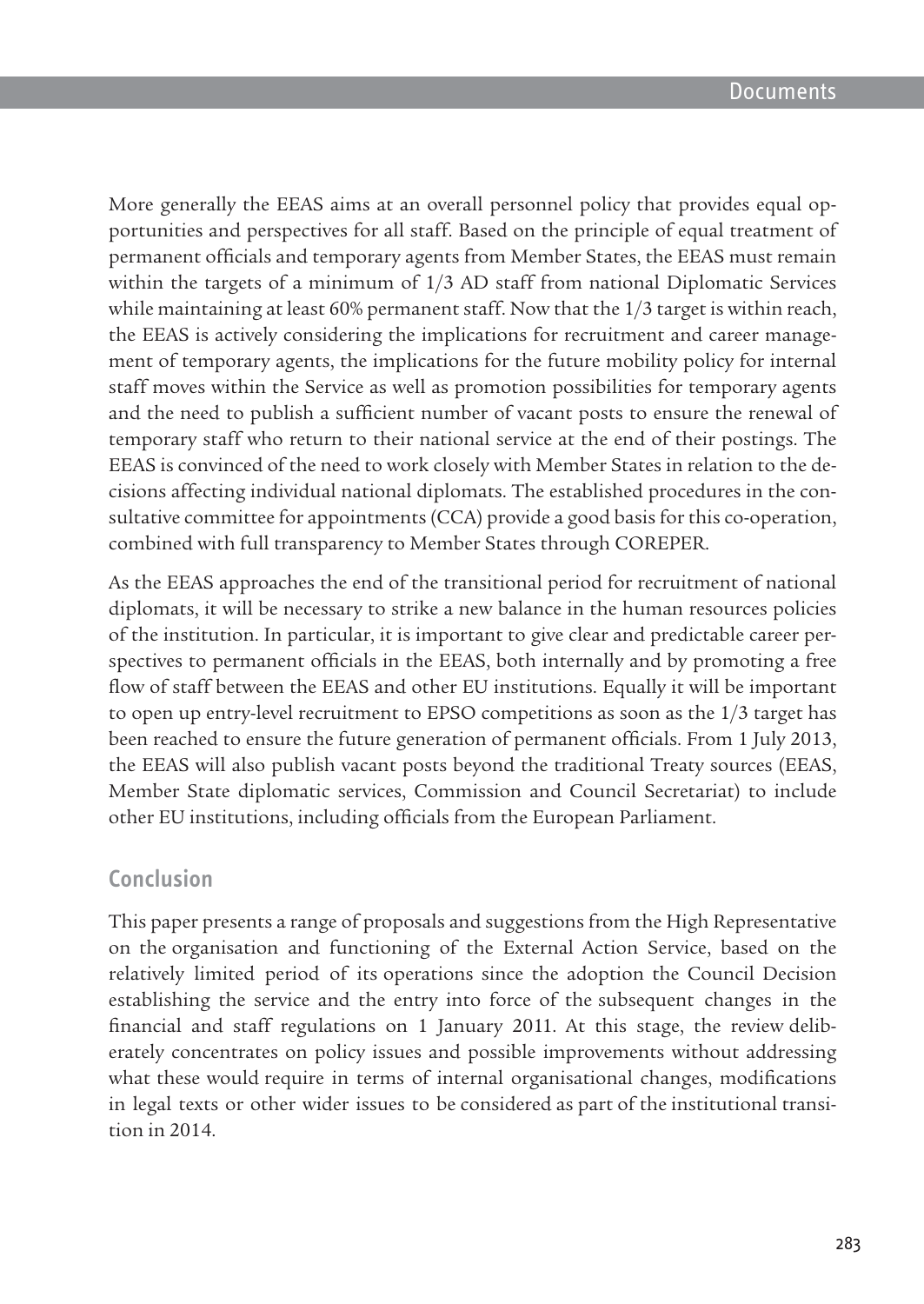### **Summary of Proposals for Change**

### **Short-term recommendations**

### Organisation

- 1. Appoint permanent EEAS chairs for the Council Working Groups in the area of external relations that have remained with the rotating Presidency (Relex Counsellors, Development WG, Africa, Caribbean, Pacific (ACP) Working Group, the EFTA group, the Counter Terrorism Working Group (COTER), the International Public Law Working Group (COJUR) and Athena committee). Review staffing levels devoted to External Relations issues in the Council Secretariat and transfer necessary resources to EEAS. Create a special working relationship between the Enlargement Working Group (COELA) group and the EEAS.
- 2. Transfer Presidency responsibilities to EU delegations led by chargés d'affaires in Laos, the Gambia, Costa Rica, New Zealand, Trinidad and Tobago and the Solomon Islands;
- 3. Confirm co-ordinating responsibility for Deputy Secretary General for CSDP and Security Policy and Crisis Prevention departments, including their relations with the rest of the EEAS.
- 4. Review EUSR mandates and role, to closer integrate them into EEAS structures (HQ and delegations). Revisit the Council guidelines on the appointment, mandate and financing of EUSRs.
- 5. Strengthen EEAS sanctions team, including transfer of relevant staff from FPI and additional seconded staff from Member States;
- 6. Reinforce EEAS capacity for external aspects of key EU policies (energy security, environment, migration, fight against terrorism, external economic issues);
- 7. Strengthen the EEAS Policy Planning capability to work on strategic issues and papers.
- 8. Co-locate the 24/7 EEAS situation room with the newly created Commission of a 24/7 Emergency Response Centre to create a single EU Crisis Response Centre better using EU resources.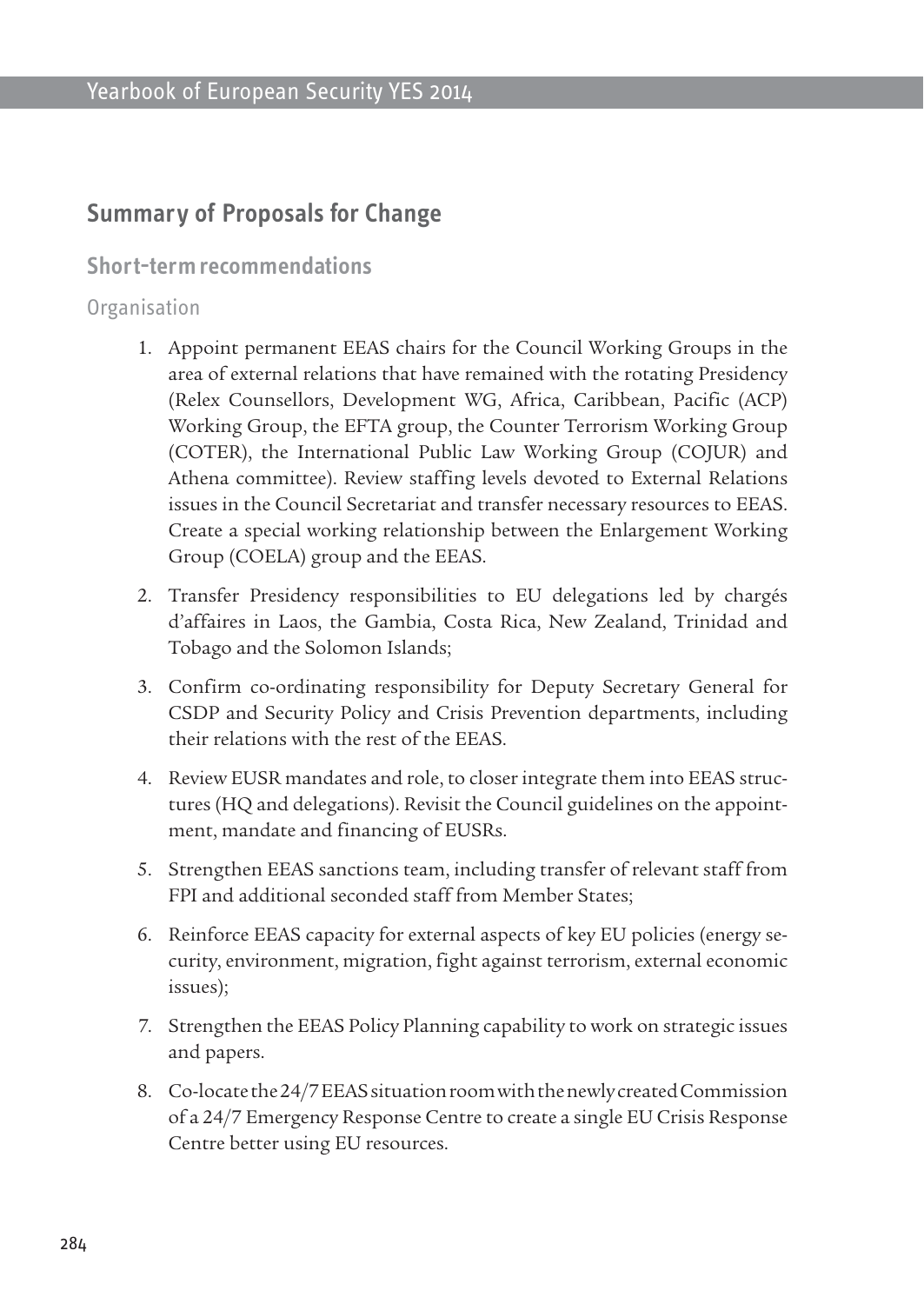### Functioning

- 9. The High Representative, as Vice President of the Commission, should propose specific external relations proposals for inclusion in the Commission annual work programme;
- 10. The EEAS should present medium-term strategies for specific regions or thematic issues in line with the established policy priorities, for discussion in the Council according to an agreed timetable. These strategies could also foster more joined-up discussions between discussions at different levels within the Council (European Council, Ministerial meetings, PSC, working groups);
- 11. The EEAS should contribute to the broader work programme of the trio of rotating Presidencies;
- 12. Regular meetings of Relex Group of Commissioners chaired by HRVP, supported by joint EEAS – Commission secretariat. Confirm lead co-ordinating role of HRVP, supported by EEAS geographical and thematic services, for all external relations issues.
- 13. Maintain active EEAS influence on programming of EU external assistance, within existing legal framework. Additional seconded experts from Member States could reinforce EEAS profile and impact;
- 14. Require all instructions to delegations to pass by Heads of Delegation, copied to the relevant EEAS geographical desk.
- 15. Promote closer co-ordination between EU delegations and embassies of Member States in third countries, in particular through greater use of joint reports and mutual sharing of information. Ensure full implementation of system for exchange of sensitive and classified information (including with non-resident EU ambassadors).
- 16. Establish priority list of joint projects for co-location and pooling support services between EU delegations and national embassies (with appropriate cost-sharing arrangements). Examine ways of providing MS national security resources to protect EU delegations on cost recovery basis;
- 17. Simplify administrative budget of delegations to ensure single source of funding (combining money from EEAS and Commission budgets);
- 18. Reinforced EEAS-Commission co-ordination on management of resources in delegations (merger of EUDEL and COMDEL structures).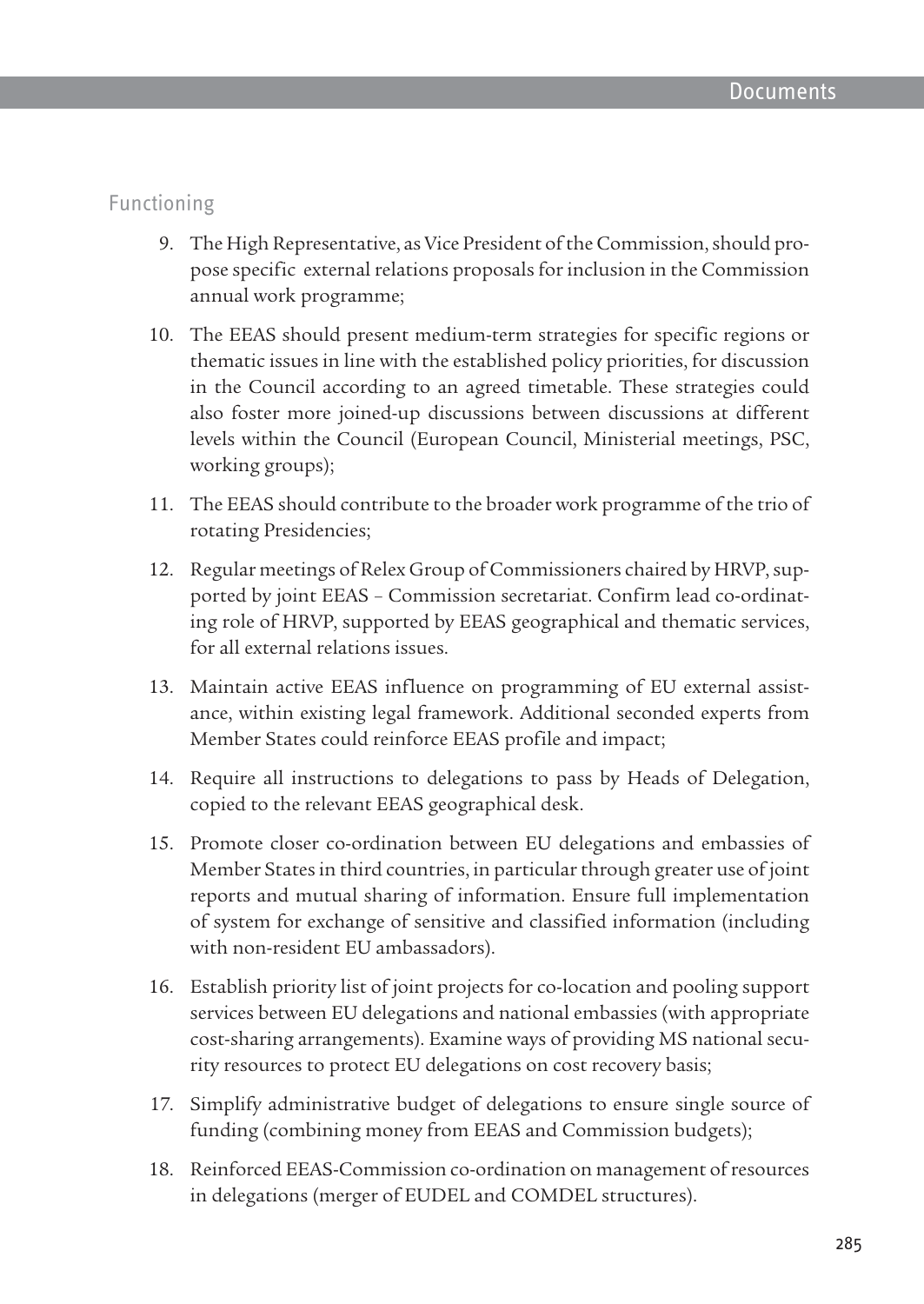- 19. Consolidate focal points in all EU delegations to cover key policy areas (e.g. human rights). Further develop network of military and civilian security experts in delegations. Pursue debate on possible consular role of EU delegations, subject to political agreement and additional resources and expertise from Member States.
- 20. Clarify division of labour between EEAS and Commission/Council Secretariat services with external relations responsibilities to improve efficiency and eliminate duplication. Any necessary staff transfers could be addressed in the 2014 budget procedure.
- 21. Review Service Level Agreements with Commission and Council Secretariat and the allocation of resources to address known problem areas (e.g. use of Council meeting rooms for conferences and political dialogue, transfer of secure communication systems, resources for security in third countries).
- 22. Review priorities and seek to streamline formal political dialogue meetings at Ministerial and senior official level. Meetings should be scheduled on the basis of the substance to be discussed.

### **Staffing**

- 23. Human resources policies to keep balance of permanent officials and temporary agents stable at all levels in relation to 1/3 target for national diplomats and 60% minimum for officials (based on principle of equal treatment, ensuring attractive career prospects for all). Publication of posts to the three Treaty sources adapted to needs in terms of turnover of existing temporary agents.
- 24. Specific policy on status and management of temporary agents from Member States to cover contract duration/renewal, access to mobility and rotation policies for EEAS posts, grading, promotion and reclassification and re-integration into national foreign ministries.
- 25. Sustained efforts to address residual issues on geographical balance and achieving a meaningful presence of national of all Member States;
- 26. Additional measures to promote gender balance.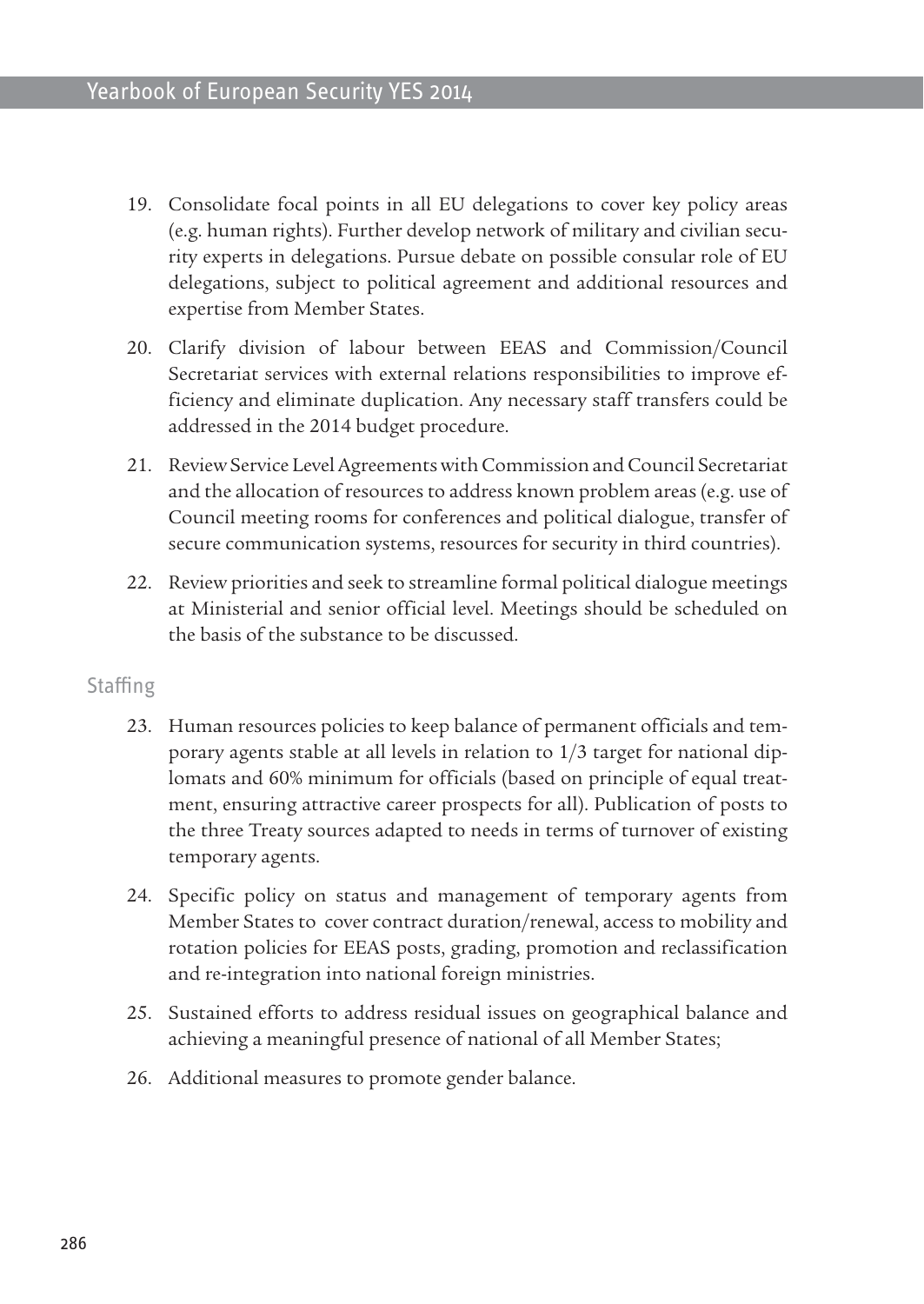### **Medium-term recommendations**

#### Organisation

- 1. Overhaul management and procedures for CSDP operations (streamline planning functions for civilian and military missions; reduce intermediate steps in consultation of Council working groups; simplified procurement and financial procedures). The December European Council debate on security and defence could also cover structural issues (e.g. integration of CSDP structures within the EEAS, reporting lines, mission support);
- 2. Create a shared services centre to provide logistical, procurement and administrative support for all CSDP missions and EUSRs.
- 3. Clarify system of political deput(ies) for the High Representative (either within EEAS structures or through clearer responsibility for HRVP over other Commissioners). Conclude formal arrangements for existing practice where Foreign Ministers, members of the Commission and senior EEAS officials can deputise for the HRVP (including having formal representation rights in EP, Council and Commission meetings);
- 4. In future allocation of Commission portfolios, strengthen HRVP position in Commission decision-making on external assistance programmes, to ensure optimal coherence with EU foreign policy priorities and clarify the HR/VP's lead responsibility for relations with Western Balkans and ENP countries.
- 5. Streamline EEAS top management structure, in particular the composition of the Corporate Board and the division of labour between Managing Directors and Directors. Merge posts of Executive Secretary General and Chief Operating Officer into a single post of Secretary General; reduce number of Managing Directors.

### Functioning

- 6. As part of the forthcoming institutional transition, revise the HRVP declaration on political accountability (e.g. to address who can represent HRVP in EP debates; intensify EP input to upstream policy planning; access to classified information, including political reporting from EU delegations; support for EP visits in third countries);
- 7. Modify Financial Regulation to address problems of dual financial circuits in delegations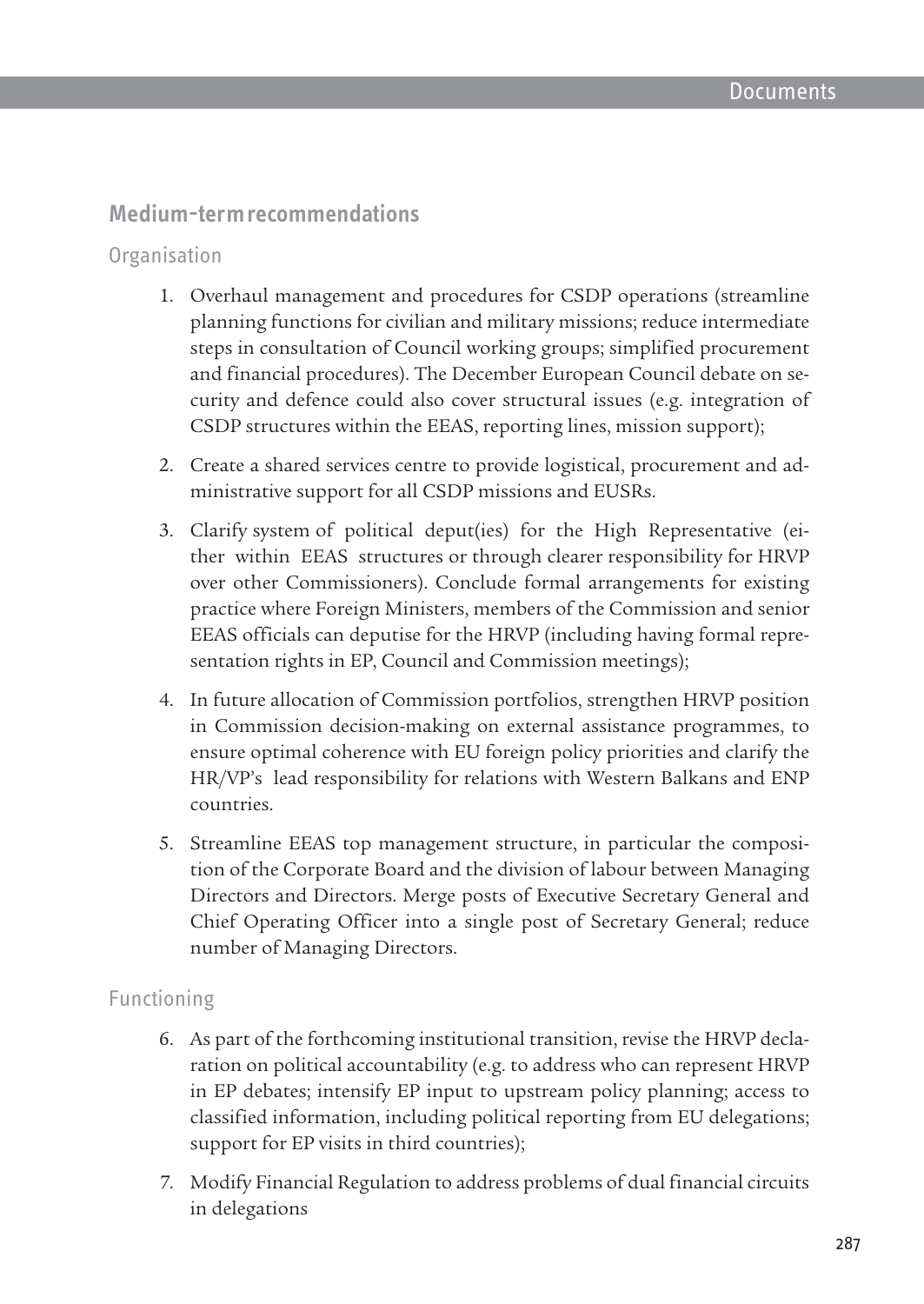- 8. Review roles of Commission Accountant and Internal Audit Service in relation to financial management of EEAS
- 9. Address residual competence issues to ensure that EEAS and EU delegations are the single channel for EU external relations issues, including in areas of mixed competence and in multilateral fora including the UN system, OSCE etc.

### **Annex 1**

|                    | Member States diplomats as proportion of AD staff,<br>taking into consideration already announced recruit-<br>ments of 2013 rotation | AST staff<br>as of<br>20 June | Contract<br>agents as<br>of 20 June |      |                |       |                 |                |
|--------------------|--------------------------------------------------------------------------------------------------------------------------------------|-------------------------------|-------------------------------------|------|----------------|-------|-----------------|----------------|
| <b>Countries</b>   | <b>Member State</b><br>diplomats                                                                                                     | %                             | <b>AD</b><br><b>Officials</b>       | %    | <b>Total</b>   | %     | 2013            | 2013           |
| Austria            | 11                                                                                                                                   | 1,2%                          | 17                                  | 1,8% | 28             | 3,0%  | 11              | 7              |
| <b>Belgium</b>     | 16                                                                                                                                   | 1,7%                          | 49                                  | 5,2% | 65             | 7,0%  | 166             | 85             |
| <b>Bulgaria</b>    | 10                                                                                                                                   | 1,1%                          | 3                                   | 0,3% | 13             | 1,4%  | 5               | 5              |
| Cyprus             | $\mathbf{1}$                                                                                                                         | 0,1%                          | 3                                   | 0,3% | $\overline{4}$ | 0,4%  | $\overline{2}$  | $\Omega$       |
| Czech rep.         | 12                                                                                                                                   | 1,3%                          | 11                                  | 1,2% | 23             | 2,5%  | 13              | 2              |
| <b>Denmark</b>     | 10                                                                                                                                   | 1,1%                          | 17                                  | 1,8% | 27             | 2,9%  | 16              | $\mathbf{1}$   |
| Estonia            | 7                                                                                                                                    | 0,7%                          | 5                                   | 0,5% | 12             | 1,3%  | 10 <sup>°</sup> | $\Omega$       |
| <b>Finland</b>     | 7                                                                                                                                    | 0,7%                          | 13                                  | 1,4% | 20             | 2,1%  | 17              | $\overline{4}$ |
| France             | 39                                                                                                                                   | 4,2%                          | 83                                  | 8,9% | 122            | 13,0% | 51              | 68             |
| Germany            | 22                                                                                                                                   | 2,4%                          | 69                                  | 7,4% | 91             | 9,7%  | 42              | 19             |
| Greece             | 9                                                                                                                                    | 1,0%                          | 26                                  | 2,8% | 35             | 3,7%  | 28              | 3              |
| Hungary            | 11                                                                                                                                   | 1,2%                          | 10                                  | 1,1% | 21             | 2,2%  | 10              | 2              |
| Ireland            | 7                                                                                                                                    | 0,7%                          | 15                                  | 1,6% | 22             | 2,4%  | 14              | 3              |
| Italy              | 15                                                                                                                                   | 1,6%                          | 84                                  | 9,0% | 99             | 10,6% | 53              | 39             |
| Latvia             | 7                                                                                                                                    | 0,7%                          | $\overline{4}$                      | 0,4% | 11             | 1,2%  | 3               | $\mathbf{1}$   |
| Lithuania          | $\overline{4}$                                                                                                                       | 0,4%                          | 5                                   | 0,5% | 9              | 1,0%  | 5               | $\overline{2}$ |
| Luxembourg         | $\overline{0}$                                                                                                                       | 0,0%                          | $\overline{2}$                      | 0,2% | 2              | 0,2%  | $\Omega$        | $\Omega$       |
| Malta              | 6                                                                                                                                    | 0,6%                          | $\overline{2}$                      | 0,2% | 8              | 0,9%  | $\overline{4}$  | $\Omega$       |
| <b>Netherlands</b> | 10                                                                                                                                   | 1,1%                          | 21                                  | 2,2% | 31             | 3,3%  | 25              | $\overline{2}$ |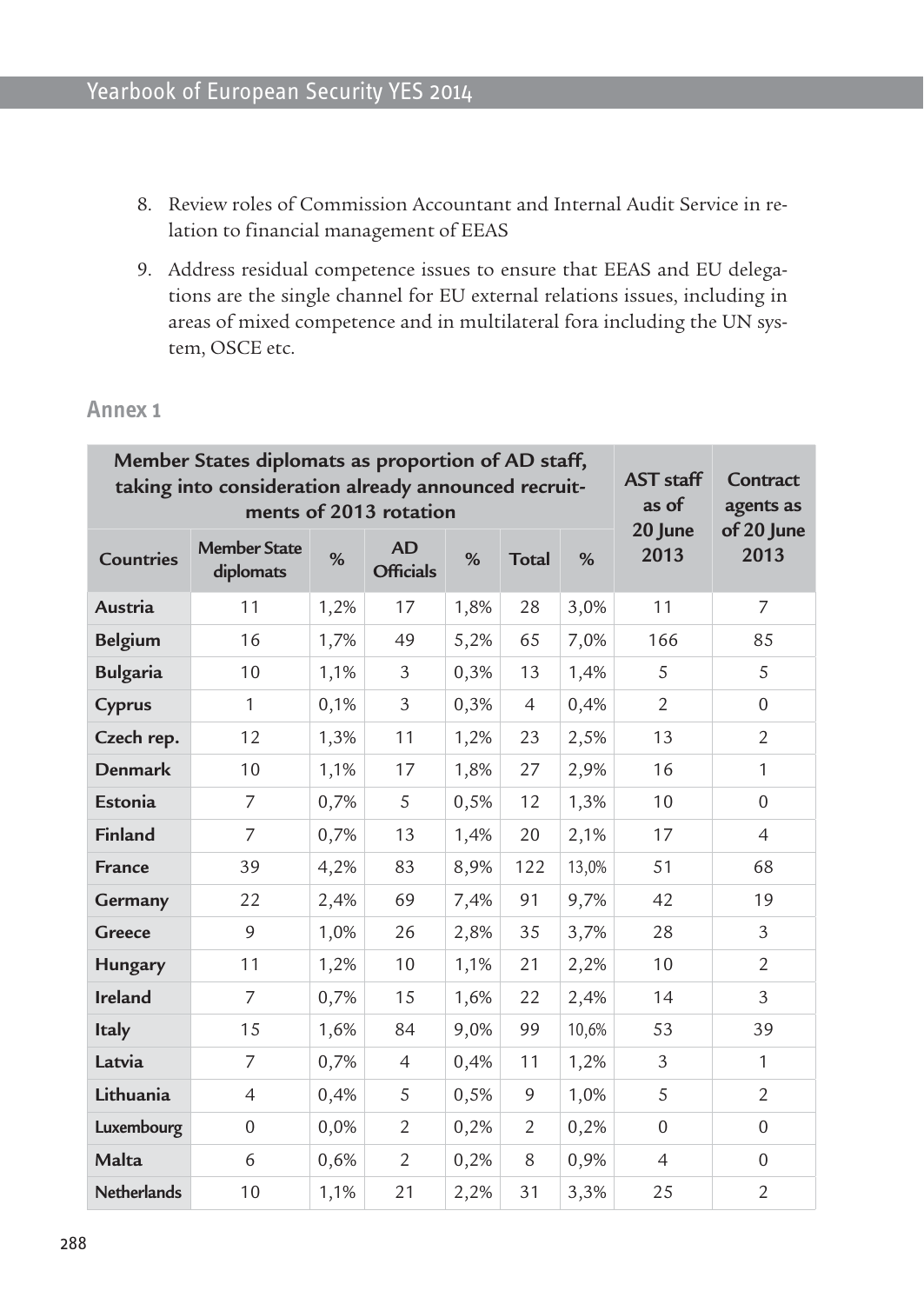|                   | Member States diplomats as proportion of AD staff,<br>taking into consideration already announced recruit-<br>ments of 2013 rotation | <b>AST</b> staff<br>as of | Contract<br>agents as         |       |                |      |                 |                    |
|-------------------|--------------------------------------------------------------------------------------------------------------------------------------|---------------------------|-------------------------------|-------|----------------|------|-----------------|--------------------|
| <b>Countries</b>  | <b>Member State</b><br>diplomats                                                                                                     | %                         | <b>AD</b><br><b>Officials</b> | %     | <b>Total</b>   | %    | 20 June<br>2013 | of 20 June<br>2013 |
| Poland            | 10                                                                                                                                   | 1,1%                      | 27                            | 2,9%  | 37             | 4,0% | 24              | $\overline{4}$     |
| Portugal          | 9                                                                                                                                    | 1,0%                      | 20                            | 2,1%  | 29             | 3,1% | 29              | 12                 |
| Romania           | 14                                                                                                                                   | 1,5%                      | 4                             | 0,4%  | 18             | 1,9% | 16              | 12                 |
| Slovakia          | $\overline{4}$                                                                                                                       | 0,4%                      | 3                             | 0,3%  | $\overline{7}$ | 0,7% | $\overline{4}$  | 3                  |
| <b>Slovenia</b>   | 9                                                                                                                                    | 1,0%                      | 2                             | 0,2%  | 11             | 1,2% | 10              | $\mathbf{0}$       |
| Spain             | 22                                                                                                                                   | 2,4%                      | 61                            | 6,5%  | 83             | 8,9% | 44              | 36                 |
| Sweden            | 11                                                                                                                                   | 1,2%                      | 25                            | 2,7%  | 36             | 3,9% | 28              | 1                  |
| United<br>Kingdom | 25                                                                                                                                   | 2,7%                      | 46                            | 4,9%  | 71             | 7,6% | 29              | 9                  |
| <b>Total</b>      | 308                                                                                                                                  | 32,9%                     | 627                           | 67,1% | 935            | 100% | 659             | 320                |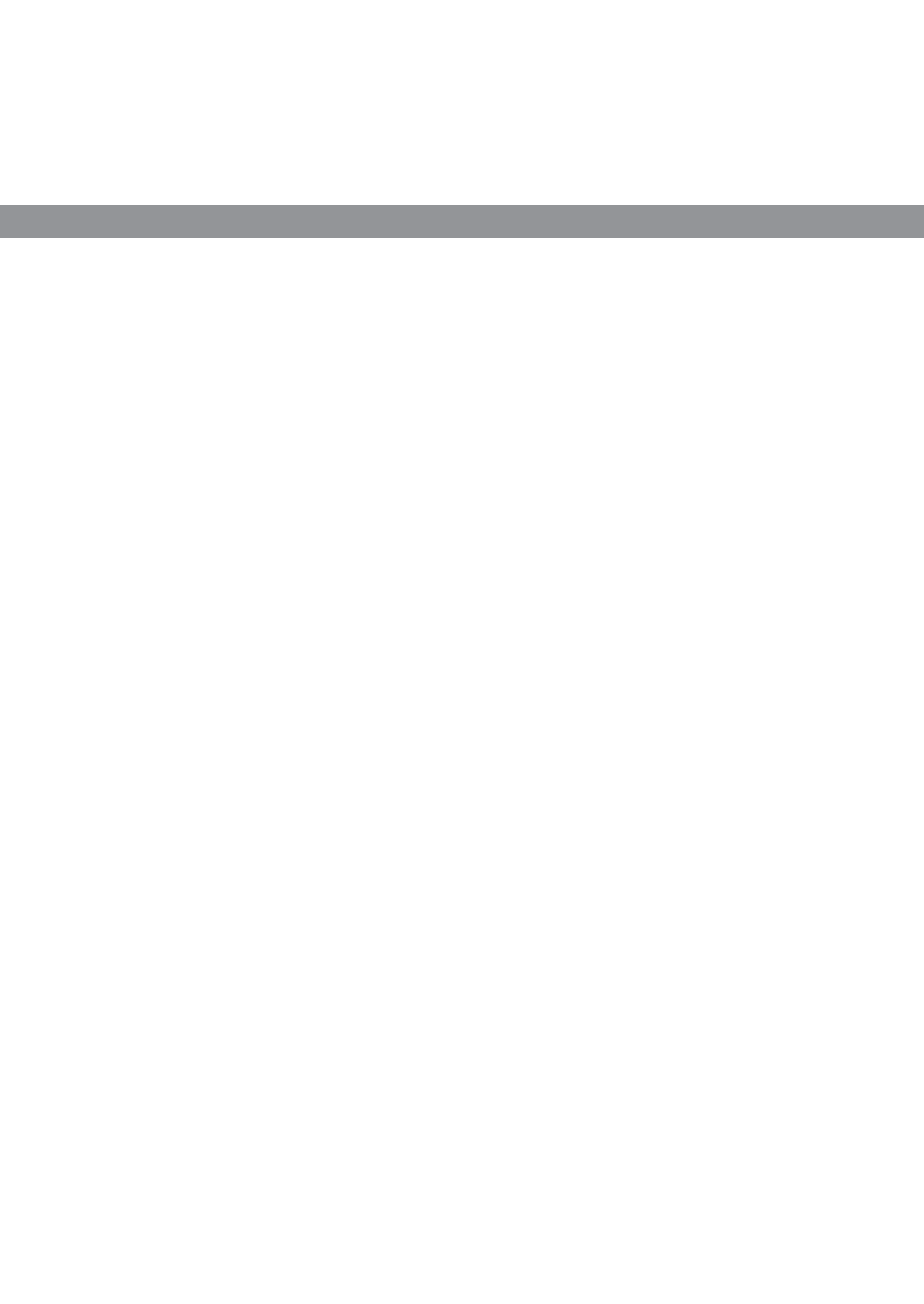# **America**

# **Statement by EU High Representative Catherine Ashton on the bomb attack at the Boston marathon**

Brussels, 16 April 2013, A 207/13

The High Representative of the European Union for Foreign Affairs and Security Policy and Vice President of the Commission issued the following statement today:

"I was shocked to hear of the terrible bomb attack at the Boston marathon, deliberately targeting men, women and children enjoying and participating in a sporting event. Our thoughts go out to the families of those who have lost loved ones and we wish speedy recoveries to those who have been injured.

Such acts are reprehensible. We stand with the United States government and people in condemning this bombing."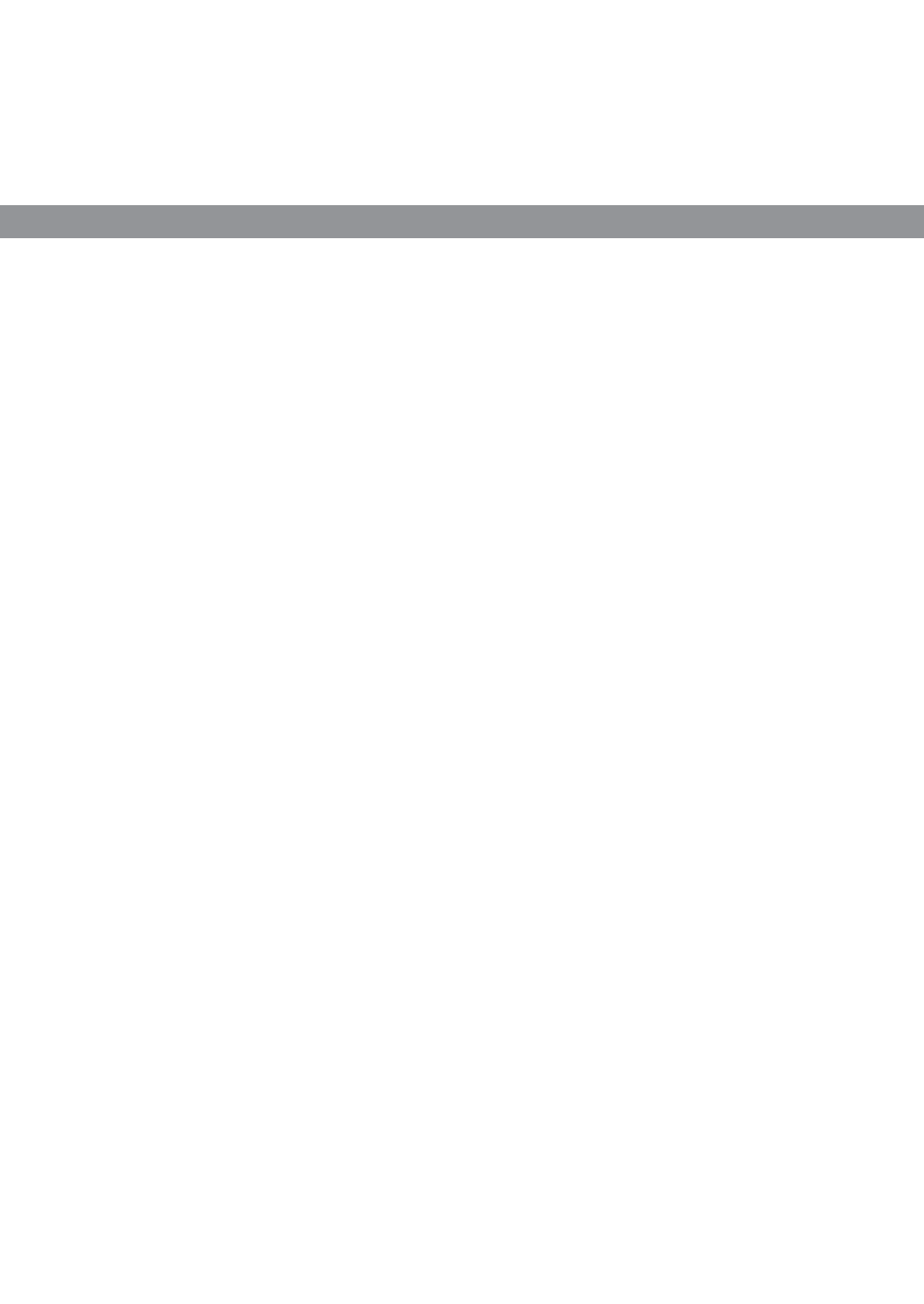# **Africa**

**Joint Statement by EU High Representative Catherine Ashton and Commissioner Andris Piebalgs on the adoption of a "Peace, Security and Cooperation Framework for the Democratic Republic of the Congo and the Region"**

### Brussels, 24 February 2013, MEMO 13/133

The HR/VP Catherine Ashton and Development Commissioner Andris Piebalgs, welcome the adoption in Addis today of a "Peace, Security and Cooperation Framework for the Democratic Republic of the Congo and the Region". They commend the UN Secretary General for his strong leadership and the leaders of the region to have chosen dialogue and cooperation as a basis for addressing the many challenges the region is facing.

"We welcome the framework agreement signed today as well as the upcoming appointment of a UN envoy. We also support a stronger MONUSCO. These are important steps in order to find sustainable, political solutions for the structural problems both at domestic and at regional level. By adopting the agreement, leaders of the DRC and the region commit to respect important principles related to good neighbourliness and to take the concrete action at home that is needed.

In this context, we also welcome the contribution provided by the regional mediation between the DRC government and the M23, led by Uganda. The EU calls on the parties to negotiate in good faith and to prevent the resumption of hostilities in eastern DRC.

The EU has been a strong partner of the region for many years. It is committed to support the implementation of the framework agreement with all countries concerned and to foster regional cooperation.

We believe this is an opportunity for a new start for the region and its peoples who have suffered too much. We call on all leaders' strong and genuine commitment to implement. The EU stands ready to do its part".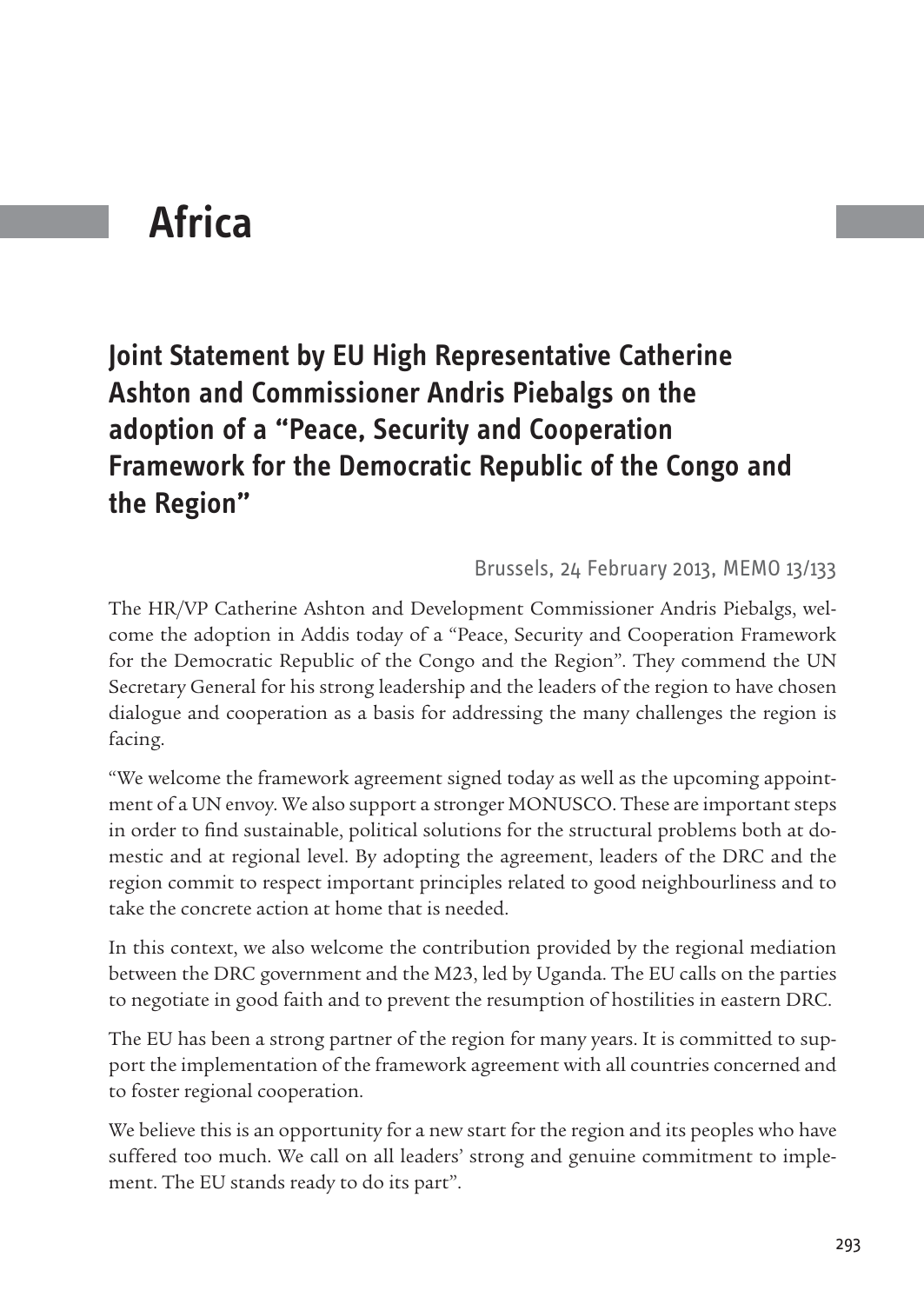### **Statement by EU High Representative Catherine Ashton on the attack in Nairobi**

Brussels, 22 September 2013, A471/13

The High Representative of the European Union for Foreign Affairs and Security Policy and Vice President of the Commission, issued the following statement today:

"I am appalled by the brutal attack on innocent citizens at the Westgate Shopping Centre in Nairobi on Saturday. I send my sincere condolences to those who have lost family, friends and loved ones, and our sympathy to those injured and all affected by the events.

The European Union offers its full support to the Kenyan authorities in dealing with the situation. We are willing to do our utmost to help prevent such attacks happening in the future. My thoughts are with all those affected by Saturday's events."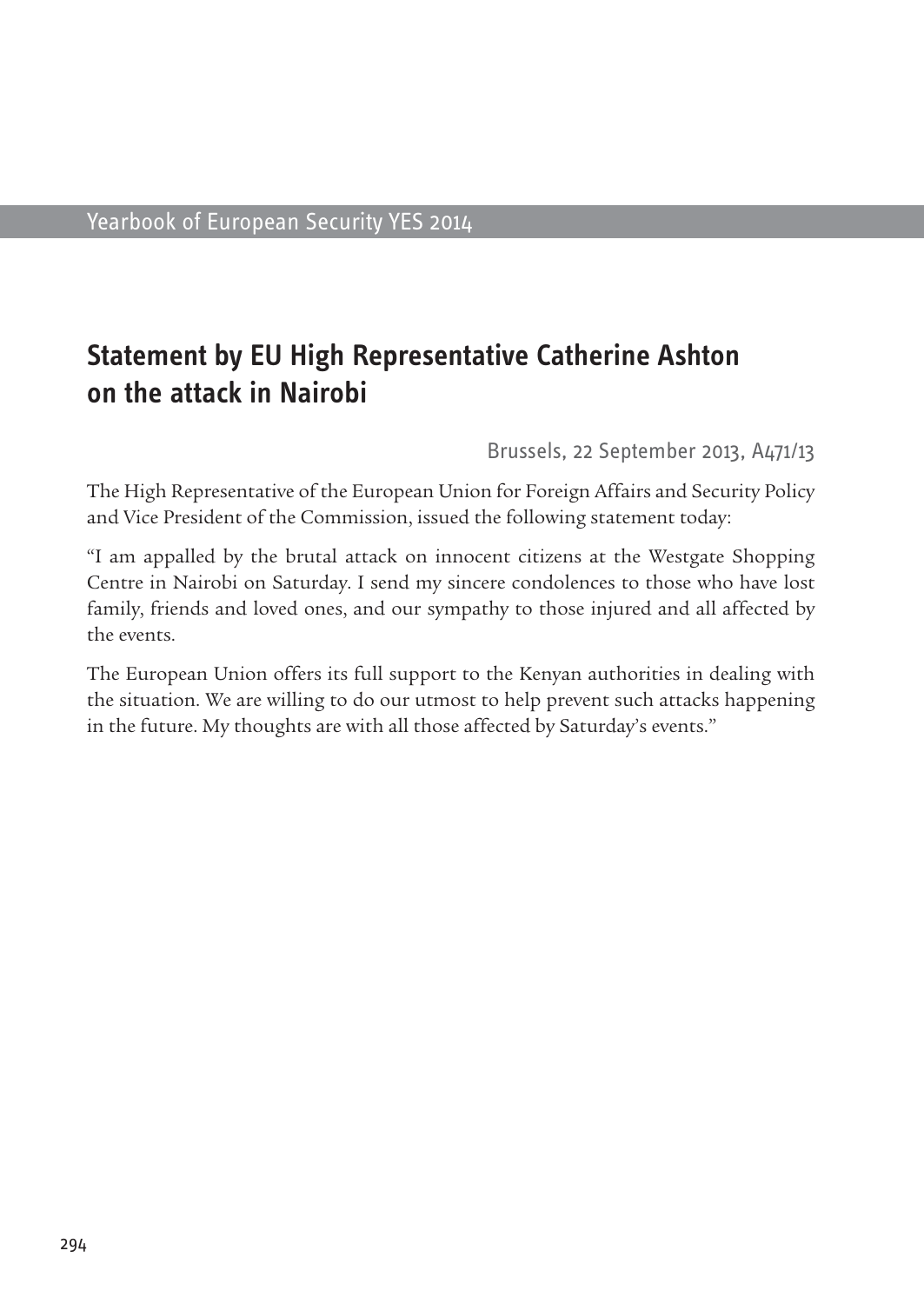# **Middle East**

### **Statement by EU High Representative Catherine Ashton on the Iranian election**

Brussels, 15 June 2013, A 325/13

The High Representative of the European Union for Foreign Affairs and Security Policy and Vice President of the Commission issued the following statement today:

"The Iranian people have chosen a new president in elections on 14 June. The announced results confirm that they have decided to entrust Mr. Hassan Rohani with a strong mandate to govern Iran in the next four years. I wish Mr. Rohani well in forming a new government and in taking up his new responsibilities. I remain firmly committed to working with the new Iranian leadership towards a swift diplomatic solution of the nuclear issue."

## **Statement by EU High Representative Catherine Ashton on EU support for a Conference on the establishment of a Middle East zone free of weapons of mass destruction**

Brussels, 01 July 2013, A 366/13

Catherine Ashton, High Representative of the Union for Foreign Affairs and Security Policy, made today the following statement:

"In view of the 2015 Review Conference of the nuclear on-Proliferation Treaty and its preparatory process, I would like to reiterate that the EU has been committed to establishing a Middle East zone free of nuclear weapons and all other weapons of mass destruction ever since the Barcelona Declaration of 1995.

It remains a strategic priority of the European Union to support peace and stability in the entire Middle East. I therefore expressed regret in my statement of 24 November 2012 that the Conference on the establishment of such a zone, agreed at the 2010 NPT Review Conference and scheduled to take place in 2012, was postponed.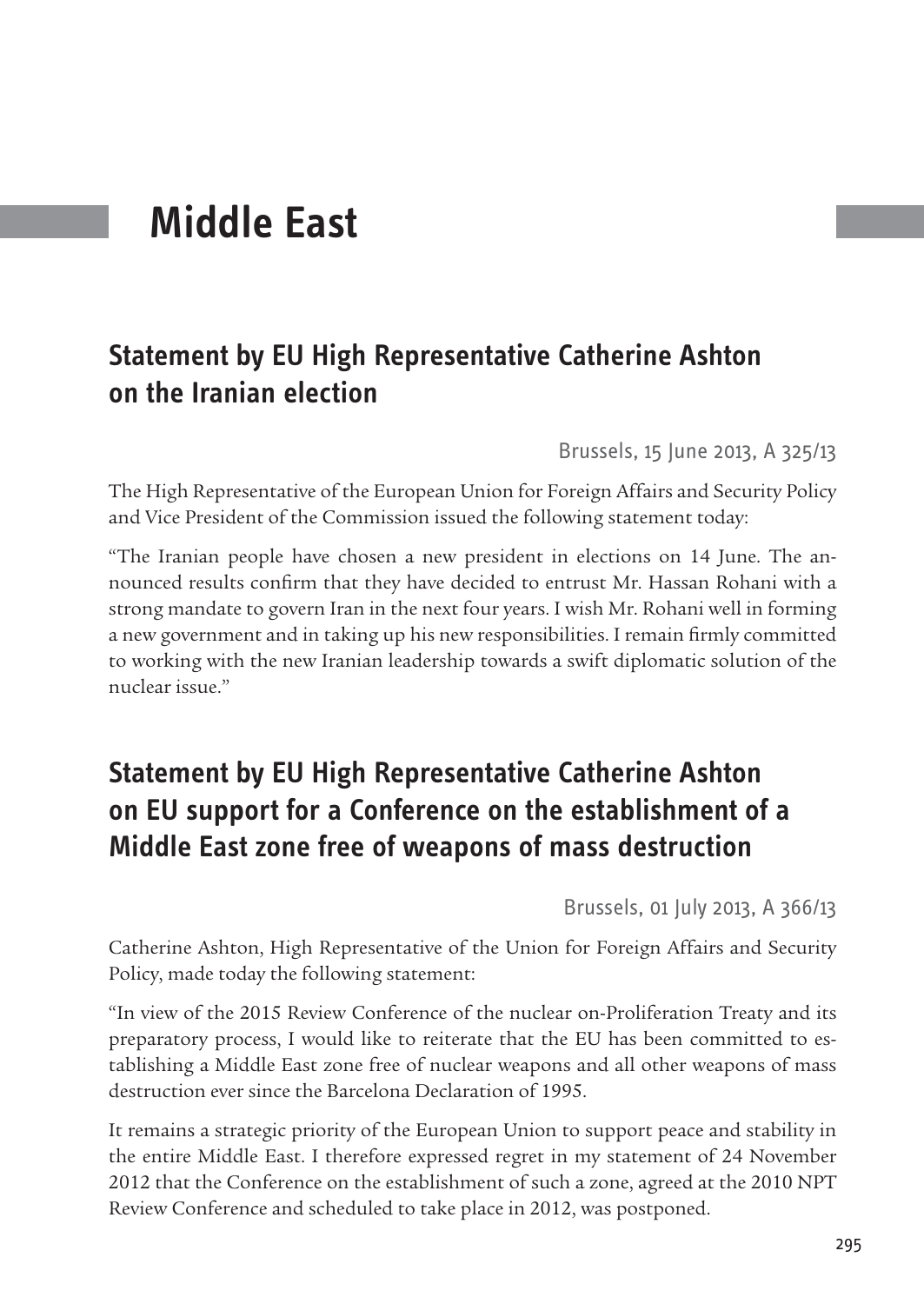Today, the EU continues to fully support the on-going preparations for a successful Conference and in particular the tireless efforts of its Facilitator, Ambassador Laajava of Finland, and his team, to lay the groundwork in this respect. I therefore call on all States in the region to urgently and proactively engage with the Facilitator and the Conveners with the aim of enabling the Conference to be convened as soon as possible this year, on the basis of arrangements freely entered into between the States of the region."

## **Statement by EU High Representative Catherine Ashton following the US-Russian agreement on chemical weapons in Syria**

#### Brussels, 14 September 2013, A 458/13

Catherine Ashton, High Representative of the Union for Foreign Affairs and Security Policy and Vice President of the Commission issued the following statement today:

"I welcome the agreement reached today between the United States and the Russian Federation to ensure the swift and secure destruction of Syria's chemical weapons and programme. They are committed to finalising the details of this agreement and submitting a draft decision to the Executive Council of the Organisation for the Prohibition of Chemical Weapons (OPCW) in the next few days. This will set out detailed procedures for the expeditious destruction of materiel, the termination of the chemical weapons programme and a stringent verification process. I call on the UN Security Council to assume its responsibilities in agreeing swiftly on a resolution that will give further authority to the whole process.

I join the US and the Russian Federation in demanding that Syria provide the OPCW, the UN and other supporting personnel with immediate rights and unfettered access to inspect any and all sites in Syria. I welcome the statement of commitment by the Syrian authorities immediately to apply the Chemical Weapons Convention on a provisional basis prior to its entry into force.

The EU is already the largest financial contributor to the OPCW, and a number of EU Member States have the technical knowledge necessary to assist in securing sites, and in dismantling and destroying certain chemical agents. In close coordination with its Member States, the EU stands ready to offer further support to the OPCW in carrying out its important and urgent tasks.

I hope that today's agreement will pave the way for the resumption of efforts towards a political solution to the Syrian conflict. I urge all partners in the international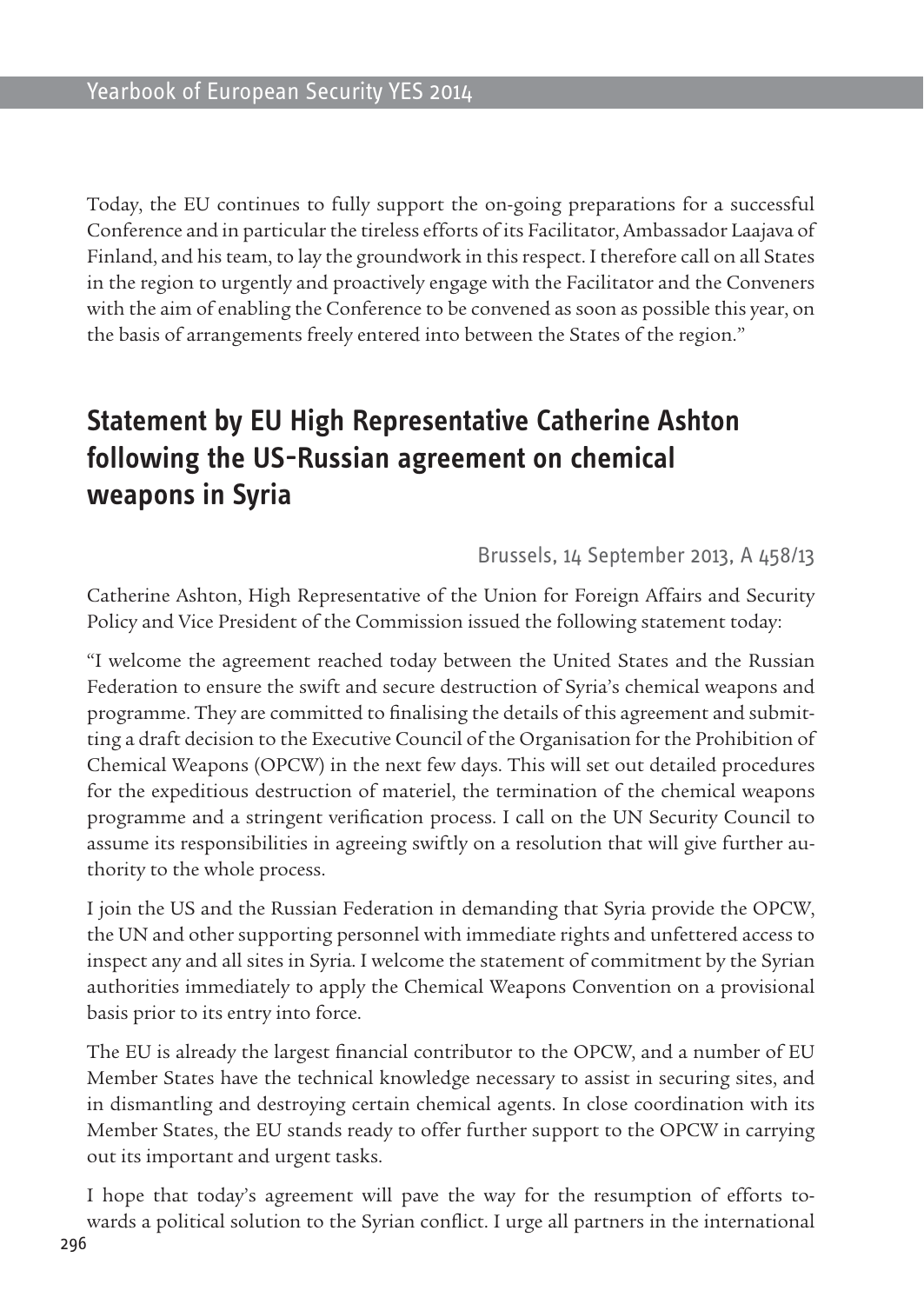community to support the swift holding of a peace conference on Syria and to work together toward bringing an end to the suffering of the Syrian people."

# **Statement by EU High Representative Catherine Ashton on the adoption of the United Nations Security Council resolution on Syrian chemical weapons**

#### Brussels, 28 September 2013, 130928/01

The High Representative of the European Union for Foreign Affairs and Security Policy and Vice President of the Commission issued the following statement today:

"I warmly welcome today's UNSC resolution as it represents a major step towards a sustainable and unified international response to the crisis in Syria. It follows on from the important decision taken by the OPCW Executive Council in The Hague.

This decision should pave the way to the elimination of chemical weapons in Syria, and set a standard for the international community in responding to threats posed by weapons of mass destruction. The legally binding and enforceable resolution condemns the attacks of 21 August and calls for accountability for this crime and envisages a forceful international reaction in the event of non-compliance. The EU reiterates its readiness to support actions foreseen under the resolution as well as under the decision of the OPCW Executive Council.

We must not lose sight of the most important goal: ending the violence and heading towards a peaceful and democratic transition in Syria. In this respect, I am particularly pleased that the UNSC resolution contains a very clear endorsement of the Geneva agreement reached on the 30 June 2012 and calls for the convening of the follow up conference as soon as possible. In the meantime we also need to ensure that humanitarian aid reaches the most vulnerable populations in Syria and that access is granted to humanitarian aid agencies."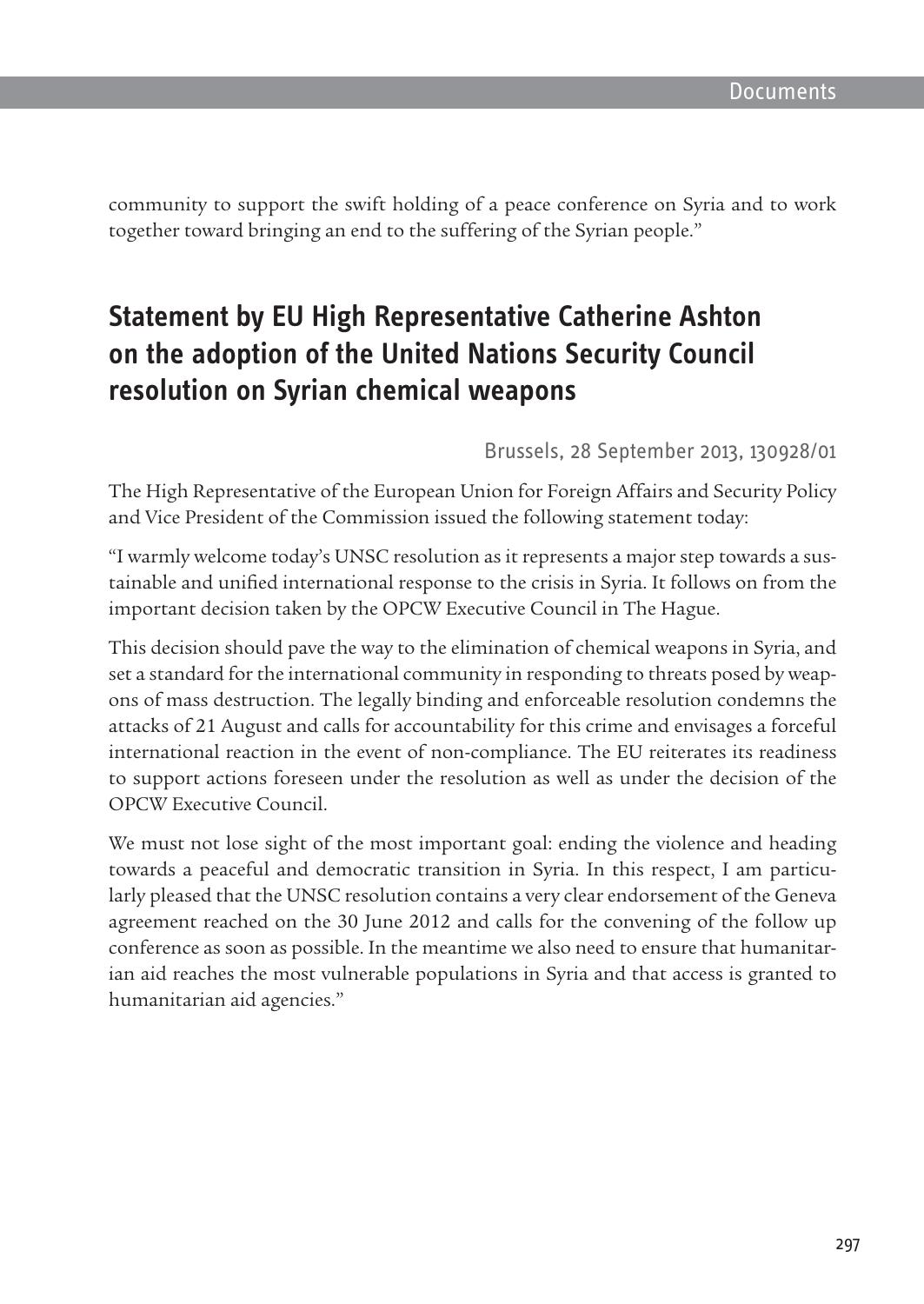# **Joint Statement by EU High Representative Catherine Ashton and Iran Foreign Minister Zarif**

Geneva, 24 November 2013

The EU High Representative and the Foreign Minister of Iran, together with the Foreign Ministers and Political Directors of the E3+3 (China, France, Germany, the Russian Federation, the United Kingdom and the United States), met from 20 – 24 November 2013 in Geneva.

After intensive negotiations, we reached agreement today on a joint plan of action which sets out an approach towards reaching a long-term comprehensive solution. We agreed that the process leading to this comprehensive solution will include a first-step on initial reciprocal measures to be taken for both sides for a duration of six months.

We also share a strong commitment to negotiate a final, comprehensive solution.

The adoption of the joint plan of action was possible thanks to a sense of mutual respect and a determination to find a way forward which is beneficial for all of us.

The implementation of this first step creates the time and environment needed for a comprehensive solution, which remains the shared goal and on which talks will begin soon. The work on the implementation of this first step will begin shortly. We look forward to swift implementation, which we will jointly monitor, in close coordination with the **JAEA** 

Today's agreement is a significant step towards developing our relationship in a more constructive way.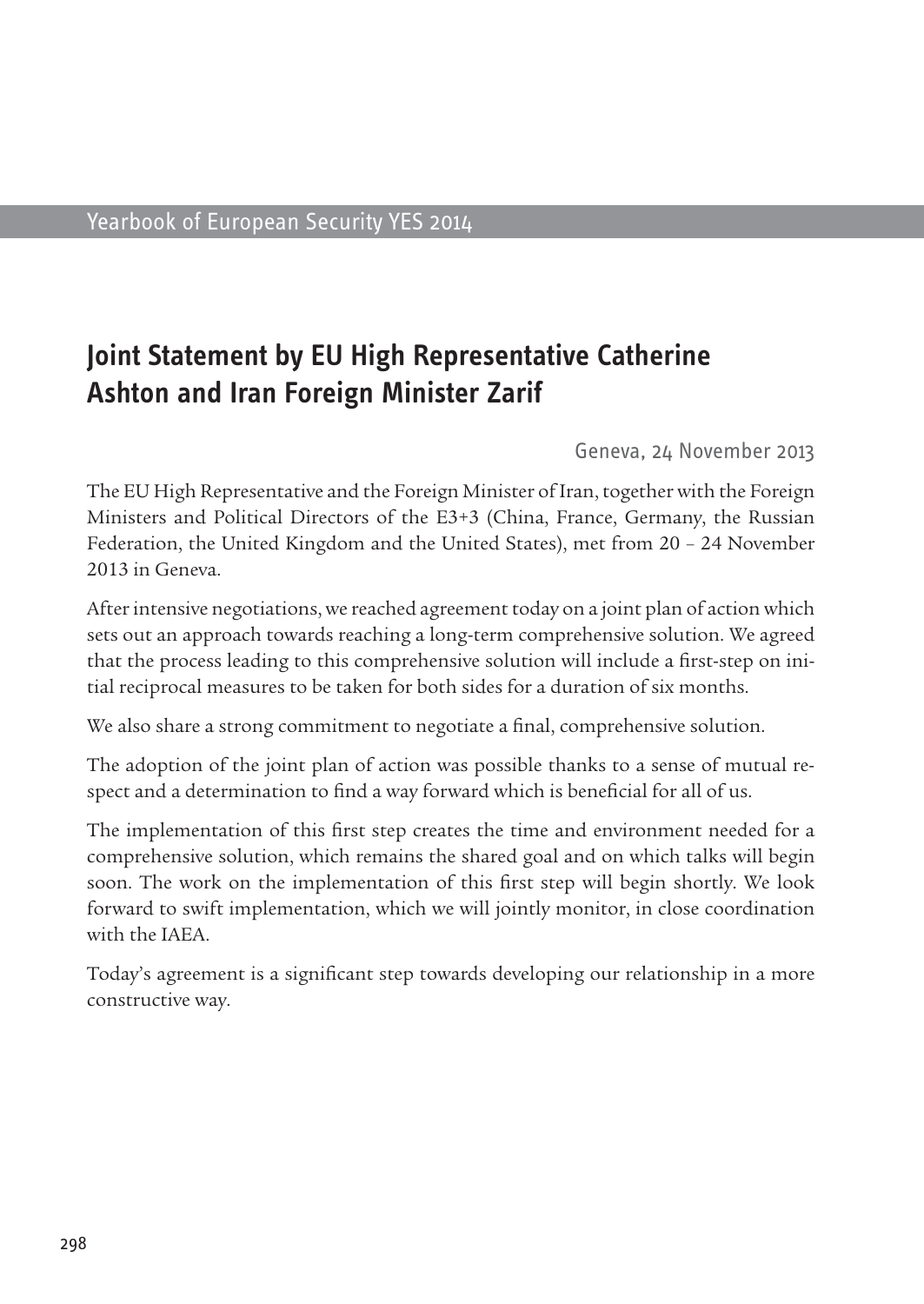# **Asia Pacific**

# **Statement by the High Representative Catherine Ashton following the adoption by the UN Security Council of Resolution 2094 on DPRK's nuclear test**

#### Brussels, 07 March 2013, A 120/13

The High Representative of the European Union for Foreign Affairs and Security Policy and Vice President of the Commission Catherine Ashton issued the following statement today:

"I welcome the unanimous adoption by the UN Security Council of Resolution 2094 on 7 March 2013. This is a clear expression of the unity of the International Community and its resolve to uphold the global non-proliferation regime. It sends an unequivocal message to the DPRK that the International Community will not tolerate the continued violations of its relevant non-proliferation Resolutions. The EU strongly supports the UN and the system of multilateral rules and norms and will swiftly act in support of the Resolution and transpose the measures it contains.

It is regrettable that the North Korean authorities have already threatened further provocative actions. I repeat my call on the North Korean authorities to reflect and, instead of threats, put the welfare of their people first and choose a more constructive path, through reengagement with the international community."